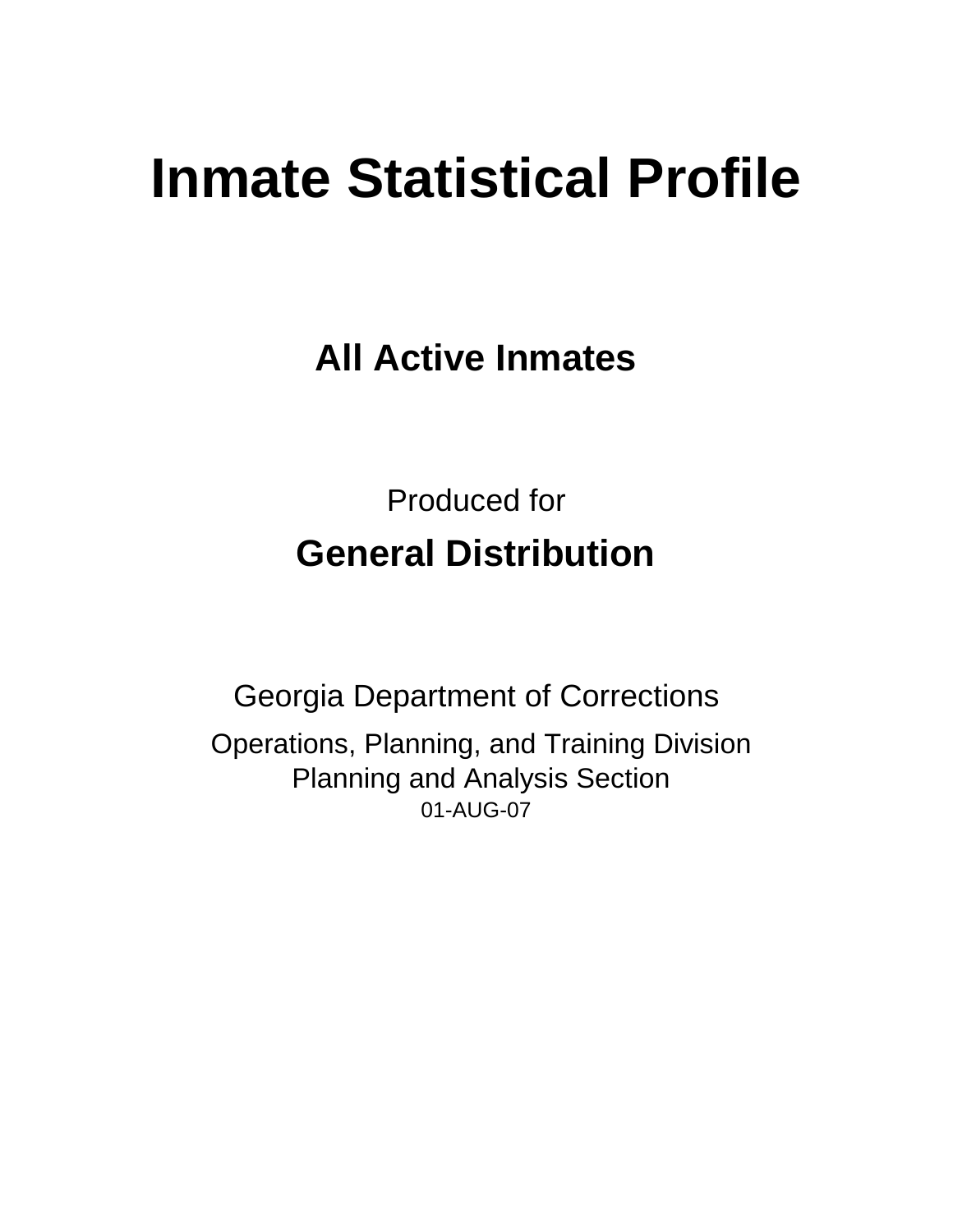**Contents** 

**All Active Inmates**

Produced for **General Distribution**

# Table of Contents

| <b>Demographic information</b>                                       |
|----------------------------------------------------------------------|
| 5 Current age, broken out in ten year age groups                     |
| 6 Current age, broken out in ten year age groups                     |
| 7 Race group                                                         |
| 8 Hispanic Origin                                                    |
| 9 Marital status, self-reported at entry to prison                   |
| 10 Number of children, self-reported at entry to prison              |
| 11 Religious affiliation, self-reported at entry to prison           |
| 12 Home county - self-reported at entry to prison                    |
| 17 Environment to age 16, self-reported at entry to prison           |
| 18 Guardian status to age 16, self-reported at entry to prison       |
| 19 Employment status before prison, self-reported at entry to prison |
| 20 Age at admission                                                  |
| 22 Age at release                                                    |
| 23 Height, measured at entry to prison                               |
| 25 Weight, measured at entry to prison                               |
| 27 Military service                                                  |
| <b>Correctional information</b>                                      |
| 28 Type of admission to prison                                       |
| 29 Current / last security status                                    |
| 30 Current / last institution type                                   |
| 31 Institution type - transitional centers                           |
| 32 Institution type - mental hospitals                               |
| 33 Institution type - county prisons                                 |
| 34 Institution type - state prisons                                  |
| 36 Institution type - private prisons                                |
| 37 Institution type - prison annexes                                 |
| 38 Institution type - pre-release centers                            |
| 39 Institution type - inmate boot camp                               |
| 40 Number of disciplinary reports                                    |
| 41 Number of transfers                                               |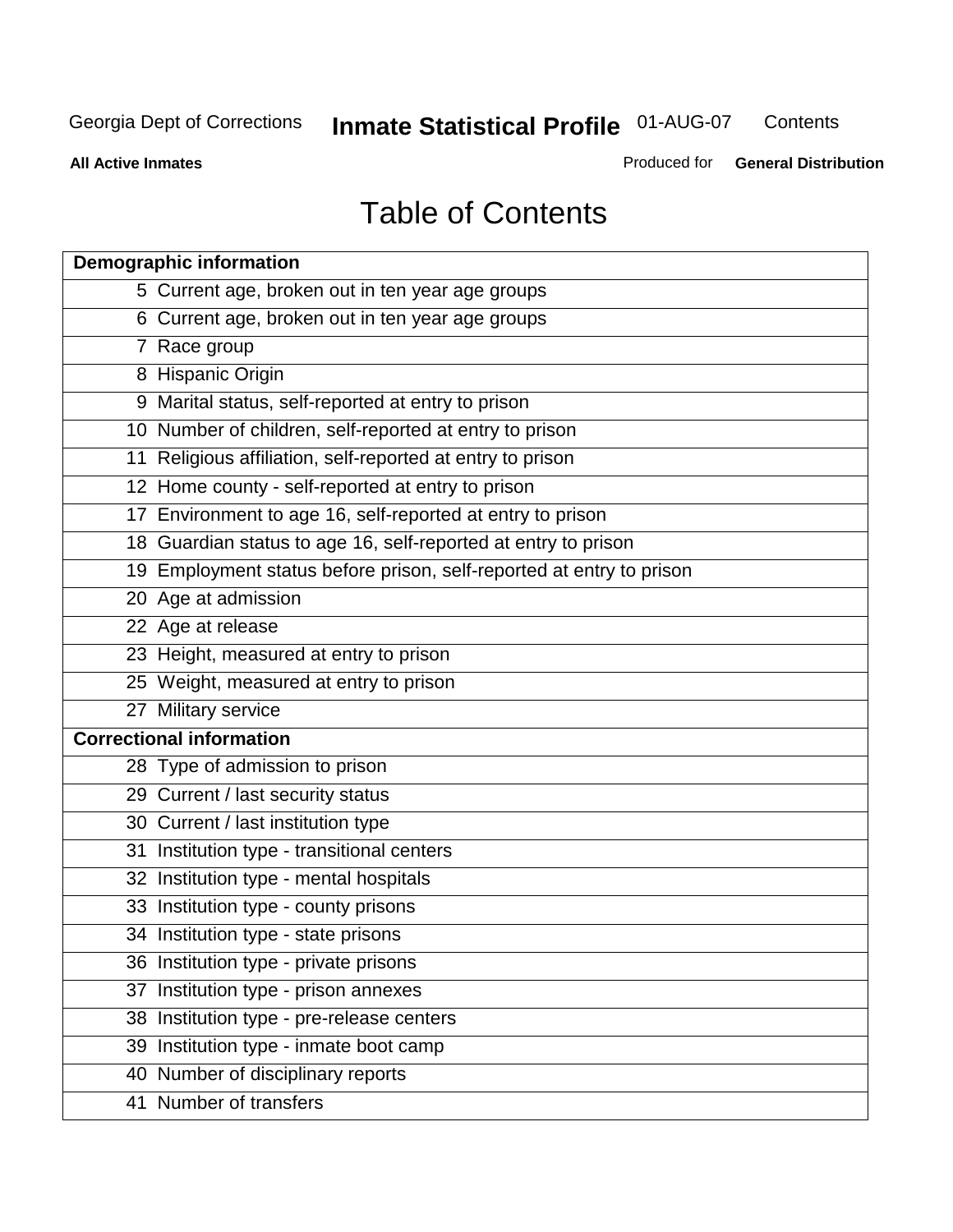**Contents** 

**All Active Inmates**

Produced for **General Distribution**

# Table of Contents

| <b>Correctional information</b>                                  |
|------------------------------------------------------------------|
| 42 Number of escapes                                             |
| 43 Probable future release type                                  |
| 44 Actual release type                                           |
| 45 Time served in current (or last) institution                  |
| Educational, psychological and physical information              |
| 46 Highest grade level attained                                  |
| 47 Culture fair IQ scores                                        |
| 48 Wide Range Achievement Test (WRAT) reading score              |
| 49 Wide Range Achievement Test (WRAT) math score                 |
| 50 Wide Range Achievement Test (WRAT) spelling score             |
| 51 Scope of substance abuse - summary                            |
| 52 Scope of substance abuse - detail                             |
| 53 Current / last mental health treatment level                  |
| 54 PULHESDWIT medical scale - 'P' overall condition ('P'hysical) |
| 55 PULHESDWIT medical scale - 'U' upper body                     |
| 56 PULHESDWIT medical scale - 'L' lower body                     |
| 57 PULHESDWIT medical scale - 'H' hearing                        |
| 58 PULHESDWIT medical scale - 'E' vision                         |
| 59 PULHESDWIT medical scale -'S' psychiatric                     |
| 60 PULHESDWIT medical scale - 'D' dental                         |
| 61 PULHESDWIT medical scale - 'W' work ability                   |
| 62 PULHESDWIT medical scale - 'I' impairment                     |
| 63 PULHESDWIT medical scale - 'T' transportability               |
| 64 Criminality in family, self-reported                          |
| 65 Alcoholism in family, self-reported                           |
| 66 Drug abuse in family, self-reported                           |
| Subjected to frequent beatings, self-reported<br>67              |
| 68 Father absent during inmate's childhood                       |
| 69 Mother absent during inmate's childhood                       |
| <b>Crimes and criminal history information</b>                   |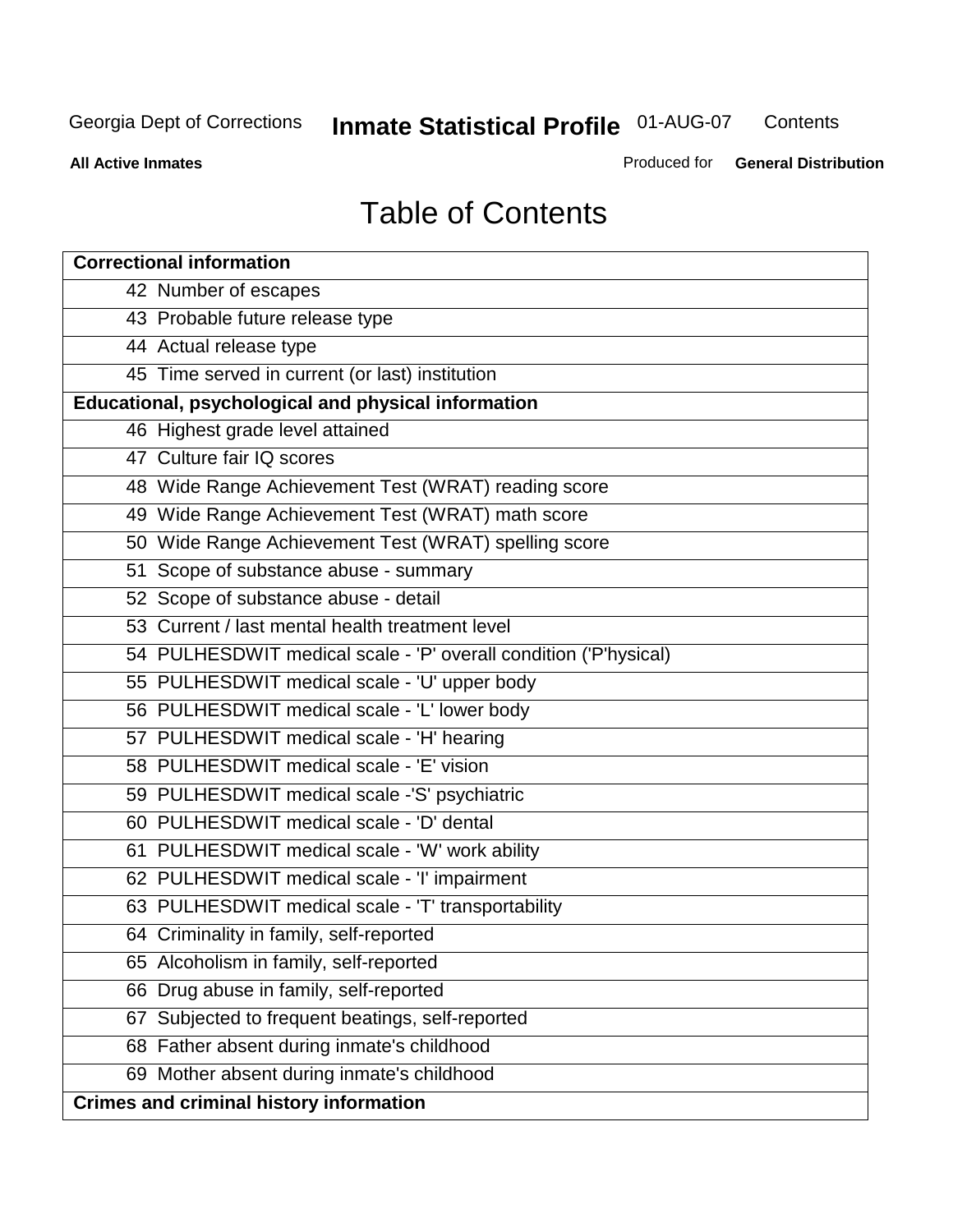**Contents** 

**All Active Inmates**

Produced for **General Distribution**

# Table of Contents

| <b>Crimes and criminal history information</b>                 |
|----------------------------------------------------------------|
| 70 Number of prior Georgia incarcerations                      |
| 71 Prison sentence in years                                    |
| 72 Primary offense, broken out into felonies vs misdemeanors   |
| 73 Primary offense, broken out into six broad crime categories |
| 74 Primary offense, detailed offense code                      |
| 81 County of conviction of primary offense                     |
| 86 Circuit of conviction of primary offense                    |
| 88 Years served (jail + prison) in this incarceration          |
| <b>Medical information</b>                                     |
|                                                                |
| 89 Results of most recent HIV test                             |
| 90 Results of most recent tuberculosis test                    |
| 91 Results of most recent syphilis test                        |
| 92 Results of most recent Hepatitis-C test                     |
| 93 Results of most recent pregnancy test                       |
| 94 Results of most recent diabetes test                        |
| 95 Results of most recent hypertension test                    |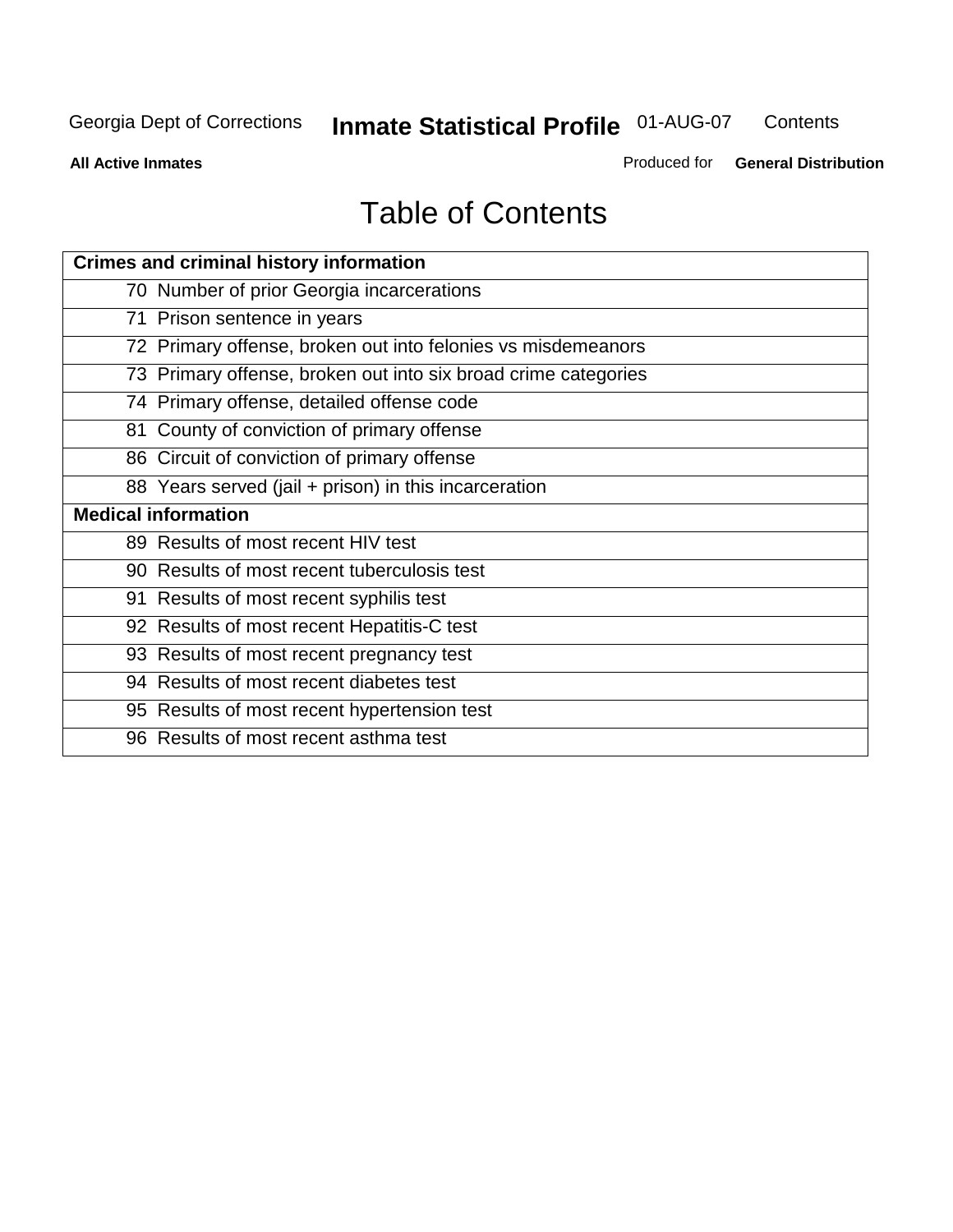### **All Active Inmates**

### Produced for **General Distribution**

### Current age, broken out in ten-year age groups

|                       |              | <b>Male</b> |        |              | <b>Female</b> |          | <b>Total</b> |               |
|-----------------------|--------------|-------------|--------|--------------|---------------|----------|--------------|---------------|
| <b>Current Age</b>    | <b>Count</b> | Col %       | Row %  | <b>Count</b> | Col %         | Row %    | <b>Total</b> | Col %         |
| <b>Teens</b>          | 2,886        | 5.81%       | 95.47% | 137          | $3.90\%$      | 4.53%    | 3,023        | 5.69%         |
| <b>Twenties</b>       | 15,917       | 32.06%      | 94.19% | 982          | 27.94%        | $5.81\%$ |              | 16,899 31.78% |
| <b>Thirties</b>       | 14,173       | 28.54%      | 92.44% | 1,159        | 32.97%        | 7.56%    |              | 15,332 28.84% |
| <b>Forties</b>        | 11,436       | 23.03%      | 92.29% | 956          | 27.20%        | 7.71%    |              | 12,392 23.31% |
| <b>Fifties</b>        | 4,176        | 8.41%       | 94.57% | 240          | 6.83%         | 5.43%    | 4,416        | 8.31%         |
| <b>Sixties</b>        | 901          | 1.81%       | 96.36% | 34           | 0.97%         | 3.64%    | 935          | 1.76%         |
| Seventy +             | 166          | 0.33%       | 95.95% | 7            | 0.20%         | 4.05%    | 173          | 0.33%         |
| <b>Total Reported</b> | 49,655       | 100%        | 93.39% | 3,515        | 100%          | 6.61%    | 53,170       | 100.0%        |

| $N$ nt<br><b>Enorted</b><br>xeno |              |                      |       |
|----------------------------------|--------------|----------------------|-------|
| <b>Total</b>                     | 49,655<br>4ч | <b>LEAR</b><br>J.JIJ | 4 7 A |

| <b>Mean</b><br>(average) | 36.01     | 36.45 | 36.04     |
|--------------------------|-----------|-------|-----------|
| Median (middle)          | 25<br>JJ. | 36    | 35        |
| Mode<br>(most frequent)  |           |       | ^7<br>. . |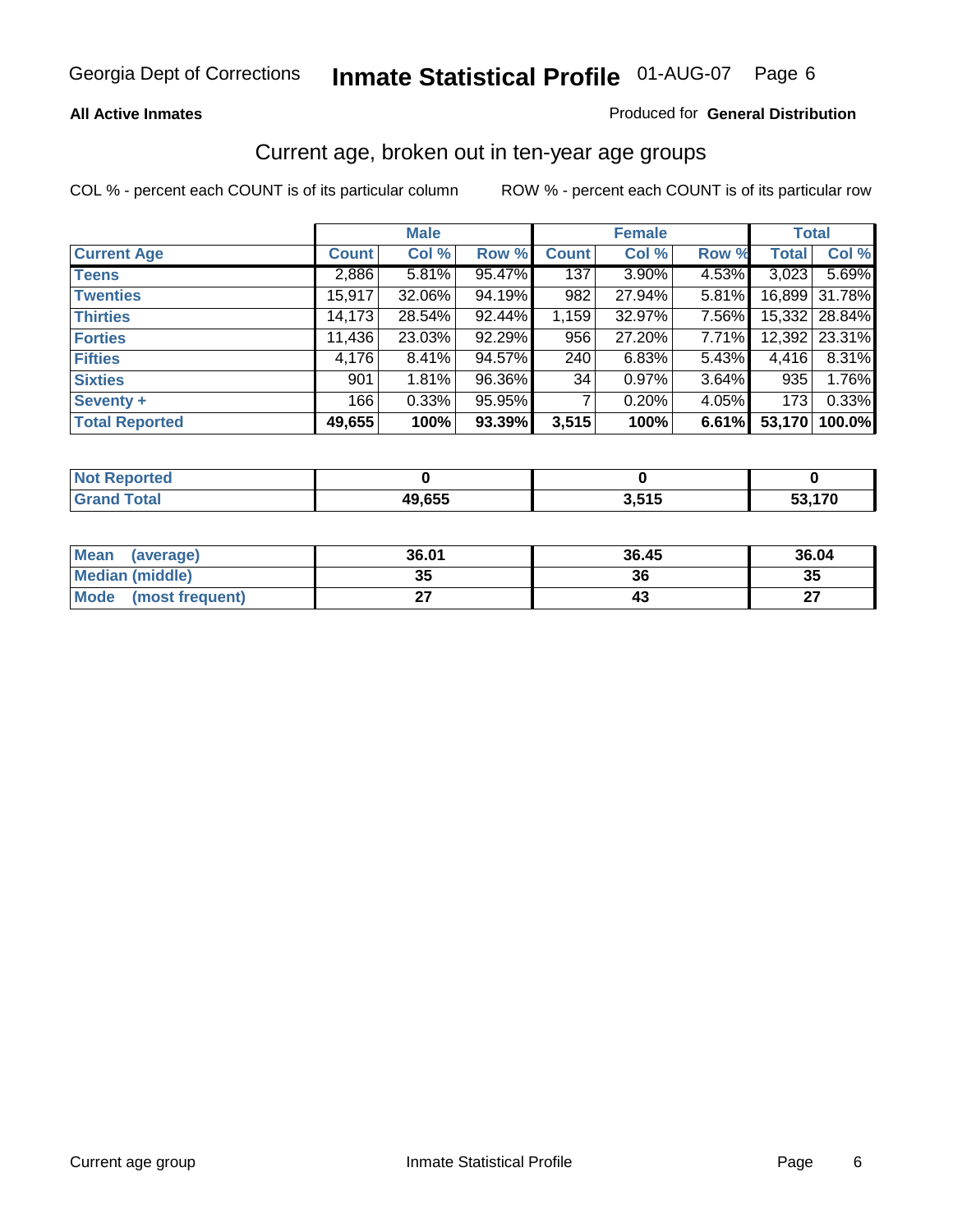### **All Active Inmates**

### Produced for **General Distribution**

# Race group

|                       |              | <b>Male</b> |             |       | <b>Female</b> |          |              | <b>Total</b> |
|-----------------------|--------------|-------------|-------------|-------|---------------|----------|--------------|--------------|
| <b>Race Group</b>     | <b>Count</b> | Col %       | Row % Count |       | Col %         | Row %    | <b>Total</b> | Col %        |
| <b>White</b>          | 18,398       | 37.23%      | 90.77%      | 1,870 | 53.38%        | 9.23%    | 20,268       | 38.30%       |
| <b>Black</b>          | 30.926       | $62.58\%$   | 95.00%      | 1,628 | 46.47%        | $5.00\%$ | 32,554       | 61.51%       |
| <b>Indian</b><br>3    | 55           | $.11\%$     | 96.49%      | 2     | .06%          | $3.51\%$ | 57           | .11%         |
| <b>Asian</b>          | 42           | .08%        | 93.33%      | 3     | .09%          | $6.67\%$ | 45           | .09%         |
| <b>Total Reported</b> | 49,421       | 100%        | 93.38%      | 3,503 | 100%          | 6.62%    | 52,924       | 100%         |

| nn.<br>ZJ4 | $\sim$           | 246           |
|------------|------------------|---------------|
| 10 G55     | 2 E1E<br>J.J I J | $\rightarrow$ |

|  | $Mc$ | Black | White<br>$ -$ | 21904<br>DIACK |
|--|------|-------|---------------|----------------|
|--|------|-------|---------------|----------------|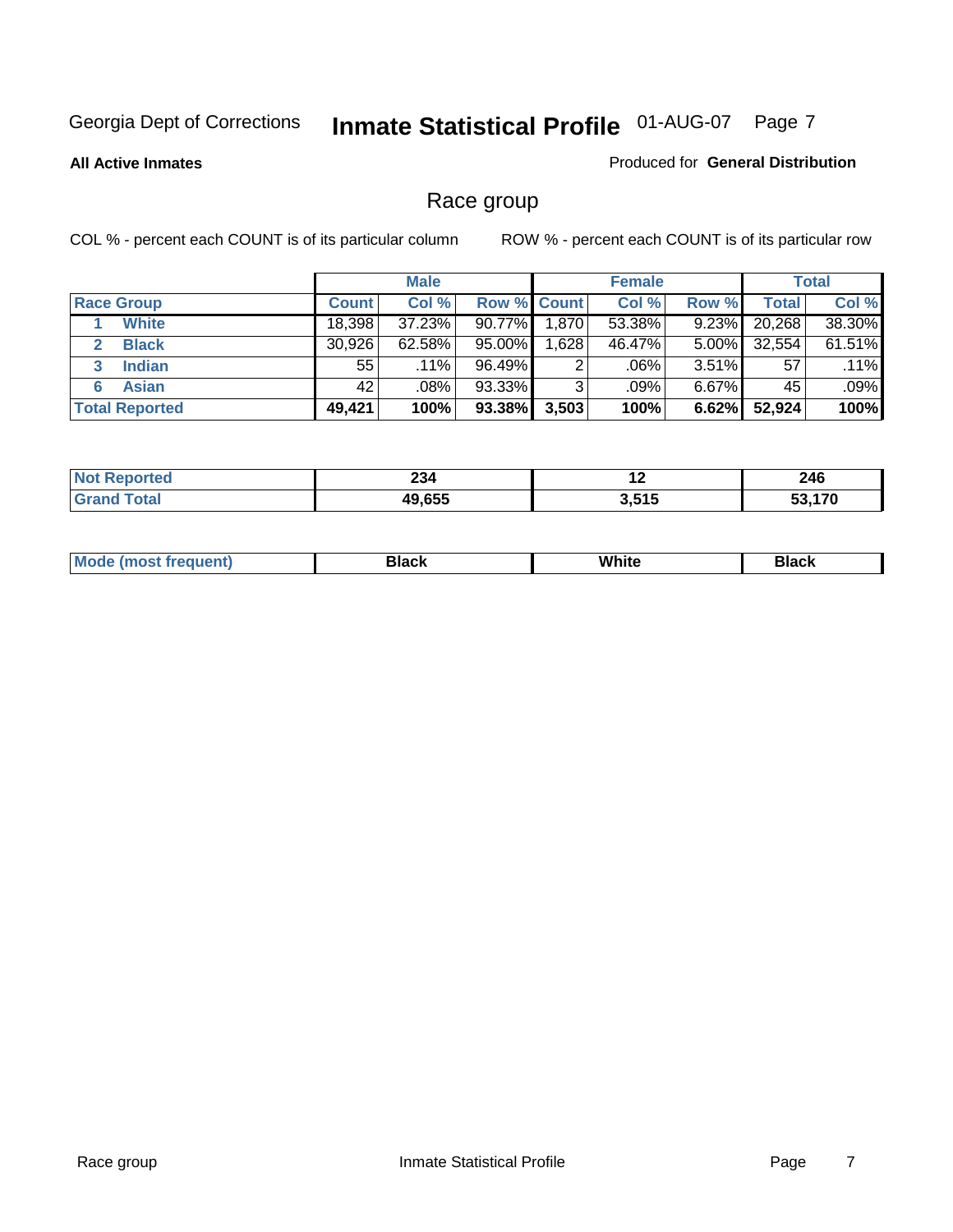**All Active Inmates**

Produced for **General Distribution**

### Hispanic Origin

COL % - percent each COUNT is of its particular column ROW % - percent each COUNT is of its particular row

|                        |              | <b>Male</b> |                    |    | <b>Female</b> |          |        | <b>Total</b> |
|------------------------|--------------|-------------|--------------------|----|---------------|----------|--------|--------------|
| <b>Hispanic Origin</b> | <b>Count</b> | Col %       | <b>Row % Count</b> |    | Col %         | Row %    | Total  | Col %        |
| <b>Non Hispanic</b>    | 47,398       | $95.45\%$   | $93.26\%$ 3,423    |    | $97.38\%$     | $6.74\%$ | 50.821 | 95.58%       |
| <b>Hispanic</b>        | 2.257        | 4.55%       | 96.08%             | 92 | 2.62%         | $3.92\%$ | 2,349  | 4.42%        |
| <b>Total Reported</b>  | 49,655       | 100%        | $93.39\%$ 3,515    |    | 100%          | $6.61\%$ | 53,170 | 100%         |

**An inmate is counted as Hispanic if** 

**(a) he self-reported as Hispanic during the diagnostic process, or** 

**(b) his primary language is Spanish, or** 

**(c) he claimed birth or citizenship in Spain or a Latin American country, or** 

**(d) he had a common Spanish surname such as Lopez or Garcia**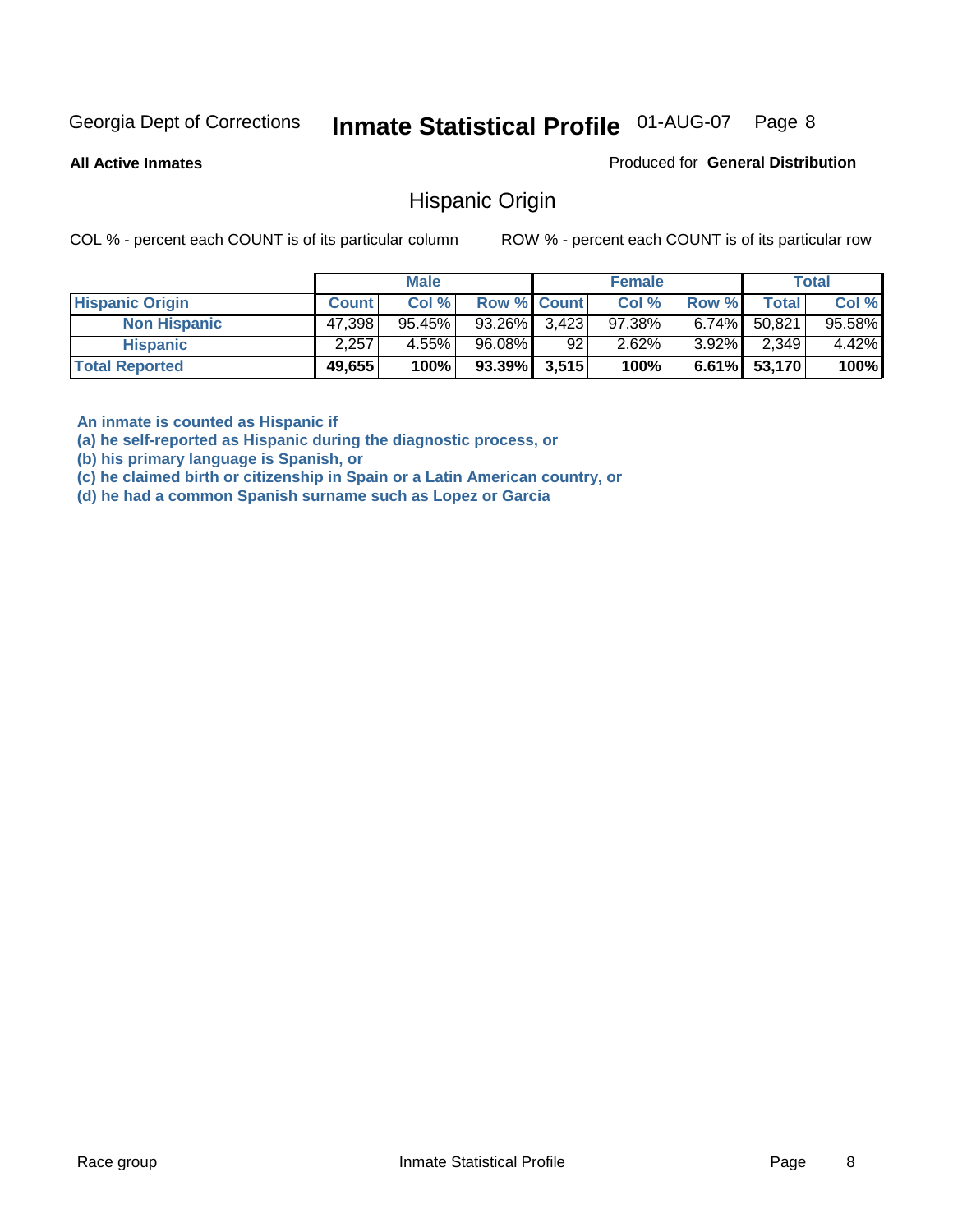### **All Active Inmates**

### Produced for **General Distribution**

# Marital status, self-reported at entry to prison

|                                  | <b>Male</b>  |           |        | <b>Female</b> |        |          | <b>Total</b> |        |
|----------------------------------|--------------|-----------|--------|---------------|--------|----------|--------------|--------|
| <b>Marital Status</b>            | <b>Count</b> | Col %     | Row %  | <b>Count</b>  | Col %  | Row %    | <b>Total</b> | Col %  |
| <b>Single</b>                    | 29,477       | $61.18\%$ | 94.53% | 1,705         | 49.55% | $5.47\%$ | 31,182       | 60.41% |
| <b>Married</b><br>$\mathbf{2}^-$ | 6,071        | 12.60%    | 91.76% | 545           | 15.84% | 8.24%    | 6,616        | 12.82% |
| <b>Separated</b><br>3            | 2,561        | 5.32%     | 85.97% | 418           | 12.15% | 14.03%   | 2,979        | 5.77%  |
| <b>Divorced</b><br>4             | 6,027        | 12.51%    | 92.30% | 503           | 14.62% | 7.70%    | 6,530        | 12.65% |
| <b>Widowed</b><br>5              | 593          | 1.23%     | 80.79% | 141           | 4.10%  | 19.21%   | 734          | 1.42%  |
| <b>Common Law</b><br>6.          | 3,449        | 7.16%     | 96.39% | 129           | 3.75%  | 3.61%    | 3,578        | 6.93%  |
| <b>Total Reported</b>            | 48,178       | 100%      | 93.33% | 3,441         | 100%   | 6.67%    | 51,619       | 100%   |

| ィフフ<br>л<br> |            | .551          |
|--------------|------------|---------------|
| 19.655       | <b>EAE</b> | $\rightarrow$ |
| 71 U         | J.J I J    | п.            |

| <b>Mode (most frequent)</b><br>Sinale<br>≒ınale |
|-------------------------------------------------|
|-------------------------------------------------|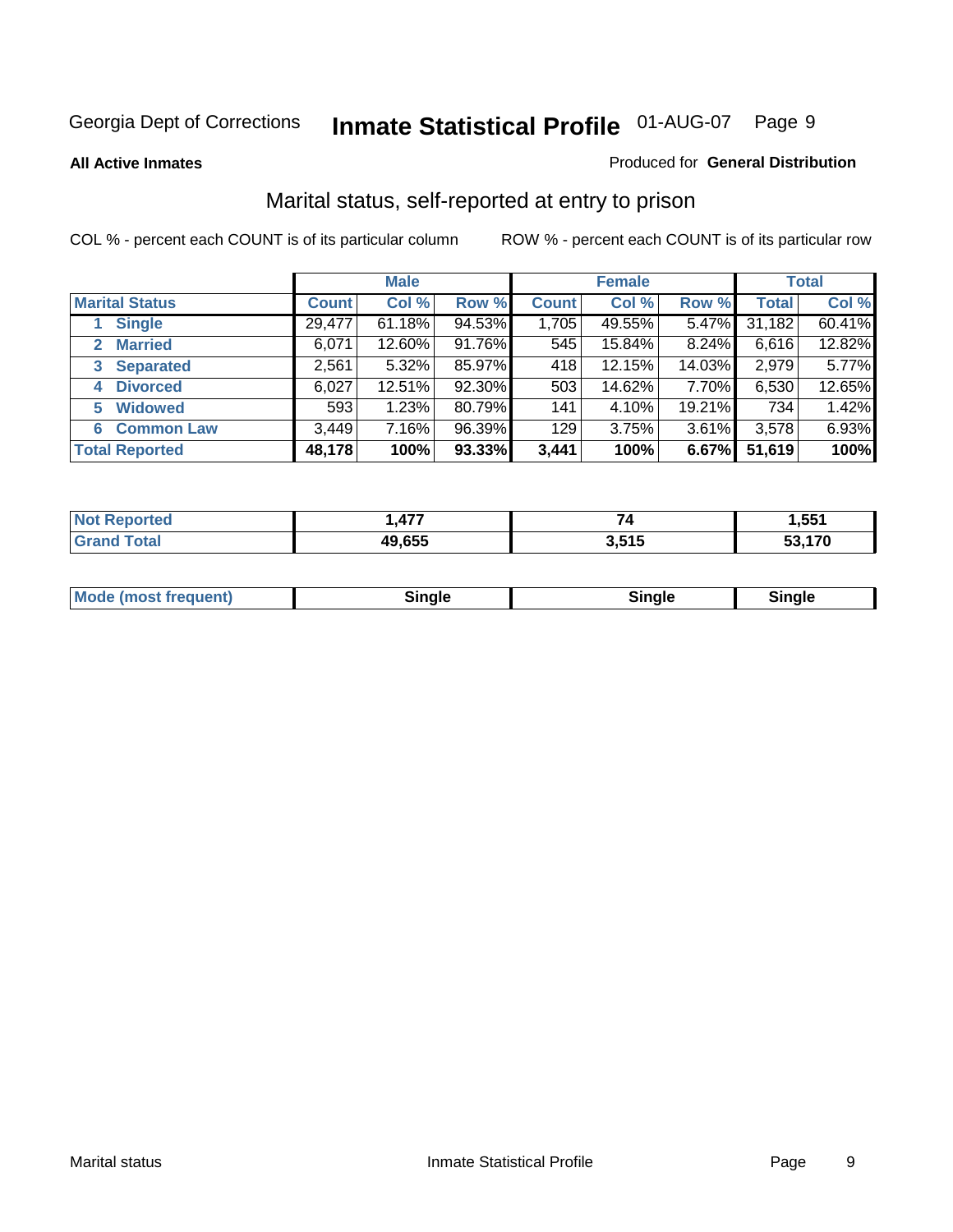### **All Active Inmates**

### Produced for **General Distribution**

# Number of children, self reported at entry to prison

|                           |              | <b>Male</b> |        |              | <b>Female</b> |          | <b>Total</b> |        |
|---------------------------|--------------|-------------|--------|--------------|---------------|----------|--------------|--------|
| <b>Number of Children</b> | <b>Count</b> | Col %       | Row %  | <b>Count</b> | Col %         | Row %    | <b>Total</b> | Col %  |
| $\bf{0}$                  | 19,926       | 40.65%      | 96.18% | 791          | 22.57%        | 3.82%    | 20,717       | 39.45% |
|                           | 11,055       | 22.55%      | 94.71% | 618          | 17.63%        | 5.29%    | 11,673       | 22.23% |
| $\overline{2}$            | 8,323        | 16.98%      | 90.70% | 853          | 24.34%        | $9.30\%$ | 9,176        | 17.47% |
| 3                         | 4,959        | 10.12%      | 87.97% | 678          | 19.34%        | 12.03%   | 5,637        | 10.73% |
| 4                         | 2,445        | 4.99%       | 88.84% | 307          | 8.76%         | 11.16%   | 2,752        | 5.24%  |
| 5                         | 1,256        | 2.56%       | 89.78% | 143          | 4.08%         | 10.22%   | 1,399        | 2.66%  |
| $6\phantom{a}$            | 561          | 1.14%       | 89.33% | 67           | 1.91%         | 10.67%   | 628          | 1.20%  |
| 7                         | 255          | 0.52%       | 90.11% | 28           | 0.80%         | 9.89%    | 283          | 0.54%  |
| 8                         | 106          | 0.22%       | 92.17% | 9            | 0.26%         | 7.83%    | 115          | 0.22%  |
| 9                         | 51           | 0.10%       | 94.44% | 3            | 0.09%         | 5.56%    | 54           | 0.10%  |
| 10                        | 26           | 0.05%       | 78.79% | 7            | 0.20%         | 21.21%   | 33           | 0.06%  |
| Over 10                   | 51           | 0.10%       | 98.08% |              | 0.03%         | 1.92%    | 52           | 0.10%  |
| <b>Total Reported</b>     | 49,014       | 100%        | 93.33% | 3,505        | 100%          | 6.67%    | 52,519       | 100%   |

| 7 2 1 O | 640                | $\sim$     | 650  |
|---------|--------------------|------------|------|
|         | $\overline{10.05}$ | <b>EAF</b> | ,169 |
|         | . ئەك              | .          | u.   |

| <b>Mean</b><br>(average) | .35 | 2.02 | .39 |
|--------------------------|-----|------|-----|
| <b>Median (middle)</b>   |     |      |     |
| Mode<br>(most frequent)  |     |      |     |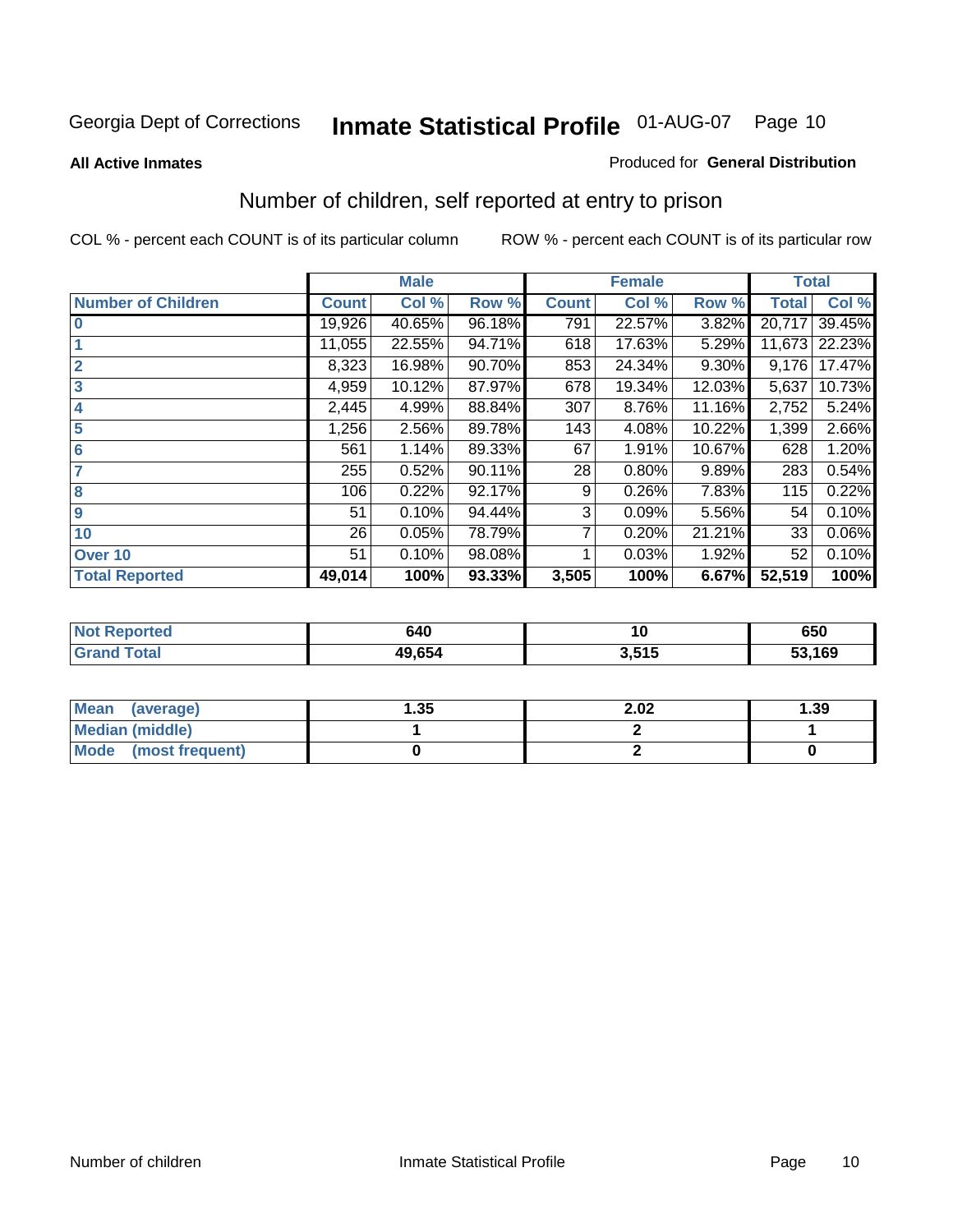### **All Active Inmates**

### Produced for **General Distribution**

# Religious affiliation, self-reported at entry to prison

|                       |                              |              | <b>Male</b> |         |                 | <b>Female</b> |        | <b>Total</b>    |        |  |
|-----------------------|------------------------------|--------------|-------------|---------|-----------------|---------------|--------|-----------------|--------|--|
|                       | <b>Religious Affiliation</b> | <b>Count</b> | Col %       | Row %   | <b>Count</b>    | Col %         | Row %  | <b>Total</b>    | Col %  |  |
| 1                     | <b>Islam</b>                 | 1,439        | 3.38%       | 98.63%  | $\overline{20}$ | .59%          | 1.37%  | 1,459           | 3.18%  |  |
| $\overline{2}$        | <b>Catholic</b>              | 2,185        | 5.14%       | 92.66%  | 173             | 5.14%         | 7.34%  | 2,358           | 5.14%  |  |
| $\mathbf{3}$          | <b>Baptist</b>               | 20,745       | 48.77%      | 91.47%  | 1,935           | 57.44%        | 8.53%  | 22,680          | 49.41% |  |
| 4                     | <b>Methodist</b>             | 922          | 2.17%       | 87.64%  | 130             | 3.86%         | 12.36% | 1,052           | 2.29%  |  |
| 5                     | <b>EpiscopIn</b>             | 61           | .14%        | 89.71%  | 7               | .21%          | 10.29% | 68              | .15%   |  |
| $6\phantom{a}$        | <b>Presbytrn</b>             | 110          | .26%        | 93.22%  | 8               | .24%          | 6.78%  | 118             | .26%   |  |
| 7                     | <b>Chc Of God</b>            | 527          | 1.24%       | 89.32%  | 63              | 1.87%         | 10.68% | 590             | 1.29%  |  |
| 8                     | <b>Holiness</b>              | 1,574        | 3.70%       | 87.35%  | 228             | 6.77%         | 12.65% | 1,802           | 3.93%  |  |
| $\boldsymbol{9}$      | <b>Jewish</b>                | 50           | .12%        | 96.15%  | 2               | .06%          | 3.85%  | 52              | .11%   |  |
| 10                    | <b>Anglican</b>              | 6            | .01%        | 85.71%  |                 | .03%          | 14.29% | 7               | .02%   |  |
| 11                    | <b>Grk Orthdx</b>            | 9            | .02%        | 81.82%  | 2               | .06%          | 18.18% | 11              | .02%   |  |
| 12                    | <b>Hindu</b>                 | 8            | .02%        | 100.00% |                 |               |        | 8               | .02%   |  |
| 13                    | <b>Buddhist</b>              | 50           | .12%        | 98.04%  | 1               | .03%          | 1.96%  | $\overline{51}$ | .11%   |  |
| 14                    | <b>Taoist</b>                | 4            | .01%        | 100.00% |                 |               |        | 4               | .01%   |  |
| 15                    | <b>Shintoist</b>             |              | .02%        | 100.00% |                 |               |        |                 | .02%   |  |
| 16                    | <b>Seven D Ad</b>            | 151          | .36%        | 95.57%  | 7               | .21%          | 4.43%  | 158             | .34%   |  |
| 17                    | <b>Jehovah Wt</b>            | 404          | .95%        | 92.45%  | $\overline{33}$ | .98%          | 7.55%  | 437             | .95%   |  |
| 18                    | <b>Latr Day S</b>            | 51           | .12%        | 94.44%  | $\overline{3}$  | .09%          | 5.56%  | 54              | .12%   |  |
| 20                    | <b>Other Prot</b>            | 6,268        | 14.74%      | 90.87%  | 630             | 18.70%        | 9.13%  | 6,898           | 15.03% |  |
| 96                    | <b>None</b>                  | 7,964        | 18.72%      | 98.44%  | 126             | 3.74%         | 1.56%  | 8,090           | 17.62% |  |
| <b>Total Reported</b> |                              | 42,535       | 100%        | 92.66%  | 3,369           | 100%          | 7.34%  | 45,904          | 100%   |  |

| med | 7,120  | 146   | 7,266 |
|-----|--------|-------|-------|
|     | 49,655 | 3,515 | .170  |

| <b>Mode</b><br>frequent)<br>umost | 3aptist | 3aptist | <b>Baptist</b> |
|-----------------------------------|---------|---------|----------------|
|                                   |         |         |                |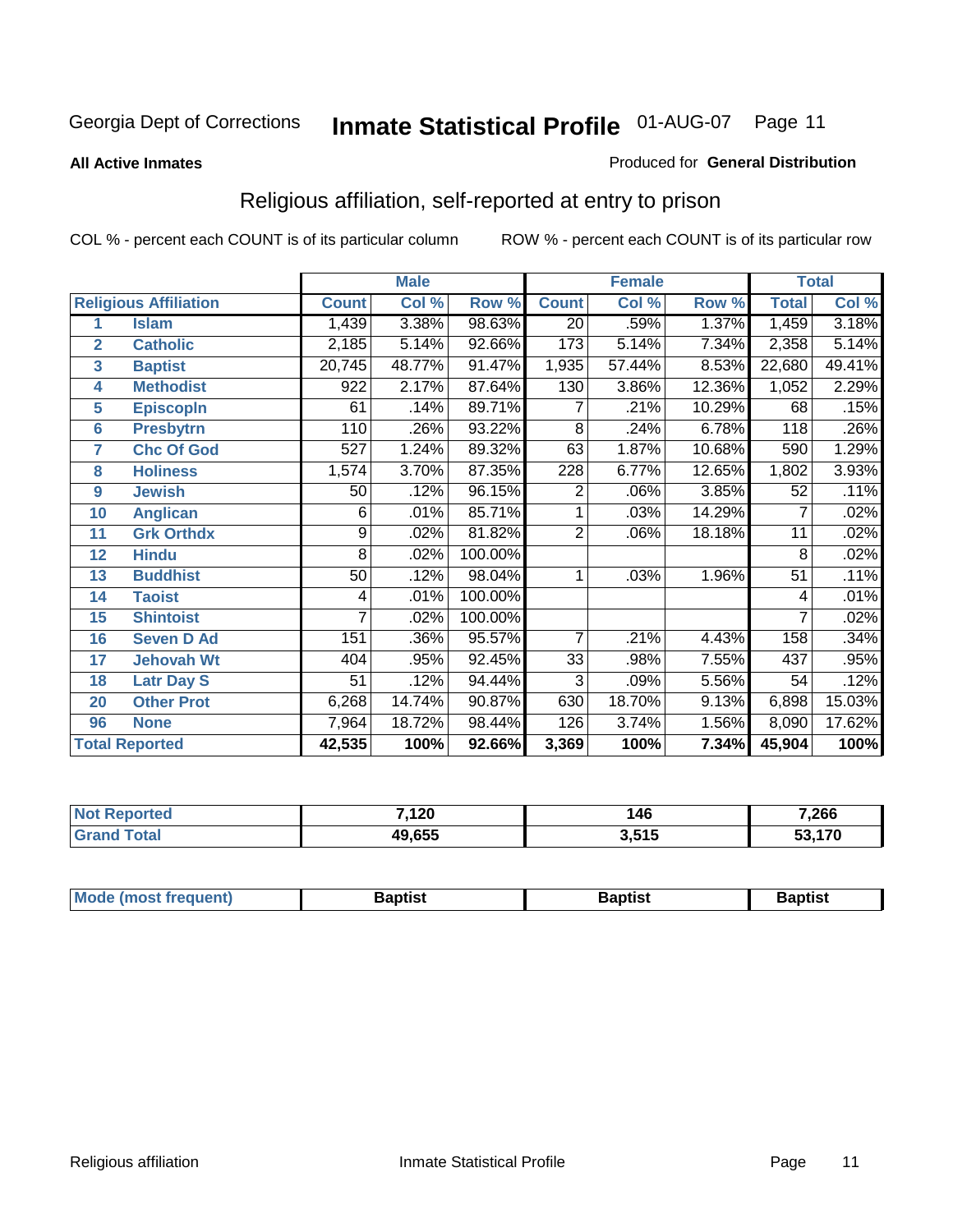### **All Active Inmates**

### Produced for **General Distribution**

# Home county, self-reported at entry to prison

|                 |                      |                  | <b>Male</b> |         | <b>Female</b>   |       |        | <b>Total</b>     |                            |
|-----------------|----------------------|------------------|-------------|---------|-----------------|-------|--------|------------------|----------------------------|
|                 | <b>Home County</b>   | <b>Count</b>     | Col %       | Row %   | <b>Count</b>    | Col % | Row %  | <b>Total</b>     | $\overline{\text{Col }^9}$ |
| 1               | <b>Appling</b>       | $\overline{97}$  | .20%        | 93.27%  | 7               | .20%  | 6.73%  | 104              | .20%                       |
| $\overline{2}$  | <b>Atkinson</b>      | $\overline{39}$  | .08%        | 95.12%  | $\overline{2}$  | .06%  | 4.88%  | $\overline{41}$  | .08%                       |
| 3               | <b>Bacon</b>         | $\overline{57}$  | .12%        | 96.61%  | $\overline{2}$  | .06%  | 3.39%  | $\overline{59}$  | .12%                       |
| 4               | <b>Baker</b>         | $\overline{8}$   | .02%        | 100.00% |                 |       |        | $\overline{8}$   | .02%                       |
| 5               | <b>Baldwin</b>       | 280              | .59%        | 94.59%  | 16              | .47%  | 5.41%  | 296              | .58%                       |
| $6\phantom{a}$  | <b>Banks</b>         | $\overline{61}$  | .13%        | 92.42%  | $\overline{5}$  | .15%  | 7.58%  | 66               | .13%                       |
| $\overline{7}$  | <b>Barrow</b>        | 265              | .56%        | 92.01%  | $\overline{23}$ | .67%  | 7.99%  | 288              | .57%                       |
| 8               | <b>Bartow</b>        | 544              | 1.15%       | 88.31%  | $\overline{72}$ | 2.10% | 11.69% | 616              | 1.21%                      |
| 9               | <b>Ben Hill</b>      | $\overline{220}$ | .46%        | 91.29%  | $\overline{21}$ | .61%  | 8.71%  | 241              | .47%                       |
| 10              | <b>Berrien</b>       | $\overline{70}$  | .15%        | 92.11%  | $\overline{6}$  | .17%  | 7.89%  | $\overline{76}$  | .15%                       |
| 11              | <b>Bibb</b>          | 1,183            | 2.50%       | 95.10%  | 61              | 1.78% | 4.90%  | 1,244            | 2.45%                      |
| 12              | <b>Bleckley</b>      | $\overline{81}$  | .17%        | 88.04%  | $\overline{11}$ | .32%  | 11.96% | $\overline{92}$  | .18%                       |
| $\overline{13}$ | <b>Brantley</b>      | $\overline{48}$  | .10%        | 90.57%  | $\overline{5}$  | .15%  | 9.43%  | $\overline{53}$  | .10%                       |
| $\overline{14}$ | <b>Brooks</b>        | $\overline{71}$  | .15%        | 98.61%  | $\overline{1}$  | .03%  | 1.39%  | $\overline{72}$  | .14%                       |
| 15              | <b>Bryan</b>         | 101              | .21%        | 95.28%  | $\overline{5}$  | .15%  | 4.72%  | 106              | .21%                       |
| 16              | <b>Bulloch</b>       | 358              | .76%        | 94.21%  | $\overline{22}$ | .64%  | 5.79%  | 380              | .75%                       |
| $\overline{17}$ | <b>Burke</b>         | 186              | .39%        | 95.38%  | $\overline{9}$  | .26%  | 4.62%  | 195              | .38%                       |
| 18              | <b>Butts</b>         | 150              | .32%        | 94.34%  | $\overline{9}$  | .26%  | 5.66%  | 159              | .31%                       |
| 19              | <b>Calhoun</b>       | 48               | .10%        | 97.96%  | $\overline{1}$  | .03%  | 2.04%  | 49               | .10%                       |
| 20              | <b>Camden</b>        | $\overline{111}$ | .23%        | 95.69%  | $\overline{5}$  | .15%  | 4.31%  | 116              | .23%                       |
| 21              | <b>Candler</b>       | $\overline{81}$  | .17%        | 95.29%  | 4               | .12%  | 4.71%  | 85               | .17%                       |
| $\overline{22}$ | <b>Carroll</b>       | 500              | 1.05%       | 88.81%  | 63              | 1.83% | 11.19% | 563              | 1.11%                      |
| 23              | <b>Catoosa</b>       | $\overline{201}$ | .42%        | 87.77%  | $\overline{28}$ | .82%  | 12.23% | 229              | .45%                       |
| 24              | <b>Charlton</b>      | $\overline{37}$  | .08%        | 100.00% |                 |       |        | $\overline{37}$  | .07%                       |
| 25              | <b>Chatham</b>       | 2,260            | 4.77%       | 95.08%  | 117             | 3.41% | 4.92%  | 2,377            | 4.68%                      |
| 26              | <b>Chattahoochee</b> | $\overline{17}$  | .04%        | 85.00%  | 3               | .09%  | 15.00% | $\overline{20}$  | .04%                       |
| 27              | <b>Chattooga</b>     | $\overline{218}$ | .46%        | 91.21%  | $\overline{21}$ | .61%  | 8.79%  | 239              | .47%                       |
| 28              | <b>Cherokee</b>      | $\overline{413}$ | .87%        | 90.17%  | $\overline{45}$ | 1.31% | 9.83%  | 458              | .90%                       |
| 29              | <b>Clarke</b>        | $\overline{503}$ | 1.06%       | 94.19%  | $\overline{31}$ | .90%  | 5.81%  | $\overline{534}$ | 1.05%                      |
| 30              | <b>Clay</b>          | $\overline{15}$  | .03%        | 93.75%  | $\mathbf{1}$    | .03%  | 6.25%  | $\overline{16}$  | .03%                       |
| $\overline{31}$ | <b>Clayton</b>       | 1,376            | 2.90%       | 93.92%  | 89              | 2.59% | 6.08%  | 1,465            | 2.88%                      |
| 32              | <b>Clinch</b>        | 41               | .09%        | 91.11%  | 4               | .12%  | 8.89%  | 45               | .09%                       |
| 33              | <b>Cobb</b>          | 2,062            | 4.35%       | 91.36%  | 195             | 5.68% | 8.64%  | 2,257            | 4.44%                      |
| 34              | <b>Coffee</b>        | $\overline{222}$ | .47%        | 90.24%  | $\overline{24}$ | .70%  | 9.76%  | 246              | .48%                       |
| 35              | <b>Colquitt</b>      | 289              | .61%        | 94.14%  | $\overline{18}$ | .52%  | 5.86%  | $\overline{307}$ | .60%                       |
| 36              | <b>Columbia</b>      | 187              | .39%        | 92.12%  | 16              | .47%  | 7.88%  | 203              | .40%                       |
| 37              | <b>Cook</b>          | 118              | .25%        | 92.19%  | 10              | .29%  | 7.81%  | 128              | .25%                       |
| 38              | <b>Coweta</b>        | 455              | .96%        | 90.28%  | 49              | 1.43% | 9.72%  | 504              | .99%                       |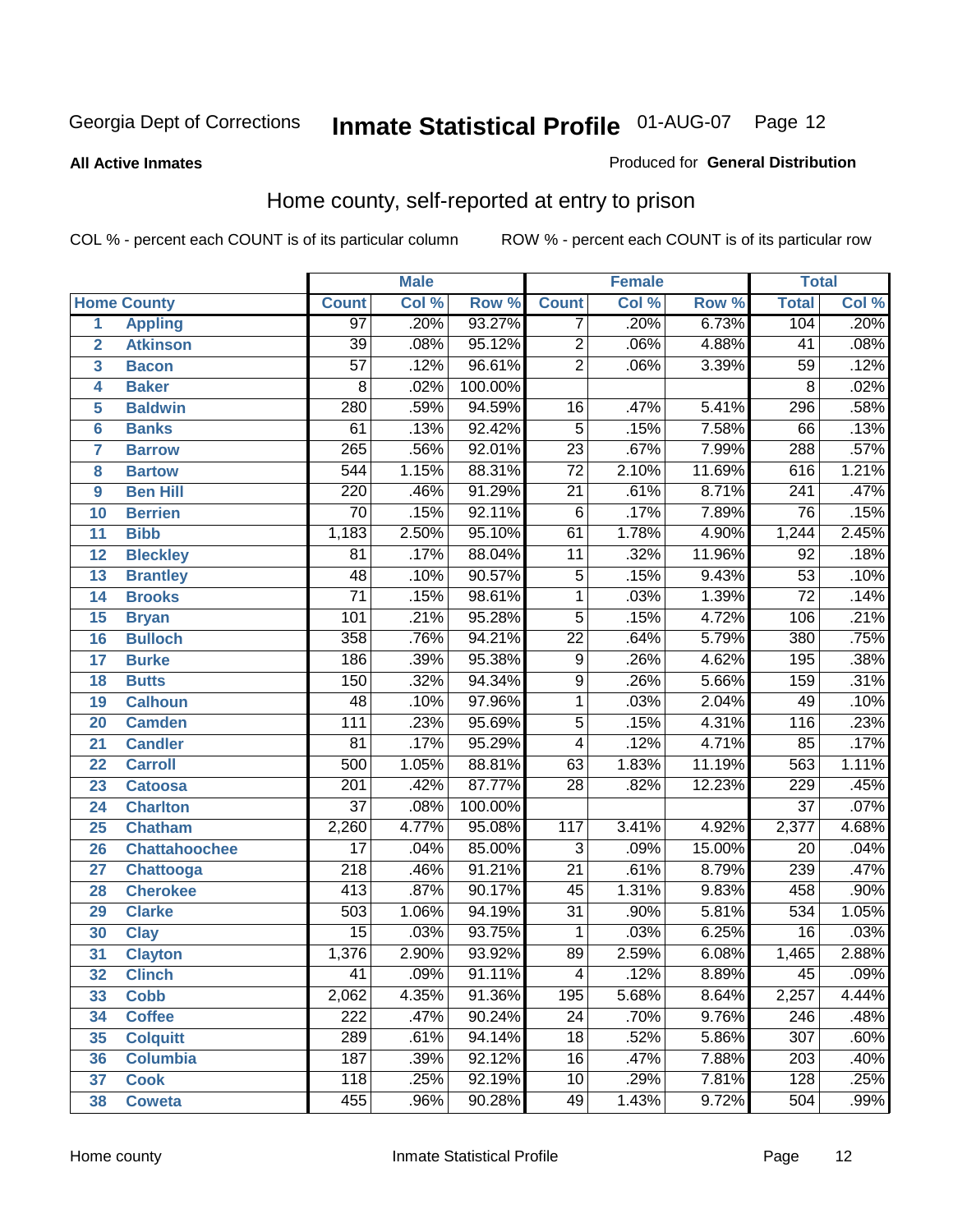### **All Active Inmates**

### Produced for **General Distribution**

# Home county, self-reported at entry to prison

|                 |                    | <b>Male</b>      |        | <b>Female</b>    |                  |       | <b>Total</b> |                  |        |
|-----------------|--------------------|------------------|--------|------------------|------------------|-------|--------------|------------------|--------|
|                 | <b>Home County</b> | <b>Count</b>     | Col %  | Row <sup>%</sup> | <b>Count</b>     | Col % | Row %        | <b>Total</b>     | Col %  |
| 39              | <b>Crawford</b>    | $\overline{34}$  | .07%   | 89.47%           | 4                | .12%  | 10.53%       | $\overline{38}$  | .07%   |
| 40              | <b>Crisp</b>       | 239              | .50%   | 94.47%           | $\overline{14}$  | .41%  | 5.53%        | 253              | .50%   |
| 41              | <b>Dade</b>        | 66               | .14%   | 97.06%           | $\overline{2}$   | .06%  | 2.94%        | 68               | .13%   |
| 42              | <b>Dawson</b>      | 85               | .18%   | 93.41%           | $\overline{6}$   | .17%  | 6.59%        | $\overline{91}$  | .18%   |
| 43              | <b>Decatur</b>     | 259              | .55%   | 93.84%           | $\overline{17}$  | .49%  | 6.16%        | 276              | .54%   |
| 44              | <b>Dekalb</b>      | 2,524            | 5.32%  | 94.74%           | $\overline{140}$ | 4.08% | 5.26%        | 2,664            | 5.24%  |
| 45              | <b>Dodge</b>       | 151              | .32%   | 94.38%           | 9                | .26%  | 5.63%        | 160              | .31%   |
| 46              | <b>Dooly</b>       | $\overline{73}$  | .15%   | 96.05%           | $\overline{3}$   | .09%  | 3.95%        | $\overline{76}$  | .15%   |
| 47              | <b>Dougherty</b>   | 983              | 2.07%  | 93.26%           | $\overline{71}$  | 2.07% | 6.74%        | 1,054            | 2.07%  |
| 48              | <b>Douglas</b>     | $\overline{578}$ | 1.22%  | 91.31%           | $\overline{55}$  | 1.60% | 8.69%        | 633              | 1.25%  |
| 49              | <b>Early</b>       | $\overline{77}$  | .16%   | 98.72%           | 1                | .03%  | 1.28%        | $\overline{78}$  | .15%   |
| 50              | <b>Echols</b>      | 6                | .01%   | 100.00%          |                  |       |              | 6                | .01%   |
| $\overline{51}$ | <b>Effingham</b>   | 134              | .28%   | 89.93%           | 15               | .44%  | 10.07%       | 149              | .29%   |
| 52              | <b>Elbert</b>      | 145              | .31%   | 94.16%           | 9                | .26%  | 5.84%        | 154              | .30%   |
| 53              | <b>Emanuel</b>     | 140              | .30%   | 93.33%           | $\overline{10}$  | .29%  | 6.67%        | 150              | .30%   |
| 54              | <b>Evans</b>       | 93               | .20%   | 97.89%           | $\overline{2}$   | .06%  | 2.11%        | $\overline{95}$  | .19%   |
| 55              | <b>Fannin</b>      | $\overline{98}$  | .21%   | 94.23%           | $\overline{6}$   | .17%  | 5.77%        | 104              | .20%   |
| 56              | <b>Fayette</b>     | 140              | .30%   | 90.32%           | $\overline{15}$  | .44%  | 9.68%        | 155              | .30%   |
| 57              | <b>Floyd</b>       | 692              | 1.46%  | 90.46%           | $\overline{73}$  | 2.13% | 9.54%        | 765              | 1.50%  |
| 58              | <b>Forsyth</b>     | 175              | .37%   | 88.83%           | $\overline{22}$  | .64%  | 11.17%       | 197              | .39%   |
| 59              | <b>Franklin</b>    | 128              | .27%   | 92.75%           | $\overline{10}$  | .29%  | 7.25%        | 138              | .27%   |
| 60              | <b>Fulton</b>      | 5,632            | 11.88% | 95.46%           | 268              | 7.80% | 4.54%        | 5,900            | 11.60% |
| 61              | Gilmer             | $\overline{103}$ | .22%   | 93.64%           | 7                | .20%  | 6.36%        | 110              | .22%   |
| 62              | <b>Glascock</b>    | $\overline{7}$   | .01%   | 100.00%          |                  |       |              | $\overline{7}$   | .01%   |
| 63              | <b>Glynn</b>       | 382              | .81%   | 95.74%           | 17               | .49%  | 4.26%        | 399              | .78%   |
| 64              | <b>Gordon</b>      | 283              | .60%   | 91.88%           | $\overline{25}$  | .73%  | 8.12%        | 308              | .61%   |
| 65              | <b>Grady</b>       | 181              | .38%   | 93.30%           | $\overline{13}$  | .38%  | 6.70%        | 194              | .38%   |
| 66              | <b>Greene</b>      | $\overline{89}$  | .19%   | 93.68%           | 6                | .17%  | 6.32%        | $\overline{95}$  | .19%   |
| 67              | <b>Gwinnett</b>    | 1,453            | 3.06%  | 93.50%           | 101              | 2.94% | 6.50%        | 1,554            | 3.06%  |
| 68              | <b>Habersham</b>   | 116              | .24%   | 92.80%           | 9                | .26%  | 7.20%        | $\overline{125}$ | .25%   |
| 69              | <b>Hall</b>        | 674              | 1.42%  | 91.33%           | 64               | 1.86% | 8.67%        | 738              | 1.45%  |
| 70              | <b>Hancock</b>     | 62               | .13%   | 98.41%           | 1                | .03%  | 1.59%        | 63               | .12%   |
| 71              | <b>Haralson</b>    | 127              | .27%   | 92.03%           | $\overline{11}$  | .32%  | 7.97%        | 138              | .27%   |
| 72              | <b>Harris</b>      | $\overline{88}$  | .19%   | 95.65%           | 4                | .12%  | 4.35%        | $\overline{92}$  | .18%   |
| 73              | <b>Hart</b>        | $\overline{93}$  | .20%   | 93.94%           | $\overline{6}$   | .17%  | 6.06%        | 99               | .19%   |
| 74              | <b>Heard</b>       | $\overline{58}$  | .12%   | 95.08%           | $\overline{3}$   | .09%  | 4.92%        | 61               | .12%   |
| 75              | <b>Henry</b>       | 480              | 1.01%  | 91.08%           | $\overline{47}$  | 1.37% | 8.92%        | 527              | 1.04%  |
| 76              | <b>Houston</b>     | $\overline{523}$ | 1.10%  | 93.90%           | $\overline{34}$  | .99%  | 6.10%        | $\overline{557}$ | 1.10%  |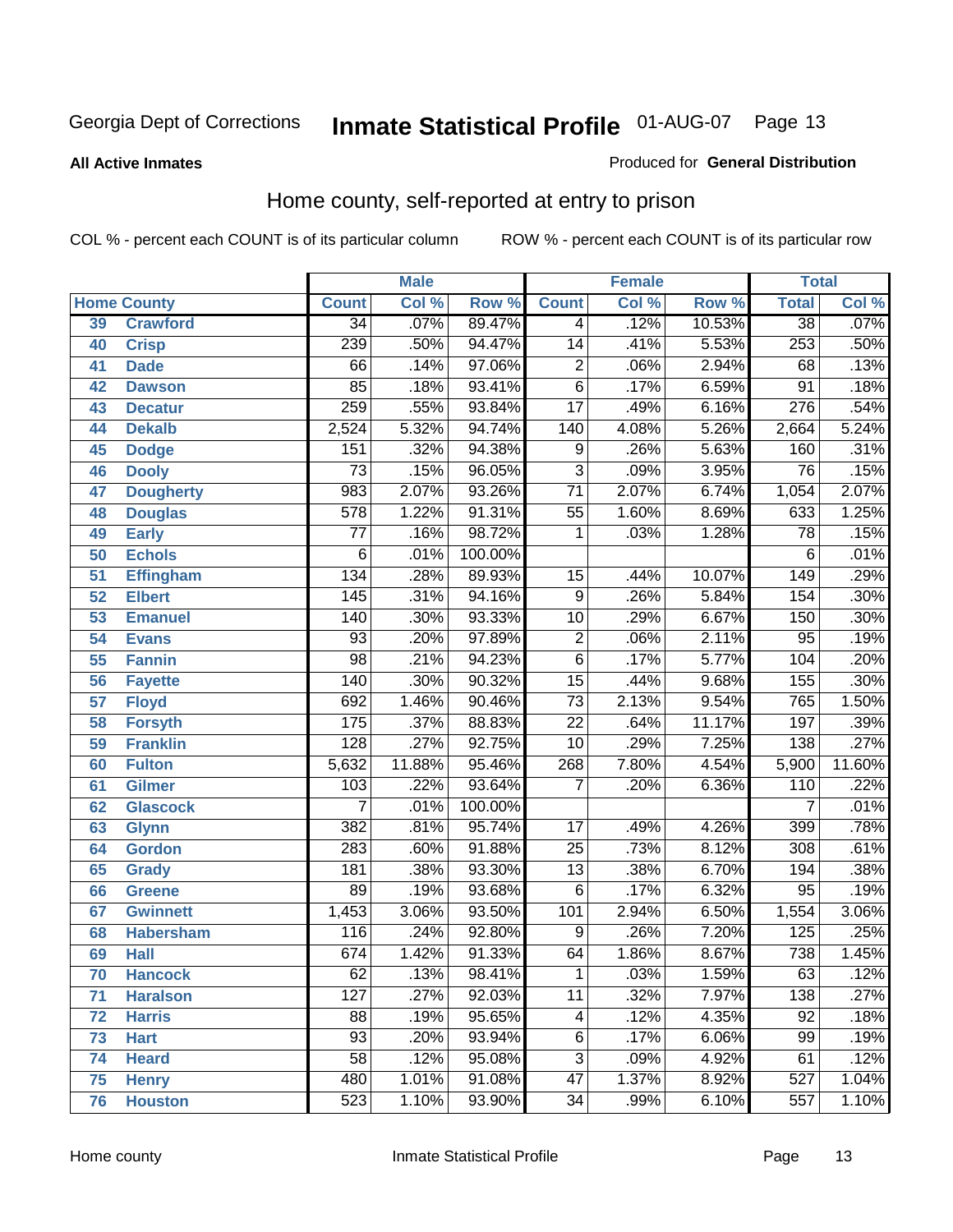### **All Active Inmates**

### Produced for **General Distribution**

# Home county, self-reported at entry to prison

|     |                    |                  | <b>Male</b> |         |                           | <b>Female</b> |        | <b>Total</b>     |       |
|-----|--------------------|------------------|-------------|---------|---------------------------|---------------|--------|------------------|-------|
|     | <b>Home County</b> | <b>Count</b>     | Col %       | Row %   | <b>Count</b>              | Col %         | Row %  | <b>Total</b>     | Col % |
| 77  | <b>Irwin</b>       | 68               | .14%        | 100.00% |                           |               |        | 68               | .13%  |
| 78  | <b>Jackson</b>     | $\overline{200}$ | .42%        | 91.32%  | 19                        | .55%          | 8.68%  | $\overline{219}$ | .43%  |
| 79  | <b>Jasper</b>      | 65               | .14%        | 97.01%  | $\overline{2}$            | .06%          | 2.99%  | 67               | .13%  |
| 80  | <b>Jeff Davis</b>  | $\overline{75}$  | .16%        | 94.94%  | 4                         | .12%          | 5.06%  | $\overline{79}$  | .16%  |
| 81  | <b>Jefferson</b>   | $\overline{111}$ | .23%        | 95.69%  | $\overline{5}$            | .15%          | 4.31%  | 116              | .23%  |
| 82  | <b>Jenkins</b>     | 65               | .14%        | 92.86%  | $\overline{5}$            | .15%          | 7.14%  | $\overline{70}$  | .14%  |
| 83  | <b>Johnson</b>     | $\overline{51}$  | .11%        | 89.47%  | $\overline{6}$            | .17%          | 10.53% | $\overline{57}$  | .11%  |
| 84  | <b>Jones</b>       | 69               | .15%        | 93.24%  | $\overline{5}$            | .15%          | 6.76%  | $\overline{74}$  | .15%  |
| 85  | <b>Lamar</b>       | $\overline{77}$  | .16%        | 96.25%  | $\overline{\overline{3}}$ | .09%          | 3.75%  | $\overline{80}$  | .16%  |
| 86  | <b>Lanier</b>      | $\overline{37}$  | .08%        | 80.43%  | 9                         | .26%          | 19.57% | 46               | .09%  |
| 87  | <b>Laurens</b>     | 302              | .64%        | 93.50%  | $\overline{21}$           | .61%          | 6.50%  | 323              | .64%  |
| 88  | <b>Lee</b>         | 62               | .13%        | 98.41%  | 1                         | .03%          | 1.59%  | 63               | .12%  |
| 89  | <b>Liberty</b>     | $\overline{245}$ | .52%        | 93.87%  | $\overline{16}$           | .47%          | 6.13%  | $\overline{261}$ | .51%  |
| 90  | <b>Lincoln</b>     | 41               | .09%        | 100.00% |                           |               |        | 41               | .08%  |
| 91  | Long               | $\overline{35}$  | .07%        | 87.50%  | $\overline{5}$            | .15%          | 12.50% | $\overline{40}$  | .08%  |
| 92  | <b>Lowndes</b>     | 536              | 1.13%       | 94.70%  | $\overline{30}$           | .87%          | 5.30%  | 566              | 1.11% |
| 93  | <b>Lumpkin</b>     | $\overline{77}$  | .16%        | 89.53%  | $\overline{9}$            | .26%          | 10.47% | 86               | .17%  |
| 94  | <b>Macon</b>       | $\overline{87}$  | .18%        | 95.60%  | 4                         | .12%          | 4.40%  | $\overline{91}$  | .18%  |
| 95  | <b>Madison</b>     | $\overline{116}$ | .24%        | 90.63%  | $\overline{12}$           | .35%          | 9.38%  | 128              | .25%  |
| 96  | <b>Marion</b>      | $\overline{42}$  | .09%        | 97.67%  | 1                         | .03%          | 2.33%  | $\overline{43}$  | .08%  |
| 97  | <b>Mcduffie</b>    | 160              | .34%        | 95.81%  | $\overline{7}$            | .20%          | 4.19%  | 167              | .33%  |
| 98  | <b>Mcintosh</b>    | $\overline{59}$  | .12%        | 90.77%  | $\overline{6}$            | .17%          | 9.23%  | 65               | .13%  |
| 99  | <b>Meriwether</b>  | 196              | .41%        | 93.78%  | $\overline{13}$           | .38%          | 6.22%  | $\overline{209}$ | .41%  |
| 100 | <b>Miller</b>      | $\overline{34}$  | .07%        | 94.44%  | $\overline{2}$            | .06%          | 5.56%  | $\overline{36}$  | .07%  |
| 101 | <b>Mitchell</b>    | 179              | .38%        | 91.79%  | $\overline{16}$           | .47%          | 8.21%  | 195              | .38%  |
| 102 | <b>Monroe</b>      | 132              | .28%        | 92.96%  | $\overline{10}$           | .29%          | 7.04%  | $\overline{142}$ | .28%  |
| 103 | <b>Montgomery</b>  | $\overline{39}$  | .08%        | 95.12%  | $\overline{2}$            | .06%          | 4.88%  | 41               | .08%  |
| 104 | <b>Morgan</b>      | 68               | .14%        | 89.47%  | $\overline{8}$            | .23%          | 10.53% | $\overline{76}$  | .15%  |
| 105 | <b>Murray</b>      | $\overline{214}$ | .45%        | 89.54%  | $\overline{25}$           | .73%          | 10.46% | 239              | .47%  |
| 106 | <b>Muscogee</b>    | 1,541            | 3.25%       | 93.34%  | $\overline{110}$          | 3.20%         | 6.66%  | 1,651            | 3.25% |
| 107 | <b>Newton</b>      | 492              | 1.04%       | 92.31%  | 41                        | 1.19%         | 7.69%  | 533              | 1.05% |
| 108 | <b>Oconee</b>      | 51               | .11%        | 92.73%  | 4                         | .12%          | 7.27%  | 55               | .11%  |
| 109 | <b>Oglethorpe</b>  | $\overline{47}$  | .10%        | 94.00%  | $\overline{3}$            | .09%          | 6.00%  | $\overline{50}$  | .10%  |
| 110 | <b>Paulding</b>    | 239              | .50%        | 89.85%  | $\overline{27}$           | .79%          | 10.15% | 266              | .52%  |
| 111 | <b>Peach</b>       | 114              | .24%        | 95.80%  | $\overline{5}$            | .15%          | 4.20%  | 119              | .23%  |
| 112 | <b>Pickens</b>     | 89               | .19%        | 86.41%  | $\overline{14}$           | .41%          | 13.59% | 103              | .20%  |
| 113 | <b>Pierce</b>      | $\overline{60}$  | .13%        | 93.75%  | 4                         | .12%          | 6.25%  | 64               | .13%  |
| 114 | <b>Pike</b>        | $\overline{57}$  | .12%        | 95.00%  | $\overline{3}$            | .09%          | 5.00%  | 60               | .12%  |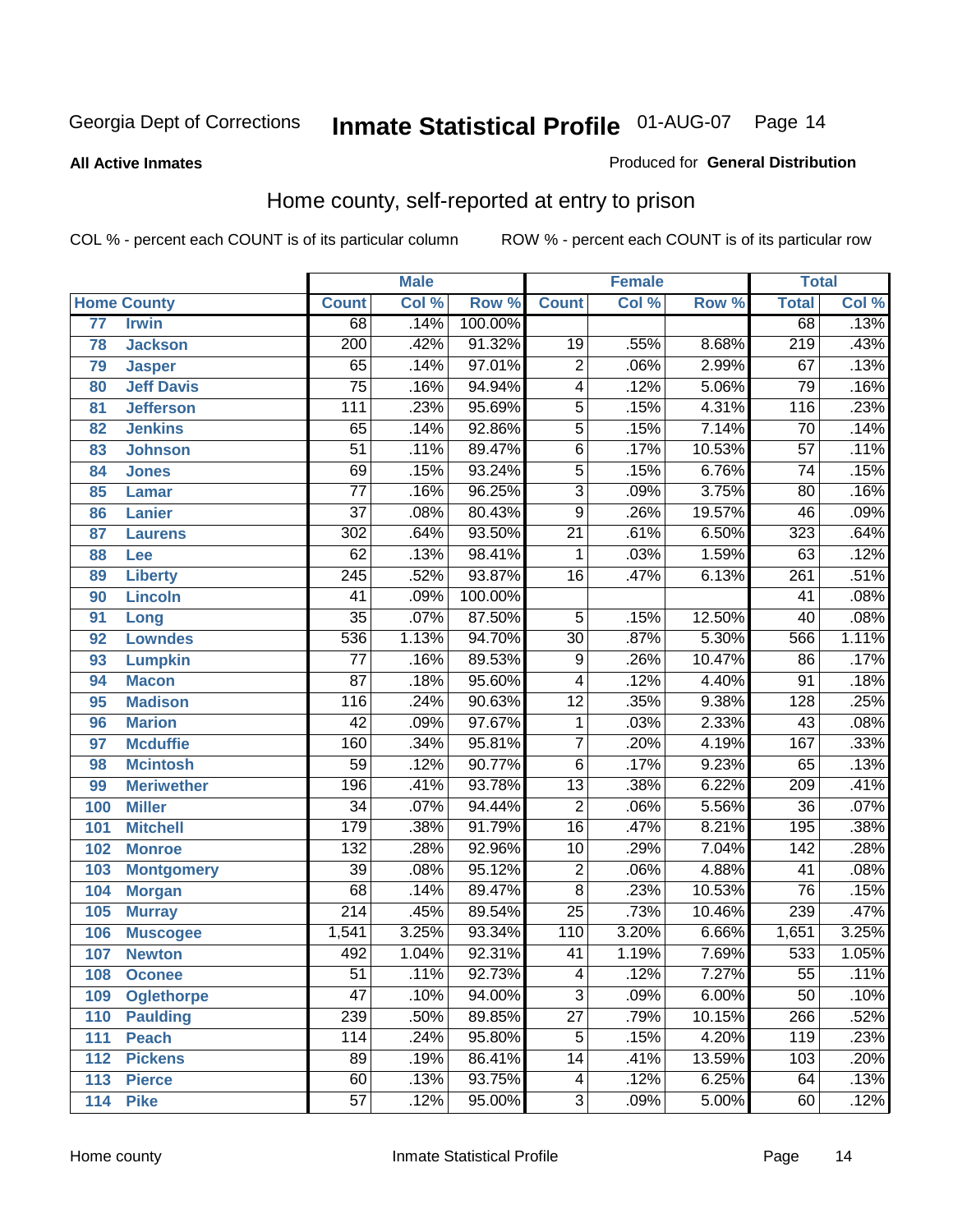### **All Active Inmates**

### Produced for **General Distribution**

# Home county, self-reported at entry to prison

|     |                    |                  | <b>Male</b> |         |                         | <b>Female</b> |        | <b>Total</b>     |                            |
|-----|--------------------|------------------|-------------|---------|-------------------------|---------------|--------|------------------|----------------------------|
|     | <b>Home County</b> | <b>Count</b>     | Col %       | Row %   | <b>Count</b>            | Col %         | Row %  | <b>Total</b>     | $\overline{\text{Col }^9}$ |
| 115 | <b>Polk</b>        | 189              | .40%        | 90.87%  | $\overline{19}$         | .55%          | 9.13%  | 208              | .41%                       |
| 116 | <b>Pulaski</b>     | 83               | .18%        | 88.30%  | 11                      | .32%          | 11.70% | $\overline{94}$  | .18%                       |
| 117 | <b>Putnam</b>      | 136              | .29%        | 97.84%  | $\overline{3}$          | .09%          | 2.16%  | 139              | .27%                       |
| 118 | Quitman            | $\overline{12}$  | .03%        | 92.31%  | $\overline{1}$          | .03%          | 7.69%  | $\overline{13}$  | .03%                       |
| 119 | <b>Rabun</b>       | 61               | .13%        | 88.41%  | $\overline{8}$          | .23%          | 11.59% | 69               | .14%                       |
| 120 | <b>Randolph</b>    | $\overline{41}$  | .09%        | 95.35%  | $\overline{2}$          | .06%          | 4.65%  | 43               | .08%                       |
| 121 | <b>Richmond</b>    | 1,782            | 3.76%       | 94.24%  | $\overline{109}$        | 3.17%         | 5.76%  | 1,891            | 3.72%                      |
| 122 | <b>Rockdale</b>    | 306              | .65%        | 91.62%  | $\overline{28}$         | .82%          | 8.38%  | $\frac{1}{334}$  | .66%                       |
| 123 | <b>Schley</b>      | $\overline{22}$  | .05%        | 100.00% |                         |               |        | $\overline{22}$  | .04%                       |
| 124 | <b>Screven</b>     | 120              | .25%        | 94.49%  | 7                       | .20%          | 5.51%  | $\overline{127}$ | .25%                       |
| 125 | <b>Seminole</b>    | $\overline{56}$  | .12%        | 88.89%  | $\overline{7}$          | .20%          | 11.11% | 63               | .12%                       |
| 126 | <b>Spalding</b>    | 521              | 1.10%       | 91.89%  | 46                      | 1.34%         | 8.11%  | 567              | 1.12%                      |
| 127 | <b>Stephens</b>    | 164              | .35%        | 90.61%  | $\overline{17}$         | .49%          | 9.39%  | 181              | .36%                       |
| 128 | <b>Stewart</b>     | $\overline{39}$  | .08%        | 97.50%  | 1                       | .03%          | 2.50%  | $\overline{40}$  | .08%                       |
| 129 | <b>Sumter</b>      | 235              | .50%        | 93.63%  | $\overline{16}$         | .47%          | 6.37%  | 251              | .49%                       |
| 130 | <b>Talbot</b>      | $\overline{52}$  | .11%        | 92.86%  | 4                       | .12%          | 7.14%  | 56               | .11%                       |
| 131 | <b>Taliaferro</b>  | $\overline{8}$   | .02%        | 100.00% |                         |               |        | 8                | .02%                       |
| 132 | <b>Tattnall</b>    | 135              | .28%        | 92.47%  | 11                      | .32%          | 7.53%  | 146              | .29%                       |
| 133 | <b>Taylor</b>      | 61               | .13%        | 92.42%  | $\overline{5}$          | .15%          | 7.58%  | 66               | .13%                       |
| 134 | <b>Telfair</b>     | $\overline{129}$ | .27%        | 94.16%  | $\overline{8}$          | .23%          | 5.84%  | 137              | .27%                       |
| 135 | <b>Terrell</b>     | $\overline{74}$  | .16%        | 94.87%  | $\overline{\mathbf{4}}$ | .12%          | 5.13%  | 78               | .15%                       |
| 136 | <b>Thomas</b>      | 284              | .60%        | 93.73%  | $\overline{19}$         | .55%          | 6.27%  | $\overline{303}$ | .60%                       |
| 137 | <b>Tift</b>        | $\overline{291}$ | .61%        | 96.68%  | $\overline{10}$         | .29%          | 3.32%  | $\overline{301}$ | .59%                       |
| 138 | <b>Toombs</b>      | 236              | .50%        | 93.28%  | $\overline{17}$         | .49%          | 6.72%  | 253              | .50%                       |
| 139 | <b>Towns</b>       | $\overline{24}$  | .05%        | 92.31%  | $\overline{2}$          | .06%          | 7.69%  | $\overline{26}$  | .05%                       |
| 140 | <b>Treutlen</b>    | $\overline{57}$  | .12%        | 96.61%  | $\overline{2}$          | .06%          | 3.39%  | $\overline{59}$  | .12%                       |
| 141 | <b>Troup</b>       | 607              | 1.28%       | 91.28%  | $\overline{58}$         | 1.69%         | 8.72%  | 665              | 1.31%                      |
| 142 | <b>Turner</b>      | 63               | .13%        | 95.45%  | $\overline{3}$          | .09%          | 4.55%  | 66               | .13%                       |
| 143 | <b>Twiggs</b>      | $\overline{50}$  | .11%        | 96.15%  | $\overline{2}$          | .06%          | 3.85%  | 52               | .10%                       |
| 144 | <b>Union</b>       | $\overline{57}$  | .12%        | 91.94%  | $\overline{5}$          | .15%          | 8.06%  | 62               | .12%                       |
| 145 | <b>Upson</b>       | $\overline{217}$ | .46%        | 92.34%  | $\overline{18}$         | .52%          | 7.66%  | 235              | .46%                       |
| 146 | <b>Walker</b>      | 316              | .67%        | 91.59%  | 29                      | .84%          | 8.41%  | 345              | .68%                       |
| 147 | <b>Walton</b>      | $\overline{273}$ | .58%        | 94.79%  | $\overline{15}$         | .44%          | 5.21%  | 288              | .57%                       |
| 148 | <b>Ware</b>        | 294              | .62%        | 93.04%  | $\overline{22}$         | .64%          | 6.96%  | 316              | .62%                       |
| 149 | <b>Warren</b>      | 44               | .09%        | 91.67%  | 4                       | .12%          | 8.33%  | 48               | .09%                       |
| 150 | <b>Washington</b>  | 124              | .26%        | 94.66%  | $\overline{7}$          | .20%          | 5.34%  | 131              | .26%                       |
| 151 | <b>Wayne</b>       | 154              | .32%        | 89.02%  | $\overline{19}$         | .55%          | 10.98% | 173              | .34%                       |
| 152 | <b>Webster</b>     | $\overline{10}$  | .02%        | 90.91%  | 1                       | .03%          | 9.09%  | $\overline{11}$  | .02%                       |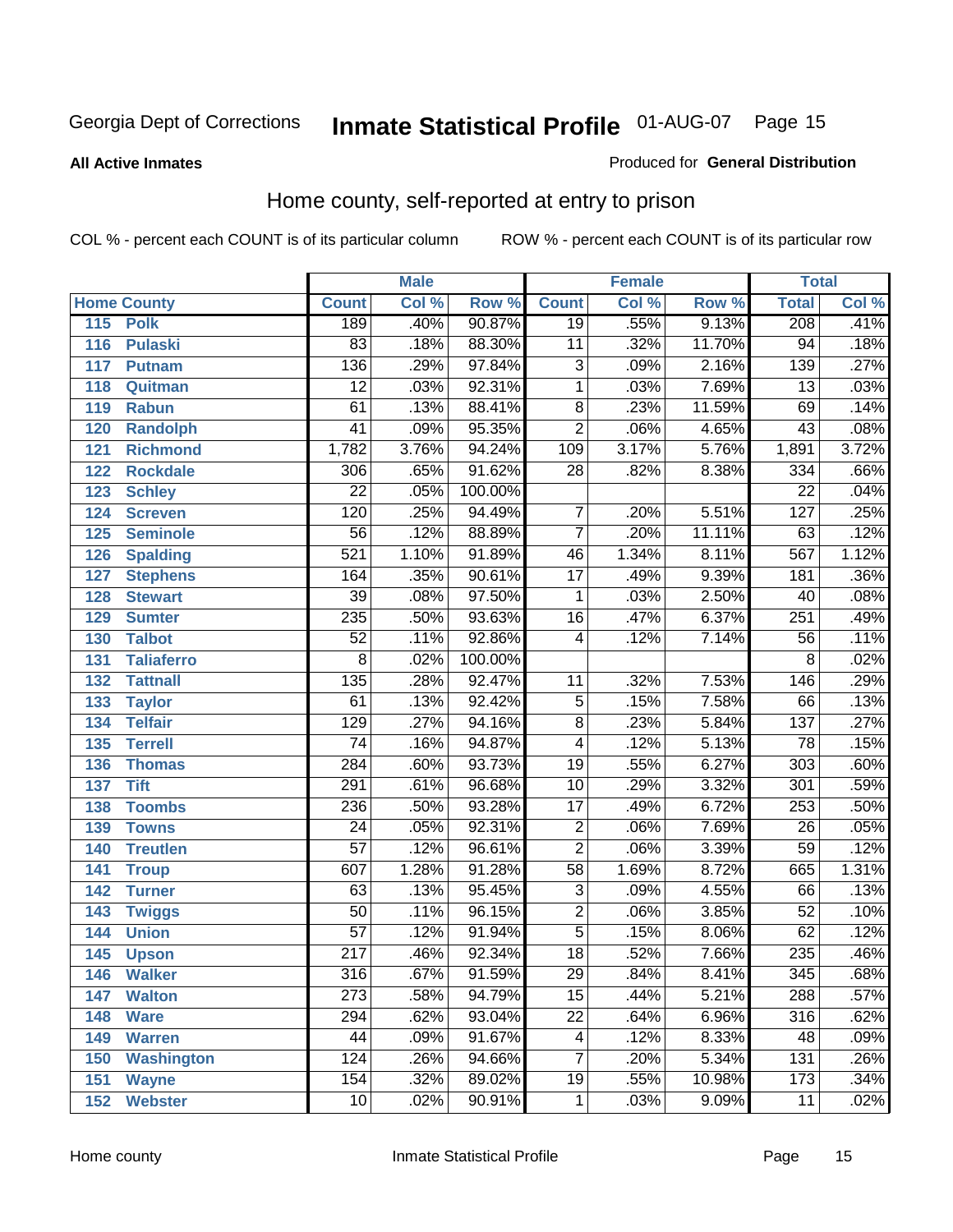### **All Active Inmates**

### Produced for **General Distribution**

# Home county, self-reported at entry to prison

|                      |                  | <b>Male</b>  |       |        |              | <b>Female</b> |        | <b>Total</b> |       |
|----------------------|------------------|--------------|-------|--------|--------------|---------------|--------|--------------|-------|
| <b>Home County</b>   |                  | <b>Count</b> | Col % | Row %  | <b>Count</b> | Col %         | Row %  | <b>Total</b> | Col % |
| 153                  | <b>Wheeler</b>   | 19           | .04%  | 90.48% | 2            | .06%          | 9.52%  | 21           | .04%  |
| 154                  | <b>White</b>     | 73           | .15%  | 84.88% | 13           | .38%          | 15.12% | 86           | .17%  |
| 155                  | <b>Whitfield</b> | 650          | 1.37% | 89.78% | 74           | 2.15%         | 10.22% | 724          | 1.42% |
| 156                  | <b>Wilcox</b>    | 57           | .12%  | 93.44% | 4            | .12%          | 6.56%  | 61           | .12%  |
| 157                  | <b>Wilkes</b>    | 60           | .13%  | 93.75% | 4            | .12%          | 6.25%  | 64           | .13%  |
| 158                  | <b>Wilkinson</b> | 70           | .15%  | 88.61% | 9            | .26%          | 11.39% | 79           | .16%  |
| 159                  | <b>Worth</b>     | 112          | .24%  | 93.33% | 8            | .23%          | 6.67%  | 120          | .24%  |
| 160                  | <b>Unknown</b>   | 2,763        | 5.83% | 92.53% | 223          | 6.49%         | 7.47%  | 2,986        | 5.87% |
| <b>Total Rported</b> |                  | 47,407       | 100%  | 93.24% | 3,435        | 100%          | 6.76%  | 50,842       | 100%  |

| ported<br>NO. | 2,248  | 80                    | 2,328 |
|---------------|--------|-----------------------|-------|
| otal          | 49,655 | <b>646</b><br>J.J I J | 170   |

| <b>Mode</b> | مرمية الرار | ™ulton | uiton |
|-------------|-------------|--------|-------|
|             |             |        |       |
|             |             |        |       |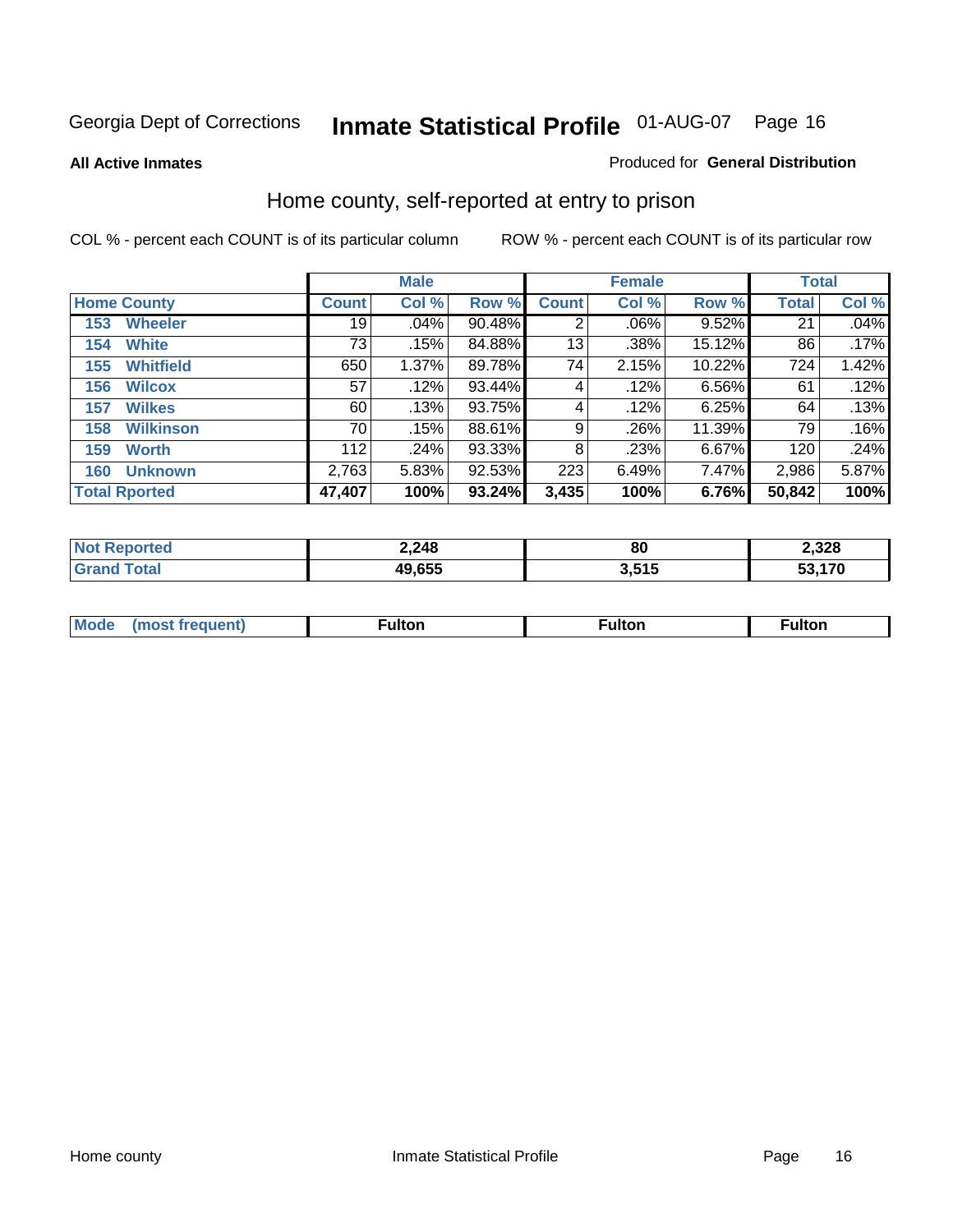#### **All Active Inmates**

### Produced for **General Distribution**

# Environment to age 16, self-reported at entry to prison

|                                      | <b>Male</b>  |        | <b>Female</b> |              |        | <b>Total</b> |        |        |
|--------------------------------------|--------------|--------|---------------|--------------|--------|--------------|--------|--------|
| <b>Environment to age 16</b>         | <b>Count</b> | Col %  | Row %         | <b>Count</b> | Col %  | Row %        | Total  | Col %  |
| <b>Rural/Farm</b>                    | ,568         | 3.29%  | 91.75%        | 141          | 4.12%  | 8.25%        | 1,709  | 3.35%  |
| <b>Rural/Nfarm</b><br>$\overline{2}$ | 2,417        | 5.07%  | 87.64%        | 341          | 9.96%  | 12.36%       | 2,758  | 5.40%  |
| 3 S.M.S.A                            | 15,813       | 33.20% | 96.03%        | 653          | 19.08% | 3.97%        | 16,466 | 32.25% |
| <b>Urban</b><br>4                    | 10,694       | 22.45% | 90.34%        | 1,143        | 33.39% | $9.66\%$     | 11,837 | 23.18% |
| <b>Small Town</b><br>5.              | 17,144       | 35.99% | 93.74%        | 1,145        | 33.45% | 6.26%        | 18,289 | 35.82% |
| <b>Total Reported</b>                | 47,636       | 100%   | $93.3\%$      | 3,423        | 100%   | 6.7%         | 51,059 | 100%   |

| Reported<br><b>Not</b> | 2,019  | ΩC.<br>JZ | 2.111     |
|------------------------|--------|-----------|-----------|
| Total                  | 49,655 | 3,515     | 170<br>-^ |

| <b>Mode</b><br>requent)<br>. | owr<br>imall | <b>Smal</b><br>owr | <b>TOW</b> |
|------------------------------|--------------|--------------------|------------|
|                              |              |                    |            |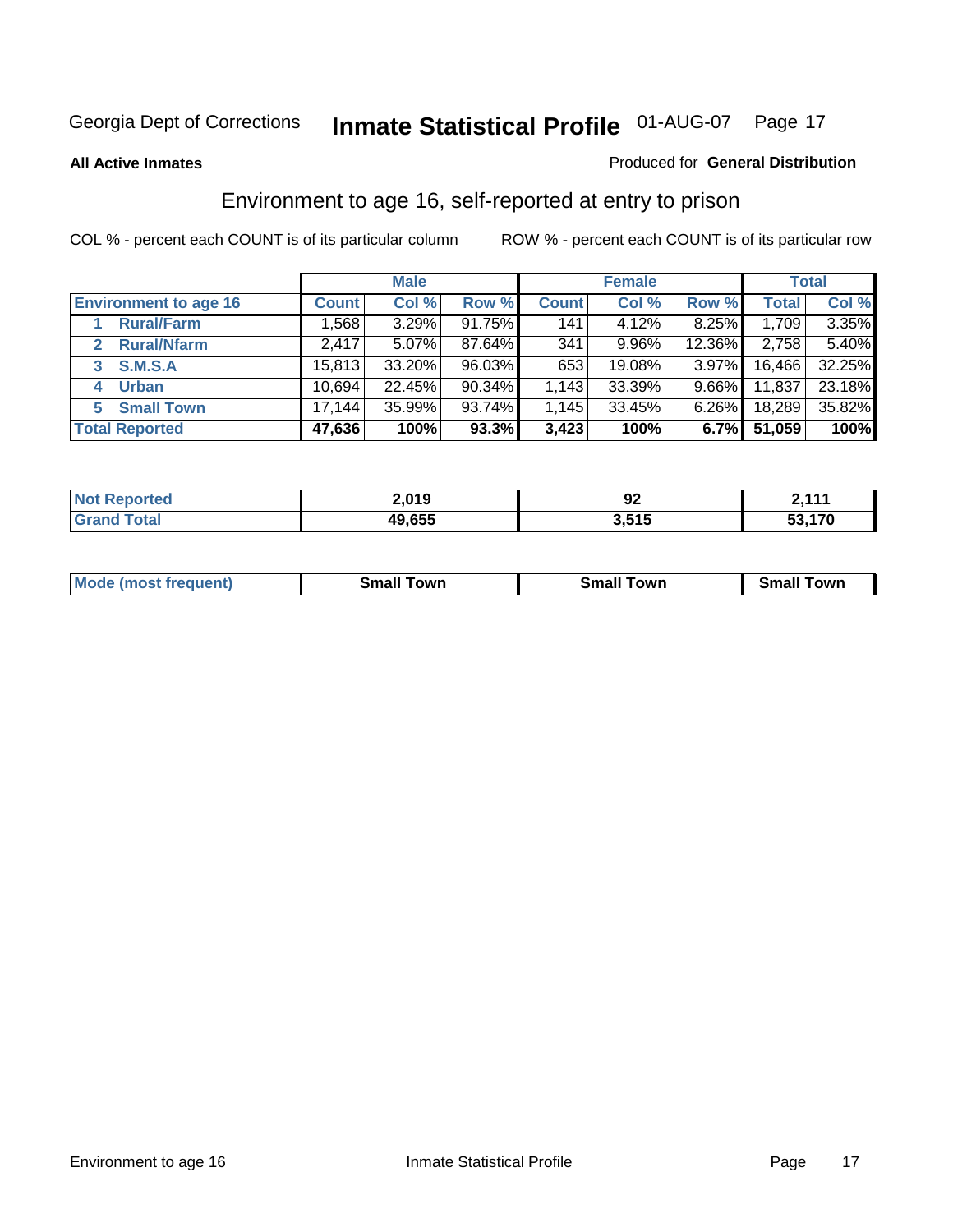### **All Active Inmates**

### Produced for **General Distribution**

# Guardian status to age 16, self-reported at entry to prison

|                                  |              | <b>Male</b> |         |              | <b>Female</b> |       |              | <b>Total</b> |
|----------------------------------|--------------|-------------|---------|--------------|---------------|-------|--------------|--------------|
| <b>Guardian Status To Age 16</b> | <b>Count</b> | Col %       | Row %   | <b>Count</b> | Col %         | Row % | <b>Total</b> | Col %        |
| 1 Orphanage                      | 42           | .14%        | 95.45%  | 2            | .17%          | 4.55% | 44           | .14%         |
| 2 Father Only                    | 942          | 3.05%       | 96.62%  | 33           | 2.84%         | 3.38% | 975          | 3.04%        |
| <b>3 Both Parents</b>            | 12,672       | 41.03%      | 95.91%  | 540          | 46.51%        | 4.09% | 13,212       | 41.23%       |
| <b>4 Mother Only</b>             | 13,033       | 42.20%      | 97.25%  | 369          | 31.78%        | 2.75% | 13,402       | 41.82%       |
| <b>6 Oth Female</b>              | 763          | 2.47%       | 95.61%  | 35           | $3.01\%$      | 4.39% | 798          | 2.49%        |
| <b>7 Oth Male</b>                | 130          | .42%        | 97.01%  | 4            | $.34\%$       | 2.99% | 134          | .42%         |
| 8 Step-Parents                   | 349          | 1.13%       | 100.00% |              |               |       | 349          | 1.09%        |
| 9 Foster Home                    | 438          | 1.42%       | 96.05%  | 18           | 1.55%         | 3.95% | 456          | 1.42%        |
| <b>10 Grand Parents</b>          | 2,514        | 8.14%       | 94.02%  | 160          | 13.78%        | 5.98% | 2,674        | $8.34\%$     |
| <b>Total Reported</b>            | 30,883       | 100%        | 96.38%  | 1,161        | 100%          | 3.62% | 32,044       | 100%         |

| . No | $- - -$<br>8. | 2,354 | 126<br>ኅ4 |
|------|---------------|-------|-----------|
|      | 19.655        | 3,515 | 170       |

| <b>Mode</b>           | วทIง | 'arents | <b>I</b> Mother |
|-----------------------|------|---------|-----------------|
| hחםו וחב <sup>י</sup> | M/   |         | Only            |
|                       |      |         |                 |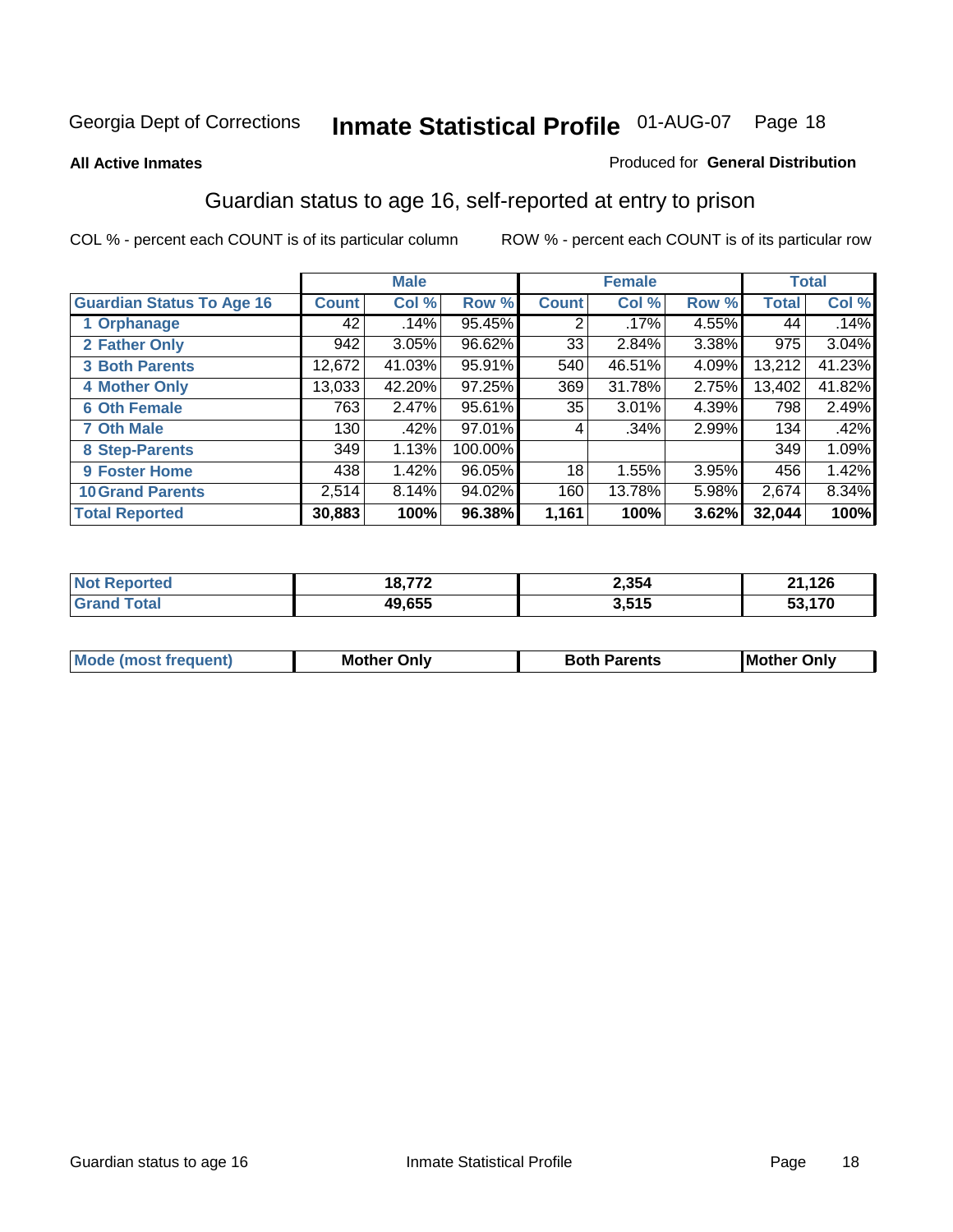### **All Active Inmates**

### Produced for **General Distribution**

# Employment status before prison, self-reported at entry to prison

|                          |                    | <b>Male</b>  |        |        | <b>Female</b> |        |        | <b>Total</b> |        |
|--------------------------|--------------------|--------------|--------|--------|---------------|--------|--------|--------------|--------|
| <b>Employment Status</b> |                    | <b>Count</b> | Col %  | Row %  | <b>Count</b>  | Col %  | Row %  | Total        | Col %  |
|                          | <b>Full Time</b>   | 22,627       | 51.88% | 96.19% | 897           | 48.17% | 3.81%  | 23,524       | 51.73% |
| $\mathbf{2}$             | <b>Part Time</b>   | 3,482        | 7.98%  | 97.64% | 84            | 4.51%  | 2.36%  | 3,566        | 7.84%  |
| 3                        | Unempl $<$ 6m      | 4,763        | 10.92% | 96.71% | 162           | 8.70%  | 3.29%  | 4,925        | 10.83% |
| 4                        | Unempl > 6m        | 7,403        | 16.97% | 96.12% | 299           | 16.06% | 3.88%  | 7,702        | 16.94% |
| 5                        | <b>Never Workd</b> | 3,411        | 7.82%  | 95.52% | 160           | 8.59%  | 4.48%  | 3,571        | 7.85%  |
| 6                        | <b>Student</b>     | 362          | .83%   | 86.81% | 55            | 2.95%  | 13.19% | 417          | .92%   |
| 7                        | <b>Incapable</b>   | 1,567        | 3.59%  | 88.43% | 205           | 11.01% | 11.57% | 1,772        | 3.90%  |
| <b>Total Reported</b>    |                    | 43,615       | 100%   | 95.91% | 1,862         | 100%   | 4.09%  | 45,477       | 100%   |

| ነ.040  | $\mathbf{A}$<br>ರಿತಿತಿ | 7,693         |
|--------|------------------------|---------------|
| 49.655 | J EAE I<br>r 13        | $\rightarrow$ |

| <b>M</b> ດ | the contract of the contract of the contract of the contract of the contract of the contract of the contract of | the contract of the contract of the contract of the contract of the contract of the contract of the contract of | ----<br><b>Full Time</b> |
|------------|-----------------------------------------------------------------------------------------------------------------|-----------------------------------------------------------------------------------------------------------------|--------------------------|
|            |                                                                                                                 |                                                                                                                 |                          |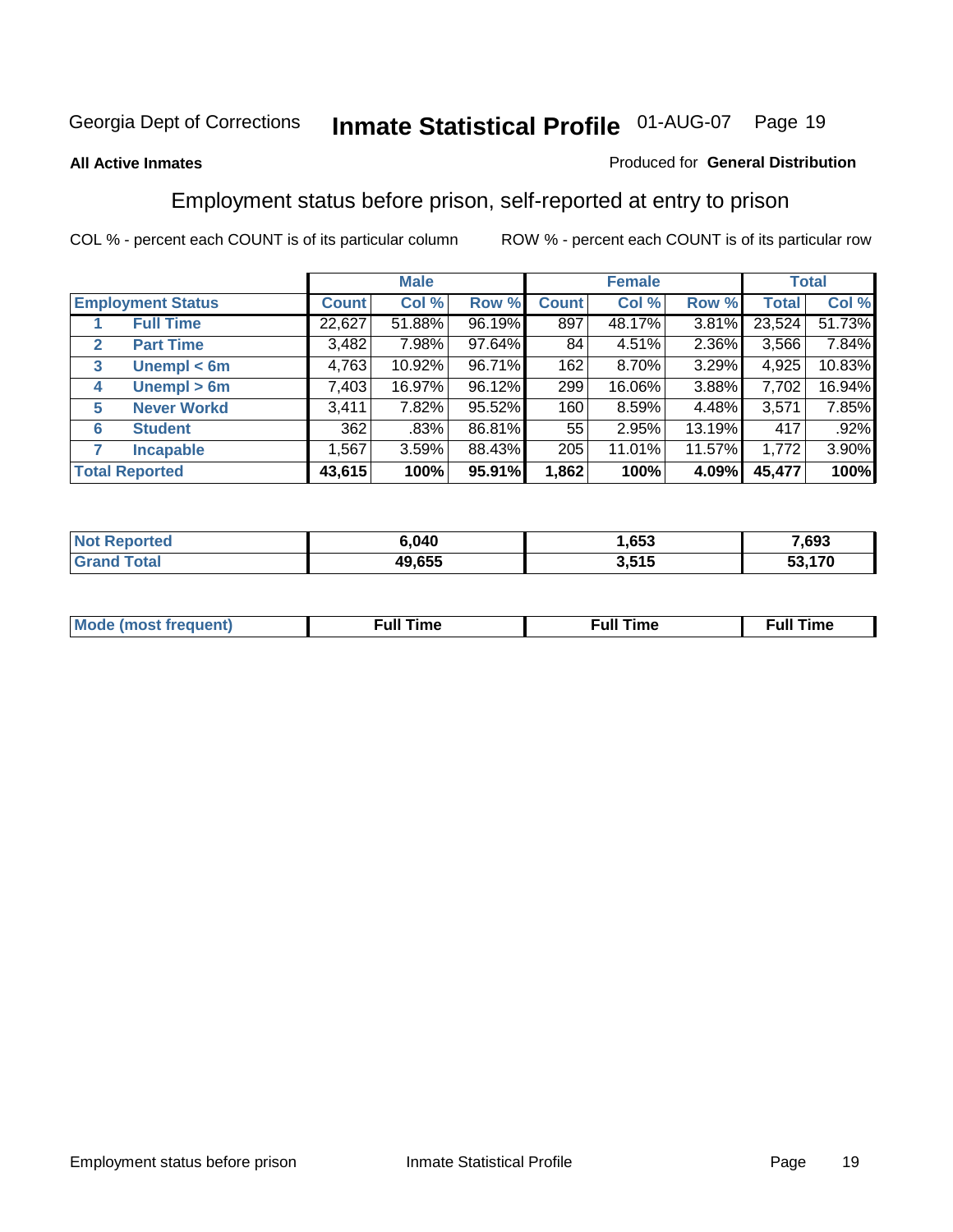### **All Active Inmates**

Produced for **General Distribution**

# Age at admission

|                         |              | <b>Male</b> |         |                  | <b>Female</b> |        |              | <b>Total</b> |
|-------------------------|--------------|-------------|---------|------------------|---------------|--------|--------------|--------------|
| <b>Age At Admission</b> | <b>Count</b> | Col %       | Row %   | <b>Count</b>     | Col %         | Row %  | <b>Total</b> | Col %        |
| 13                      | 1            | 0.01%       | 100.00% |                  |               |        | 1            | 0.01%        |
| 14                      | 13           | 0.03%       | 92.86%  | 1                | 0.03%         | 7.14%  | 14           | 0.03%        |
| $\overline{15}$         | 61           | 0.12%       | 100.00% |                  |               |        | 61           | 0.11%        |
| 16                      | 184          | 0.37%       | 95.34%  | 9                | 0.26%         | 4.66%  | 193          | 0.36%        |
| $\overline{17}$         | 811          | 1.63%       | 96.20%  | $\overline{32}$  | 0.91%         | 3.80%  | 843          | 1.59%        |
| 18                      | 1,562        | 3.15%       | 97.32%  | 43               | 1.22%         | 2.68%  | 1,605        | 3.02%        |
| 19                      | 2,055        | 4.14%       | 96.71%  | $\overline{70}$  | 1.99%         | 3.29%  | 2,125        | 4.00%        |
| 20                      | 2,111        | 4.25%       | 95.43%  | 101              | 2.87%         | 4.57%  | 2,212        | 4.16%        |
| 21                      | 2,103        | 4.24%       | 95.55%  | 98               | 2.79%         | 4.45%  | 2,201        | 4.14%        |
| 22                      | 2,164        | 4.36%       | 95.67%  | $\overline{98}$  | 2.79%         | 4.33%  | 2,262        | 4.25%        |
| 23                      | 2,065        | 4.16%       | 94.25%  | 126              | 3.58%         | 5.75%  | 2,191        | 4.12%        |
| 24                      | 2,000        | 4.03%       | 92.68%  | 158              | 4.50%         | 7.32%  | 2,158        | 4.06%        |
| $\overline{25}$         | 2,053        | 4.13%       | 94.61%  | 117              | 3.33%         | 5.39%  | 2,170        | 4.08%        |
| 26                      | 1,953        | 3.93%       | 94.48%  | 114              | 3.24%         | 5.52%  | 2,067        | 3.89%        |
| 27                      | 1,852        | 3.73%       | 94.01%  | 118              | 3.36%         | 5.99%  | 1,970        | 3.71%        |
| 28                      | 1,698        | 3.42%       | 93.81%  | 112              | 3.19%         | 6.19%  | 1,810        | 3.40%        |
| 29                      | 1,624        | 3.27%       | 93.12%  | 120              | 3.41%         | 6.88%  | 1,744        | 3.28%        |
| 30                      | 1,576        | 3.17%       | 93.25%  | 114              | 3.24%         | 6.75%  | 1,690        | 3.18%        |
| 31                      | 1,523        | 3.07%       | 93.72%  | 102              | 2.90%         | 6.28%  | 1,625        | 3.06%        |
| 32                      | 1,401        | 2.82%       | 93.65%  | 95               | 2.70%         | 6.35%  | 1,496        | 2.81%        |
| 33                      | 1,382        | 2.78%       | 93.44%  | $\overline{97}$  | 2.76%         | 6.56%  | 1,479        | 2.78%        |
| 34                      | 1,396        | 2.81%       | 93.38%  | 99               | 2.82%         | 6.62%  | 1,495        | 2.81%        |
| 35                      | 1,353        | 2.72%       | 90.62%  | 140              | 3.98%         | 9.38%  | 1,493        | 2.81%        |
| 36                      | 1,341        | 2.70%       | 90.98%  | $\overline{133}$ | 3.78%         | 9.02%  | 1,474        | 2.77%        |
| 37                      | 1,198        | 2.41%       | 92.30%  | 100              | 2.84%         | 7.70%  | 1,298        | 2.44%        |
| 38                      | 1,170        | 2.36%       | 91.05%  | 115              | 3.27%         | 8.95%  | 1,285        | 2.42%        |
| 39                      | 1,211        | 2.44%       | 90.92%  | 121              | 3.44%         | 9.08%  | 1,332        | 2.51%        |
| 40                      | 1,124        | 2.26%       | 91.53%  | 104              | 2.96%         | 8.47%  | 1,228        | 2.31%        |
| 41                      | 1,163        | 2.34%       | 89.95%  | 130              | 3.70%         | 10.05% | 1,293        | 2.43%        |
| 42                      | 1,063        | 2.14%       | 89.70%  | 122              | 3.47%         | 10.30% | 1,185        | 2.23%        |
| 43                      | 1,020        | 2.05%       | 90.19%  | 111              | 3.16%         | 9.81%  | 1,131        | 2.13%        |
| 44                      | 894          | 1.80%       | 89.40%  | 106              | 3.02%         | 10.60% | 1,000        | 1.88%        |
| 45                      | 906          | 1.82%       | 91.70%  | 82               | 2.33%         | 8.30%  | 988          | 1.86%        |
| 46                      | 757          | 1.52%       | 91.20%  | 73               | 2.08%         | 8.80%  | 830          | 1.56%        |
| 47                      | 659          | 1.33%       | 91.02%  | 65               | 1.85%         | 8.98%  | 724          | 1.36%        |
| 48                      | 620          | 1.25%       | 91.72%  | 56               | 1.59%         | 8.28%  | 676          | 1.27%        |
| 49                      | 547          | 1.10%       | 93.83%  | 36               | 1.02%         | 6.17%  | 583          | 1.10%        |
| 50                      | 497          | 1.00%       | 95.39%  | 24               | 0.68%         | 4.61%  | 521          | 0.98%        |
| 51                      | 402          | 0.81%       | 90.74%  | 41               | 1.17%         | 9.26%  | 443          | 0.83%        |
| 52                      | 395          | 0.80%       | 93.60%  | 27               | 0.77%         | 6.40%  | 422          | 0.79%        |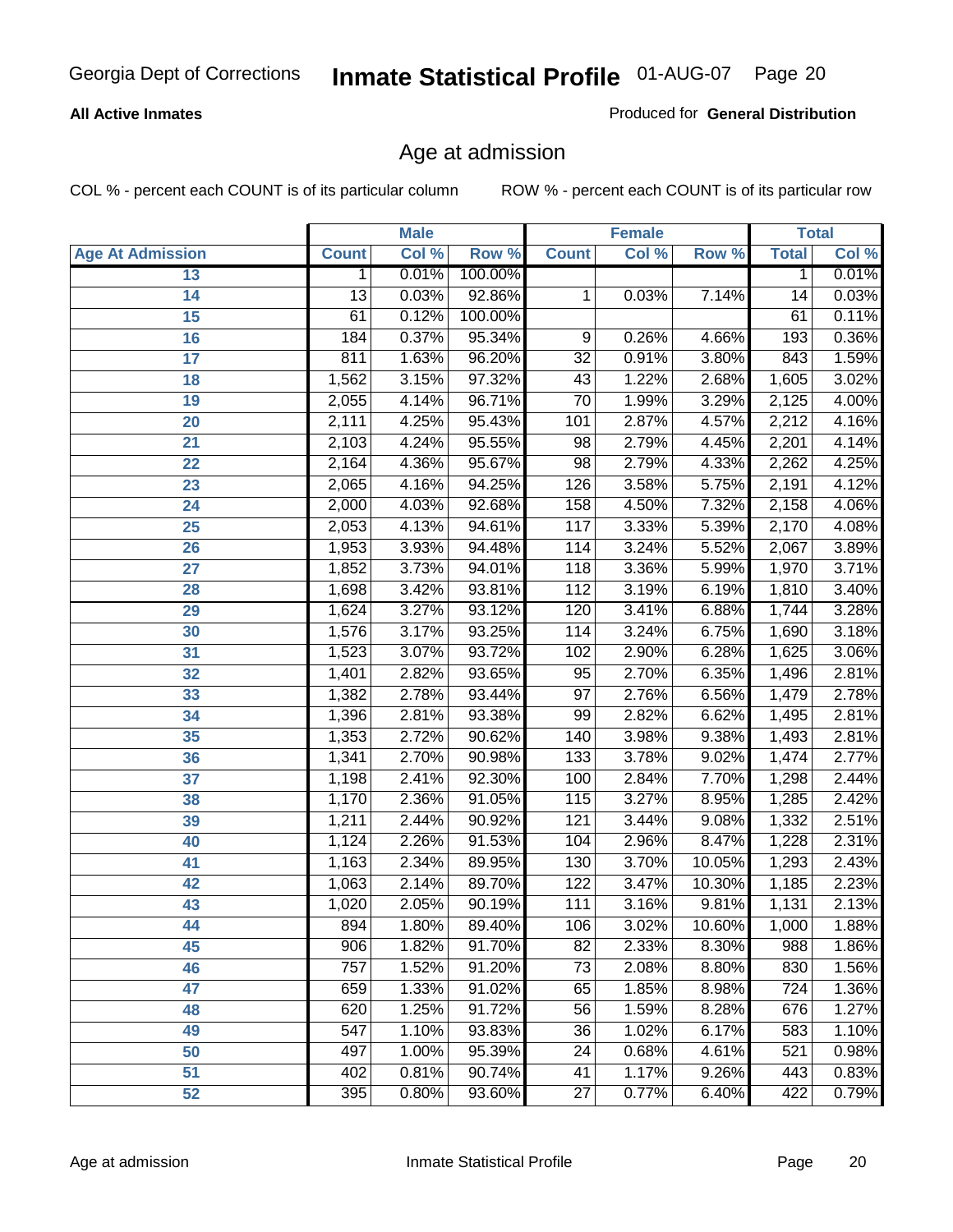### **All Active Inmates**

Produced for **General Distribution**

# Age at admission

|                          | <b>Male</b>      |       | <b>Female</b> |                 |       | <b>Total</b> |                  |       |
|--------------------------|------------------|-------|---------------|-----------------|-------|--------------|------------------|-------|
| <b>Age At Admission</b>  | <b>Count</b>     | Col % | Row %         | <b>Count</b>    | Col % | Row %        | <b>Total</b>     | Col % |
| 53                       | $\overline{308}$ | 0.62% | 93.90%        | $\overline{20}$ | 0.57% | 6.10%        | 328              | 0.62% |
| 54                       | $\overline{207}$ | 0.42% | 91.19%        | $\overline{20}$ | 0.57% | 8.81%        | $\overline{227}$ | 0.43% |
| $\overline{55}$          | 208              | 0.42% | 94.98%        | 11              | 0.31% | 5.02%        | 219              | 0.41% |
| $\overline{56}$          | 185              | 0.37% | 93.43%        | $\overline{13}$ | 0.37% | 6.57%        | 198              | 0.37% |
| $\overline{57}$          | 143              | 0.29% | 94.70%        | $\overline{8}$  | 0.23% | 5.30%        | 151              | 0.28% |
| 58                       | 123              | 0.25% | 95.35%        | $\overline{6}$  | 0.17% | 4.65%        | 129              | 0.24% |
| 59                       | 105              | 0.21% | 93.75%        | 7               | 0.20% | 6.25%        | 112              | 0.21% |
| 60                       | $\overline{79}$  | 0.16% | 96.34%        | $\overline{3}$  | 0.09% | 3.66%        | $\overline{82}$  | 0.15% |
| 61                       | $\overline{58}$  | 0.12% | 95.08%        | $\overline{3}$  | 0.09% | 4.92%        | 61               | 0.11% |
| 62                       | $\overline{55}$  | 0.11% | 94.83%        | $\overline{3}$  | 0.09% | 5.17%        | $\overline{58}$  | 0.11% |
| 63                       | $\overline{59}$  | 0.12% | 96.72%        | $\overline{2}$  | 0.06% | 3.28%        | 61               | 0.11% |
| 64                       | $\overline{39}$  | 0.08% | 95.12%        | $\overline{2}$  | 0.06% | 4.88%        | 41               | 0.08% |
| 65                       | $\overline{32}$  | 0.06% | 96.97%        | 1               | 0.03% | 3.03%        | $\overline{33}$  | 0.06% |
| 66                       | $\overline{25}$  | 0.05% | 96.15%        | 1               | 0.03% | 3.85%        | $\overline{26}$  | 0.05% |
| 67                       | 24               | 0.05% | 100.00%       |                 |       |              | $\overline{24}$  | 0.05% |
| 68                       | $\overline{20}$  | 0.04% | 100.00%       |                 |       |              | $\overline{20}$  | 0.04% |
| 69                       | $\overline{23}$  | 0.05% | 95.83%        | 1               | 0.03% | 4.17%        | 24               | 0.05% |
| 70                       | $\overline{8}$   | 0.02% | 80.00%        | $\overline{2}$  | 0.06% | 20.00%       | $\overline{10}$  | 0.02% |
| 71                       | $\overline{7}$   | 0.01% | 100.00%       |                 |       |              | 7                | 0.01% |
| $\overline{72}$          | $\overline{7}$   | 0.01% | 100.00%       |                 |       |              | 7                | 0.01% |
| $\overline{73}$          | $\overline{6}$   | 0.01% | 100.00%       |                 |       |              | $\overline{6}$   | 0.01% |
| 74                       | $\overline{5}$   | 0.01% | 83.33%        | 1               | 0.03% | 16.67%       | $\overline{6}$   | 0.01% |
| $\overline{75}$          | 4                | 0.01% | 100.00%       |                 |       |              | 4                | 0.01% |
| 76                       | $\overline{5}$   | 0.01% | 100.00%       |                 |       |              | 5                | 0.01% |
| 78                       | $\overline{3}$   | 0.01% | 100.00%       |                 |       |              | $\overline{3}$   | 0.01% |
| 79                       | 4                | 0.01% | 80.00%        | 1               | 0.03% | 20.00%       | $\overline{5}$   | 0.01% |
| 80                       | 1                | 0.01% | 100.00%       |                 |       |              | 1                | 0.01% |
| $\overline{\mathbf{81}}$ | $\overline{2}$   | 0.01% | 100.00%       |                 |       |              | $\overline{2}$   | 0.01% |
| $\overline{82}$          | 1                | 0.01% | 100.00%       |                 |       |              | 1                | 0.01% |
| 84                       | 1                | 0.01% | 100.00%       |                 |       |              | 1                | 0.01% |
| <b>Total Reported</b>    | 49,655           | 100%  | 93.39%        | 3,515           | 100%  |              | 6.61% 53,170     | 100%  |

| <b>Not Reported</b> |        |       |        |
|---------------------|--------|-------|--------|
| <b>Grand Total</b>  | 49,655 | 3,515 | 53,170 |

| <b>Mean</b><br>(average) | 31.73     | 33.96 | 31.88    |
|--------------------------|-----------|-------|----------|
| <b>Median (middle)</b>   | 30        | 34    | 30       |
| Mode<br>(most frequent)  | <u>__</u> |       | ^^<br>44 |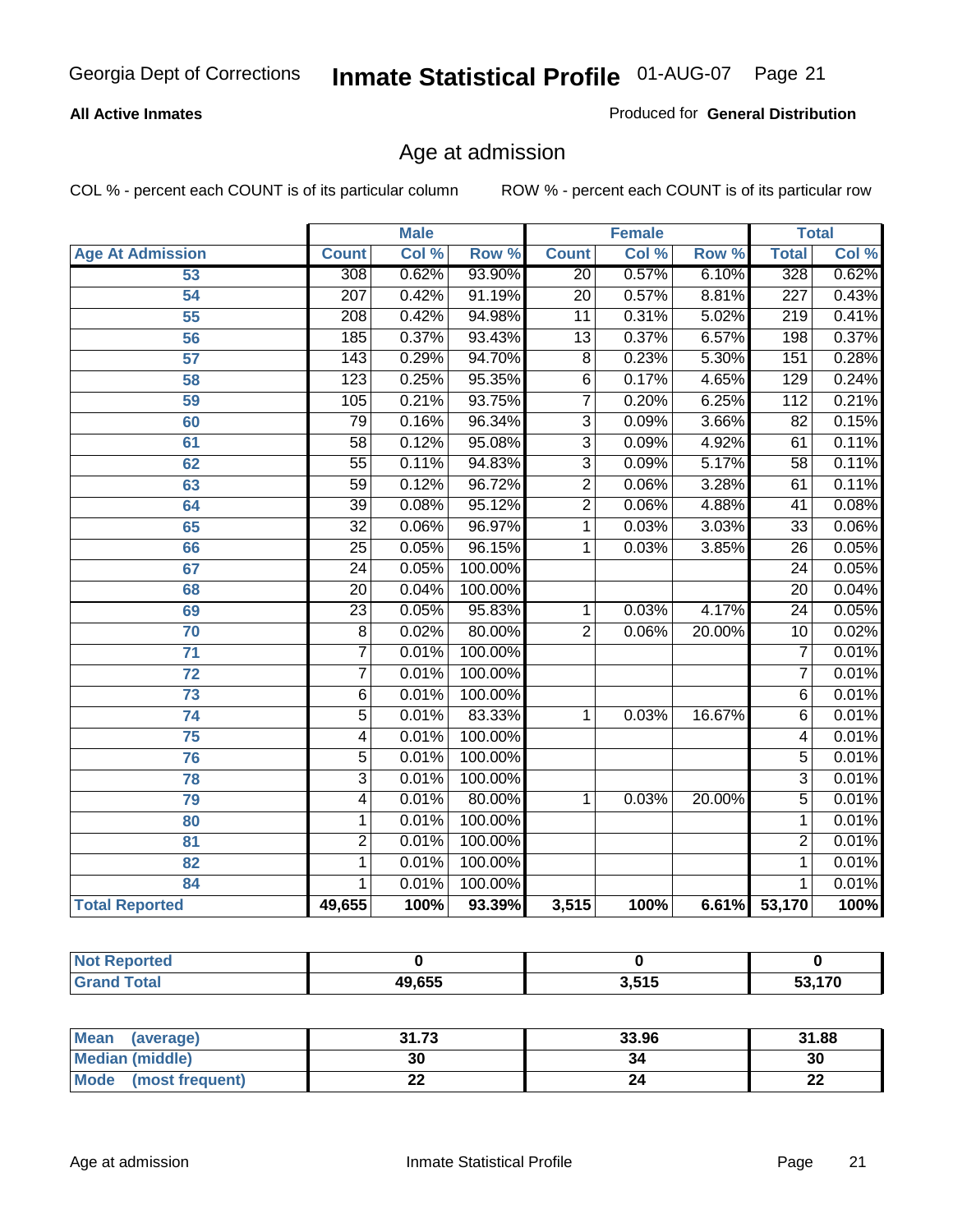### **All Active Inmates**

Produced for **General Distribution**

# Age at release

|                       | <b>Male</b>  |       |       | <b>Female</b> |       |       | Total        |       |
|-----------------------|--------------|-------|-------|---------------|-------|-------|--------------|-------|
| <b>Age At Release</b> | <b>Count</b> | Col % | Row % | <b>Count</b>  | Col % | Row % | <b>Total</b> | Col % |
| <b>Total Reported</b> |              |       |       |               |       |       |              |       |

| <b>Still Active</b> | 49,655 | 3,515 | 53,170 |
|---------------------|--------|-------|--------|
| <b>Not Reported</b> |        |       |        |
| <b>Grand Total</b>  | 49,655 | 3,515 | 53,170 |

| Mean (average)       | N/A | N/A | N/A |
|----------------------|-----|-----|-----|
| Median (middle)      | N/A | N/A | N/A |
| Mode (most frequent) | N/A | N/A | N/A |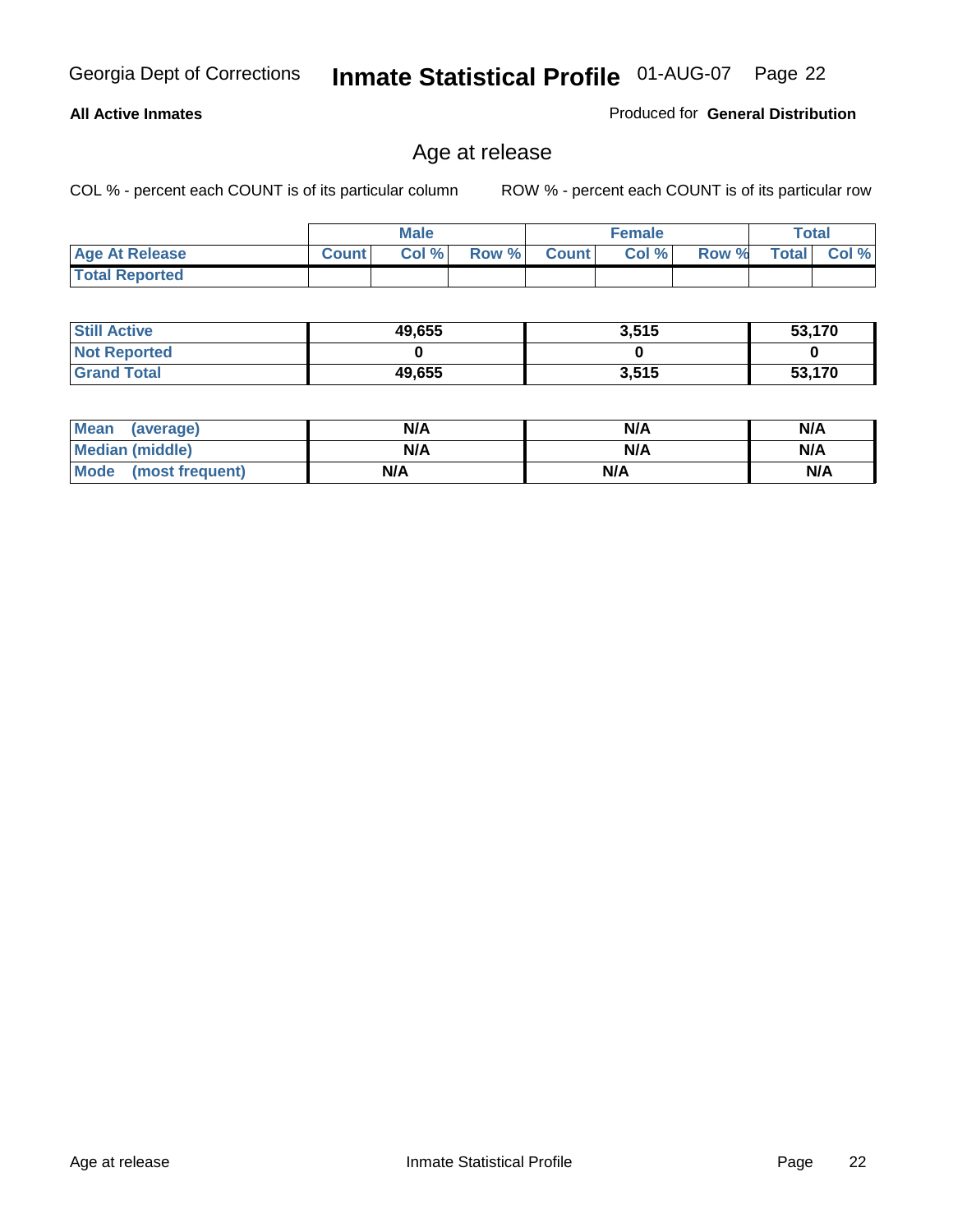### **All Active Inmates**

### Produced for **General Distribution**

# Height, measured at entry to prison

|                        |                  | <b>Male</b> |         |                         | <b>Female</b> |         | <b>Total</b>     |        |
|------------------------|------------------|-------------|---------|-------------------------|---------------|---------|------------------|--------|
| <b>Height</b>          | <b>Count</b>     | Col %       | Row %   | <b>Count</b>            | Col %         | Row %   | <b>Total</b>     | Col %  |
| <b>Under four feet</b> | $\overline{10}$  | 0.02%       | 83.33%  | 2                       | 0.06%         | 16.67%  | $\overline{12}$  | 0.02%  |
| 4'01''                 |                  |             |         | 3                       | 0.09%         | 100.00% | $\overline{3}$   | 0.01%  |
| 4'05"                  | 3                | $0.01\%$    | 75.00%  | 1                       | 0.03%         | 25.00%  | 4                | 0.01%  |
| 4'06"                  | $\overline{2}$   | 0.01%       | 66.67%  | 1                       | 0.03%         | 33.33%  | $\overline{3}$   | 0.01%  |
| 4'07"                  | $\overline{2}$   | 0.01%       | 66.67%  | $\overline{1}$          | 0.03%         | 33.33%  | $\overline{3}$   | 0.01%  |
| 4'08"                  |                  |             |         | $\overline{4}$          | 0.12%         | 100.00% | 4                | 0.01%  |
| 4'09"                  | $\mathbf 1$      | 0.01%       | 12.50%  | $\overline{7}$          | 0.21%         | 87.50%  | $\overline{8}$   | 0.02%  |
| 4'10"                  | $\overline{1}$   | 0.01%       | 8.33%   | $\overline{11}$         | 0.32%         | 91.67%  | $\overline{12}$  | 0.02%  |
| 4'11''                 | $\overline{5}$   | 0.01%       | 6.76%   | 69                      | 2.03%         | 93.24%  | $\overline{74}$  | 0.14%  |
| 5'00''                 | $\overline{92}$  | 0.19%       | 40.71%  | 134                     | 3.94%         | 59.29%  | $\overline{226}$ | 0.44%  |
| 5'01''                 | $\overline{92}$  | 0.19%       | 32.51%  | 191                     | 5.62%         | 67.49%  | 283              | 0.55%  |
| 5'02''                 | 226              | 0.47%       | 38.57%  | 360                     | 10.59%        | 61.43%  | 586              | 1.13%  |
| 5'03''                 | 394              | 0.81%       | 51.24%  | $\overline{375}$        | 11.03%        | 48.76%  | 769              | 1.49%  |
| 5'04"                  | $\overline{772}$ | 1.60%       | 59.16%  | 533                     | 15.67%        | 40.84%  | 1,305            | 2.52%  |
| 5'05''                 | 1,616            | 3.34%       | 79.68%  | 412                     | 12.11%        | 20.32%  | 2,028            | 3.92%  |
| 5'06''                 | 3,152            | 6.52%       | 87.07%  | 468                     | 13.76%        | 12.93%  | 3,620            | 6.99%  |
| 5'07''                 | 4,344            | 8.98%       | 92.50%  | 352                     | 10.35%        | 7.50%   | 4,696            | 9.07%  |
| 5'08''                 | 5,050            | 10.44%      | 96.58%  | 179                     | 5.26%         | 3.42%   | 5,229            | 10.10% |
| 5'09''                 | 5,874            | 12.14%      | 97.67%  | 140                     | 4.12%         | 2.33%   | 6,014            | 11.61% |
| 5'10''                 | 5,531            | 11.43%      | 98.98%  | $\overline{57}$         | 1.68%         | 1.02%   | 5,588            | 10.79% |
| 5'11''                 | 5,956            | 12.31%      | 98.99%  | 61                      | 1.79%         | 1.01%   | 6,017            | 11.62% |
| 6'00''                 | 5,592            | 11.56%      | 99.66%  | $\overline{19}$         | 0.56%         | 0.34%   | 5,611            | 10.84% |
| 6'01''                 | 3,823            | 7.90%       | 99.66%  | $\overline{13}$         | 0.38%         | 0.34%   | 3,836            | 7.41%  |
| 6'02''                 | 2,796            | 5.78%       | 99.86%  | $\overline{\mathbf{4}}$ | 0.12%         | 0.14%   | 2,800            | 5.41%  |
| 6'03''                 | 1,590            | 3.29%       | 99.81%  | $\overline{3}$          | 0.09%         | 0.19%   | 1,593            | 3.08%  |
| 6'04''                 | 794              | 1.64%       | 100.00% |                         |               |         | 794              | 1.53%  |
| 6'05''                 | $\overline{314}$ | 0.65%       | 99.68%  | 1                       | 0.03%         | 0.32%   | 315              | 0.61%  |
| 6'06''                 | 146              | 0.30%       | 100.00% |                         |               |         | 146              | 0.28%  |
| 6'07''                 | 65               | 0.13%       | 100.00% |                         |               |         | 65               | 0.13%  |
| 6'08''                 | $\overline{31}$  | 0.06%       | 100.00% |                         |               |         | $\overline{31}$  | 0.06%  |
| 6'09''                 | $\overline{17}$  | 0.04%       | 100.00% |                         |               |         | 17               | 0.03%  |
| 6'10''                 | $\overline{17}$  | 0.04%       | 100.00% |                         |               |         | 17               | 0.03%  |
| 6'11''                 | $\overline{31}$  | 0.06%       | 100.00% |                         |               |         | $\overline{31}$  | 0.06%  |
| Seven feet +           | $\overline{41}$  | 0.08%       | 100.00% |                         |               |         | $\overline{41}$  | 0.08%  |
| <b>Total Reported</b>  | 48,380           | 100%        | 93.43%  | 3,401                   | 100%          | 6.57%   | 51,781           | 100%   |

| <b>Reported</b><br>' NOT | ・ヘフド<br>. . <i>.</i> | l 14                        | 389, ا |
|--------------------------|----------------------|-----------------------------|--------|
| <b>cotal</b><br>. Grat   | 49,655               | 2 <sub>515</sub><br>J.J I J | 53,170 |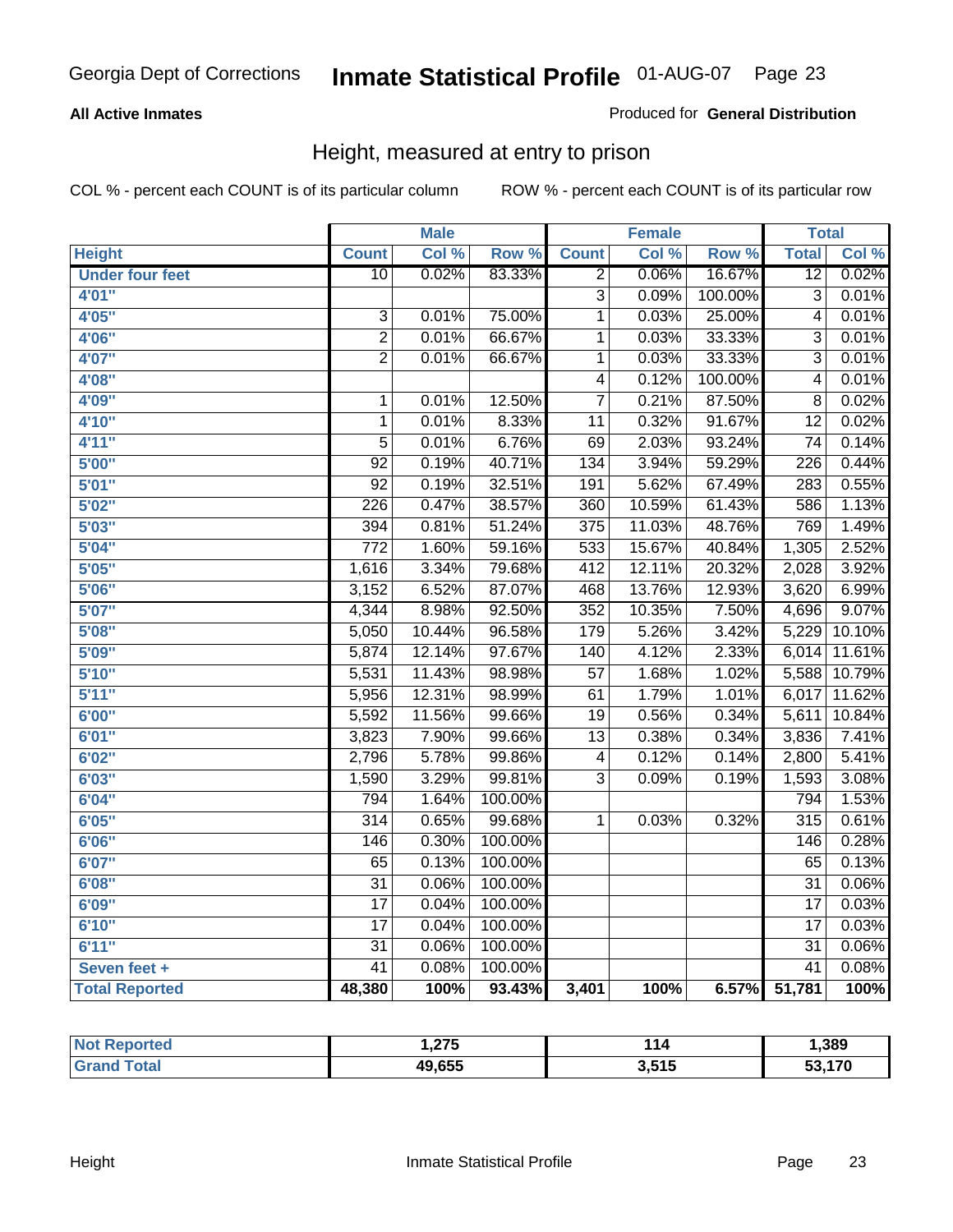### **All Active Inmates**

### Produced for **General Distribution**

# Height, measured at entry to prison

|                      | <b>Male</b> | <b>Female</b> | <b>Total</b> |
|----------------------|-------------|---------------|--------------|
| Mean (average)       | 5'10"       | 5'05"         | 5'10''       |
| Median (middle)      | 5'10"       | 5'05"         | 5'10"        |
| Mode (most frequent) | 5'11"       | 5'04"         | 5'11"        |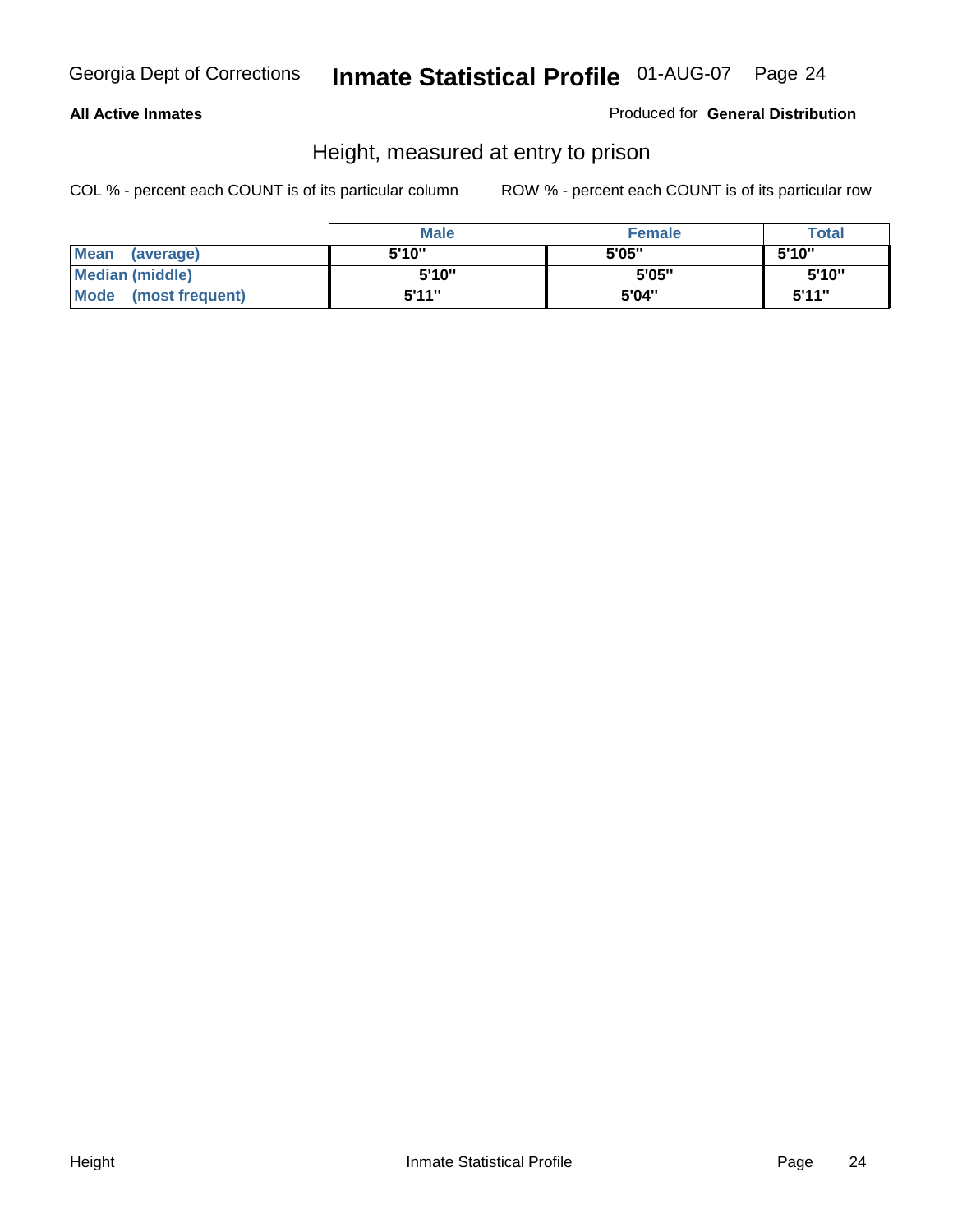### **All Active Inmates**

### Produced for **General Distribution**

# Weight, measured at entry to prison

|                        |                           | <b>Male</b> |                  |                  | <b>Female</b> |        | <b>Total</b>     |        |
|------------------------|---------------------------|-------------|------------------|------------------|---------------|--------|------------------|--------|
| Weight                 | <b>Count</b>              | Col %       | Row <sup>%</sup> | <b>Count</b>     | Col %         | Row %  | <b>Total</b>     | Col %  |
| <b>Under 80 pounds</b> | 7                         | 0.01%       | 100.00%          |                  |               |        | 7                | 0.01%  |
| 80 - 89 pounds         | $\overline{\overline{3}}$ | 0.01%       | 100.00%          |                  |               |        | $\overline{3}$   | 0.01%  |
| 90 - 99 pounds         | $\overline{4}$            | 0.01%       | 50.00%           | $\overline{4}$   | 0.12%         | 50.00% | $\overline{8}$   | 0.02%  |
| 100 - 109 pounds       | $\overline{28}$           | 0.06%       | 41.18%           | $\overline{40}$  | 1.18%         | 58.82% | $\overline{68}$  | 0.13%  |
| 110 - 119 pounds       | $\overline{122}$          | 0.25%       | 55.96%           | $\overline{96}$  | 2.82%         | 44.04% | $\overline{218}$ | 0.42%  |
| 120 - 129 pounds       | 533                       | 1.10%       | 72.42%           | $\overline{203}$ | 5.97%         | 27.58% | 736              | 1.42%  |
| 130 - 139 pounds       | 1,561                     | 3.23%       | 85.16%           | $\overline{272}$ | 8.00%         | 14.84% | 1,833            | 3.54%  |
| 140 - 149 pounds       | 3,229                     | 6.67%       | 90.65%           | $\overline{333}$ | 9.79%         | 9.35%  | 3,562            | 6.88%  |
| 150 - 159 pounds       | 4,841                     | 10.01%      | 92.58%           | 388              | 11.41%        | 7.42%  | 5,229            | 10.10% |
| 160 - 169 pounds       | 6,435                     | 13.30%      | 94.59%           | 368              | 10.82%        | 5.41%  | 6,803            | 13.14% |
| 170 - 179 pounds       | 6,218                     | 12.85%      | 94.97%           | 329              | 9.67%         | 5.03%  | 6,547            | 12.64% |
| 180 - 189 pounds       | 6,250                     | 12.92%      | 96.09%           | 254              | 7.47%         | 3.91%  | 6,504            | 12.56% |
| 190 - 199 pounds       | 4,726                     | 9.77%       | 95.61%           | $\overline{217}$ | 6.38%         | 4.39%  | 4,943            | 9.55%  |
| 200 - 209 pounds       | 3,953                     | 8.17%       | 94.16%           | $\overline{245}$ | 7.20%         | 5.84%  | 4,198            | 8.11%  |
| 210 - 219 pounds       | 2,934                     | 6.06%       | 94.74%           | 163              | 4.79%         | 5.26%  | 3,097            | 5.98%  |
| 220 - 229 pounds       | 2,310                     | 4.77%       | 94.87%           | $\overline{125}$ | 3.68%         | 5.13%  | 2,435            | 4.70%  |
| 230 - 239 pounds       | 1,581                     | 3.27%       | 94.44%           | $\overline{93}$  | 2.73%         | 5.56%  | 1,674            | 3.23%  |
| 240 - 249 pounds       | 1,098                     | 2.27%       | 94.41%           | $\overline{65}$  | 1.91%         | 5.59%  | 1,163            | 2.25%  |
| 250 - 259 pounds       | 756                       | 1.56%       | 93.10%           | $\overline{56}$  | 1.65%         | 6.90%  | 812              | 1.57%  |
| 260 - 269 pounds       | 550                       | 1.14%       | 93.38%           | $\overline{39}$  | 1.15%         | 6.62%  | 589              | 1.14%  |
| 270 - 279 pounds       | 351                       | 0.73%       | 94.35%           | $\overline{21}$  | 0.62%         | 5.65%  | $\overline{372}$ | 0.72%  |
| 280 - 289 pounds       | $\overline{279}$          | 0.58%       | 91.78%           | $\overline{25}$  | 0.74%         | 8.22%  | 304              | 0.59%  |
| 290 - 299 pounds       | 182                       | 0.38%       | 92.86%           | $\overline{14}$  | 0.41%         | 7.14%  | 196              | 0.38%  |
| 300 - 309 pounds       | $\overline{121}$          | 0.25%       | 87.68%           | $\overline{17}$  | 0.50%         | 12.32% | 138              | 0.27%  |
| 310 - 319 pounds       | $\overline{88}$           | 0.18%       | 91.67%           | $\overline{8}$   | 0.24%         | 8.33%  | $\overline{96}$  | 0.19%  |
| 320 - 329 pounds       | 61                        | 0.13%       | 87.14%           | $\overline{9}$   | 0.26%         | 12.86% | 70               | 0.14%  |
| 330 - 339 pounds       | $\overline{25}$           | 0.05%       | 89.29%           | $\overline{3}$   | 0.09%         | 10.71% | $\overline{28}$  | 0.05%  |
| 340 - 349 pounds       | 38                        | 0.08%       | 82.61%           | $\overline{8}$   | 0.24%         | 17.39% | 46               | 0.09%  |
| 350 - 359 pounds       | $\overline{36}$           | 0.07%       | 94.74%           | $\overline{2}$   | 0.06%         | 5.26%  | $\overline{38}$  | 0.07%  |
| 360 - 369 pounds       | $\overline{20}$           | 0.04%       | 86.96%           | $\overline{3}$   | 0.09%         | 13.04% | $\overline{23}$  | 0.04%  |
| 370 - 379 pounds       | $\overline{7}$            | 0.01%       | 100.00%          |                  |               |        | $\overline{7}$   | 0.01%  |
| 380 - 389 pounds       | $\overline{2}$            | 0.01%       | 66.67%           | 1                | 0.03%         | 33.33% | $\overline{3}$   | 0.01%  |
| 390 - 399 pounds       | $\overline{5}$            | 0.01%       | 100.00%          |                  |               |        | $\overline{5}$   | 0.01%  |
| 400 pounds and over    | $\overline{26}$           | 0.05%       | 100.00%          |                  |               |        | $\overline{26}$  | 0.05%  |
| <b>Total Reported</b>  | 48,380                    | 100%        | 93.43%           | 3,401            | 100%          | 6.57%  | 51,781           | 100.0% |

| Reported<br>' N∩t     | っつて<br>. J | 114                  | 389, ا |
|-----------------------|------------|----------------------|--------|
| <b>Total</b><br>' Gra | 49,655     | 2515<br><b>J.JIJ</b> | 53,170 |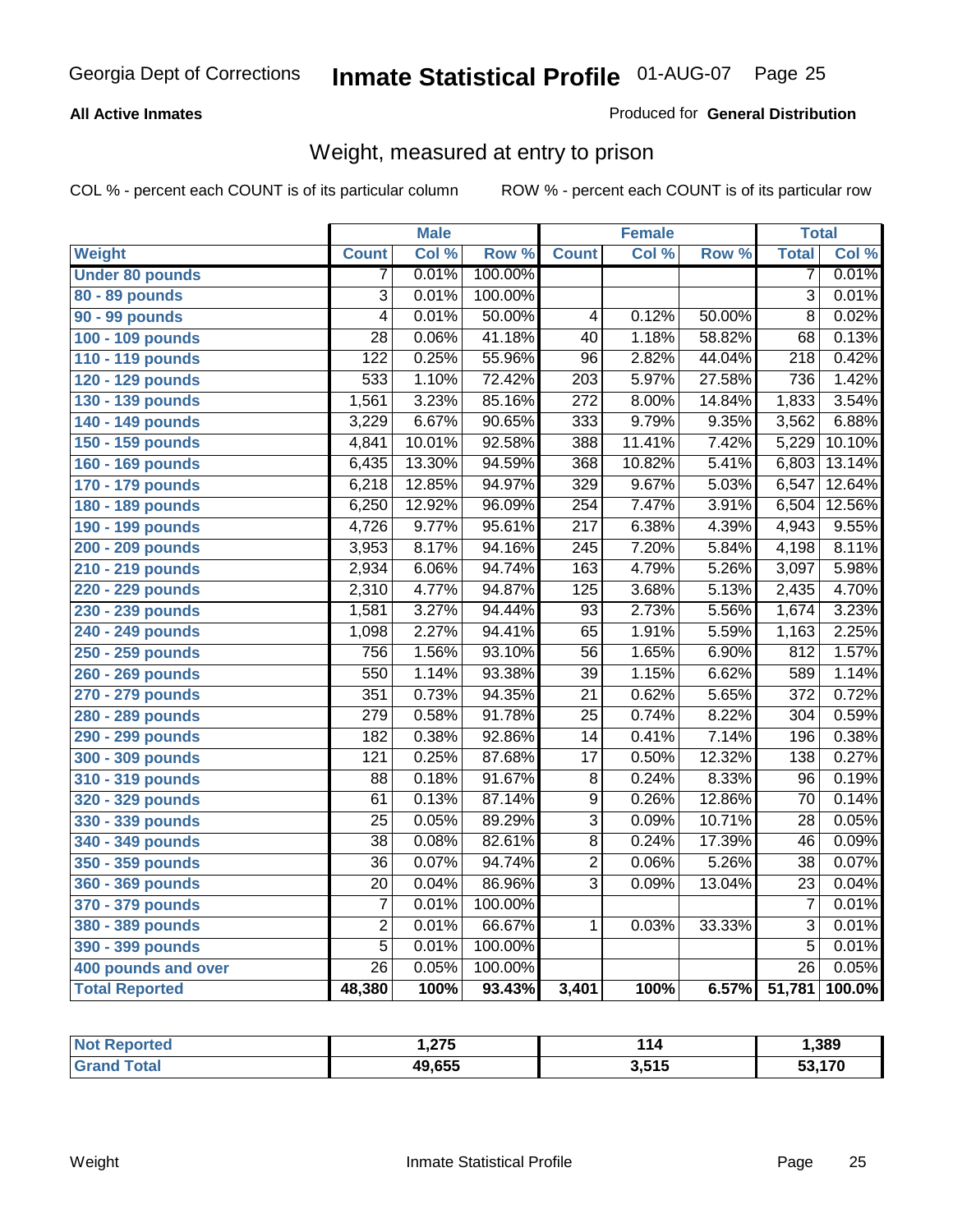### **All Active Inmates**

### Produced for **General Distribution**

# Weight, measured at entry to prison

|                         | <b>Male</b> | <b>Female</b> | Total |
|-------------------------|-------------|---------------|-------|
| Mean<br>(average)       | 186         | 176           | 185   |
| <b>Median (middle)</b>  | 180         | 169           | 180   |
| Mode<br>(most frequent) | 180         | 150           | 180   |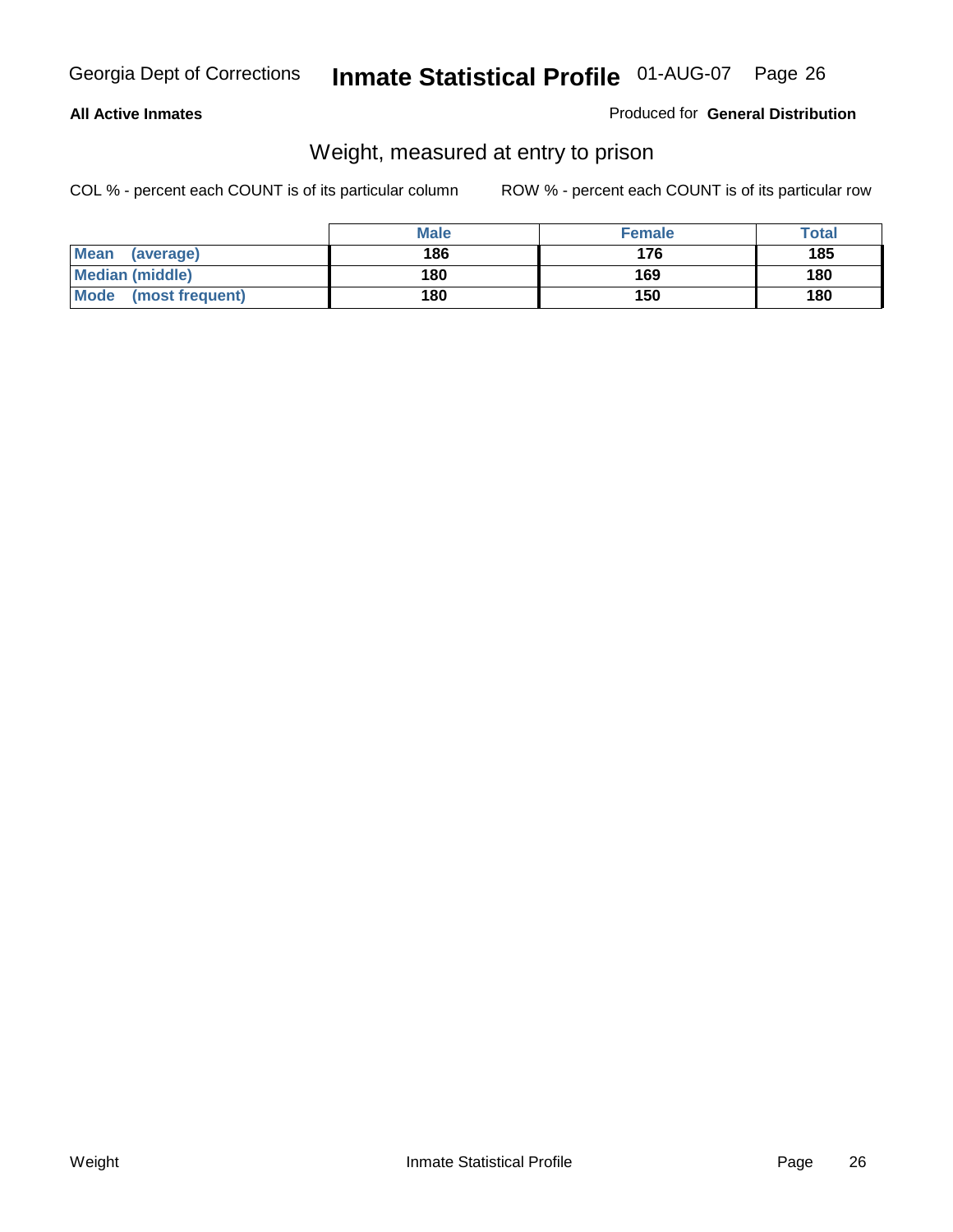### **All Active Inmates**

### Produced for **General Distribution**

# Military service

|                         |              | <b>Male</b> |             |                 | <b>Female</b> |       |              | <b>Total</b> |
|-------------------------|--------------|-------------|-------------|-----------------|---------------|-------|--------------|--------------|
| <b>Military service</b> | <b>Count</b> | Col %       | Row % Count |                 | Col %         | Row % | <b>Total</b> | Col %        |
| <b>Air Force</b>        | 290          | .77%        | 96.67%      | 10              | .31%          | 3.33% | 300          | .74%         |
| 2<br><b>Army</b>        | 2,159        | 5.76%       | 98.72%      | 28 <sub>1</sub> | .85%          | 1.28% | 2,187        | 5.37%        |
| <b>Navy</b><br>3        | 631          | 1.68%       | 99.37%      | 4               | .12%          | .63%  | 635          | 1.56%        |
| <b>Marines</b><br>4     | 495          | 1.32%       | 99.60%      | 2               | $.06\%$       | .40%  | 497          | 1.22%        |
| <b>Coast Guard</b><br>5 | 24           | .06%        | 96.00%      |                 | .03%          | 4.00% | 25           | .06%         |
| <b>None</b><br>96       | 33,866       | 90.39%      | 91.29%      | 3,230           | 98.63%        | 8.71% | 37,096       | 91.06%       |
| <b>Total Reported</b>   | 37,465       | 100%        | 91.96%      | 3,275           | 100%          | 8.04% | 40,740       | 100%         |

| <b>Not</b><br>oorted<br>uer | 12,190 | 240<br>__          | 2,430  |
|-----------------------------|--------|--------------------|--------|
| <b>Total</b>                | 49,655 | 2.515 L<br>ა.၁ I J | 53,170 |

|  | <b>Mou</b> | Army | Army | Army |
|--|------------|------|------|------|
|--|------------|------|------|------|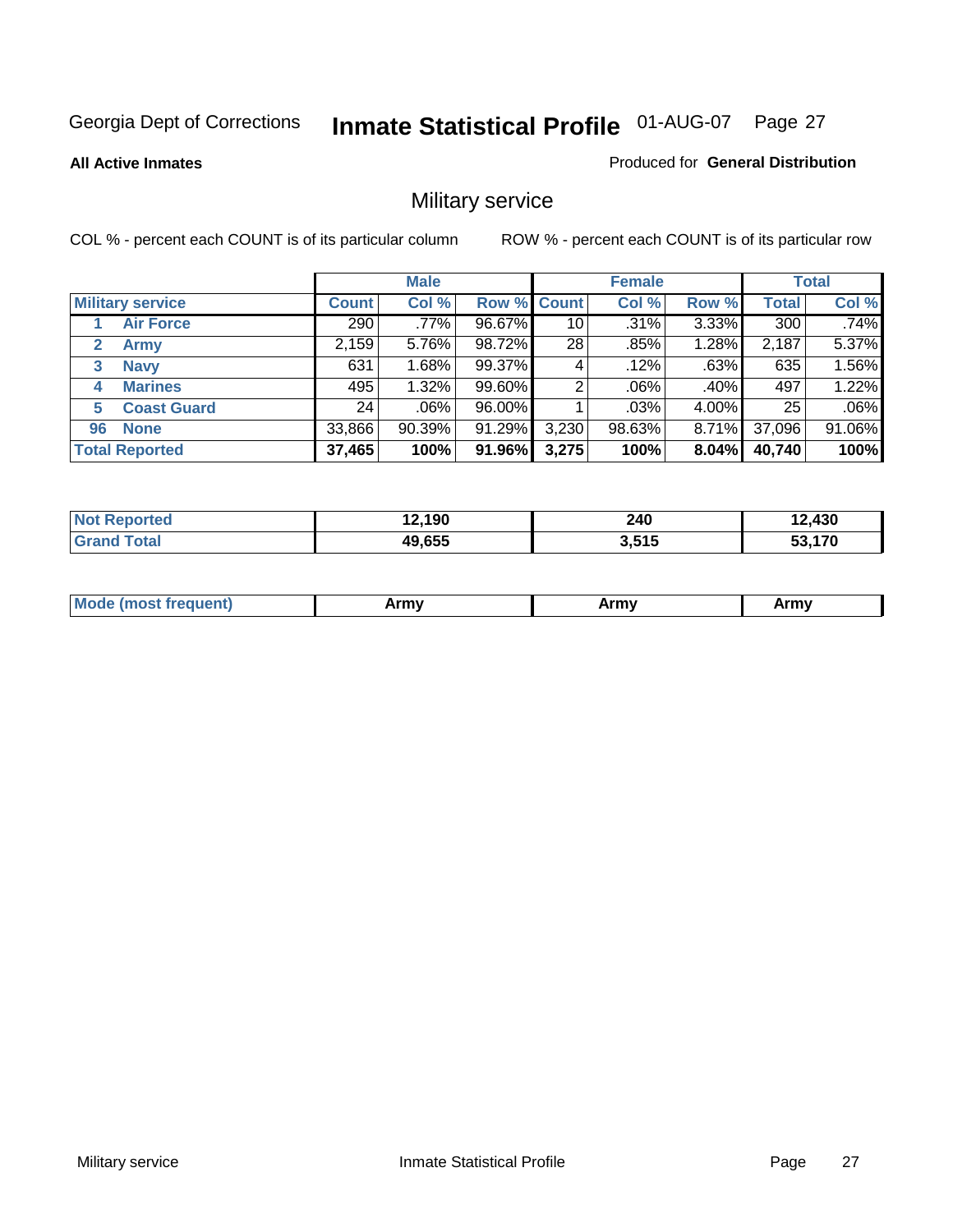#### **All Active Inmates**

### Produced for **General Distribution**

# Type of admission to prison

|                |                             |              | <b>Male</b> |                    |     | <b>Female</b> |        |              | <b>Total</b> |
|----------------|-----------------------------|--------------|-------------|--------------------|-----|---------------|--------|--------------|--------------|
|                | <b>Type of Admission</b>    | <b>Count</b> | Col %       | <b>Row % Count</b> |     | Col %         | Row %  | <b>Total</b> | Col %        |
|                | <b>Committed From Court</b> | 32,582       | 69.21%      | 93.62% 2,221       |     | 67.22%        | 6.38%  | 34,803       | 69.08%       |
| $\overline{2}$ | <b>Return Appeal/Bond</b>   | 6            | .01%        | 100.00%            |     |               |        | 6            | .01%         |
| 3              | <b>Parole Rev/New Sent</b>  | 4,621        | 9.82%       | 95.02%             | 242 | 7.32%         | 4.98%  | 4,863        | 9.65%        |
| 4              | <b>Par Rev/No New Sent</b>  | 1,935        | 4.11%       | 94.07%             | 122 | 3.69%         | 5.93%  | 2,057        | 4.08%        |
| 5              | <b>Prob Viol/Total Rev</b>  |              | .01%        | 100.00%            |     |               |        |              | .01%         |
| 6              | <b>Prob Viol/Partial</b>    | 2,834        | 6.02%       | 89.63%             | 328 | 9.93%         | 10.37% | 3,162        | 6.28%        |
| 7              | <b>Admit Fm Other Cust</b>  | 41           | .09%        | 93.18%             | 3   | .09%          | 6.82%  | 44           | .09%         |
| 9              | <b>Prob Rev/Remainder</b>   | 4,210        | 8.94%       | 91.82%             | 375 | 11.35%        | 8.18%  | 4,585        | 9.10%        |
| 10             | <b>New Sent/Par Rev Pnd</b> | 19           | .04%        | 100.00%            |     |               |        | 19           | .04%         |
| 11             | <b>Life W/O Parole</b>      | 295          | .63%        | 98.99%             | 3   | .09%          | 1.01%  | 298          | .59%         |
| 30             | <b>Par Rev/Rsn Unknown</b>  | 68           | .14%        | 100.00%            |     |               |        | 68           | .13%         |
| 32             | <b>Pb Parole Rescinded</b>  | 14           | .03%        | 100.00%            |     |               |        | 14           | .03%         |
| 33             | <b>Prob Revoc/Spec Cond</b> | 123          | .26%        | 93.18%             | 9   | .27%          | 6.82%  | 132          | .26%         |
| 40             | Par Rev/Revoc Center        | 259          | .55%        | 99.62%             |     | .03%          | .38%   | 260          | .52%         |
| 44             | <b>Whitworth Detention</b>  | 66           | .14%        | 100.00%            |     |               |        | 66           | .13%         |
| 50             | <b>Dcys At Risk</b>         | 4            | .01%        | 100.00%            |     |               |        | 4            | .01%         |
| 97             | <b>Other</b>                |              | .01%        | 100.00%            |     |               |        |              | .01%         |
|                | <b>Total Reported</b>       | 47,079       | 100%        | 93.44% 3,304       |     | 100%          | 6.56%  | 50,383       | 100%         |

| रeported    | 2576   | 244   | 2707 |
|-------------|--------|-------|------|
| <b>NOT</b>  |        | - - - | 2101 |
| ota.<br>Gr. | 49.655 | 3,515 | .170 |

| <b>Mode (most frequent)</b><br><b>Court Cmmt</b><br>Court Cmmt | <b>Court Cmmt</b> |
|----------------------------------------------------------------|-------------------|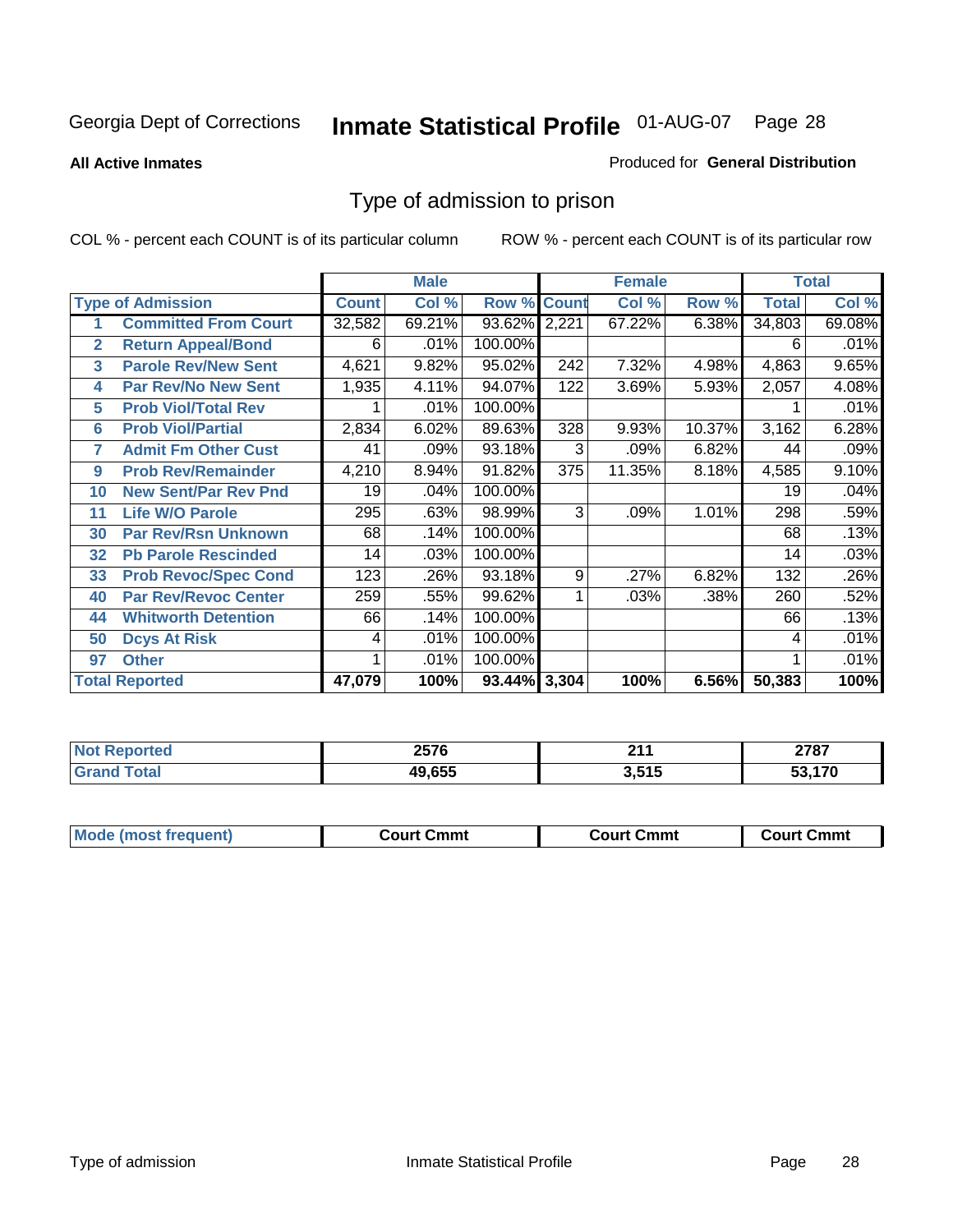**All Active Inmates**

### Produced for **General Distribution**

# Current / last security status

|                        |              | <b>Male</b> |                    |       | <b>Female</b> |        |              | <b>Total</b> |
|------------------------|--------------|-------------|--------------------|-------|---------------|--------|--------------|--------------|
| <b>Security Status</b> | <b>Count</b> | Col %       | <b>Row % Count</b> |       | Col %         | Row %  | <b>Total</b> | Col %        |
| 0 Diag Incom           |              | .01%        | 100.00%            |       | $.00\%$       |        |              | .01%         |
| 1 Wrk Releas           | 940          | 2.02%       | 86.00%             | 153   | 4.74%         | 14.00% | 1,093        | 2.20%        |
| 2 Trusty               | 1,735        | 3.73%       | 88.43%             | 227   | 7.03%         | 11.57% | 1,962        | 3.94%        |
| 3 Minimum              | 18,108       | 38.89%      | 91.01%             | 1,789 | 55.42%        | 8.99%  | 19,897       | 39.96%       |
| 4 Medium               | 19,470       | 41.82%      | 95.85%             | 843   | 26.12%        | 4.15%  | 20,313       | 40.80%       |
| 5 Close                | 5,816        | 12.49%      | 96.48%             | 212   | 6.57%         | 3.52%  | 6,028        | 12.11%       |
| <b>6 Maximum</b>       | 490          | 1.05%       | 99.19%             | 4     | .12%          | .81%   | 494          | .99%         |
| <b>Total Reported</b>  | 46,560       | 100%        | 93.52%             | 3,228 | 100%          | 6.48%  | 49,788       | 100%         |

| <b>Still being diagnosed</b> | 3,088  | 287   | 3,375  |
|------------------------------|--------|-------|--------|
| <b>Not Reported</b>          |        |       |        |
| <b>Grand Total</b>           | 49,655 | 3,515 | 53,170 |

| $M_{\Omega}$<br>יחב | M۵<br>dium | <b>BAL.</b><br>num | Mer<br>dium |
|---------------------|------------|--------------------|-------------|
|                     |            |                    |             |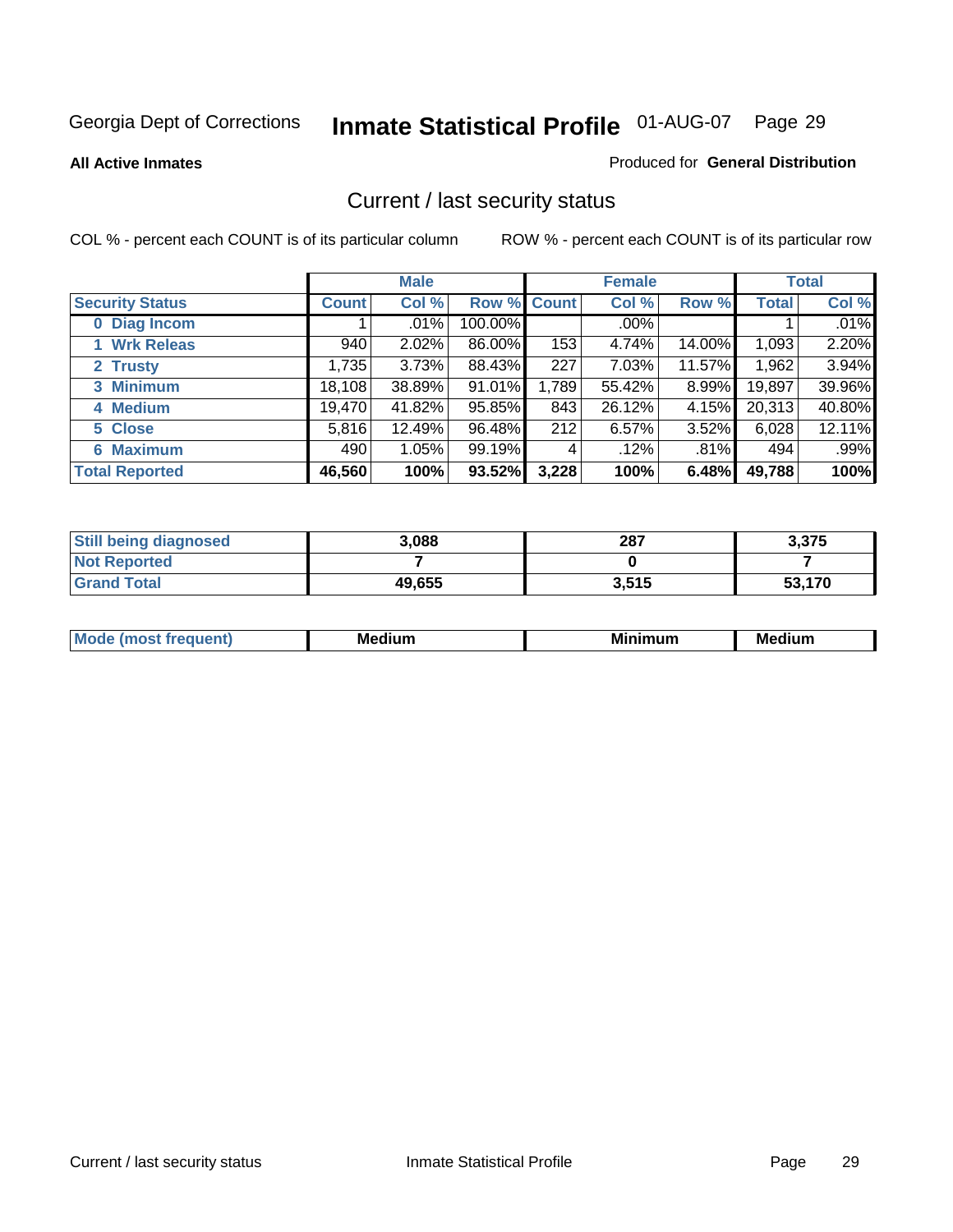**All Active Inmates**

### Produced for **General Distribution**

# Current / last type of institution

|                            |              | <b>Male</b> |             |       | <b>Female</b> |          |              | <b>Total</b> |
|----------------------------|--------------|-------------|-------------|-------|---------------|----------|--------------|--------------|
| <b>Type of Institution</b> | <b>Count</b> | Col %       | Row % Count |       | Col %         | Row %    | <b>Total</b> | Col %        |
| <b>Transitional Center</b> | 1,866        | $3.76\%$    | 89.20%      | 226   | 6.43%         | 10.80%   | 2,092        | 3.93%        |
| <b>State Hospital</b>      |              | $.01\%$     | 100.00%     |       |               |          |              | .01%         |
| <b>County Camp</b>         | 4,975        | 10.02%      | 100.00%     |       |               |          | 4,975        | 9.36%        |
| <b>State Prison</b>        | 35,030       | 70.55%      | 91.42%      | 3,289 | 93.57%        | $8.58\%$ | 38,319       | 72.07%       |
| <b>Private Prison</b>      | 4,881        | 9.83%       | 100.00%     |       |               |          | 4,881        | 9.18%        |
| <b>Prison Annex</b>        | 1,375        | 2.77%       | 100.00%     |       |               |          | 1,375        | 2.59%        |
| <b>Pre Release Center</b>  | 1,274        | 2.57%       | 100.00%     |       |               |          | 1,274        | 2.40%        |
| <b>Inmate Boot Camp</b>    | 253          | .51%        | 100.00%     |       |               |          | 253          | .48%         |
| <b>Total Reported</b>      | 49,655       | 100%        | 93.39%      | 3,515 | 100%          | 6.61%    | 53,170       | 100%         |

| <b>Not</b><br><b>Reported</b> |        |       |      |
|-------------------------------|--------|-------|------|
| <b>Grand Total</b>            | 49,655 | 3,515 | .170 |

| <b>Mode (most frequent)</b> | <b>State Prison</b> | <b>State Prison</b> | <b>State Prison</b> |
|-----------------------------|---------------------|---------------------|---------------------|
|                             |                     |                     |                     |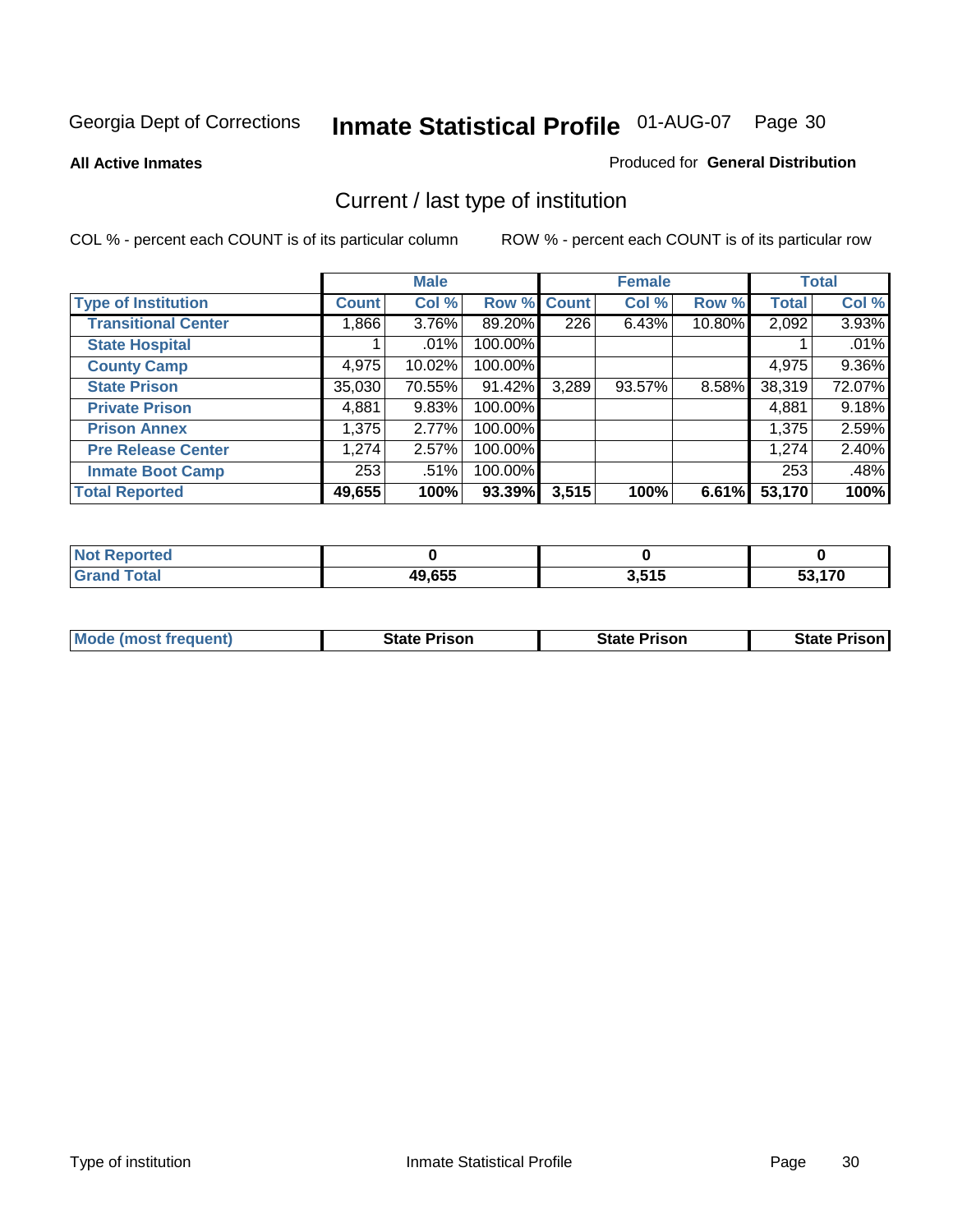**All Active Inmates**

### Produced for **General Distribution**

# Institution type - transitional centers

|     |                                          |              | <b>Male</b> |                    |     | <b>Female</b> |         |              | <b>Total</b> |
|-----|------------------------------------------|--------------|-------------|--------------------|-----|---------------|---------|--------------|--------------|
|     | <b>Institution Type - Trans. Centers</b> | <b>Count</b> | Col %       | <b>Row % Count</b> |     | Col %         | Row %   | <b>Total</b> | Col %        |
| 220 | <b>Albany Trans-Ctr</b>                  | 147          | 7.88%       | 100.00%            |     |               |         | 147          | 7.03%        |
| 223 | <b>Atlanta Male Trans-Ctr</b>            | 240          | 12.86%      | 100.00%            |     |               |         | 240          | 11.47%       |
| 246 | <b>Augusta Trans-Ctr</b>                 | 193          | 10.34%      | 100.00%            |     |               |         | 193          | 9.23%        |
| 249 | <b>Clayton Transitional Ctr</b>          | 316          | 16.93%      | 100.00%            |     |               |         | 316          | 15.11%       |
| 247 | <b>Coastal Transitional Ctr</b>          | 246          | 13.18%      | 100.00%            |     |               |         | 246          | 11.76%       |
| 225 | <b>Columbus Trans-Ctr</b>                | 174          | 9.32%       | 100.00%            |     |               |         | 174          | 8.32%        |
| 252 | <b>Emanuel-Swainsboro Tc</b>             | 94           | 5.04%       | 100.00%            |     |               |         | 94           | 4.49%        |
| 250 | <b>Helms Trans-Ctr</b>                   | 101          | 5.41%       | 100.00%            |     |               |         | 101          | 4.83%        |
| 248 | <b>Lagrange Trans Ctr</b>                | 153          | 8.20%       | 100.00%            |     |               |         | 153          | 7.31%        |
| 231 | <b>Macon Male Trans-Ctr</b>              | 162          | 8.68%       | 100.00%            |     |               |         | 162          | 7.74%        |
| 235 | <b>Metro Womens Trans-Ctr</b>            |              |             |                    | 226 | 100.00%       | 100.00% | 226          | 10.80%       |
| 253 | <b>Smith Trans-Ctr</b>                   | 40           | 2.14%       | 100.00%            |     |               |         | 40           | 1.91%        |
|     | <b>Total Reported</b>                    | 1,866        | 100%        | 89.2%              | 226 | 100%          | 10.8%   | 2,092        | 100%         |

| rted        |      |            |       |
|-------------|------|------------|-------|
| <b>otal</b> | ,866 | nne<br>ZZU | 2,092 |

| Mode (most frequent) | [249 Clayton Transitional Ctr] 235 Metro Womens Trans- | 249 Clayton<br><b>Transitional Ctr</b> |
|----------------------|--------------------------------------------------------|----------------------------------------|
|                      |                                                        |                                        |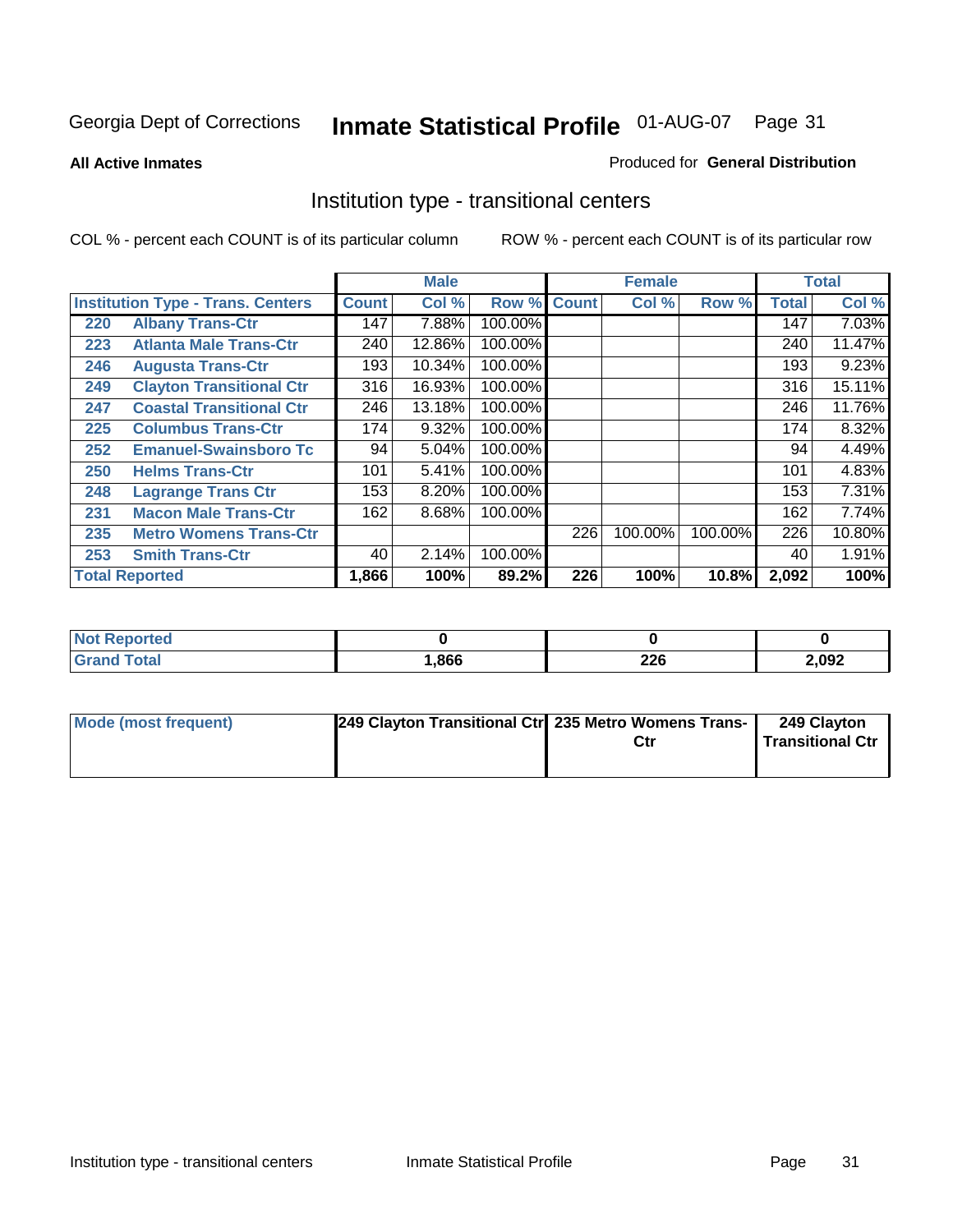**All Active Inmates**

### Produced for **General Distribution**

# Institution type - mental hospitals

|                                                  | <b>Male</b> |                    | <b>Female</b> |                    | Total   |
|--------------------------------------------------|-------------|--------------------|---------------|--------------------|---------|
| <b>Institution Type - Mental Hospitals Count</b> | Col%        | <b>Row % Count</b> | Col%          | <b>Row % Total</b> | Col %   |
| 302 Central State Hospital                       | $100.00\%$  | 100.00%            |               |                    | 100.00% |
| <b>Total Reported</b>                            | 100%        | $100\%$            |               | %                  | 100%    |

| Not Reported |  |  |
|--------------|--|--|
| <b>otal</b>  |  |  |

| Mode (most frequent)<br>302 Central State Hospital | Null | <b>302 Central State</b><br><b>Hospital</b> |
|----------------------------------------------------|------|---------------------------------------------|
|----------------------------------------------------|------|---------------------------------------------|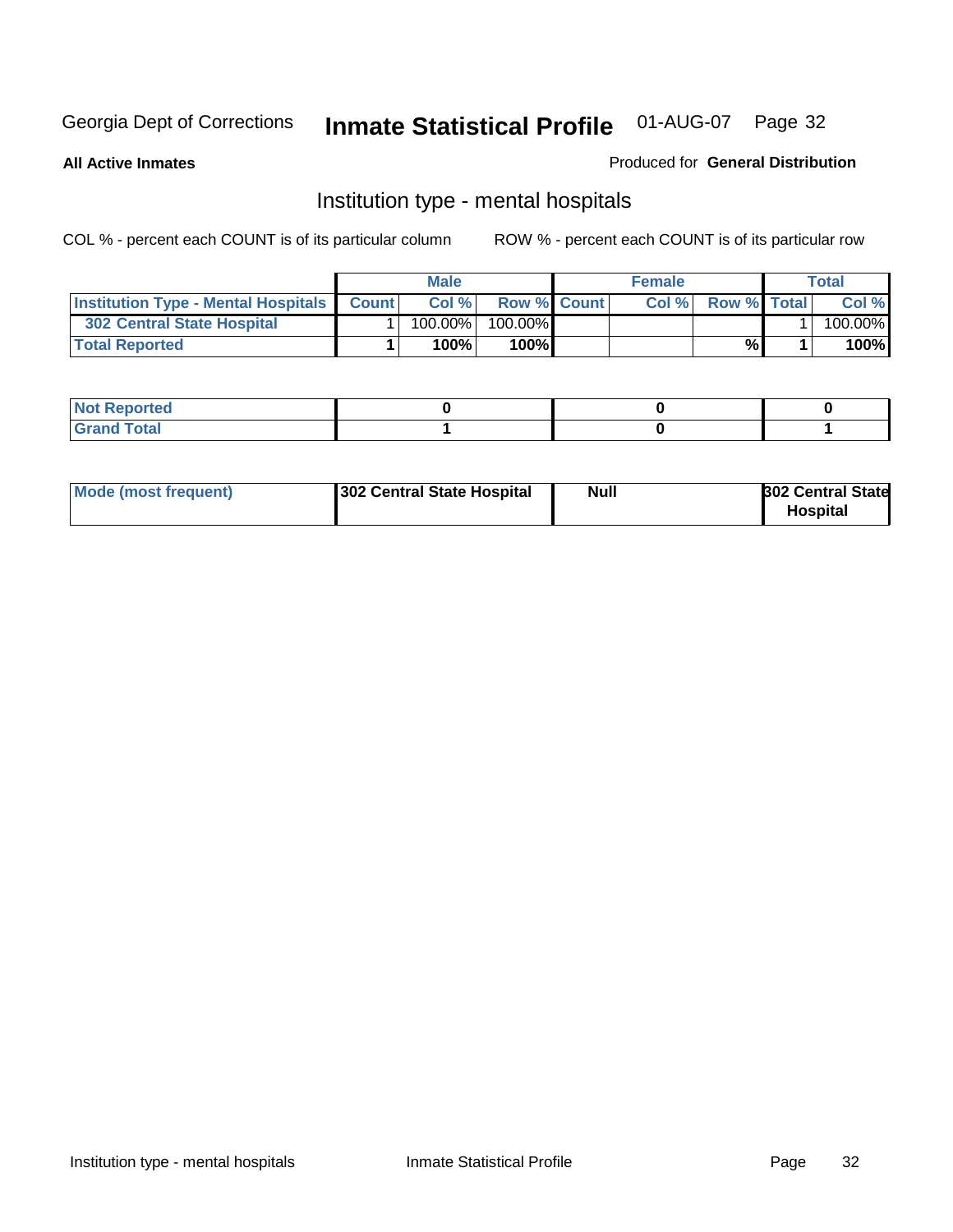### **All Active Inmates**

### Produced for **General Distribution**

# Institution type - county prisons

|                                          |                  | <b>Male</b> |         |              | <b>Female</b> |                          |                  | <b>Total</b> |
|------------------------------------------|------------------|-------------|---------|--------------|---------------|--------------------------|------------------|--------------|
| <b>Institution Type - County Prisons</b> | <b>Count</b>     | Col %       | Row %   | <b>Count</b> | Col %         | Row %                    | <b>Total</b>     | Col %        |
| <b>Bulloch County Ci</b><br>402          | 134              | 2.69%       | 100.00% |              |               |                          | 134              | 2.69%        |
| <b>Carroll County Ci</b><br>404          | $\overline{241}$ | 4.84%       | 100.00% |              |               |                          | $\overline{241}$ | 4.84%        |
| <b>Clarke County Ci</b><br>406           | 106              | 2.13%       | 100.00% |              |               |                          | 106              | 2.13%        |
| <b>Clayton County Ci</b><br>456          | 221              | 4.44%       | 100.00% |              |               |                          | 221              | 4.44%        |
| <b>Colquitt County Ci</b><br>407         | 170              | 3.42%       | 100.00% |              |               |                          | 170              | 3.42%        |
| <b>Coweta County Ci</b><br>409           | $\overline{206}$ | 4.14%       | 100.00% |              |               |                          | $\overline{206}$ | 4.14%        |
| <b>Decatur County Ci</b><br>411          | 206              | 4.14%       | 100.00% |              |               |                          | 206              | 4.14%        |
| <b>Effingham County Ci</b><br>413        | 238              | 4.78%       | 100.00% |              |               |                          | 238              | 4.78%        |
| <b>Floyd County Ci</b><br>415            | $\overline{345}$ | 6.93%       | 100.00% |              |               |                          | $\overline{345}$ | 6.93%        |
| <b>Gwinnett County Ci</b><br>419         | 185              | 3.72%       | 100.00% |              |               |                          | 185              | 3.72%        |
| <b>Hall County Ci</b><br>420             | 155              | 3.12%       | 100.00% |              |               |                          | 155              | 3.12%        |
| <b>Harris County Ci</b><br>422           | 106              | 2.13%       | 100.00% |              |               |                          | 106              | 2.13%        |
| <b>Jackson County Ci</b><br>426          | 166              | 3.34%       | 100.00% |              |               |                          | 166              | 3.34%        |
| <b>Jefferson County Ci</b><br>428        | 187              | 3.76%       | 100.00% |              |               |                          | 187              | 3.76%        |
| <b>Mitchell County Ci</b><br>433         | 105              | 2.11%       | 100.00% |              |               |                          | 105              | 2.11%        |
| <b>Muscogee County Ci</b><br>435         | $\overline{511}$ | 10.27%      | 100.00% |              |               |                          | $\overline{511}$ | 10.27%       |
| <b>Richmond County Ci</b><br>439         | $\sqrt{203}$     | 4.08%       | 100.00% |              |               |                          | 203              | 4.08%        |
| <b>Screven County Prison</b><br>440      | 145              | 2.91%       | 100.00% |              |               |                          | 145              | 2.91%        |
| <b>Spalding County Ci</b><br>441         | $\overline{371}$ | 7.46%       | 100.00% |              |               |                          | $\overline{371}$ | 7.46%        |
| <b>Stewart County Ci</b><br>442          | 94               | 1.89%       | 100.00% |              |               |                          | 94               | 1.89%        |
| <b>Sumter County Ci</b><br>443           | 329              | 6.61%       | 100.00% |              |               |                          | 329              | 6.61%        |
| <b>Terrell County Ci</b><br>444          | 130              | 2.61%       | 100.00% |              |               |                          | 130              | 2.61%        |
| <b>Thomas County Ci</b><br>445           | 157              | 3.16%       | 100.00% |              |               |                          | 157              | 3.16%        |
| <b>Troup County Ci</b><br>447            | 264              | 5.31%       | 100.00% |              |               |                          | 264              | 5.31%        |
| <b>Total Reported</b>                    | 4,975            | 100%        | 100%    |              |               | $\overline{\frac{9}{6}}$ | 4,975            | 100%         |

| ted <sup>-</sup>               |     |               |
|--------------------------------|-----|---------------|
| int<br><u>i ulai</u><br>$\sim$ | 07E | $\sim$<br>. . |

| Mode (most frequent) | 435 Muscogee County Ci | Null | 435 Muscogee |
|----------------------|------------------------|------|--------------|
|                      |                        |      | County Ci    |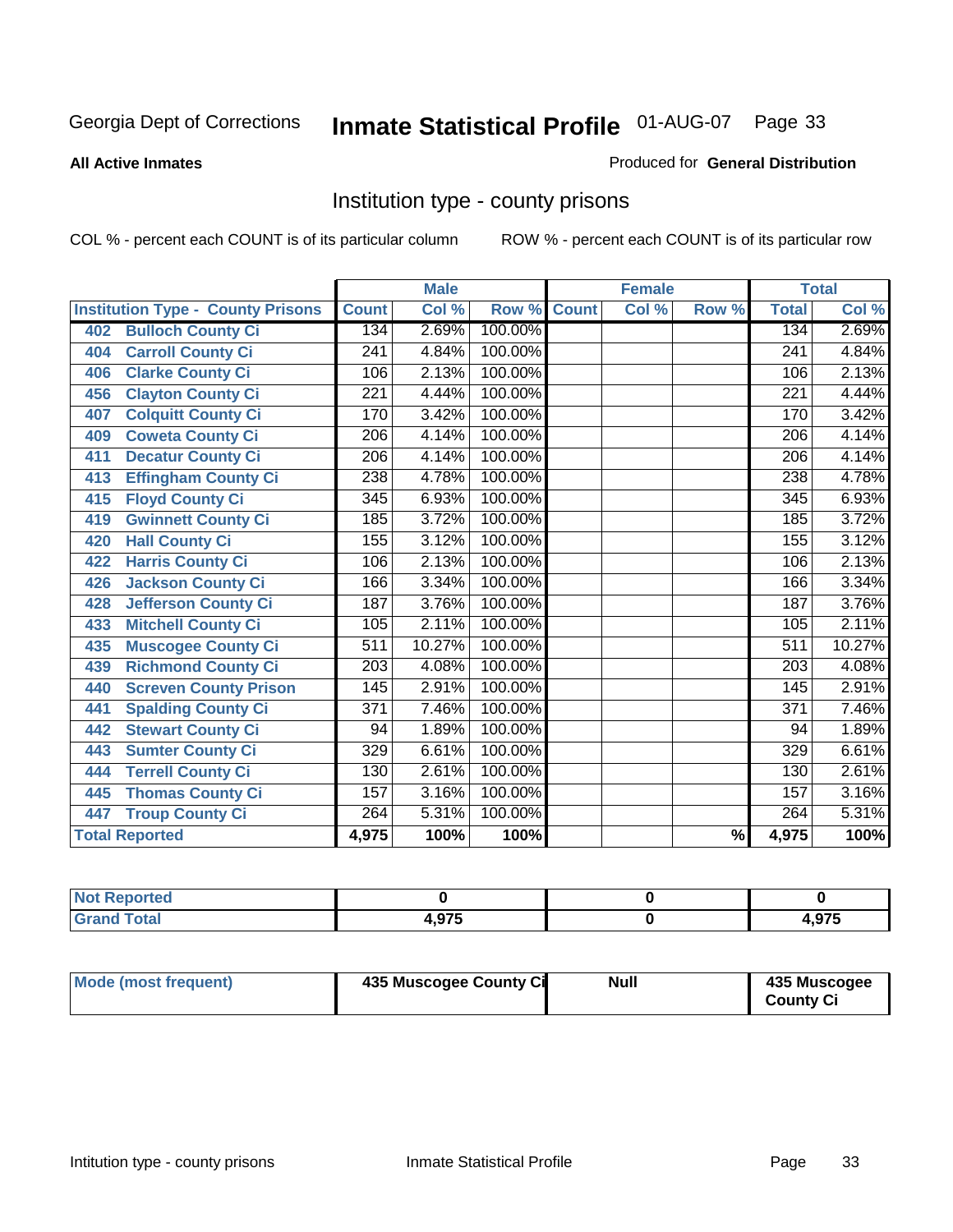**All Active Inmates**

### Produced for **General Distribution**

# Institution type - state prisons

|     |                                         |              | <b>Male</b> |         |              | <b>Female</b> |         | <b>Total</b> |       |
|-----|-----------------------------------------|--------------|-------------|---------|--------------|---------------|---------|--------------|-------|
|     | <b>Institution Type - State Prisons</b> | <b>Count</b> | Col %       | Row %   | <b>Count</b> | Col %         | Row %   | <b>Total</b> | Col % |
| 508 | <b>Arrendale State Prison</b>           |              |             |         | 1,272        | 38.67%        | 100.00% | 1,272        | 3.32% |
| 532 | <b>Augusta State Med.</b>               | 1,235        | 3.53%       | 100.00% |              |               |         | 1,235        | 3.22% |
|     | <b>Prison</b>                           |              |             |         |              |               |         |              |       |
| 543 | <b>Autry State Prison</b>               | 1,607        | 4.59%       | 100.00% |              |               |         | 1,607        | 4.19% |
| 553 | <b>Baldwin State Prison</b>             | 1,011        | 2.89%       | 100.00% |              |               |         | 1,011        | 2.64% |
| 536 | <b>Bostick State Prison</b>             | 693          | 1.98%       | 100.00% |              |               |         | 693          | 1.81% |
| 534 | <b>Burrus Corr Trn Cntr</b>             | 448          | 1.28%       | 100.00% |              |               |         | 448          | 1.17% |
| 547 | <b>Calhoun State Prison</b>             | 1,510        | 4.31%       | 100.00% |              |               |         | 1,510        | 3.94% |
| 531 | <b>Central State Prison</b>             | 816          | 2.33%       | 100.00% |              |               |         | 816          | 2.13% |
| 523 | <b>Coastal State Prison</b>             | 1,445        | 4.13%       | 100.00% |              |               |         | 1,445        | 3.77% |
| 503 | <b>Dodge State Prison</b>               | 1,220        | 3.48%       | 100.00% |              |               |         | 1,220        | 3.18% |
| 548 | <b>Dooly State Prison</b>               | 1,332        | 3.80%       | 100.00% |              |               |         | 1,332        | 3.48% |
| 521 | <b>Ga Diag &amp; Class Pris</b>         | 1,760        | 5.02%       | 100.00% |              |               |         | 1,760        | 4.59% |
| 522 | <b>Ga Diag &amp; Class Pris-</b>        | 366          | 1.04%       | 100.00% |              |               |         | 366          | .96%  |
|     | Perm                                    |              |             |         |              |               |         |              |       |
| 517 | <b>Ga State Prison</b>                  | 938          | 2.68%       | 99.89%  | 1.           | .03%          | .11%    | 939          | 2.45% |
| 541 | <b>Hancock State Prison</b>             | 1,286        | 3.67%       | 100.00% |              |               |         | 1,286        | 3.36% |
| 540 | <b>Hays State Prison</b>                | 917          | 2.62%       | 100.00% |              |               |         | 917          | 2.39% |
| 551 | <b>Homerville State Prison</b>          | 190          | .54%        | 100.00% |              |               |         | 190          | .50%  |
| 545 | <b>Johnson State Prison</b>             | 1,584        | 4.52%       | 100.00% |              |               |         | 1,584        | 4.13% |
| 510 | <b>Lee State Prison</b>                 | 756          | 2.16%       | 100.00% |              |               |         | 756          | 1.97% |
| 502 | <b>Lowndes State Prison</b>             | 302          | .86%        | 100.00% |              |               |         | 302          | .79%  |
| 549 | <b>Macon State Prison</b>               | 1,474        | 4.21%       | 100.00% |              |               |         | 1,474        | 3.85% |
| 519 | <b>Men'S State Prison</b>               | 671          | 1.92%       | 100.00% |              |               |         | 671          | 1.75% |
| 554 | <b>Metro State Prison (W)</b>           |              |             |         | 891          | 27.09%        | 100.00% | 891          | 2.33% |
| 561 | <b>Milan State Prison</b>               | 161          | .46%        | 100.00% |              |               |         | 161          | .42%  |
| 509 | <b>Montgomery State Prison</b>          | 401          | 1.14%       | 100.00% |              |               |         | 401          | 1.05% |
| 505 | <b>Phillips State Prison</b>            | 828          | 2.36%       | 100.00% |              |               |         | 828          | 2.16% |
| 557 | <b>Pulaski State Prison (W)</b>         |              |             |         | 1,125        | 34.20%        | 100.00% | 1,125        | 2.94% |
| 529 | <b>Rivers State Prison</b>              | 1,136        | 3.24%       | 100.00% |              |               |         | 1,136        | 2.96% |
| 533 | <b>Rogers State Prison</b>              | 1,285        | 3.67%       | 100.00% |              |               |         | 1,285        | 3.35% |
| 530 | <b>Rutledge State Prison</b>            | 601          | 1.72%       | 100.00% |              |               |         | 601          | 1.57% |
| 525 | <b>Scott State Prison</b>               | 1,270        | 3.63%       | 100.00% |              |               |         | 1,270        | 3.31% |
| 550 | <b>Smith State Prison</b>               | 1,129        | 3.22%       | 100.00% |              |               |         | 1,129        | 2.95% |
| 542 | <b>Telfair State Prison</b>             | 1,180        | 3.37%       | 100.00% |              |               |         | 1,180        | 3.08% |
| 537 | <b>Valdosta State Prison</b>            | 889          | 2.54%       | 100.00% |              |               |         | 889          | 2.32% |
| 506 | <b>Walker State Prison</b>              | 636          | 1.82%       | 100.00% |              |               |         | 636          | 1.66% |
| 501 | <b>Ware State Prison</b>                | 1,073        | 3.06%       | 100.00% |              |               |         | 1,073        | 2.80% |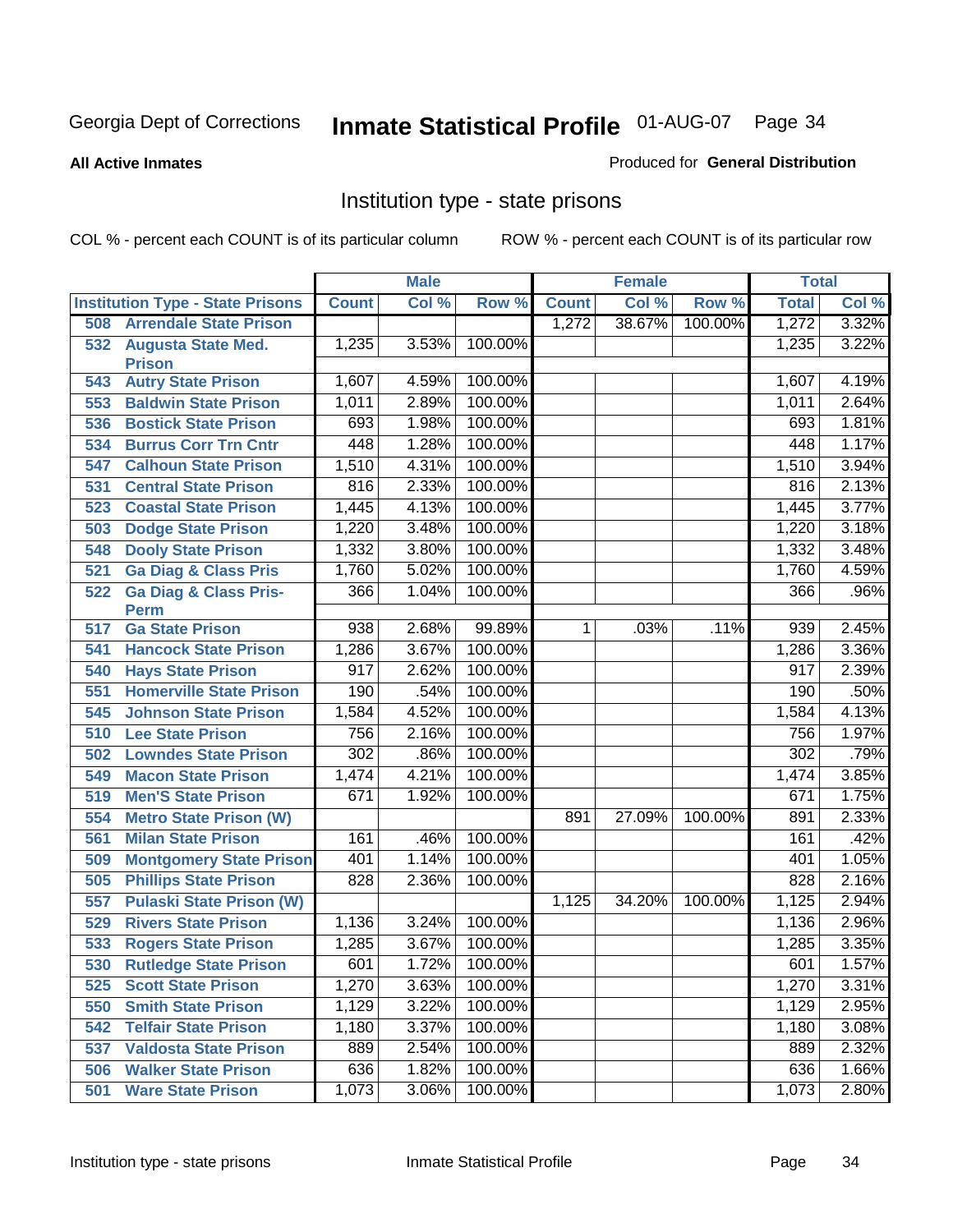**All Active Inmates**

### Produced for **General Distribution**

# Institution type - state prisons

|                                         |              | <b>Male</b> |            |       | <b>Female</b> |       |              | <b>Total</b> |
|-----------------------------------------|--------------|-------------|------------|-------|---------------|-------|--------------|--------------|
| <b>Institution Type - State Prisons</b> | <b>Count</b> | Col %       | Row %      | Count | Col %         | Row % | <b>Total</b> | Col %        |
| <b>Washington Sp</b><br>552             | .159'        | $3.31\%$    | $100.00\%$ |       |               |       | 1.159        | $3.02\%$     |
| <b>Wayne State Prison</b><br>507        | 194          | .55%        | $100.00\%$ |       |               |       | 194          | .51%         |
| <b>Wilcox State Prison</b><br>546       | .527         | 4.36%       | $100.00\%$ |       |               |       | 1.527        | 3.98%        |
| <b>Total Reported</b>                   | 35,030       | 100%        | $91.42\%$  | 3,289 | 100%          | 8.58% | 38,319       | 100%         |

| <b>Not</b><br>Reported |        |       |        |
|------------------------|--------|-------|--------|
| <b>Total</b>           | 35.030 | 3,289 | 38,319 |

| Mode (most frequent) | 521 Ga Diag & Class Pris | 508 Arrendale State Prison | 521 Ga Diag &<br><b>Class Pris</b> |
|----------------------|--------------------------|----------------------------|------------------------------------|
|----------------------|--------------------------|----------------------------|------------------------------------|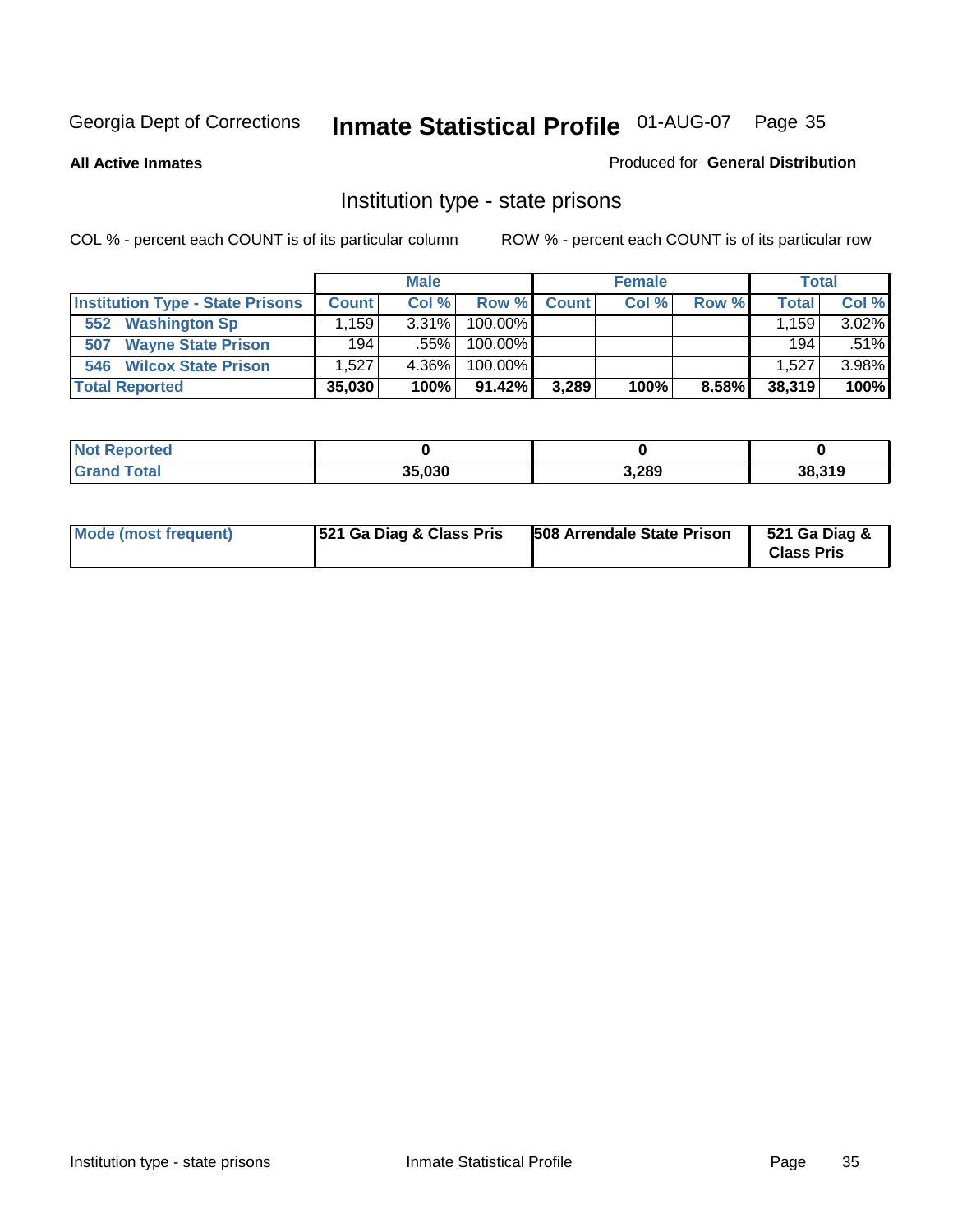**All Active Inmates**

### Produced for **General Distribution**

# Institution type - private prisons

|                                           |                   | <b>Male</b> |             | <b>Female</b> |       |              | <b>Total</b> |
|-------------------------------------------|-------------------|-------------|-------------|---------------|-------|--------------|--------------|
| <b>Institution Type - Private Prisons</b> | <b>Count</b>      | Col %       | Row % Count | Col %         | Row % | <b>Total</b> | Col %        |
| <b>Coffee Corr Facility</b><br>569        | .682 <sub>1</sub> | 34.46%      | 100.00%     |               |       | ' 682.،      | 34.46%       |
| 567 D Ray James Corr Fac                  | 1.523             | 31.20%      | 100.00%     |               |       | 1.523        | 31.20%       |
| <b>Wheeler Corr Facility</b><br>571       | ا 1.676           | 34.34%      | 100.00%     |               |       | 1,676        | 34.34%       |
| <b>Total Reported</b>                     | 4,881             | 100%        | 100%        |               | %     | 4,881        | 100%         |

| <b>Reported</b><br><b>NOT</b> |              |       |
|-------------------------------|--------------|-------|
| <b>Total</b>                  | <b>I,881</b> | 881,ا |

| <b>Mode (most frequent)</b> | 569 Coffee Corr Facility | <b>Null</b> | 569 Coffee Corr<br><b>Facility</b> |
|-----------------------------|--------------------------|-------------|------------------------------------|
|-----------------------------|--------------------------|-------------|------------------------------------|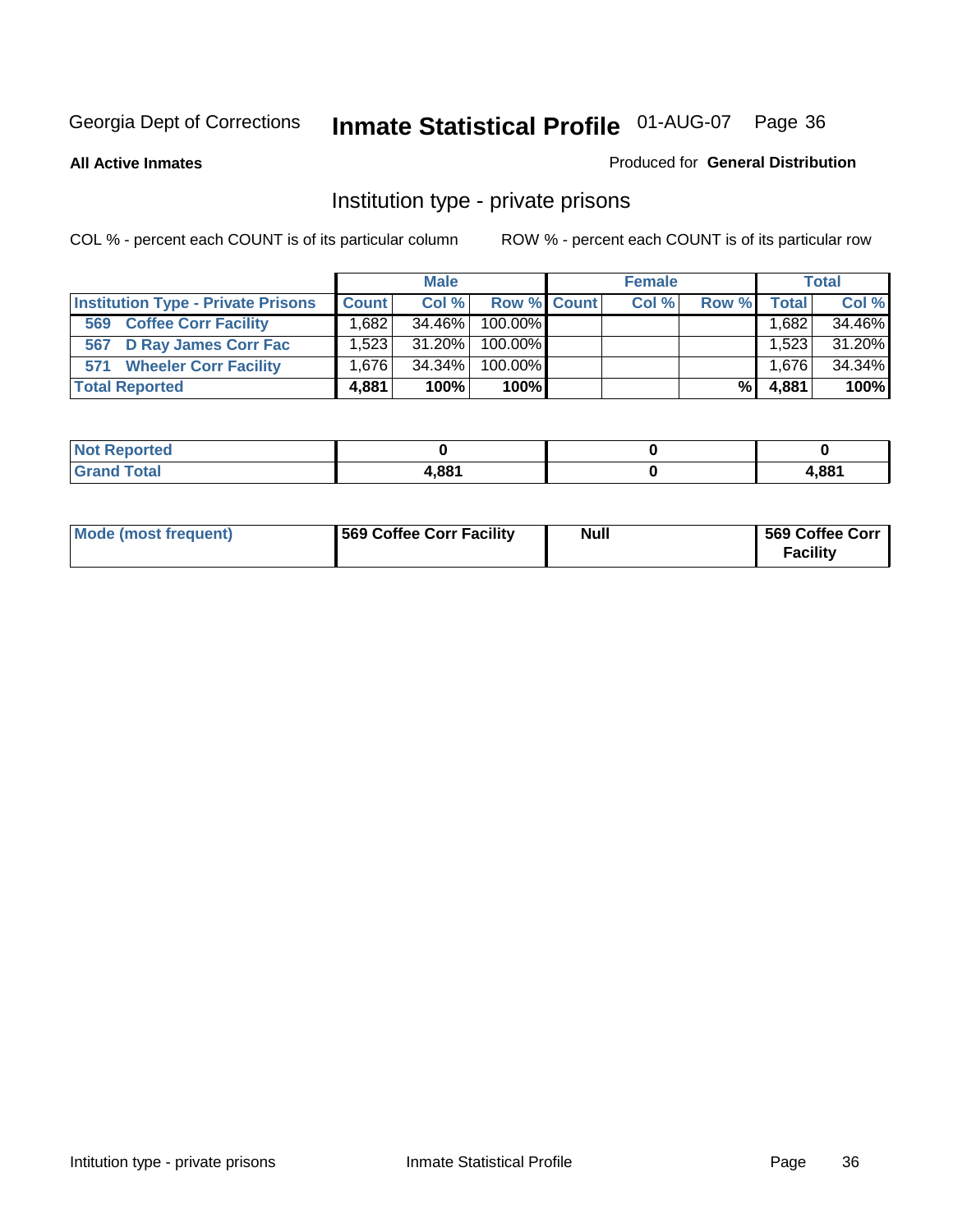### **All Active Inmates**

### Produced for **General Distribution**

# Institution type - prison annexes

|                                                |       | <b>Male</b> |            |              | <b>Female</b> |       |       | <b>Total</b> |
|------------------------------------------------|-------|-------------|------------|--------------|---------------|-------|-------|--------------|
| <b>Institution Type - Prison Annexes Count</b> |       | Col %       | Row %      | <b>Count</b> | Col %         | Row % | Total | Col %        |
| 7541 Hancock Annex                             | 198   | 14.40%      | 100.00%    |              |               |       | 198   | 14.40%       |
| 7540 Hays Annex                                | 542   | $39.42\%$   | $100.00\%$ |              |               |       | 542   | 39.42%       |
| <b>7505 Phillips Annex</b>                     | 230   | 16.73%      | 100.00%    |              |               |       | 230   | 16.73%       |
| 7501 Ware Annex                                | 209   | $15.20\%$   | $100.00\%$ |              |               |       | 209   | 15.20%       |
| 7552 Washington Sp Annex                       | 196   | 14.25%      | 100.00%    |              |               |       | 196   | 14.25%       |
| <b>Total Reported</b>                          | 1,375 | 100%        | $100\%$    |              |               | %     | 1,375 | 100%         |

| <b>Reported</b> |        |                 |
|-----------------|--------|-----------------|
| <b>Total</b>    | っって    | っフロ             |
| ' Grand         | ∪ וטוּ | נ <i>ו</i> כ, ו |

| <b>Mode (most frequent)</b> | 7540 Hays Annex | <b>Null</b> | 7540 Hays Annex |
|-----------------------------|-----------------|-------------|-----------------|
|                             |                 |             |                 |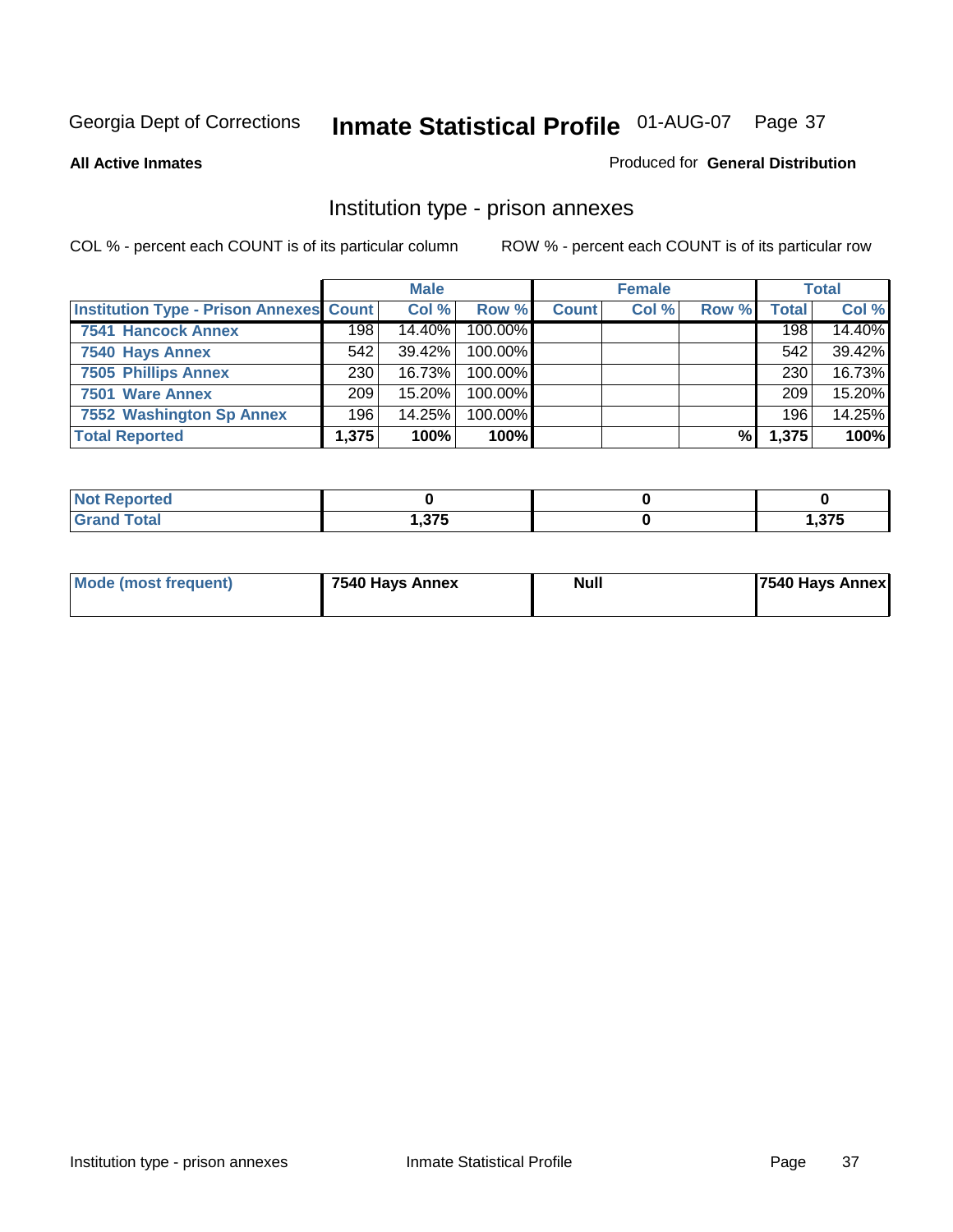#### **All Active Inmates**

#### Produced for **General Distribution**

# Institution type - pre-release centers

|                                                |       | <b>Male</b> |         |              | <b>Female</b> |       |              | <b>Total</b> |
|------------------------------------------------|-------|-------------|---------|--------------|---------------|-------|--------------|--------------|
| <b>Institution Type - Prison Annexes Count</b> |       | Col %       | Row %   | <b>Count</b> | Col %         | Row % | <b>Total</b> | Col %        |
| 7507 Appling Pre-Release Ctr                   | 186   | 14.60%      | 100.00% |              |               |       | 186          | 14.60%       |
| 7521 Lamar Pre-Release Center                  | 185   | 14.52%      | 100.00% |              |               |       | 185          | 14.52%       |
| 7550 Long Pre-Release Center                   | 183   | 14.36%      | 100.00% |              |               |       | 183          | 14.36%       |
| 7543 Pelham Pre-Release                        | 158   | 12.40%      | 100.00% |              |               |       | 158          | 12.40%       |
| <b>Center</b>                                  |       |             |         |              |               |       |              |              |
| 7546 Turner Pre-Release Center                 | 184   | 14.44%      | 100.00% |              |               |       | 184          | 14.44%       |
| 556 Western Pre-Release Cntr                   | 195   | 15.31%      | 100.00% |              |               |       | 195          | 15.31%       |
| 7572 Wilkes Pre-Release Center                 | 183   | 14.36%      | 100.00% |              |               |       | 183          | 14.36%       |
| <b>Total Reported</b>                          | 1,274 | 100%        | 100%    |              |               | %     | 1,274        | 100%         |

| Reported     |                |        |
|--------------|----------------|--------|
| <b>Total</b> | $\sim$         | - 274  |
| 'Gran.       | $\blacksquare$ | 214, ا |

| Mode (most frequent) | 556 Western Pre-Release | <b>Null</b> | <b>1556 Western Pre-I</b> |
|----------------------|-------------------------|-------------|---------------------------|
|                      | Cntr                    |             | <b>Release Cntr</b>       |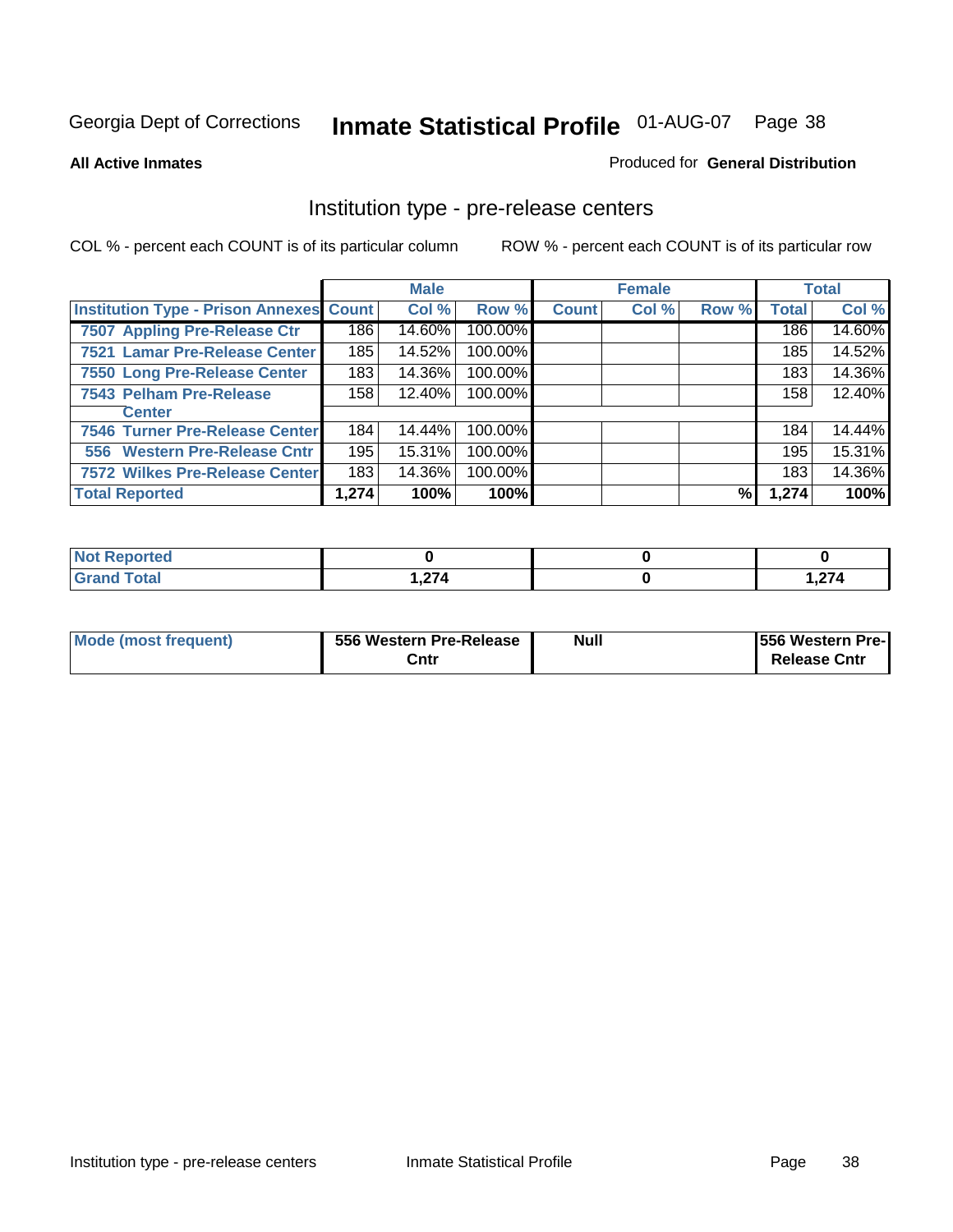**All Active Inmates**

## Produced for **General Distribution**

# Institution type - inmate boot camp

|                                      |       | <b>Male</b> |               |              | <b>Female</b> |       |        | <b>Total</b> |
|--------------------------------------|-------|-------------|---------------|--------------|---------------|-------|--------|--------------|
| <b>Institution Type - Boot Camps</b> | Count | Col%        | Row %         | <b>Count</b> | Col %         | Row % | Totall | Col %        |
| 9553 Baldwin Diag Ibc                |       | $.58\%$     | $100.00\%$    |              |               |       |        | .58%         |
| 9534 Burruss Inm Boot Camp           | 249   | $98.42\%$   | 100.00%       |              |               |       | 249    | 98.42%       |
| <b>Total Rported</b>                 | 253   | 100%        | 100% <b>I</b> |              |               | %     | 253    | 100%         |

| rted                  |     |            |
|-----------------------|-----|------------|
| <b>otal</b><br>$\sim$ | 253 | つにつ<br>∠ാാ |

| Mode (most frequent) | 9534 Burruss Inm Boot<br>شcamp | Null | <b>9534 Burruss Inm</b><br><b>Boot Camp</b> |
|----------------------|--------------------------------|------|---------------------------------------------|
|----------------------|--------------------------------|------|---------------------------------------------|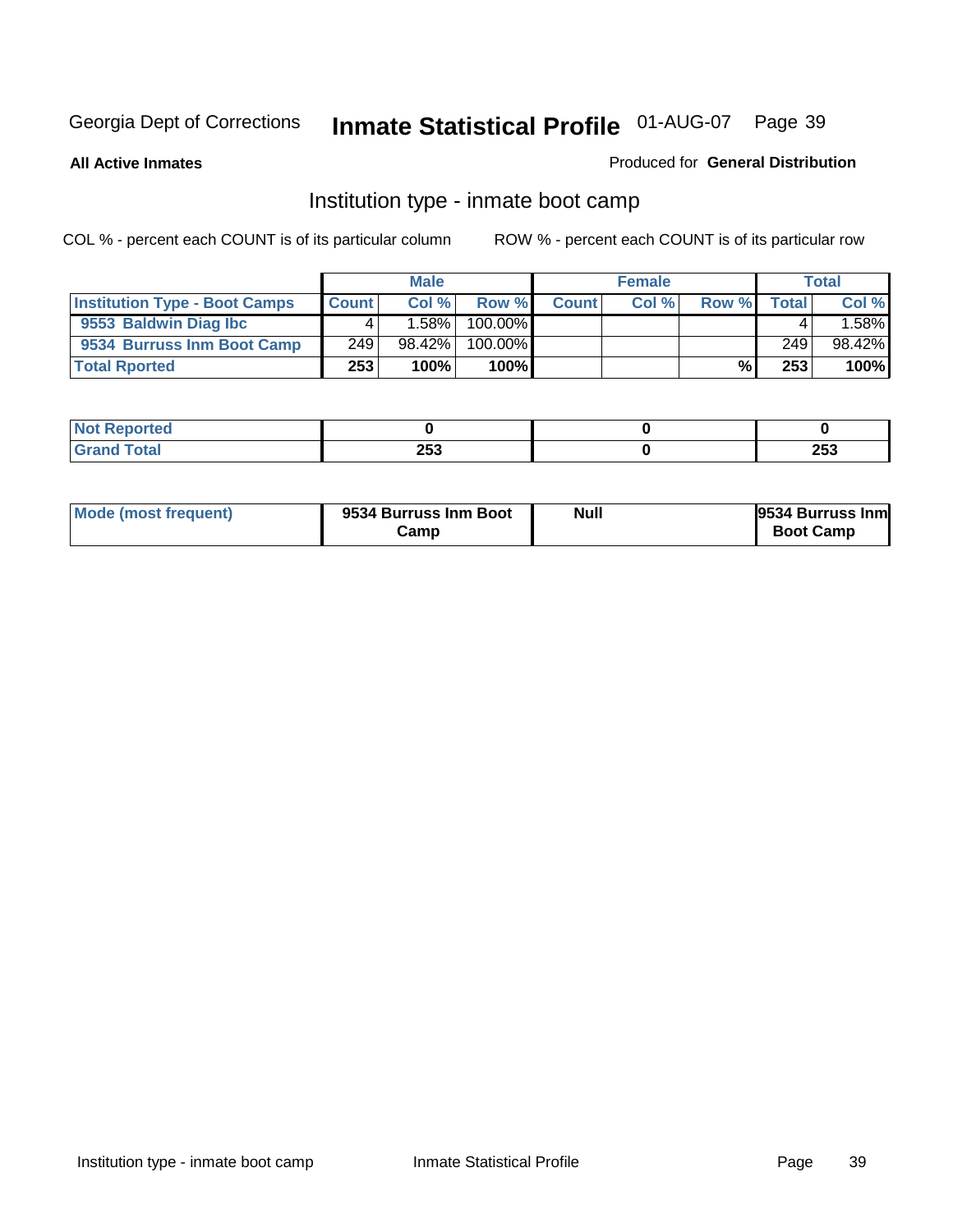#### **All Active Inmates**

#### Produced for **General Distribution**

# Number of disciplinary reports

|                                       |              | <b>Male</b> |        |              | <b>Female</b> |          |              | <b>Total</b> |
|---------------------------------------|--------------|-------------|--------|--------------|---------------|----------|--------------|--------------|
| <b>Number of Disciplinary Reports</b> | <b>Count</b> | Col %       | Row %  | <b>Count</b> | Col %         | Row %    | <b>Total</b> | Col %        |
|                                       | 21,488       | 43.27%      | 91.11% | 2,096        | $59.63\%$     | 8.89%    | 23,584       | 44.36%       |
|                                       | 6,901        | 13.90%      | 92.84% | 532          | 15.14%        | 7.16%    | 7,433        | 13.98%       |
| 2                                     | 3,866        | 7.79%       | 94.48% | 226          | 6.43%         | $5.52\%$ | 4,092        | 7.70%        |
| 3                                     | 2,648        | 5.33%       | 95.66% | 120          | 3.41%         | 4.34%    | 2,768        | 5.21%        |
|                                       | .949         | 3.93%       | 95.12% | 100          | 2.84%         | 4.88%    | 2,049        | 3.85%        |
| 5                                     | ,530         | $3.08\%$    | 96.23% | 60           | 1.71%         | 3.77%    | 1,590        | 2.99%        |
| <b>More Than 5</b>                    | 11,273       | 22.70%      | 96.73% | 381          | 10.84%        | $3.27\%$ | 11,654       | 21.92%       |
| <b>Total Reported</b>                 | 49,655       | 100%        | 93.39% | 3,515        | 100%          | 6.61%    | 53,170       | 100.0%       |

| rten.<br>N.  |       |                     |     |
|--------------|-------|---------------------|-----|
| <b>Total</b> | 49655 | <b>646</b><br>J.JIJ | 170 |

| Mean (average)       | E 49 | 2.43 | 4.94 |
|----------------------|------|------|------|
| Median (middle)      |      |      |      |
| Mode (most frequent) |      |      |      |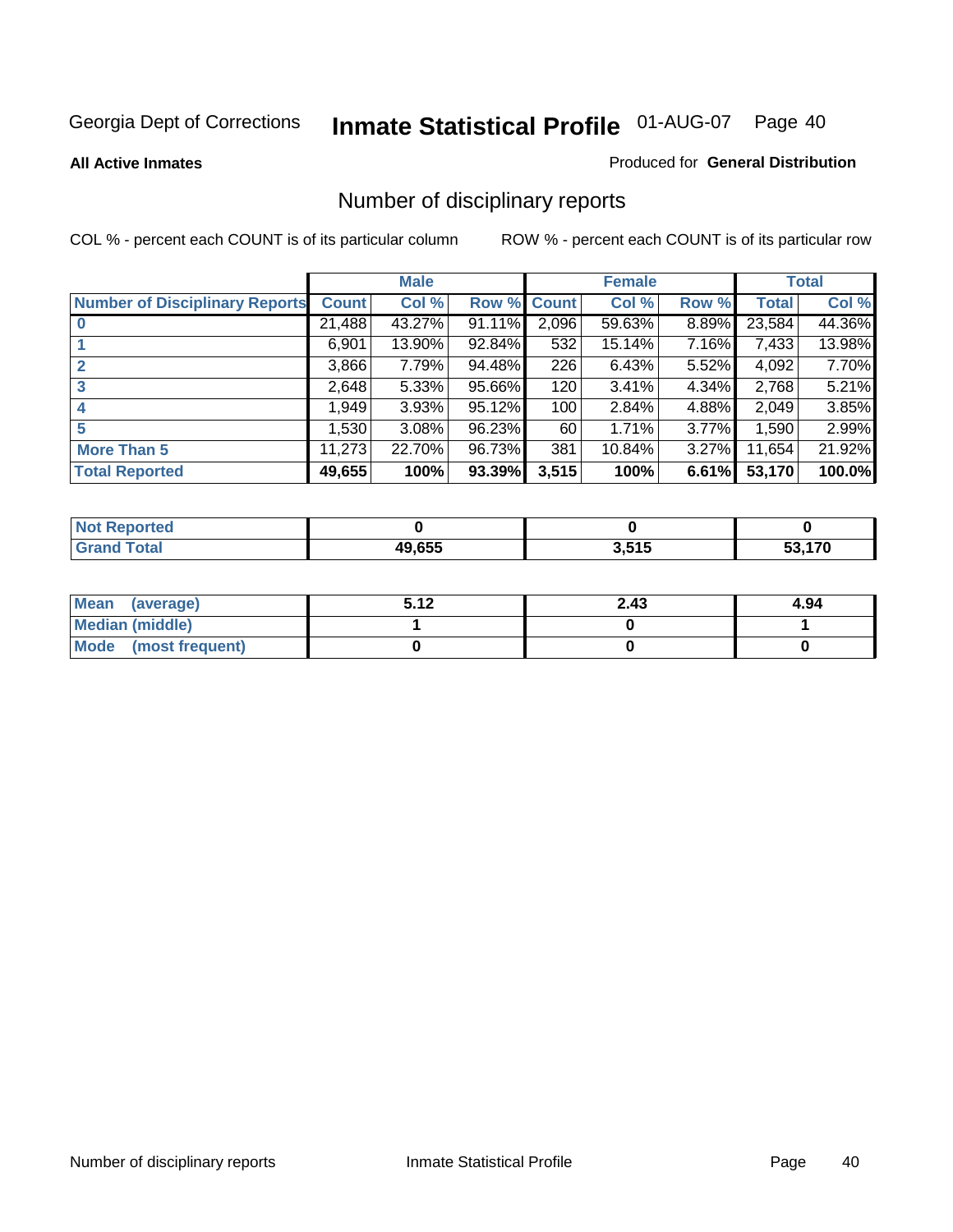### **All Active Inmates**

#### Produced for **General Distribution**

# Number of transfers

|                            |         | <b>Male</b> |        |              | <b>Female</b> |          |              | <b>Total</b> |
|----------------------------|---------|-------------|--------|--------------|---------------|----------|--------------|--------------|
| <b>Number of Transfers</b> | Count l | Col %       | Row %  | <b>Count</b> | Col %         | Row %    | <b>Total</b> | Col %        |
|                            | 3,809   | $7.67\%$    | 85.50% | 646          | 18.38%        | 14.50%   | 4,455        | 8.38%        |
|                            | 19,704  | 39.68%      | 91.30% | 1,877        | 53.40%        | 8.70%    | 21,581       | 40.59%       |
|                            | 10,536  | 21.22%      | 94.37% | 628          | 17.87%        | 5.63%    | 11,164       | 21.00%       |
| 3                          | 5,693   | 11.47%      | 96.44% | 210          | 5.97%         | 3.56%    | 5,903        | 11.10%       |
|                            | 3.421   | 6.89%       | 97.94% | 72           | 2.05%         | $2.06\%$ | 3,493        | 6.57%        |
| 5                          | 2,131   | 4.29%       | 98.48% | 33           | 0.94%         | 1.52%    | 2,164        | 4.07%        |
| <b>More Than 5</b>         | 4,361   | 8.78%       | 98.89% | 49           | 1.39%         | $1.11\%$ | 4,410        | 8.29%        |
| <b>Total Reported</b>      | 49,655  | 100%        | 93.39% | 3,515        | 100%          | 6.61%    | 53,170       | 100%         |

| N                              |           |             |     |
|--------------------------------|-----------|-------------|-----|
| $\mathcal{L}$ of $\mathcal{L}$ | $AQ$ $RR$ | 64 E<br>. . | 170 |

| Mean (average)       | 2.41 | l .30 | 2.34 |
|----------------------|------|-------|------|
| Median (middle)      |      |       |      |
| Mode (most frequent) |      |       |      |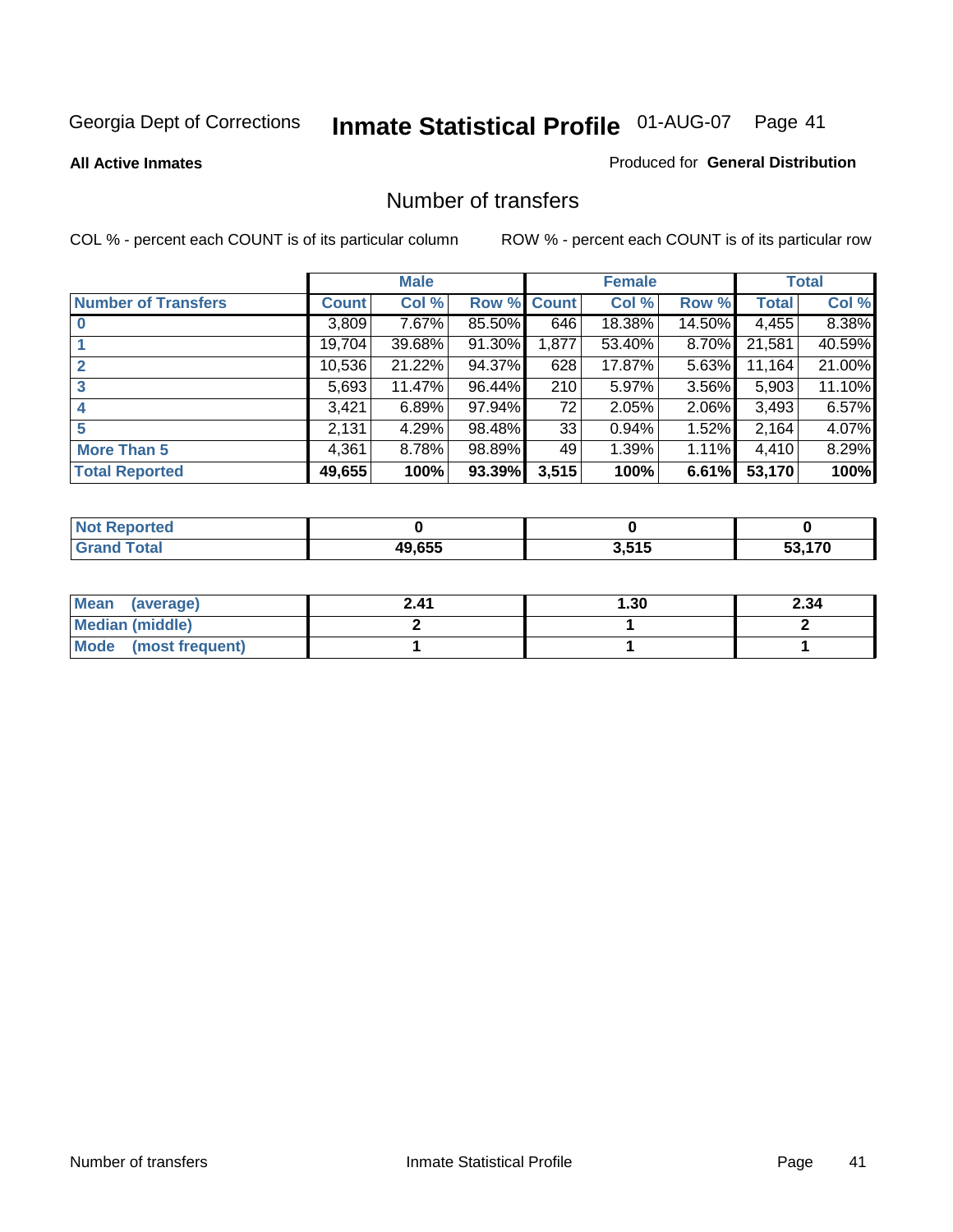**All Active Inmates**

## Produced for **General Distribution**

# Number of escapes

|                          |              | <b>Male</b> |                    |       | <b>Female</b> |          |        | <b>Total</b> |
|--------------------------|--------------|-------------|--------------------|-------|---------------|----------|--------|--------------|
| <b>Number of Escapes</b> | <b>Count</b> | Col %       | <b>Row % Count</b> |       | Col %         | Row %    | Total  | Col %        |
|                          | 49,354       | $99.39\%$   | 93.37%             | 3,505 | 99.72%        | $6.63\%$ | 52,859 | 99.42%       |
|                          | 279          | 0.56%       | 96.54%             | 10    | 0.28%         | 3.46%    | 289    | 0.54%        |
|                          | 16           | 0.03%       | 100.00%            |       |               |          | 16     | 0.03%        |
|                          | 5            | 0.01%       | 100.00%            |       |               |          | 5      | 0.01%        |
|                          |              | 0.01%       | $100.00\%$         |       |               |          |        | 0.01%        |
| <b>Total Reported</b>    | 49,655       | 100%        | 93.39%             | 3,515 | 100%          | 6.61%    | 53,170 | 100.0%       |

| <b>Reported</b><br><b>Not</b> |        |       |      |
|-------------------------------|--------|-------|------|
| <b>Fotal</b>                  | 49.655 | 3,515 | .170 |

| Mean (average)       |  | .01 |
|----------------------|--|-----|
| Median (middle)      |  |     |
| Mode (most frequent) |  |     |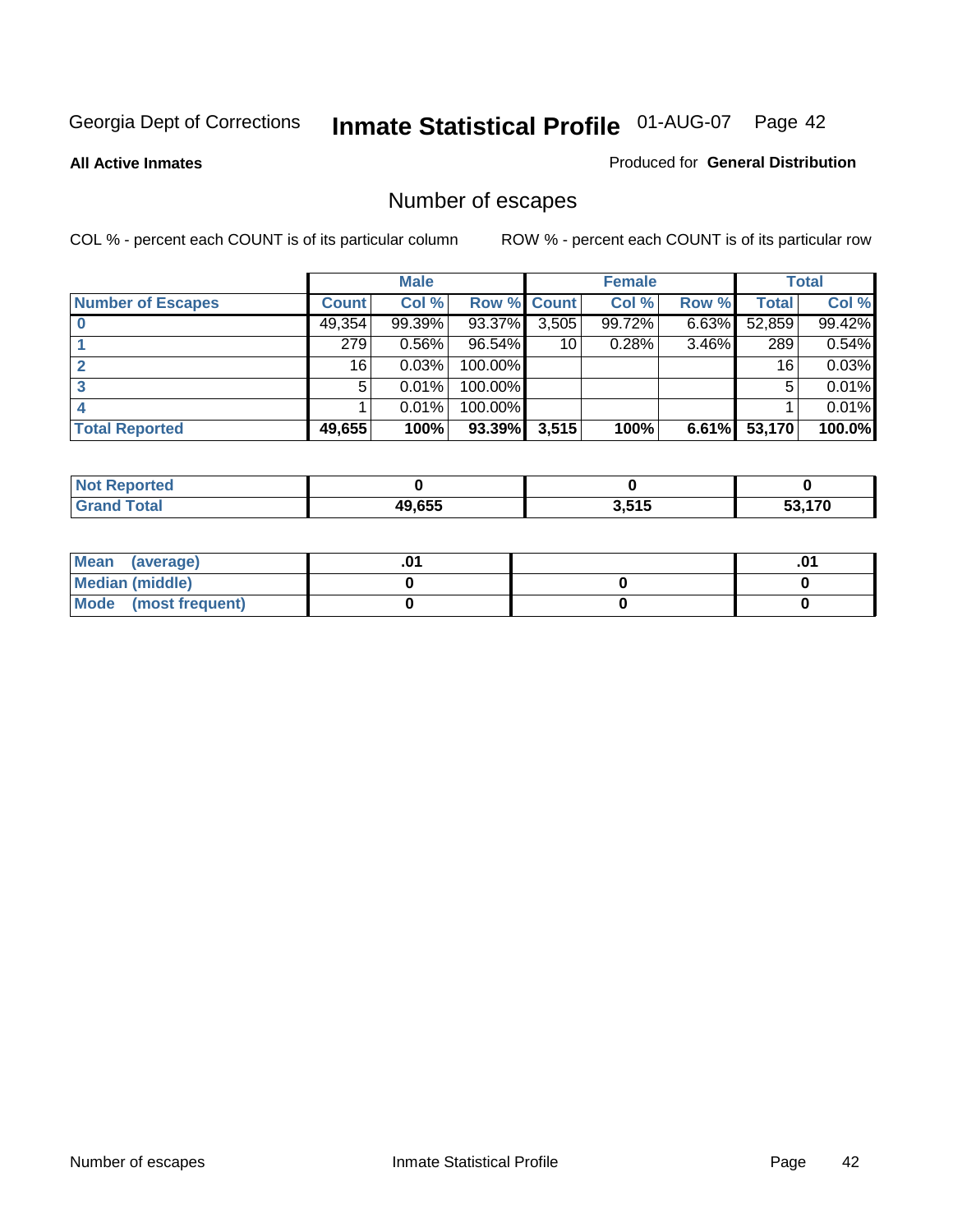**All Active Inmates**

#### Produced for **General Distribution**

# Probable future release type

|                                         |              | <b>Male</b> |                    |     | <b>Female</b> |          | <b>Total</b> |        |
|-----------------------------------------|--------------|-------------|--------------------|-----|---------------|----------|--------------|--------|
| <b>Probable Future Release Type</b>     | <b>Count</b> | Col %       | <b>Row % Count</b> |     | Col %         | Row %    | <b>Total</b> | Col %  |
| <b>Paroled with probation to follow</b> | 7,339        | 14.78%      | $92.56\%$          | 590 | 16.79%        | 7.44%    | 7,929        | 14.91% |
| Paroled w/o probation to follow         | 7,935        | 15.98%      | 93.58%             | 544 | $15.48\%$     | $6.42\%$ | 8.479        | 15.95% |
| <b>Maxout with probation to follow</b>  | 12,868       | 25.91%      | $92.92\%$          | 981 | 27.91%        | 7.08%    | 13,849       | 26.05% |
| <b>Maxout w/o probation to follow</b>   | 12,200       | 24.57%      | $93.21\%$          | 889 | 25.29%        | 6.79%    | 13,089       | 24.62% |
| Life, LWOP or death sentence            | 9,313        | 18.76%      | 94.80%             | 511 | 14.54%        | $5.20\%$ | 9,824        | 18.48% |
| <b>Total Reported</b>                   | 49,655       | 100%        | $93.39\%$ 3,515    |     | 100%          | 6.61%    | 53,170       | 100%   |

| <b>No</b><br>Reported  |        |        |                   |
|------------------------|--------|--------|-------------------|
| <b>Total</b><br>. Grar | 49,655 | 49,655 | 170<br>JJ,<br>1 U |

| Mode (most frequent) | Maxout with PROB follow   Maxout with PROB follow   Maxout with PROB |        |
|----------------------|----------------------------------------------------------------------|--------|
|                      |                                                                      | follow |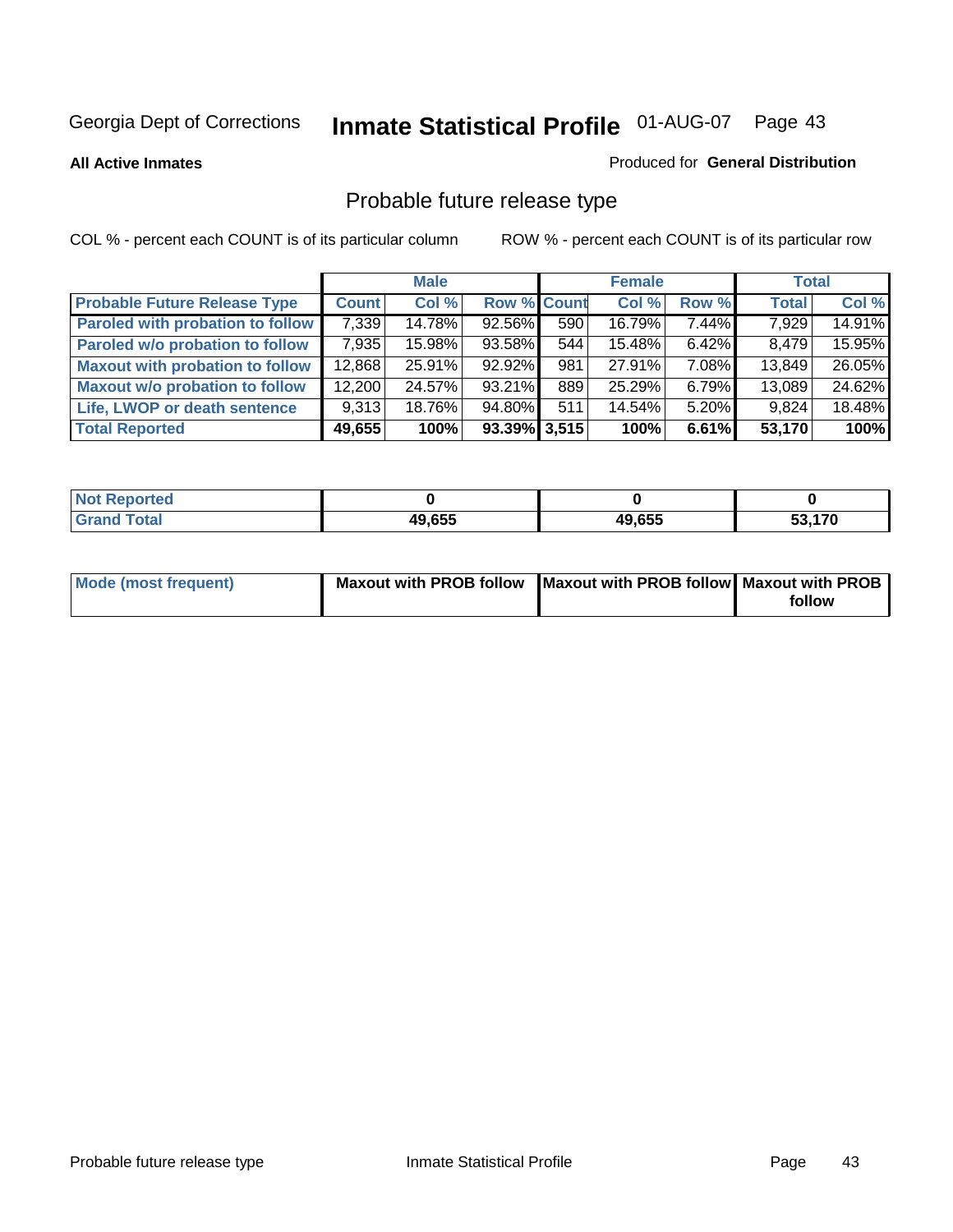**All Active Inmates**

### Produced for **General Distribution**

# Actual release type

|                            |              | <b>Male</b> |                    | <b>Female</b> |       |       | Total |
|----------------------------|--------------|-------------|--------------------|---------------|-------|-------|-------|
| <b>Actual Release Type</b> | <b>Count</b> | Col %       | <b>Row % Count</b> | Col %1        | Row % | Total | Col % |
| <b>Total Reported</b>      |              | %           | %                  | %             | %     |       | %     |

| <b>Still Active</b> | 49,655 | 3,515 | 53,170 |
|---------------------|--------|-------|--------|
| <b>Not Reported</b> |        |       |        |
| <b>Grand Total</b>  | 49,655 | 3,515 | 53,170 |

| M<br>_____<br>_____ | NI | Null | $\cdots$ |
|---------------------|----|------|----------|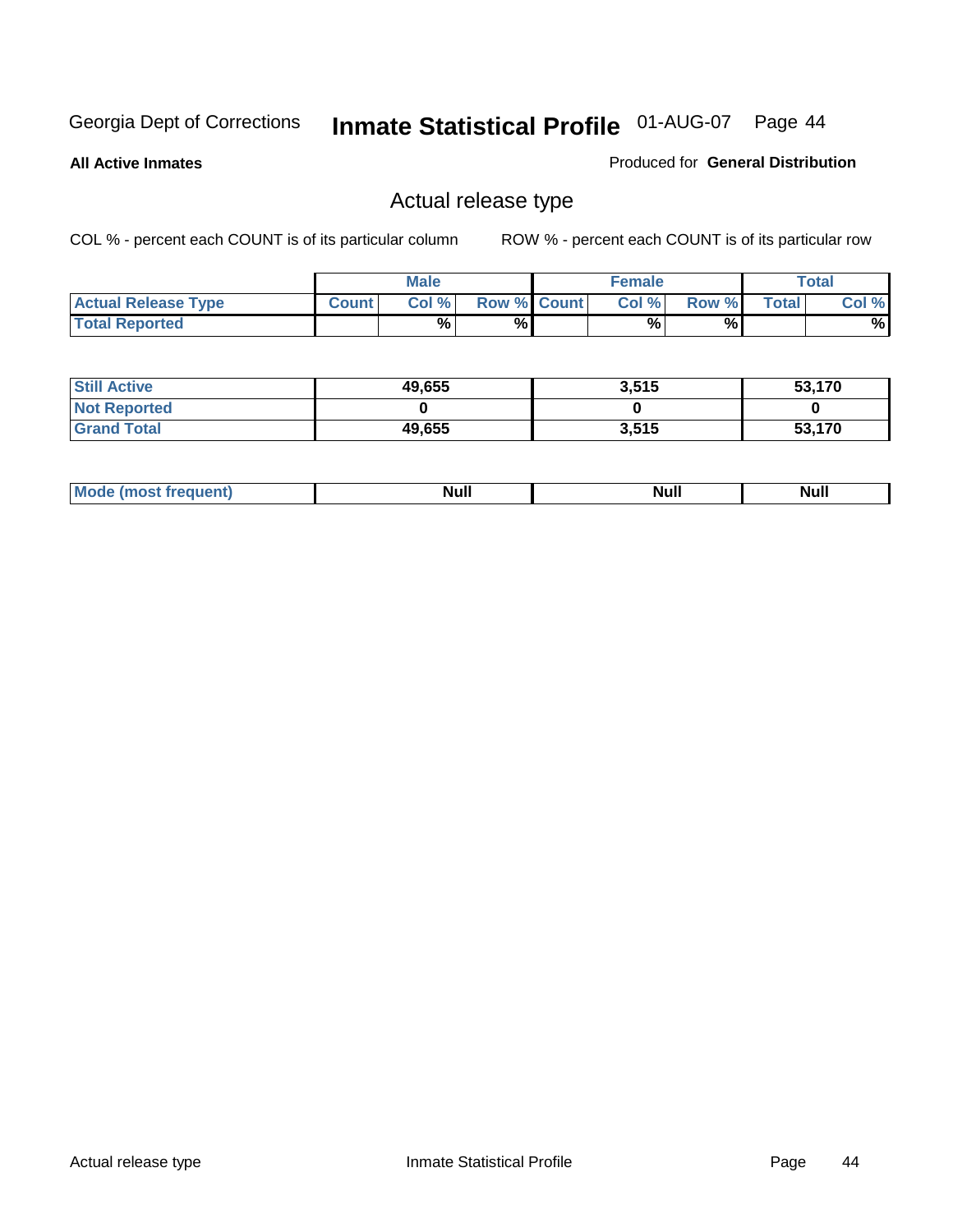## **All Active Inmates**

## Produced for **General Distribution**

# Time served in current (or last) institution

|                            |              | <b>Male</b> |        |              | <b>Female</b> |       |              | <b>Total</b> |
|----------------------------|--------------|-------------|--------|--------------|---------------|-------|--------------|--------------|
| <b>Time In Institution</b> | <b>Count</b> | Col %       | Row %  | <b>Count</b> | Col %         | Row % | <b>Total</b> | Col %        |
| 0 to 3 months              | 12,441       | 25.05%      | 93.34% | 887          | 25.23%        | 6.66% | 13,328       | 25.07%       |
| 3.01 to 6 months           | 7,940        | 15.99%      | 93.41% | 560          | 15.93%        | 6.59% | 8,500        | 15.99%       |
| 6.01 to 9 months           | 4,513        | 9.09%       | 92.63% | 359          | 10.21%        | 7.37% | 4,872        | 9.16%        |
| 9.01 to 12 months          | 4,045        | 8.15%       | 93.12% | 299          | 8.51%         | 6.88% | 4,344        | 8.17%        |
| 12.01 to 18 months         | 6,381        | 12.85%      | 92.45% | 521          | 14.82%        | 7.55% | 6,902        | 12.98%       |
| <b>18.01 to 24 months</b>  | 3,278        | 6.60%       | 93.71% | 220          | 6.26%         | 6.29% | 3,498        | 6.58%        |
| 2.01 to 3 years            | 3,779        | 7.61%       | 90.45% | 399          | 11.35%        | 9.55% | 4,178        | 7.86%        |
| 3.01 to 4 years            | 2,184        | 4.40%       | 97.28% | 61           | 1.74%         | 2.72% | 2,245        | 4.22%        |
| 4.01 to 5 years            | 1,315        | 2.65%       | 96.98% | 41           | 1.17%         | 3.02% | 1,356        | 2.55%        |
| 5.01 to 6 years            | 1,012        | 2.04%       | 96.02% | 42           | 1.19%         | 3.98% | 1,054        | 1.98%        |
| 6.01 to 7 years            | 667          | 1.34%       | 95.15% | 34           | 0.97%         | 4.85% | 701          | 1.32%        |
| 7.01 to 8 years            | 522          | 1.05%       | 95.78% | 23           | 0.65%         | 4.22% | 545          | 1.03%        |
| 8.01 to 9 years            | 499          | 1.00%       | 95.23% | 25           | 0.71%         | 4.77% | 524          | 0.99%        |
| 9.01 to 10 years           | 330          | 0.66%       | 95.93% | 14           | 0.40%         | 4.07% | 344          | 0.65%        |
| Over 10 years              | 749          | 1.51%       | 96.15% | 30           | 0.85%         | 3.85% | 779          | 1.47%        |
| <b>Total Reported</b>      | 49,655       | 100%        | 93.39% | 3,515        | 100%          | 6.61% | 53,170       | 100.0%       |

| <b>Not R</b><br><b>Reported</b> |        |                  |      |
|---------------------------------|--------|------------------|------|
| <b>Total</b>                    | 49,655 | i 646<br>J.J I J | 4.70 |

| Mean<br>(average)              | 19 months | 15 months | 19 months |  |
|--------------------------------|-----------|-----------|-----------|--|
| Median (middle)                | 9 months  | 9 months  | 9 months  |  |
| <b>Mode</b><br>(most frequent) | 0 months  | 1 months  | months    |  |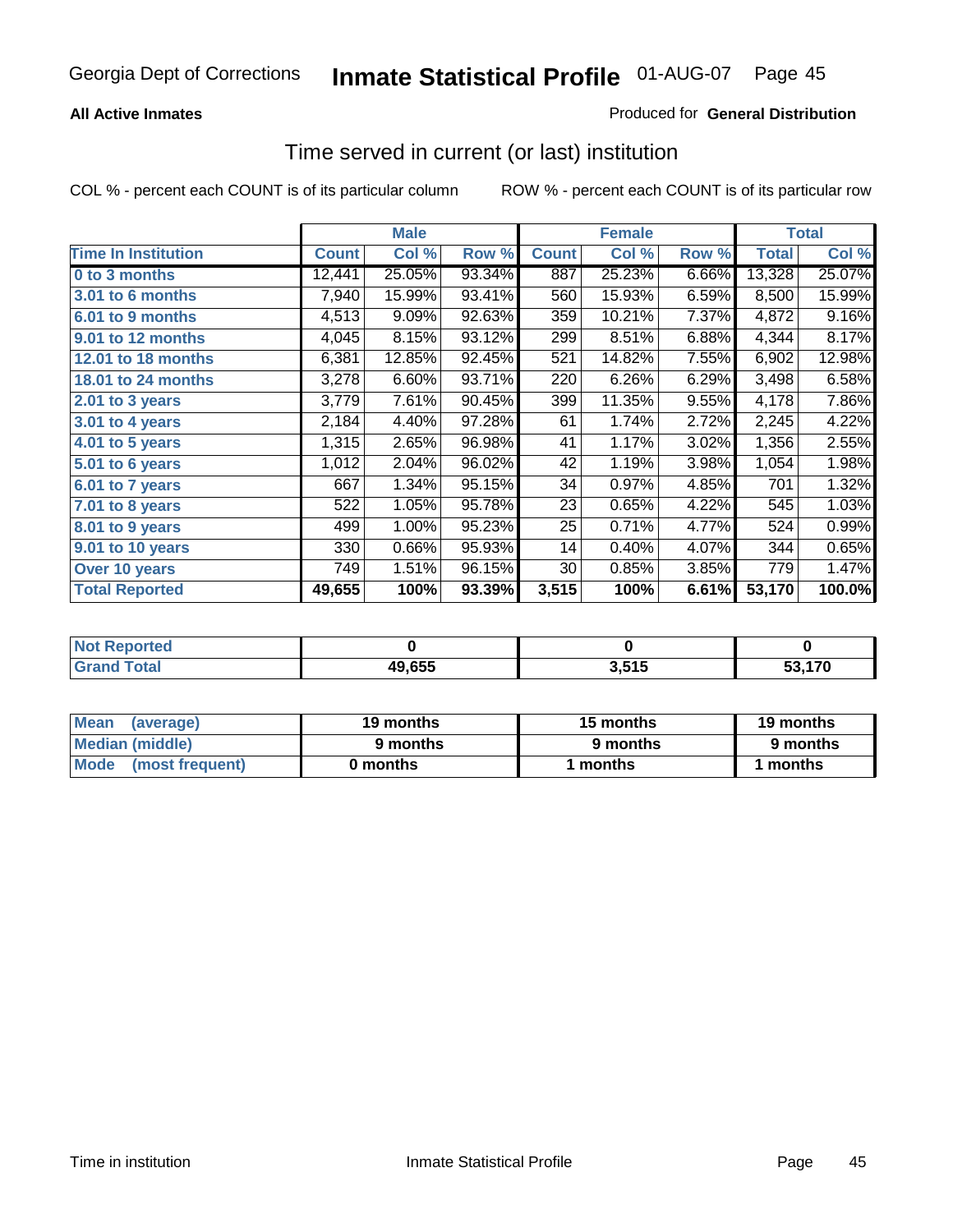**All Active Inmates**

### Produced for **General Distribution**

# Highest grade level attained

|                              |                 | <b>Male</b> |         |                  | <b>Female</b> |        |                  | <b>Total</b> |
|------------------------------|-----------------|-------------|---------|------------------|---------------|--------|------------------|--------------|
| <b>Grade Level</b>           | <b>Count</b>    | Col %       | Row %   | <b>Count</b>     | Col %         | Row %  | <b>Total</b>     | Col %        |
| No school at all             | 48              | 0.10%       | 97.96%  | 1                | 0.03%         | 2.04%  | 49               | 0.10%        |
| <b>Grade 1</b>               | 46              | 0.10%       | 100.00% |                  |               |        | $\overline{46}$  | 0.09%        |
| <b>Grade 2</b>               | 61              | 0.13%       | 95.31%  | 3                | 0.09%         | 4.69%  | 64               | 0.12%        |
| <b>Grade 3</b>               | 139             | 0.29%       | 96.53%  | $\overline{5}$   | 0.15%         | 3.47%  | 144              | 0.28%        |
| <b>Grade 4</b>               | 139             | 0.29%       | 97.89%  | $\overline{3}$   | 0.09%         | 2.11%  | $\overline{142}$ | 0.28%        |
| Grade 5                      | 230             | 0.48%       | 95.83%  | $\overline{10}$  | 0.30%         | 4.17%  | $\overline{240}$ | 0.47%        |
| Grade 6                      | 796             | 1.65%       | 95.33%  | $\overline{39}$  | 1.16%         | 4.67%  | 835              | 1.62%        |
| <b>Grade 7</b>               | 1,275           | 2.65%       | 94.03%  | $\overline{81}$  | 2.41%         | 5.97%  | 1,356            | 2.63%        |
| <b>Grade 8</b>               | 4,594           | 9.54%       | 94.29%  | $\overline{278}$ | 8.26%         | 5.71%  | 4,872            | 9.46%        |
| Grade 9                      | 7,470           | 15.51%      | 94.37%  | $\overline{446}$ | 13.25%        | 5.63%  | 7,916            | 15.36%       |
| Grade 10                     | 10,096          | 20.96%      | 94.76%  | 558              | 16.58%        | 5.24%  | 10,654           | 20.68%       |
| Grade 11                     | 8,961           | 18.61%      | 94.87%  | 485              | 14.41%        | 5.13%  | 9,446            | 18.33%       |
| <b>Grade 12 or GED</b>       | 8,817           | 18.31%      | 93.93%  | $\overline{570}$ | 16.93%        | 6.07%  | 9,387            | 18.22%       |
| <b>Some tech school</b>      | 550             | 1.14%       | 79.02%  | 146              | 4.34%         | 20.98% | 696              | 1.35%        |
| <b>Completed tech school</b> | 873             | 1.81%       | 75.85%  | $\overline{278}$ | 8.26%         | 24.15% | 1,151            | 2.23%        |
| College, 1 year              | 1,208           | 2.51%       | 90.90%  | $\overline{121}$ | 3.59%         | 9.10%  | 1,329            | 2.58%        |
| College, 2 year              | 1,632           | 3.39%       | 90.27%  | 176              | 5.23%         | 9.73%  | 1,808            | 3.51%        |
| College, 3 year              | 497             | 1.03%       | 88.43%  | 65               | 1.93%         | 11.57% | 562              | 1.09%        |
| <b>Bachelor's degree</b>     | 582             | 1.21%       | 87.52%  | 83               | 2.47%         | 12.48% | 665              | 1.29%        |
| <b>Master's degree</b>       | 93              | 0.19%       | 87.74%  | 13               | 0.39%         | 12.26% | 106              | 0.21%        |
| Ph.D. degree                 | $\overline{27}$ | 0.06%       | 90.00%  | $\overline{3}$   | 0.09%         | 10.00% | 30               | 0.06%        |
| Law degree                   | $\overline{16}$ | 0.03%       | 88.89%  | $\overline{2}$   | 0.06%         | 11.11% | $\overline{18}$  | 0.03%        |
| <b>Some medical school</b>   | 4               | 0.01%       | 100.00% |                  |               |        | 4                | 0.01%        |
| <b>Medical degree</b>        | $\overline{8}$  | 0.02%       | 100.00% |                  |               |        | $\overline{8}$   | 0.02%        |
| <b>Total Reported</b>        | 48,162          | 100%        | 93.47%  | 3,366            | 100.0%        | 6.53%  | 51,528           | 100.0%       |

| ,493   | 49                     | ,642          |
|--------|------------------------|---------------|
| AN PEE | <b>646</b><br>.<br>v.v | $\rightarrow$ |

| <b>Mean</b><br>(average)       | 10.44    | 11.09           | 10.48    |
|--------------------------------|----------|-----------------|----------|
| Median (middle)                | Grade 10 | Grade 11        | Grade 10 |
| <b>Mode</b><br>(most frequent) | Grade 10 | Grade 12 or GED | Grade 10 |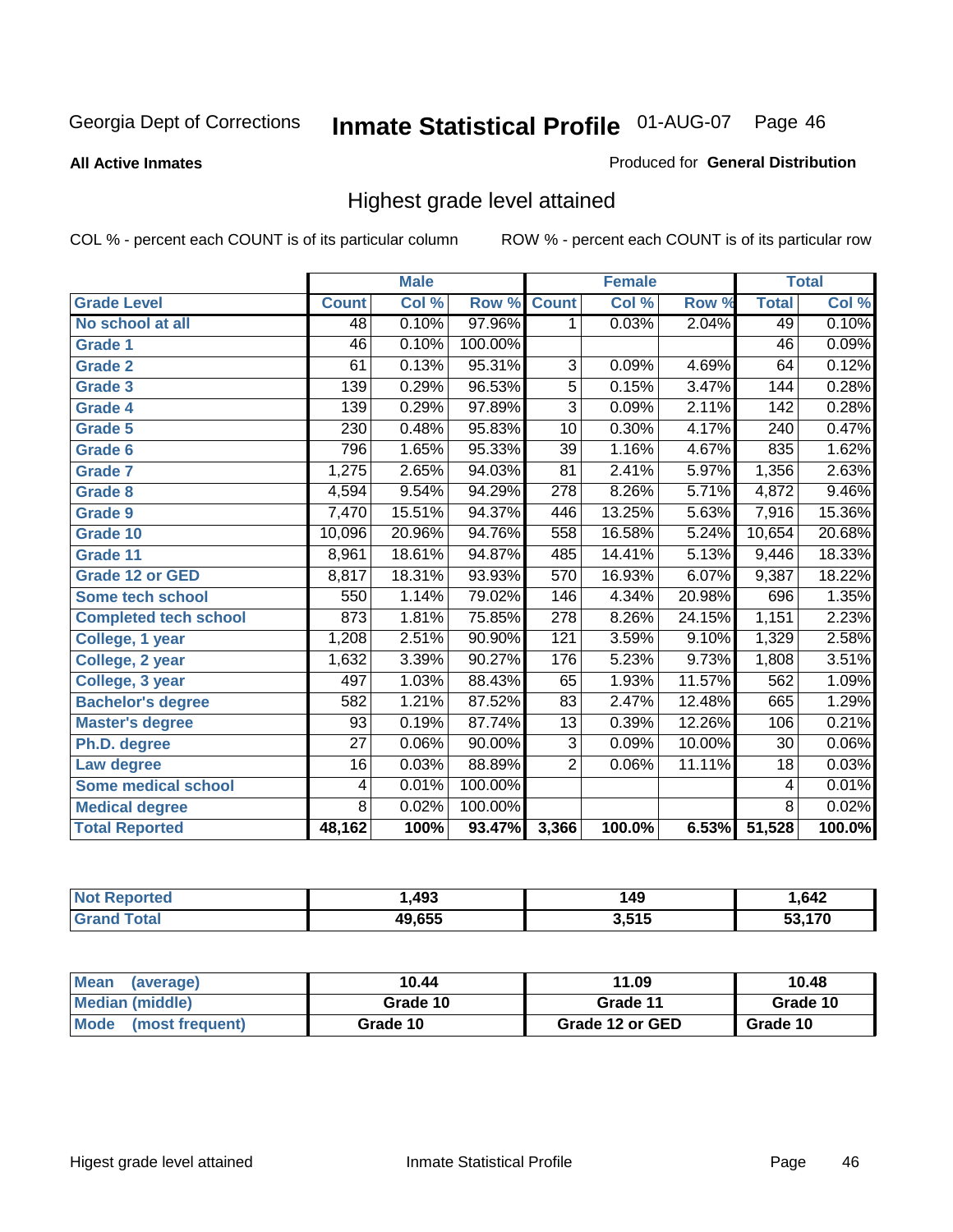#### **All Active Inmates**

#### Produced for **General Distribution**

# Culture fair IQ scores

|                       |              | <b>Male</b> |        |              | <b>Female</b> |          |              | <b>Total</b> |
|-----------------------|--------------|-------------|--------|--------------|---------------|----------|--------------|--------------|
| <b>IQ Scores</b>      | <b>Count</b> | Col %       | Row %  | <b>Count</b> | Col %         | Row %    | <b>Total</b> | Col %        |
| $60 - 69$             | 1,279        | 2.79%       | 94.39% | 76           | 2.93%         | 5.61%    | 1,355        | 2.79%        |
| $70 - 79$             | 3,644        | $7.94\%$    | 94.58% | 209          | 8.06%         | 5.42%    | 3,853        | 7.95%        |
| $80 - 89$             | 6,647        | 14.48%      | 91.71% | 601          | 23.17%        | 8.29%    | 7,248        | 14.95%       |
| $90 - 99$             | 11,420       | 24.88%      | 92.60% | 913          | 35.20%        | 7.40%    | 12,333       | 25.43%       |
| $100 - 109$           | 12,089       | 26.34%      | 96.87% | 390          | 15.03%        | 3.13%    | 12,479       | 25.73%       |
| $110 - 119$           | 8,509        | 18.54%      | 97.66% | 204          | 7.86%         | $2.34\%$ | 8,713        | 17.97%       |
| $120 - 129$           | 2,203        | 4.80%       | 95.41% | 106          | 4.09%         | 4.59%    | 2,309        | 4.76%        |
| $130 - 139$           | 89           | 0.19%       | 58.17% | 64           | 2.47%         | 41.83%   | 153          | 0.32%        |
| 140 & Up              | 21           | 0.05%       | 40.38% | 31           | 1.20%         | 59.62%   | 52           | 0.11%        |
| <b>Total Reported</b> | 45,901       | 100%        | 94.65% | 2,594        | 100.0%        | 5.35%    | 48,495       | 100.0%       |

| <b>Not Reported</b>  | 3,181  | 678   | 3,859  |
|----------------------|--------|-------|--------|
| Not Valid (under 60) | 573    | 243   | 816    |
| <b>Grand Total</b>   | 49,655 | 3,515 | 53,170 |

| <b>Mean</b><br>(average) | 99 | 96 | 98 |
|--------------------------|----|----|----|
| Median (middle)          | 99 | 94 | 99 |
| Mode (most frequent)     | 99 | 96 | 99 |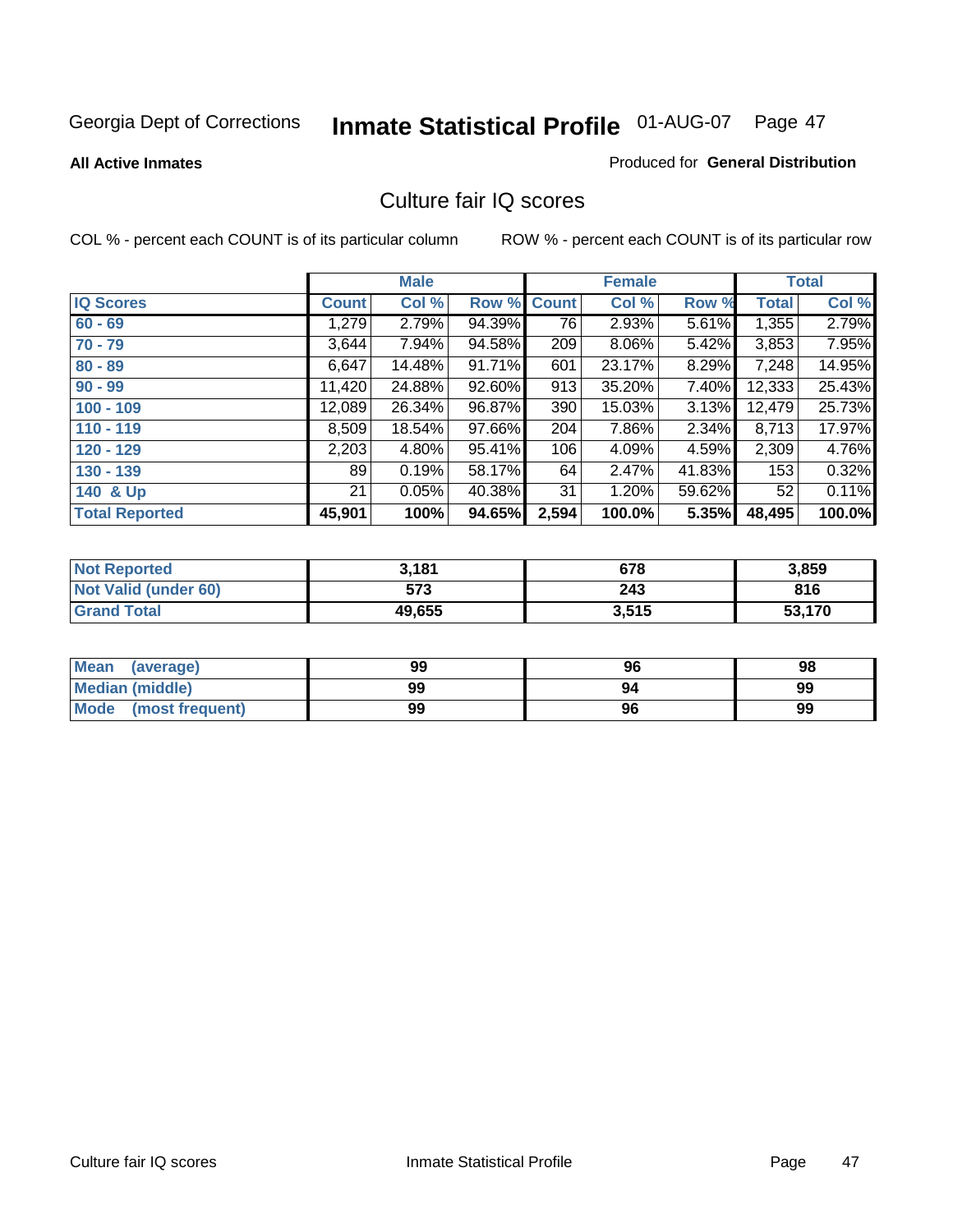#### **All Active Inmates**

### Produced for **General Distribution**

# Wide Range Achievement Test (WRAT) reading score

|                           |              | <b>Male</b> |        |              | <b>Female</b> |        |              | <b>Total</b> |
|---------------------------|--------------|-------------|--------|--------------|---------------|--------|--------------|--------------|
| <b>WRAT Reading Score</b> | <b>Count</b> | Col %       | Row %  | <b>Count</b> | Col %         | Row %  | <b>Total</b> | Col %        |
| 0.1 to 0.9                | 853          | 1.83%       | 98.96% | 9            | 0.32%         | 1.04%  | 862          | 1.74%        |
| 1.0 to 1.9                | 1,113        | 2.39%       | 96.70% | 38           | 1.34%         | 3.30%  | 1,151        | 2.33%        |
| 2.0 to 2.9                | 2,273        | 4.88%       | 95.75% | 101          | 3.56%         | 4.25%  | 2,374        | 4.80%        |
| 3.0 to 3.9                | 3,418        | 7.33%       | 96.74% | 115          | 4.05%         | 3.26%  | 3,533        | 7.14%        |
| 4.0 to 4.9                | 4,340        | 9.31%       | 95.91% | 185          | 6.52%         | 4.09%  | 4,525        | 9.15%        |
| 5.0 to 5.9                | 3,842        | 8.24%       | 94.35% | 230          | 8.10%         | 5.65%  | 4,072        | 8.23%        |
| 6.0 to 6.9                | 3,765        | 8.08%       | 94.91% | 202          | 7.12%         | 5.09%  | 3,967        | 8.02%        |
| 7.0 to 7.9                | 2,095        | 4.49%       | 94.63% | 119          | 4.19%         | 5.37%  | 2,214        | 4.48%        |
| 8.0 to 8.9                | 4,372        | 9.38%       | 94.88% | 236          | 8.32%         | 5.12%  | 4,608        | 9.32%        |
| 9.0 to 9.9                | 4,105        | 8.81%       | 94.80% | 225          | 7.93%         | 5.20%  | 4,330        | 8.76%        |
| 10.0 to 10.9              | 2,199        | 4.72%       | 94.38% | 131          | 4.62%         | 5.62%  | 2,330        | 4.71%        |
| 11.0 to 11.9              | 2,149        | 4.61%       | 94.21% | 132          | 4.65%         | 5.79%  | 2,281        | 4.61%        |
| 12.0 to 12.9              | 8,098        | 17.37%      | 96.90% | 259          | 9.13%         | 3.10%  | 8,357        | 16.90%       |
| 13                        | 3,991        | 8.56%       | 82.34% | 856          | 30.16%        | 17.66% | 4,847        | $9.80\%$     |
| <b>Total Reported</b>     | 46,613       | 100%        | 94.26% | 2,838        | 100.0%        | 5.74%  | 49,451       | 100%         |

| orted       | 3.042  | ヘララ<br>$\mathbf{v}$ | 3,719 |
|-------------|--------|---------------------|-------|
| <b>otal</b> | 19.655 | 3,515               | .170  |

| <b>Mean</b><br>(average)       | 8.09           | 9.26 | 8.16 |
|--------------------------------|----------------|------|------|
| Median (middle)                | י ה<br>0.Z     | 9.5  | О.Д  |
| <b>Mode</b><br>(most frequent) | 1 2 9<br>I ∠.O | יי   | 12.8 |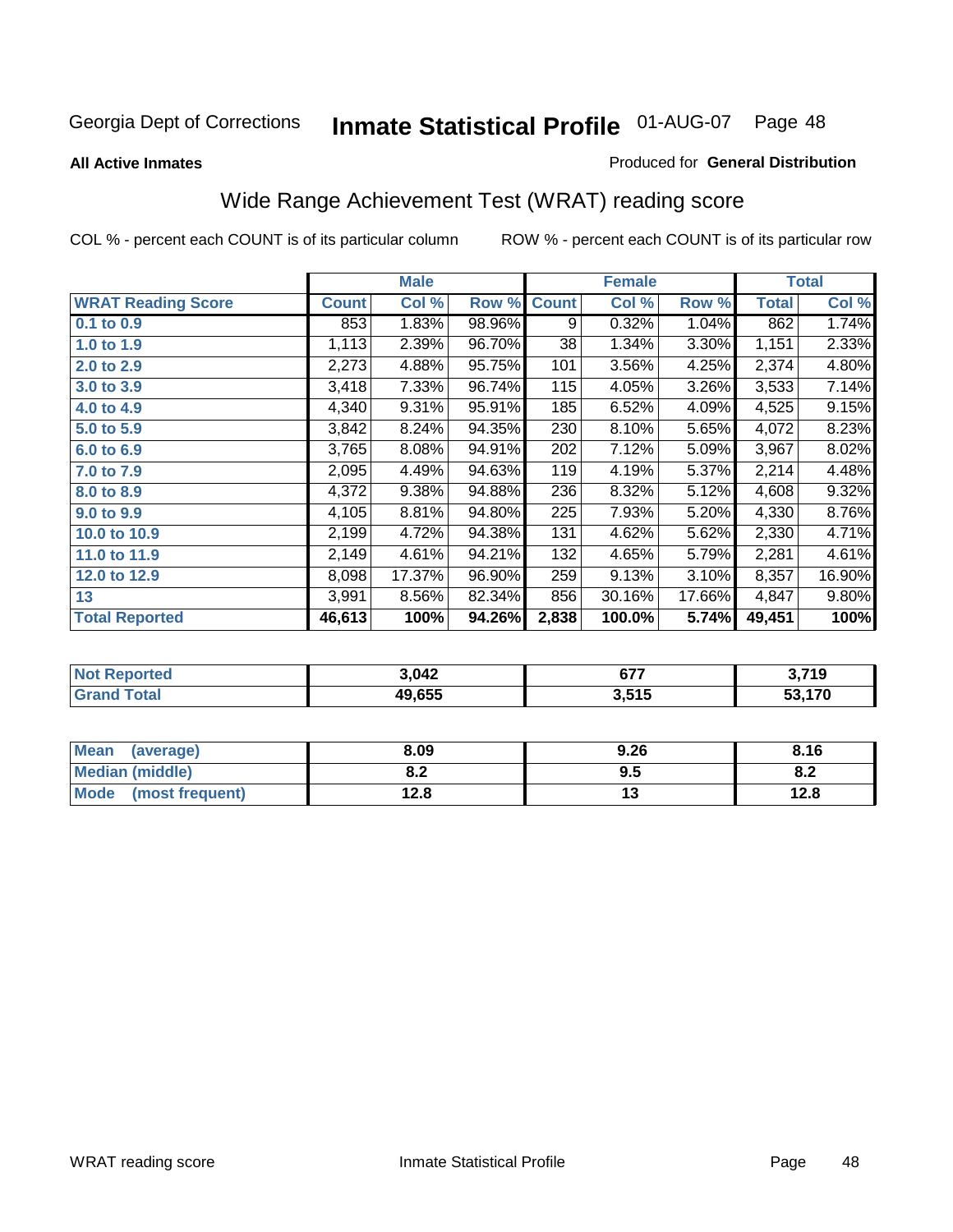# Georgia Dept of Corrections **Inmate Statistical Profile** 01-AUG-07 Page 49

**All Active Inmates**

## Produced for **General Distribution**

# Wide Range Achievement Test (WRAT) math score

|                              |              | <b>Male</b> |         |              | <b>Female</b> |        |              | <b>Total</b> |
|------------------------------|--------------|-------------|---------|--------------|---------------|--------|--------------|--------------|
| <b>WRAT Mathematic Score</b> | <b>Count</b> | Col %       | Row %   | <b>Count</b> | Col %         | Row %  | <b>Total</b> | Col %        |
| 0.1 to 0.9                   | 79           | 0.17%       | 100.00% |              |               |        | 79           | 0.16%        |
| 1.0 to 1.9                   | 243          | 0.52%       | 94.92%  | 13           | 0.46%         | 5.08%  | 256          | 0.52%        |
| 2.0 to 2.9                   | 1,157        | 2.48%       | 94.76%  | 64           | 2.26%         | 5.24%  | 1,221        | 2.47%        |
| 3.0 to 3.9                   | 2,931        | 6.29%       | 96.07%  | 120          | 4.23%         | 3.93%  | 3,051        | 6.17%        |
| 4.0 to 4.9                   | 4,785        | 10.27%      | 95.62%  | 219          | 7.72%         | 4.38%  | 5,004        | 10.12%       |
| 5.0 to 5.9                   | 6,060        | 13.00%      | 95.63%  | 277          | 9.76%         | 4.37%  | 6,337        | 12.81%       |
| 6.0 to 6.9                   | 11,185       | 23.99%      | 94.78%  | 616          | 21.71%        | 5.22%  | 11,801       | 23.86%       |
| 7.0 to 7.9                   | 7,106        | 15.24%      | 93.76%  | 473          | 16.67%        | 6.24%  | 7,579        | 15.33%       |
| 8.0 to 8.9                   | 3,073        | 6.59%       | 93.23%  | 223          | 7.86%         | 6.77%  | 3,296        | 6.67%        |
| 9.0 to 9.9                   | 4,202        | 9.01%       | 92.39%  | 346          | 12.20%        | 7.61%  | 4,548        | 9.20%        |
| 10.0 to 10.9                 | 2,641        | 5.67%       | 92.37%  | 218          | 7.68%         | 7.63%  | 2,859        | 5.78%        |
| 11.0 to 11.9                 | 1,580        | 3.39%       | 92.34%  | 131          | 4.62%         | 7.66%  | 1,711        | 3.46%        |
| 12.0 to 12.9                 | 1,122        | 2.41%       | 96.64%  | 39           | 1.37%         | 3.36%  | 1,161        | 2.35%        |
| 13                           | 450          | 0.97%       | 82.12%  | 98           | 3.45%         | 17.88% | 548          | 1.11%        |
| <b>Total Reported</b>        | 46,614       | 100%        | 94.26%  | 2,837        | 100%          | 5.74%  | 49,451       | 100.0%       |

| orted       | 3.041  | 678   | 3,719 |
|-------------|--------|-------|-------|
| <b>otal</b> | 19.655 | 3,515 | .170  |

| <b>Mean</b><br>(average)       | 7.03 | 7.55 | 7.06 |
|--------------------------------|------|------|------|
| <b>Median (middle)</b>         | 6.9  |      | 6.9  |
| <b>Mode</b><br>(most frequent) | 6.9  | 7.4  | 6.9  |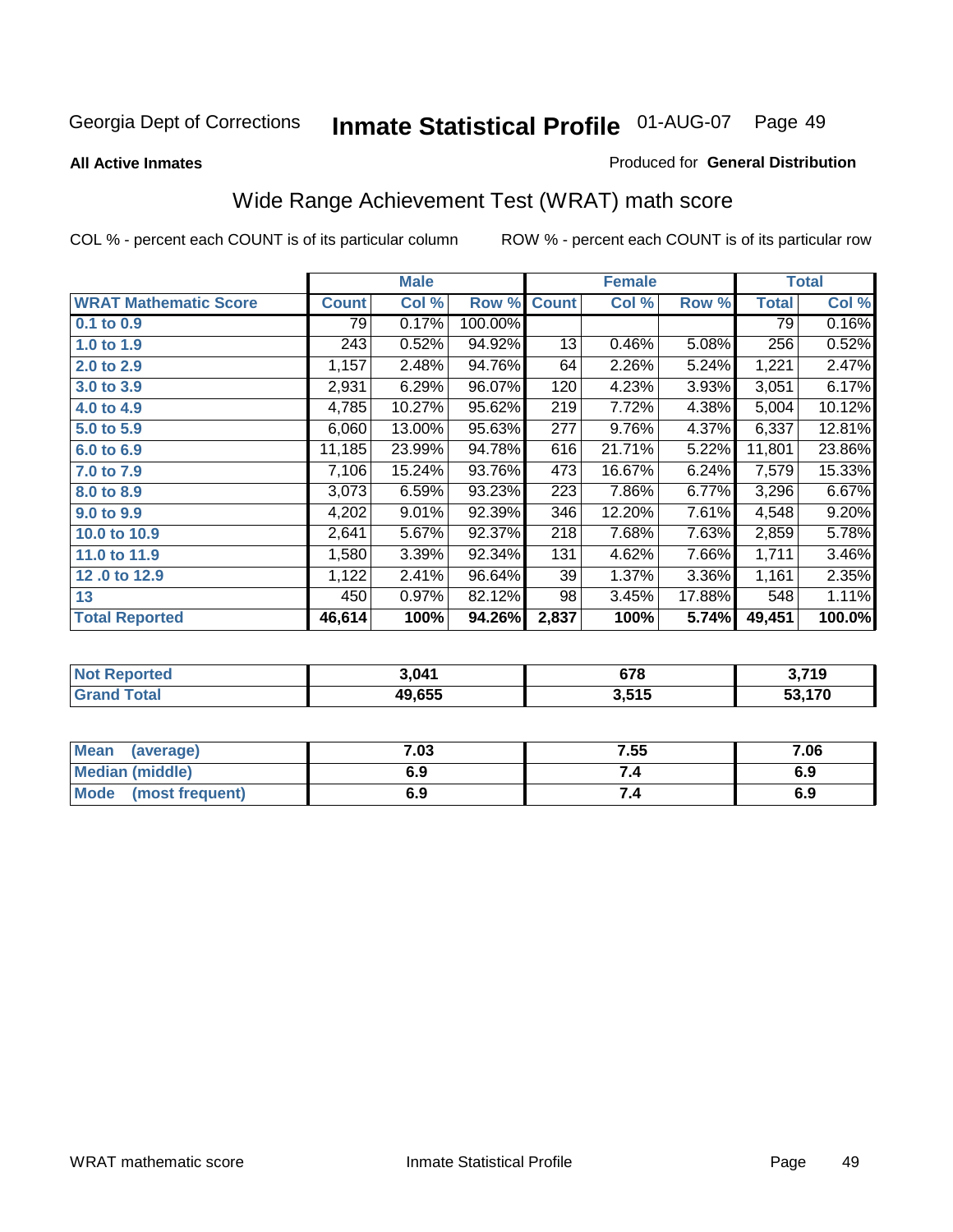#### **All Active Inmates**

# Produced for **General Distribution**

# Wide Range Achievement Test (WRAT) spelling score

| <b>WRAT Spelling Score</b><br><b>Count</b><br>Col %<br>Row %<br>Row %<br><b>Count</b><br>Col %<br>1.68%<br>1.13%<br>98.87%<br>0.32%<br>$0.1$ to $0.9$<br>784<br>9<br>2,127<br>4.56%<br>98.06%<br>42<br>1.48%<br>1.94%<br>1.0 to 1.9<br>7.94%<br>97.99%<br>2.68%<br>2.01%<br>3,699<br>76<br>2.0 to 2.9<br>6.94%<br>97.73%<br>75<br>2.27%<br>3,236<br>2.64%<br>3.0 to 3.9<br>9.76%<br>96.87%<br>147<br>5.18%<br>3.13%<br>4,551<br>4.0 to 4.9<br>248<br>4.39%<br>5,403<br>11.59%<br>95.61%<br>8.74%<br>5.0 to 5.9<br>319<br>5,871<br>12.60%<br>11.24%<br>5.15%<br>94.85%<br>6.0 to 6.9<br>6.83%<br>3,833<br>8.22%<br>93.17%<br>281<br>9.90%<br>7.0 to 7.9<br>7.61%<br>3,549<br>93.44%<br>249<br>8.77%<br>6.56%<br>8.0 to 8.9<br>7.46%<br>3,463<br>7.43%<br>92.54%<br>279<br>9.83%<br>9.0 to 9.9<br>3,338<br>7.16%<br>91.35%<br>316<br>11.13%<br>8.65%<br>10.0 to 10.9<br>1,679<br>3.60%<br>91.15%<br>163<br>5.74%<br>8.85%<br>11.0 to 11.9 | <b>Male</b>                     | <b>Female</b><br><b>Total</b> |
|-----------------------------------------------------------------------------------------------------------------------------------------------------------------------------------------------------------------------------------------------------------------------------------------------------------------------------------------------------------------------------------------------------------------------------------------------------------------------------------------------------------------------------------------------------------------------------------------------------------------------------------------------------------------------------------------------------------------------------------------------------------------------------------------------------------------------------------------------------------------------------------------------------------------------------------------|---------------------------------|-------------------------------|
|                                                                                                                                                                                                                                                                                                                                                                                                                                                                                                                                                                                                                                                                                                                                                                                                                                                                                                                                         |                                 | Col %<br><b>Total</b>         |
|                                                                                                                                                                                                                                                                                                                                                                                                                                                                                                                                                                                                                                                                                                                                                                                                                                                                                                                                         |                                 | 1.60%<br>793                  |
|                                                                                                                                                                                                                                                                                                                                                                                                                                                                                                                                                                                                                                                                                                                                                                                                                                                                                                                                         |                                 | 2,169<br>4.39%                |
|                                                                                                                                                                                                                                                                                                                                                                                                                                                                                                                                                                                                                                                                                                                                                                                                                                                                                                                                         |                                 | 3,775<br>7.63%                |
|                                                                                                                                                                                                                                                                                                                                                                                                                                                                                                                                                                                                                                                                                                                                                                                                                                                                                                                                         |                                 | 3,311<br>6.70%                |
|                                                                                                                                                                                                                                                                                                                                                                                                                                                                                                                                                                                                                                                                                                                                                                                                                                                                                                                                         |                                 | 9.50%<br>4,698                |
|                                                                                                                                                                                                                                                                                                                                                                                                                                                                                                                                                                                                                                                                                                                                                                                                                                                                                                                                         |                                 | 5,651<br>11.43%               |
|                                                                                                                                                                                                                                                                                                                                                                                                                                                                                                                                                                                                                                                                                                                                                                                                                                                                                                                                         |                                 | 6,190<br>12.52%               |
|                                                                                                                                                                                                                                                                                                                                                                                                                                                                                                                                                                                                                                                                                                                                                                                                                                                                                                                                         |                                 | 8.32%<br>4,114                |
|                                                                                                                                                                                                                                                                                                                                                                                                                                                                                                                                                                                                                                                                                                                                                                                                                                                                                                                                         |                                 | 3,798<br>7.68%                |
|                                                                                                                                                                                                                                                                                                                                                                                                                                                                                                                                                                                                                                                                                                                                                                                                                                                                                                                                         |                                 | 3,742<br>7.57%                |
|                                                                                                                                                                                                                                                                                                                                                                                                                                                                                                                                                                                                                                                                                                                                                                                                                                                                                                                                         |                                 | 7.39%<br>3,654                |
|                                                                                                                                                                                                                                                                                                                                                                                                                                                                                                                                                                                                                                                                                                                                                                                                                                                                                                                                         |                                 | 3.72%<br>1,842                |
| 5.50%<br>12.0 to 12.9                                                                                                                                                                                                                                                                                                                                                                                                                                                                                                                                                                                                                                                                                                                                                                                                                                                                                                                   | 3,345<br>7.18%<br>95.54%<br>156 | 3,501<br>7.08%<br>4.46%       |
| 1,735<br>3.72%<br>78.40%<br>478<br>13<br>16.84%<br>21.60%                                                                                                                                                                                                                                                                                                                                                                                                                                                                                                                                                                                                                                                                                                                                                                                                                                                                               |                                 | 2,213<br>4.48%                |
| <b>Total Reported</b><br>2,838<br>46,613<br>100%<br>94.26%<br>5.74%<br>100%                                                                                                                                                                                                                                                                                                                                                                                                                                                                                                                                                                                                                                                                                                                                                                                                                                                             |                                 | 100.0%<br>49,451              |

| <b>Not Reported</b> | 3,042  | ヘラフ<br>ו וס | 3,719<br>J., |
|---------------------|--------|-------------|--------------|
| Total<br>'Grand     | 49,655 | 3,515       | 53,170       |

| <b>Mean</b><br>(average) | 6.9 <sup>4</sup> | o 74<br>0.7 | 7.02 |
|--------------------------|------------------|-------------|------|
| <b>Median (middle)</b>   | ρ Λ<br>0.Z       | 8.5         | v.4  |
| Mode<br>(most frequent)  | U.Z              | ט ו         | v.z  |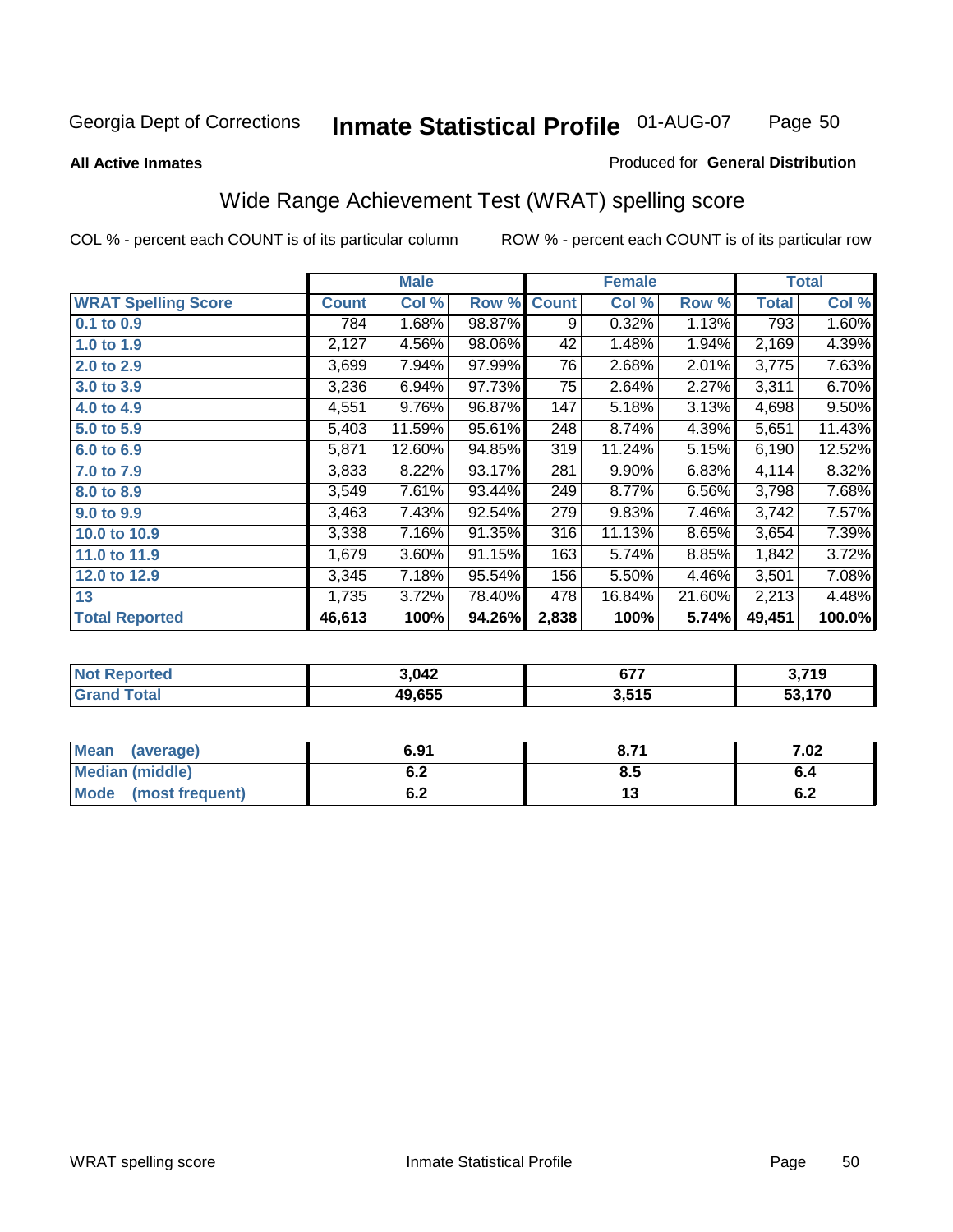## **All Active Inmates**

## Produced for **General Distribution**

# Scope of substance abuse - summary

|                        |              | <b>Male</b> |           |                    | <b>Female</b> |          |              | <b>Total</b> |
|------------------------|--------------|-------------|-----------|--------------------|---------------|----------|--------------|--------------|
| <b>Substance Abuse</b> | <b>Count</b> | Col %       | Row %     | <b>Count</b>       | Col %         | Row %    | <b>Total</b> | Col %        |
| <b>None</b>            | 15,385       | 30.98%      | 93.27%    | $\overline{1,111}$ | 31.61%        | 6.73%    | 16,496       | 31.03%       |
| <b>Drugs only</b>      | 18,308       | 36.87%      | $90.30\%$ | 1,966              | 55.93%        | $9.70\%$ | 20.274       | 38.13%       |
| <b>Alcohol only</b>    | 3.566        | 7.18%       | 97.30%    | 99                 | 2.82%         | $2.70\%$ | 3,665        | 6.89%        |
| Drugs and alcohol      | 12.396       | 24.96%      | 97.34%    | 339                | 9.64%         | $2.66\%$ | 12,735       | 23.95%       |
| <b>Total Reported</b>  | 49,655       | 100%        | 93.39%    | 3,515              | 100%          | 6.61%    | 53,170       | 100%         |

| <b>Not Reported</b>          |        |       |     |
|------------------------------|--------|-------|-----|
| <b>Total</b><br><b>Grand</b> | 49.655 | 3,515 | 170 |

|  | Mode<br>(most frequent) | Drugs only | <b>Drugs only</b> | <b>Drugs only</b> |
|--|-------------------------|------------|-------------------|-------------------|
|--|-------------------------|------------|-------------------|-------------------|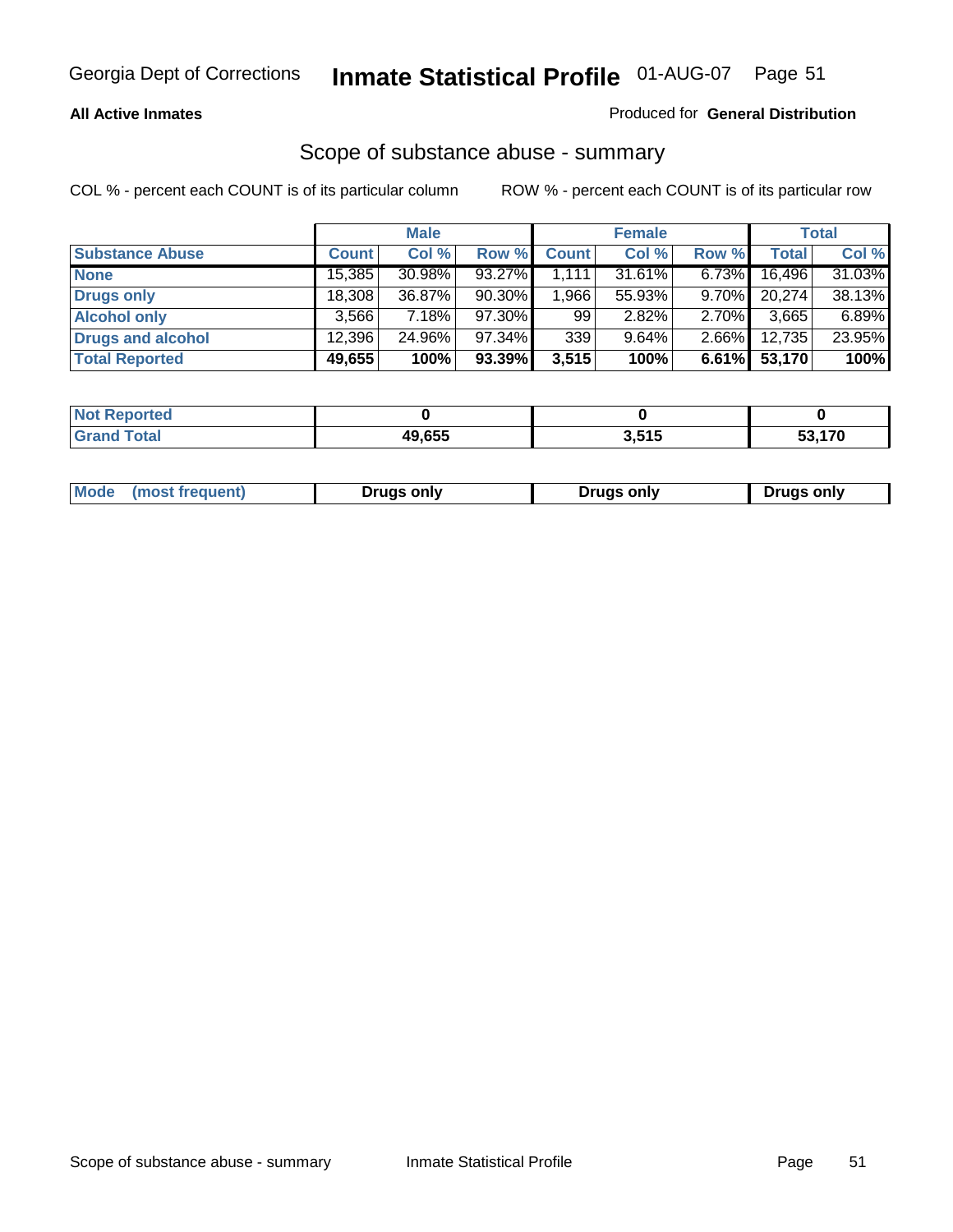## **All Active Inmates**

## Produced for **General Distribution**

# Scope of substance abuse - detail

|                                      |                  | <b>Male</b> |        |              | <b>Female</b> |        |              | <b>Total</b> |
|--------------------------------------|------------------|-------------|--------|--------------|---------------|--------|--------------|--------------|
| <b>Substance Abuse</b>               | <b>Count</b>     | Col %       | Row %  | <b>Count</b> | Col %         | Row %  | <b>Total</b> | Col %        |
| No drug or alcohol problems          | 15,385           | 30.98%      | 93.27% | 1,111        | 31.61%        | 6.73%  | 16,496       | 31.03%       |
| Drug addiction but no alcohol        | 434              | 0.87%       | 86.80% | 66           | 1.88%         | 13.20% | 500          | 0.94%        |
| <b>Drug addiction and alcohol</b>    | 198              | 0.40%       | 99.50% |              | 0.03%         | 0.50%  | 199          | 0.37%        |
| abuse                                |                  |             |        |              |               |        |              |              |
| <b>Drug addiction and alcoholism</b> | 79               | 0.16%       | 94.05% | 5            | 0.14%         | 5.95%  | 84           | 0.16%        |
| No drug problem but alcohol          | 2,924            | 5.89%       | 98.42% | 47           | 1.34%         | 1.58%  | 2,971        | 5.59%        |
| <b>labuse</b>                        |                  |             |        |              |               |        |              |              |
| No drug problem but alcoholism       | 642              | 1.29%       | 92.51% | 52           | 1.48%         | 7.49%  | 694          | 1.31%        |
| Drug experiment but no alcohol       | 8,355            | 16.83%      | 94.27% | 508          | 14.45%        | 5.73%  | 8,863        | 16.67%       |
| <b>Drug experiment &amp; alcohol</b> | 1,818            | 3.66%       | 98.75% | 23           | 0.65%         | 1.25%  | 1,841        | 3.46%        |
| <b>labuse</b>                        |                  |             |        |              |               |        |              |              |
| Drug experiment & alcoholism         | $\overline{772}$ | 1.55%       | 96.14% | 31           | 0.88%         | 3.86%  | 803          | 1.51%        |
| Drug abuse but no alcohol            | 9,519            | 19.17%      | 87.24% | 1,392        | 39.60%        | 12.76% | 10,911       | 20.52%       |
| Drug abuse and alcohol abuse         | 8,077            | 16.27%      | 98.55% | 119          | 3.39%         | 1.45%  | 8,196        | 15.41%       |
| <b>Drug abuse and alcoholism</b>     | 1,452            | 2.92%       | 90.07% | 160          | 4.55%         | 9.93%  | 1,612        | 3.03%        |
| <b>Total Reported</b>                | 49,655           | 100%        | 93.39% | 3,515        | 100%          | 6.61%  | 53,170       | 100%         |

| . Reported<br><b>NOT</b> |        |                           |        |
|--------------------------|--------|---------------------------|--------|
| <b>Total</b>             | 49.655 | 2 <sub>515</sub><br>J.JIJ | 53.170 |

| Mode (most frequent) | No drug or alcohol problems Drug abuse but no alcohol No drug or alcohol |          |
|----------------------|--------------------------------------------------------------------------|----------|
|                      |                                                                          | problems |
|                      |                                                                          |          |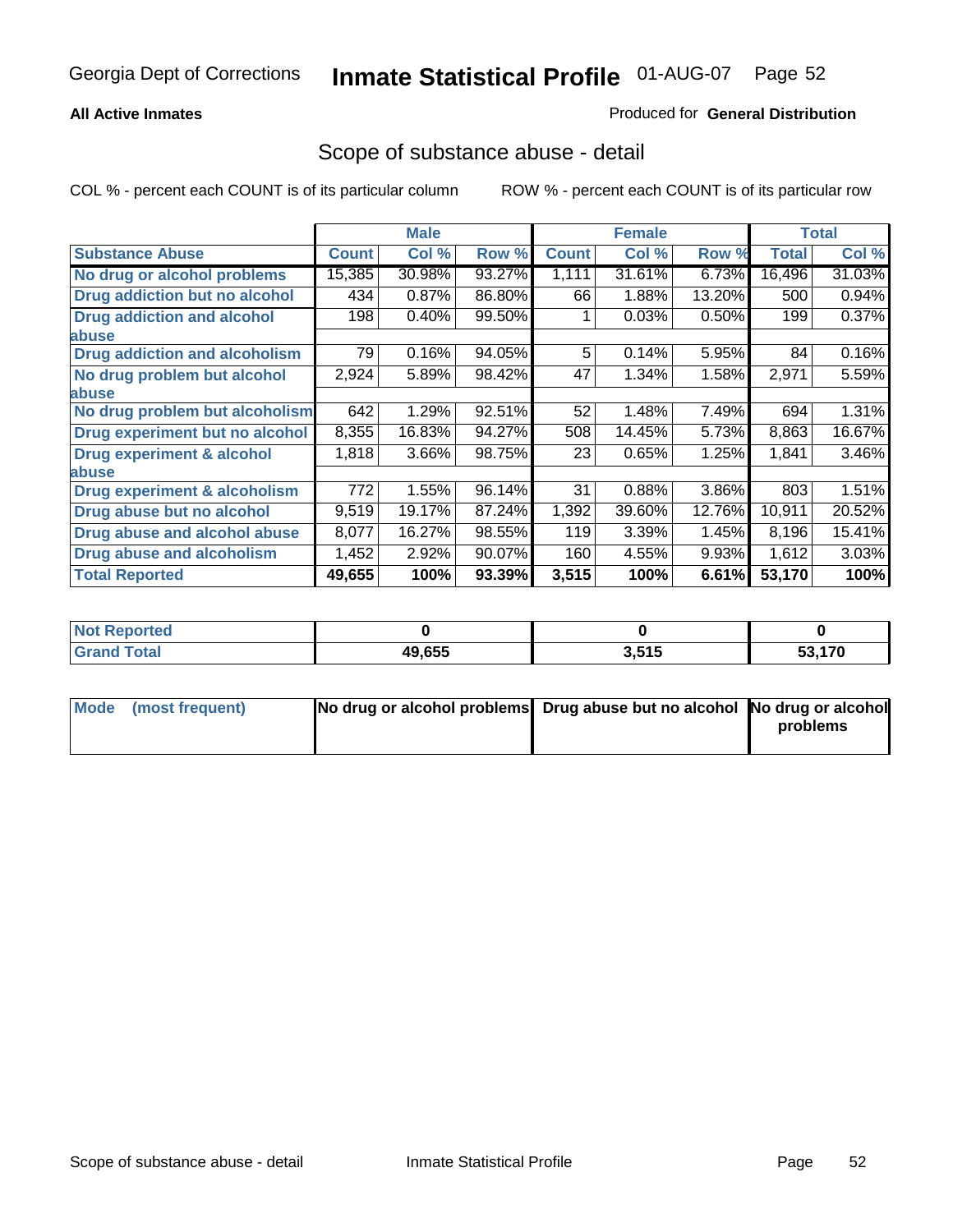#### **All Active Inmates**

#### Produced for **General Distribution**

# Current / last mental health treatment level

|                                    |              | <b>Male</b> |         |              | <b>Female</b> |        |              | <b>Total</b> |
|------------------------------------|--------------|-------------|---------|--------------|---------------|--------|--------------|--------------|
| <b>Mental Health Treatment Lev</b> | <b>Count</b> | Col %       | Row %   | <b>Count</b> | Col %         | Row %  | <b>Total</b> | Col %        |
| 1 No problem at current time       | 5,247        | 46.15%      | 93.50%  | 365          | 17.66%        | 6.50%  | 5,612        | 41.77%       |
| 2 Receiving outpatient             | 4,329        | 38.08%      | 72.94%  | 1,606        | 77.70%        | 27.06% | 5,935        | 44.17%       |
| treatment                          |              |             |         |              |               |        |              |              |
| 3 Inpatient, moderate              | 1,436        | 12.63%      | 95.73%  | 64           | 3.10%         | 4.27%  | 1,500        | 11.16%       |
| treatment                          |              |             |         |              |               |        |              |              |
| 4 Inpatient, intensive             | 347          | 3.05%       | 91.80%  | 31           | 1.50%         | 8.20%  | 378          | $2.81\%$     |
| treatment                          |              |             |         |              |               |        |              |              |
| <b>5 Undergoing crisis</b>         | 8            | $0.07\%$    | 100.00% |              |               |        | 8            | $0.06\%$     |
| stabilization                      |              |             |         |              |               |        |              |              |
| <b>6 Hospital for criminally</b>   | 2            | 0.02%       | 66.67%  | 1            | 0.05%         | 33.33% | 3            | 0.02%        |
| insane                             |              |             |         |              |               |        |              |              |
| <b>Total Evaluated</b>             | 11,369       | 100%        | 84.62%  | 2,067        | 100%          | 15.38% | 13,436       | 100%         |

| Never had MH evaluation     | 38,286 | 448،، | 39,734      |
|-----------------------------|--------|-------|-------------|
| $\tau$ otal<br><b>Grand</b> | 49,655 | 3,515 | .170<br>ეკ, |

| <b>Median (middle)</b>         | <b>Receiving outpatient</b><br>treatment | <b>Receiving outpatient</b><br>treatment | <b>Receiving</b><br>outpatient<br>treatment |  |
|--------------------------------|------------------------------------------|------------------------------------------|---------------------------------------------|--|
| <b>Mode</b><br>(most frequent) | No problem at current time               | <b>Receiving outpatient</b><br>treatment | Receiving<br>outpatient<br>treatment        |  |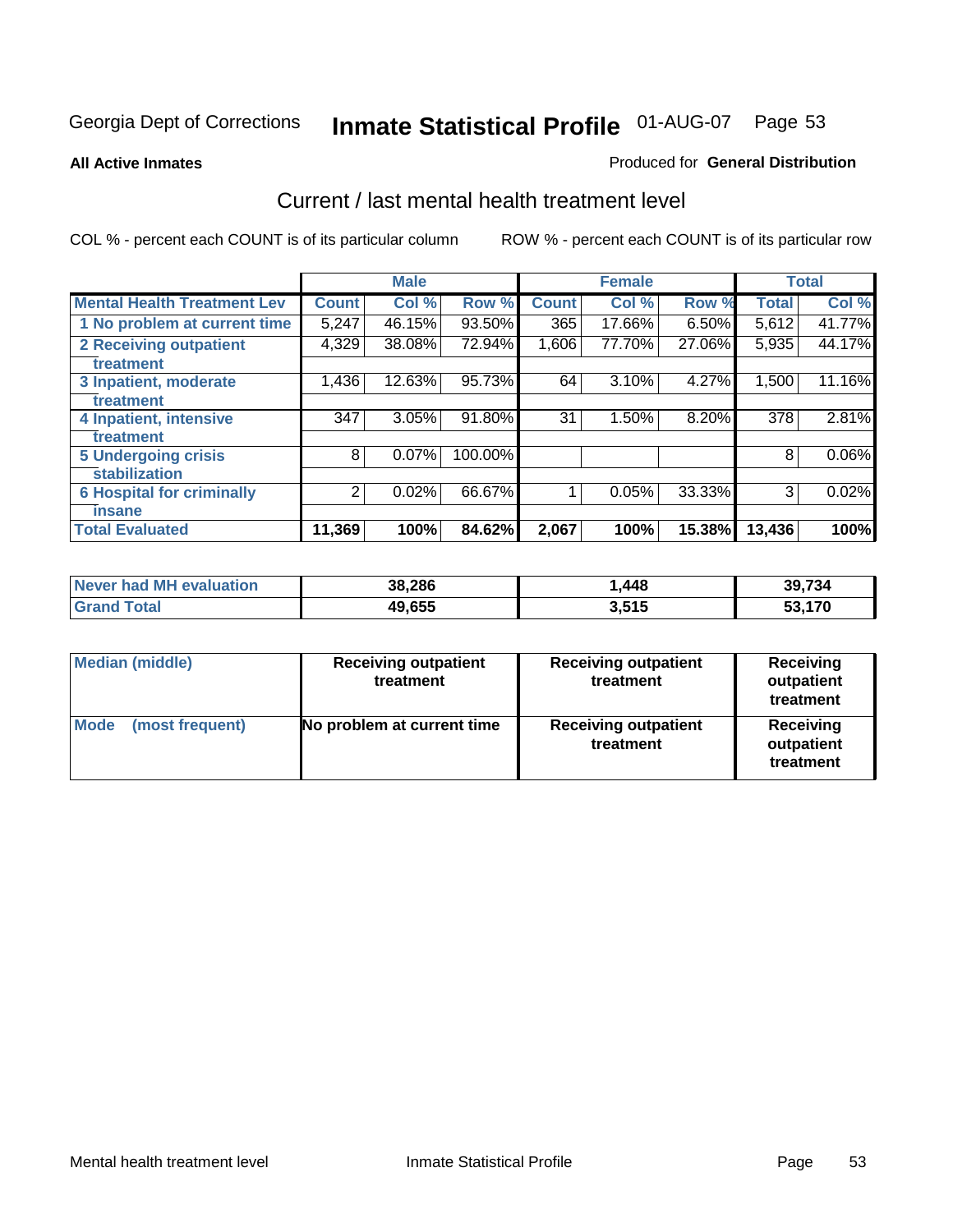## **All Active Inmates**

## Produced for **General Distribution**

# PULHESDWIT medical scale - 'P' overall condition ('P'hysical)

|                                   |              | <b>Male</b> |        |              | <b>Female</b> |         |              | <b>Total</b> |
|-----------------------------------|--------------|-------------|--------|--------------|---------------|---------|--------------|--------------|
| 'P' Overall Condition             | <b>Count</b> | Col %       | Row %  | <b>Count</b> | Col %         | Row %   | <b>Total</b> | Col %        |
| 1 No medical illness              | 36,201       | 75.31%      | 95.03% | 1,894        | 55.97%        | 4.97%   | 38,095       | 74.04%       |
| 2 Well-controlled chronic illness | 9,288        | 19.32%      | 87.96% | 1,271        | 37.56%        | 12.04%  | 10,559       | 20.52%       |
| 3 Poorly-controlled chronic       | 2,504        | 5.21%       | 95.50% | 118          | 3.49%         | 4.50%   | 2,622        | 5.10%        |
| <b>illness</b>                    |              |             |        |              |               |         |              |              |
| 4 Significant problems requiring  | 70           | 0.15%       | 87.50% | 10           | 0.30%         | 12.50%  | 80           | 0.16%        |
| special housing                   |              |             |        |              |               |         |              |              |
| 5 Terminal illness, < 6 months    | 5            | 0.01%       | 71.43% | 2            | 0.06%         | 28.57%  |              | 0.01%        |
| to live                           |              |             |        |              |               |         |              |              |
| Inmate is pregnant<br>6           |              |             |        | 89           | 2.63%         | 100.00% | 89           | 0.17%        |
| <b>Total Reported</b>             | 48,068       | 100%        | 93.42% | 3,384        | 100%          | 6.58%   | 51,452       | 100%         |

| Not i<br>Reported  | 1,587  | י פי<br>י י | ,718   |
|--------------------|--------|-------------|--------|
| <b>Grand Total</b> | 49,655 | 3,515       | 53,170 |

| Mode (most frequent) | 1 No medical illness | 1 No medical illness | 1 No medical |
|----------------------|----------------------|----------------------|--------------|
|                      |                      |                      | illness      |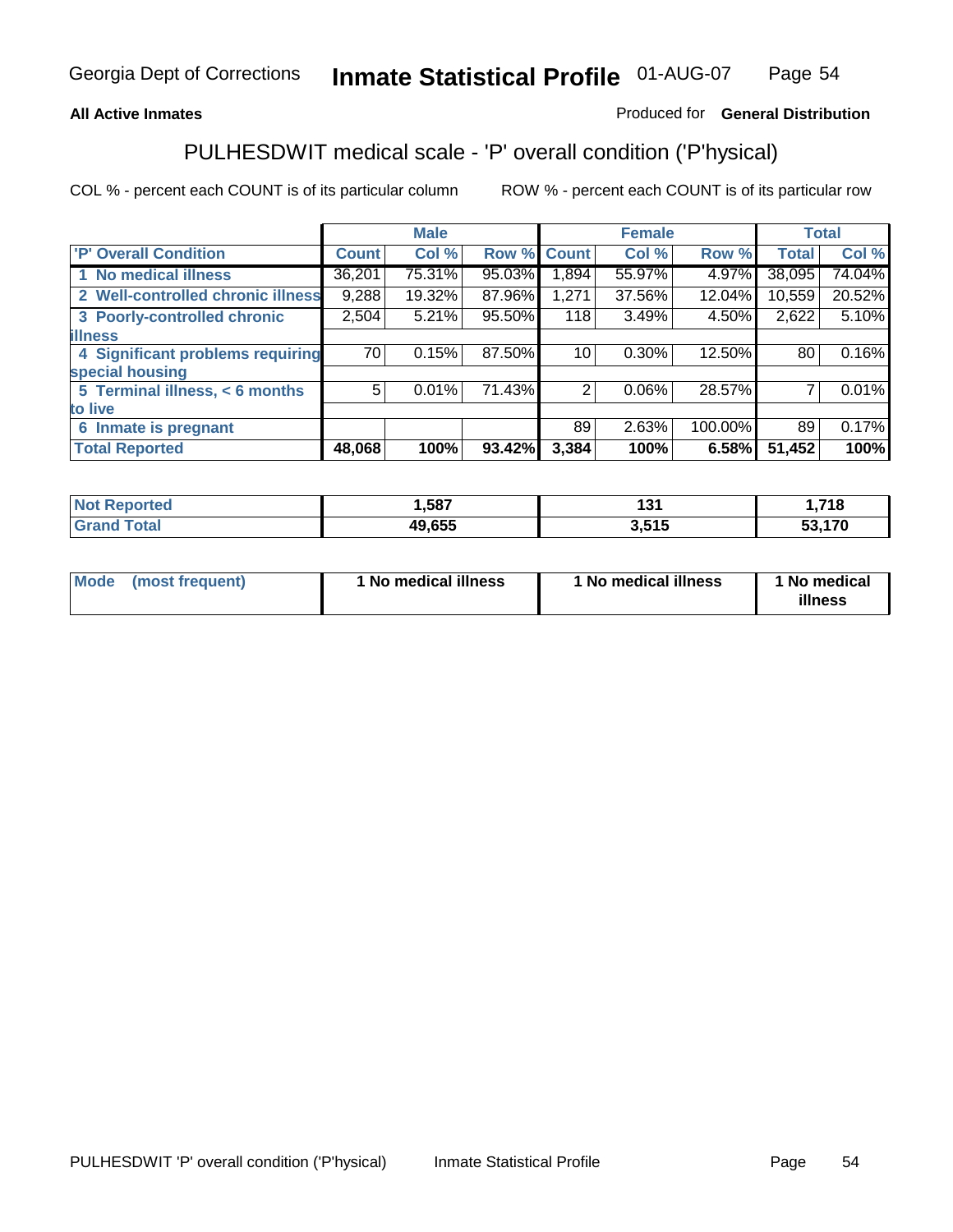## **All Active Inmates**

## Produced for **General Distribution**

# PULHESDWIT medical scale - 'U' upper body

|                              |              | <b>Male</b> |         |              | <b>Female</b> |       |              | <b>Total</b> |
|------------------------------|--------------|-------------|---------|--------------|---------------|-------|--------------|--------------|
| <b>U' Upper Body</b>         | <b>Count</b> | Col %       | Row %   | <b>Count</b> | Col %         | Row % | <b>Total</b> | Col %        |
| 1 Upper bones, joints,       | 46,484       | 96.70%      | 93.50%  | 3,229        | 95.42%        | 6.50% | 49,713       | 96.62%       |
| muscles all OK               |              |             |         |              |               |       |              |              |
| 2 One or both arms minimally | 1,323        | 2.75%       | 90.43%  | 140          | 4.14%         | 9.57% | 1,463        | 2.84%        |
| limited                      |              |             |         |              |               |       |              |              |
| 3 One or both arms           | 208          | 0.43%       | 94.55%  | 12           | 0.35%         | 5.45% | 220          | 0.43%        |
| moderately limited           |              |             |         |              |               |       |              |              |
| 4 One arm disabled,          | 49           | 0.10%       | 94.23%  | 3            | 0.09%         | 5.77% | 52           | 0.10%        |
| paralyzed, or amputated      |              |             |         |              |               |       |              |              |
| 5 Both arms disabled,        | 4            | 0.01%       | 100.00% |              |               |       | 4            | 0.01%        |
| paralyzed, or amputated      |              |             |         |              |               |       |              |              |
| <b>Total Reported</b>        | 48,068       | 100%        | 93.42%  | 3,384        | 100%          | 6.58% | 51,452       | 100%         |

| rtea     | .,587  | 194       | <b>740</b> |
|----------|--------|-----------|------------|
| N0       |        | וטו       | . . / 10   |
| $T0$ tol | 49,655 | 2F1F<br>. | 53.170     |

| Mode | (most frequent) | 1 Upper bones, joints,<br>muscles all OK | 1 Upper bones, joints,<br>muscles all OK | 1 Upper bones,<br>joints, muscles all<br>ΟK |
|------|-----------------|------------------------------------------|------------------------------------------|---------------------------------------------|
|------|-----------------|------------------------------------------|------------------------------------------|---------------------------------------------|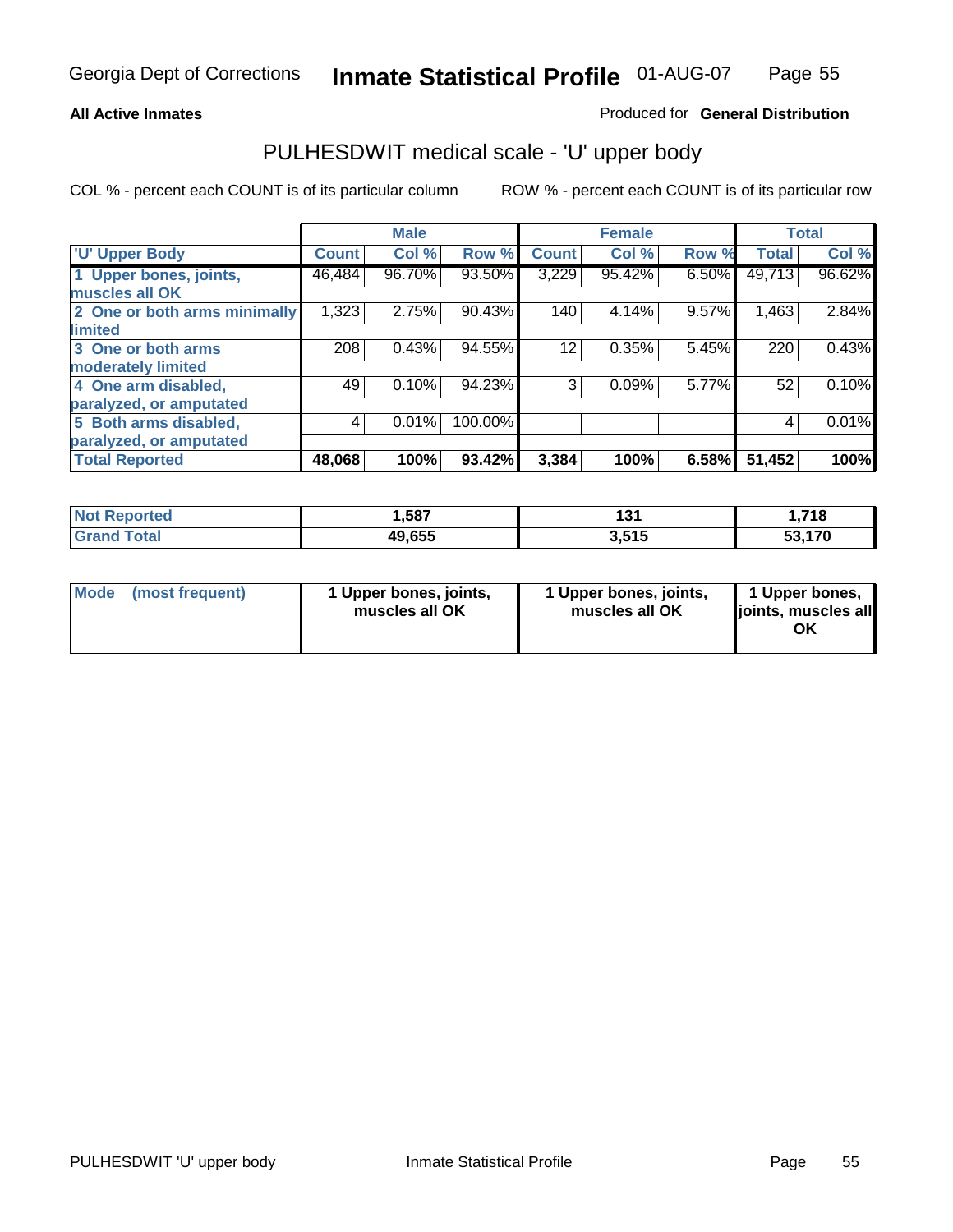### **All Active Inmates**

## Produced for **General Distribution**

# PULHESDWIT medical scale - 'L' lower body

|                                |              | <b>Male</b> |         |              | <b>Female</b> |        |              | <b>Total</b> |
|--------------------------------|--------------|-------------|---------|--------------|---------------|--------|--------------|--------------|
| <b>L' Lower Body</b>           | <b>Count</b> | Col %       | Row %   | <b>Count</b> | Col %         | Row %  | <b>Total</b> | Col %        |
| 1 Lower bones, joints,         | 44,441       | 92.45%      | 93.83%  | 2,922        | 86.35%        | 6.17%  | 47,363       | 92.05%       |
| muscles all OK                 |              |             |         |              |               |        |              |              |
| 2 One or both legs minimally   | 2,983        | 6.21%       | 87.43%  | 429          | 12.68%        | 12.57% | 3,412        | 6.63%        |
| limited                        |              |             |         |              |               |        |              |              |
| 3 One or both legs             | 540          | 1.12%       | 95.07%  | 28           | 0.83%         | 4.93%  | 568          | 1.10%        |
| moderately limited             |              |             |         |              |               |        |              |              |
| 4 One leg disabled, paralyzed, | 88           | 0.18%       | 94.62%  | 5            | 0.15%         | 5.38%  | 93           | 0.18%        |
| or amputated                   |              |             |         |              |               |        |              |              |
| 5 Both legs disabled,          | 16           | 0.03%       | 100.00% |              |               |        | 16           | 0.03%        |
| paralyzed, or amputated        |              |             |         |              |               |        |              |              |
| <b>Total Reported</b>          | 48,068       | 100%        | 93.42%  | 3,384        | 100%          | 6.58%  | 51,452       | 100%         |

| <b>Not Reported</b>    | .,587  | 194<br>וטו | .718.  |
|------------------------|--------|------------|--------|
| <b>Total</b><br>'Grano | 49,655 | 3.515      | 53.170 |

|  | Mode (most frequent) | 1 Lower bones, joints,<br>muscles all OK | 1 Lower bones, joints,<br>muscles all OK | 1 Lower bones,<br>joints, muscles all<br>OK |
|--|----------------------|------------------------------------------|------------------------------------------|---------------------------------------------|
|--|----------------------|------------------------------------------|------------------------------------------|---------------------------------------------|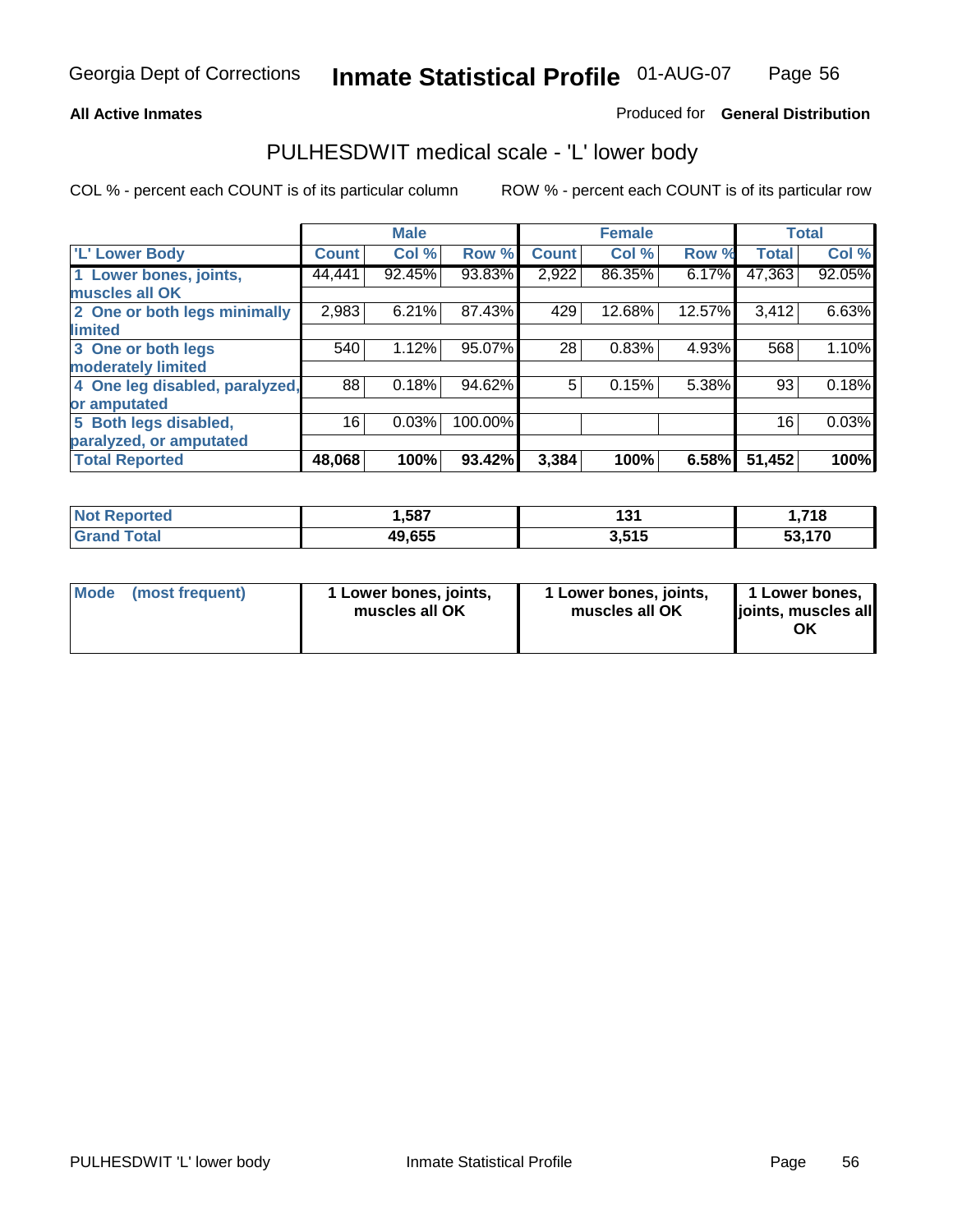### **All Active Inmates**

## Produced for **General Distribution**

# PULHESDWIT medical scale - 'H' hearing

|                                |              | <b>Male</b> |             |       | <b>Female</b> |        | <b>Total</b> |        |
|--------------------------------|--------------|-------------|-------------|-------|---------------|--------|--------------|--------|
| <b>H'</b> Hearing              | <b>Count</b> | Col %       | Row % Count |       | Col %         | Row %  | <b>Total</b> | Col %  |
| 1 Normal hearing both ears     | 47,696       | 99.23%      | 93.46%      | 3,340 | 98.70%        | 6.54%  | 51,036       | 99.19% |
| 2 Some loss in one ear with    | 288          | 0.60%       | 90.28%      | 31    | 0.92%         | 9.72%  | 319          | 0.62%  |
| other OK, or mild loss in both |              |             |             |       |               |        |              |        |
| 3 Total loss in one ear with   | 56           | 0.12%       | 86.15%      | 9     | $0.27\%$      | 13.85% | 65           | 0.13%  |
| mild loss in other             |              |             |             |       |               |        |              |        |
| 4 Severe loss in both ears     | 13           | 0.03%       | 86.67%      | 2     | $0.06\%$      | 13.33% | 15           | 0.03%  |
| 5 Total loss in both ears,     | 15           | 0.03%       | 88.24%      | 2     | $0.06\%$      | 11.76% | 17           | 0.03%  |
| requiring special housing      |              |             |             |       |               |        |              |        |
| <b>Total Reported</b>          | 48,068       | 100%        | 93.42%      | 3,384 | 100%          | 6.58%  | 51,452       | 100%   |

| rteo                            | 587    | 1 n 1<br>וטו | <b>740</b><br>. 10 |
|---------------------------------|--------|--------------|--------------------|
| $\mathcal{L}$ and $\mathcal{L}$ | 49.655 | 3,515        | ,170<br>JJ         |

| Mode (most frequent) | 1 Normal hearing both ears 11 Normal hearing both ears 1 Normal hearing |           |
|----------------------|-------------------------------------------------------------------------|-----------|
|                      |                                                                         | both ears |
|                      |                                                                         |           |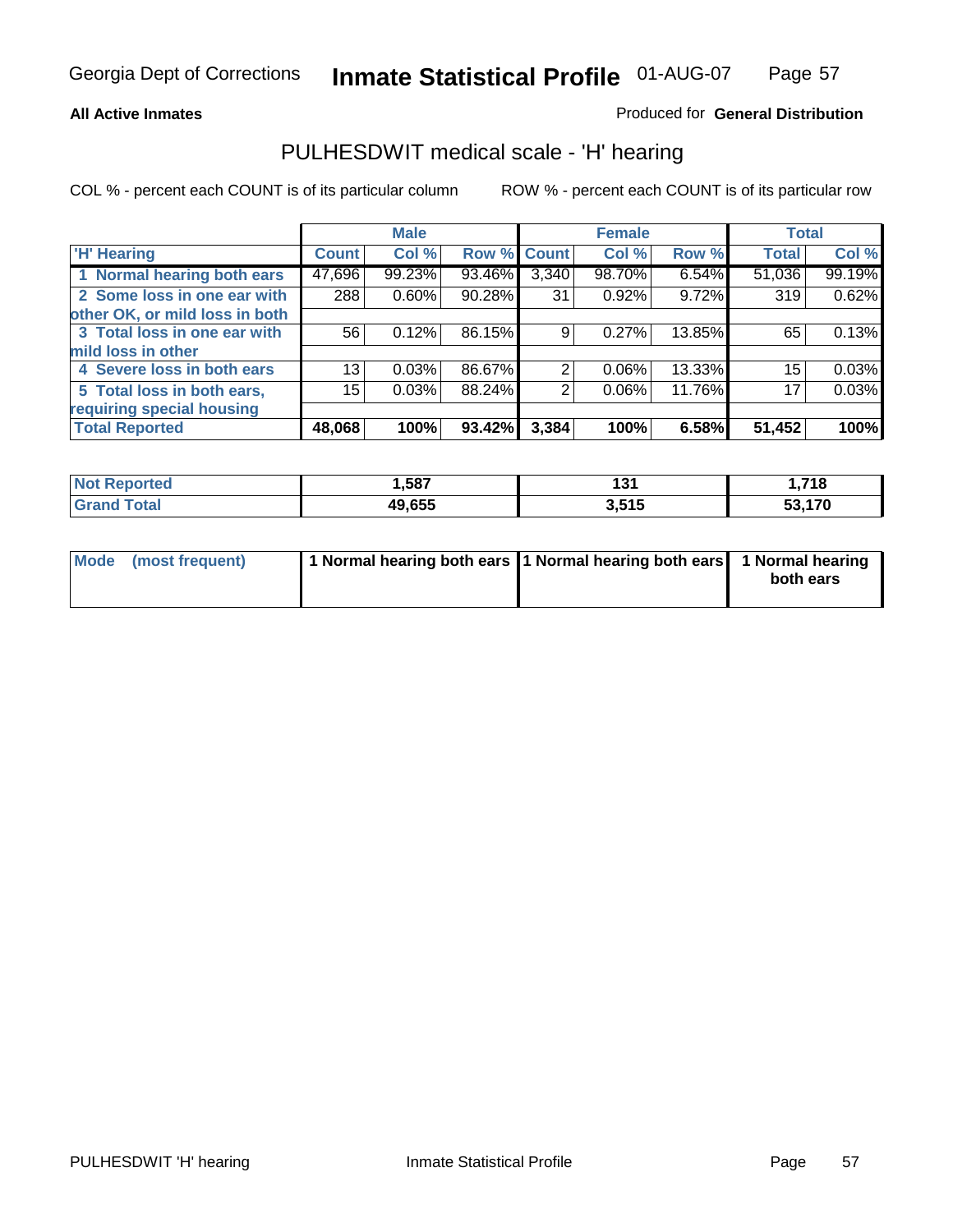## **All Active Inmates**

# Produced for **General Distribution**

# PULHESDWIT medical scale - 'E' vision

|                                 |              | <b>Male</b> |             |       | <b>Female</b> |        |              | <b>Total</b> |
|---------------------------------|--------------|-------------|-------------|-------|---------------|--------|--------------|--------------|
| 'E' Vision                      | <b>Count</b> | Col %       | Row % Count |       | Col %         | Row %  | <b>Total</b> | Col %        |
| 1 Correctable to 20/40 in both  | 42,813       | 89.07%      | 94.94%      | 2,280 | 67.38%        | 5.06%  | 45,093       | 87.64%       |
| eyes                            |              |             |             |       |               |        |              |              |
| 2 Correctable to 20/70 in one   | 4,614        | 9.60%       | 81.65%      | 1,037 | 30.64%        | 18.35% | 5,651        | 10.98%       |
| eye, may be blind in other      |              |             |             |       |               |        |              |              |
| 3 Correctable to 20/200 in one  | 549          | 1.14%       | 90.00%      | 61    | 1.80%         | 10.00% | 610          | 1.19%        |
| eye, may be blind in other      |              |             |             |       |               |        |              |              |
| 4 One eye not correctable to    | 78           | 0.16%       | 92.86%      | 6     | 0.18%         | 7.14%  | 84           | 0.16%        |
| 20/200, other may be blind      |              |             |             |       |               |        |              |              |
| 5 Blind in both eyes, requiring | 14           | 0.03%       | 100.00%     |       |               |        | 14           | 0.03%        |
| special housing                 |              |             |             |       |               |        |              |              |
| <b>Total Reported</b>           | 48,068       | 100%        | 93.42%      | 3,384 | 100%          | 6.58%  | 51,452       | 100%         |

| <b>Not Reported</b>   | ,587   | ın.<br>IJ. | <b>740</b><br>. . / . 10 |
|-----------------------|--------|------------|--------------------------|
| <b>Fotal</b><br>⊪Gran | 49,655 | 3,515      | 53,170                   |

| Mode | (most frequent) | 1 Correctable to 20/40 in<br>both eves | 1 Correctable to 20/40 in   1 Correctable to<br>both eves | 20/40 in both eyes |
|------|-----------------|----------------------------------------|-----------------------------------------------------------|--------------------|
|      |                 |                                        |                                                           |                    |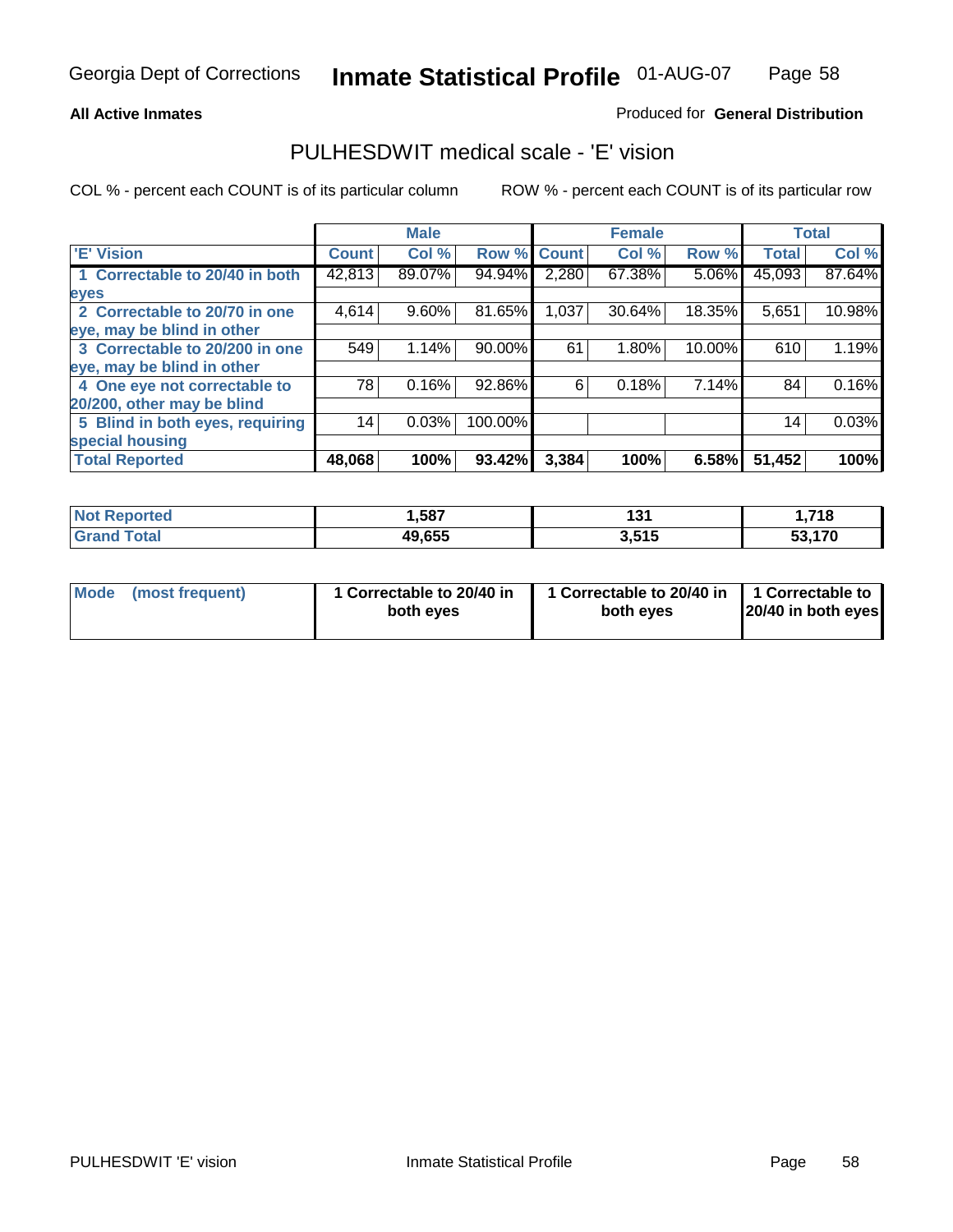## **All Active Inmates**

# Produced for **General Distribution**

# PULHESDWIT medical scale - 'S' pSychiatric

|                                        |              | <b>Male</b> |         |              | <b>Female</b> |        |              | <b>Total</b> |
|----------------------------------------|--------------|-------------|---------|--------------|---------------|--------|--------------|--------------|
| 'S' pSychiatric                        | <b>Count</b> | Col %       | Row %   | <b>Count</b> | Col %         | Row %  | <b>Total</b> | Col %        |
| 1 No impairment or disorders           | 41,733       | 88.06%      | 95.07%  | 2,163        | 63.99%        | 4.93%  | 43,896       | 86.45%       |
| 2 Stable, or in remission, or          | 4,600        | 9.71%       | 80.03%  | 1,148        | 33.96%        | 19.97% | 5,748        | 11.32%       |
| mild impairment or retardation         |              |             |         |              |               |        |              |              |
| 3 Requires moderate inpatient          | 987          | $2.08\%$    | 94.63%  | 56           | $1.66\%$      | 5.37%  | 1,043        | 2.05%        |
| treatment                              |              |             |         |              |               |        |              |              |
| 4 Requires intensive inpatient         | 68           | 0.14%       | 83.95%  | 13           | 0.38%         | 16.05% | 81           | 0.16%        |
| treatment                              |              |             |         |              |               |        |              |              |
| <b>5 Requires Crisis Stabilization</b> | 6            | 0.01%       | 100.00% |              |               |        | 6            | 0.01%        |
| Unit (CSU) inpatient care              |              |             |         |              |               |        |              |              |
| <b>Total Reported</b>                  | 47,394       | 100%        | 93.34%  | 3,380        | 100%          | 6.66%  | 50,774       | 100%         |

| <b>Not Reported</b>    | 2,261  | 135   | 2,396            |
|------------------------|--------|-------|------------------|
| $\tau$ otal<br>' Grand | 49,655 | 3,515 | 170<br><b>ro</b> |

| Mode (most frequent) | <b>1</b> No impairment or disorders | 1 No impairment or<br>disorders | 1 No impairment or<br>disorders |
|----------------------|-------------------------------------|---------------------------------|---------------------------------|
|                      |                                     |                                 |                                 |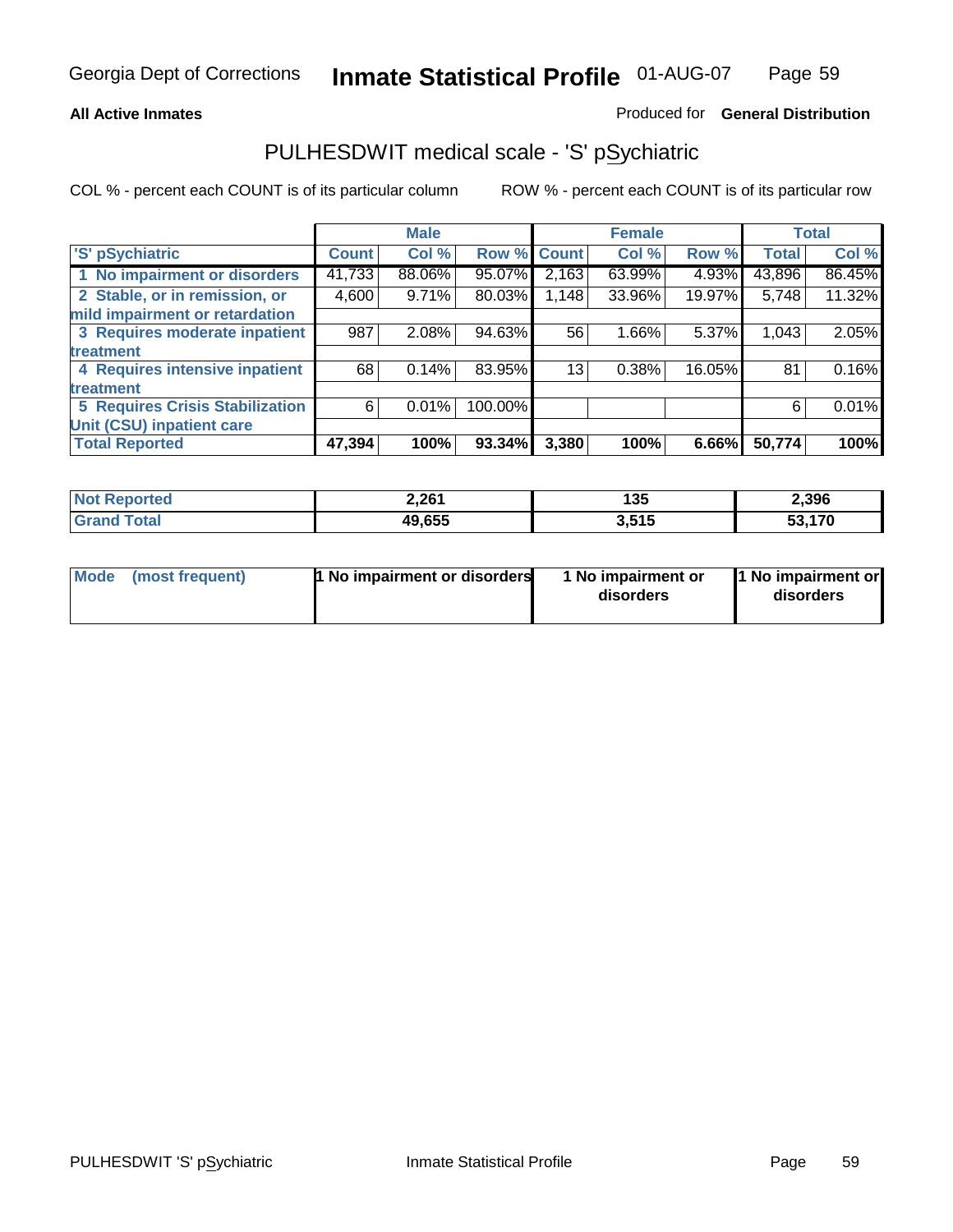## **All Active Inmates**

# Produced for **General Distribution**

# PULHESDWIT medical scale - 'D' dental

|                                      |              | <b>Male</b> |                    |       | <b>Female</b> |         |              | <b>Total</b> |
|--------------------------------------|--------------|-------------|--------------------|-------|---------------|---------|--------------|--------------|
| <b>D'</b> Dental                     | <b>Count</b> | Col %       | <b>Row % Count</b> |       | Col%          | Row %   | <b>Total</b> | Col %        |
| <b>Minimal routine dental health</b> | 16,984       | 36.05%      | 88.05%             | 2,305 | 68.20%        | 11.95%  | 19,289       | 38.20%       |
| <b>needs</b>                         |              |             |                    |       |               |         |              |              |
| 2 Moderate cavities and/or           | 24,664       | 52.35%      | 97.19%             | 714   | 21.12%        | 2.81%   | 25,378       | 50.26%       |
| gum disease                          |              |             |                    |       |               |         |              |              |
| 3 Extensive gum disease              | 5,454        | 11.58%      | 93.81%             | 360   | 10.65%        | 6.19%   | 5,814        | 11.52%       |
| and/or widespread decay              |              |             |                    |       |               |         |              |              |
| 4 Urgent need for dental             | 8            | 0.02%       | 100.00%            |       |               |         | 8            | 0.02%        |
| <b>services</b>                      |              |             |                    |       |               |         |              |              |
| 5 Life-threatening disease or        |              |             |                    |       | 0.03%         | 100.00% |              | 0.01%        |
| extreme pain or infection            |              |             |                    |       |               |         |              |              |
| <b>Total Reported</b>                | 47,110       | 100%        | 93.31%             | 3,380 | 100%          | 6.69%   | 50,490       | 100.0%       |

| <b>Not Reported</b>  | 2,545  | 4 O.F<br>נט ו | 2,680  |
|----------------------|--------|---------------|--------|
| Γota⊦<br><b>Grar</b> | 49,655 | 3,515         | 53,170 |

| <b>Mode</b> | (most frequent) | 2 Moderate cavities and/or<br>qum disease | 1 Minimal routine dental<br>health needs | 2 Moderate<br>cavities and/or |
|-------------|-----------------|-------------------------------------------|------------------------------------------|-------------------------------|
|             |                 |                                           |                                          | aum disease                   |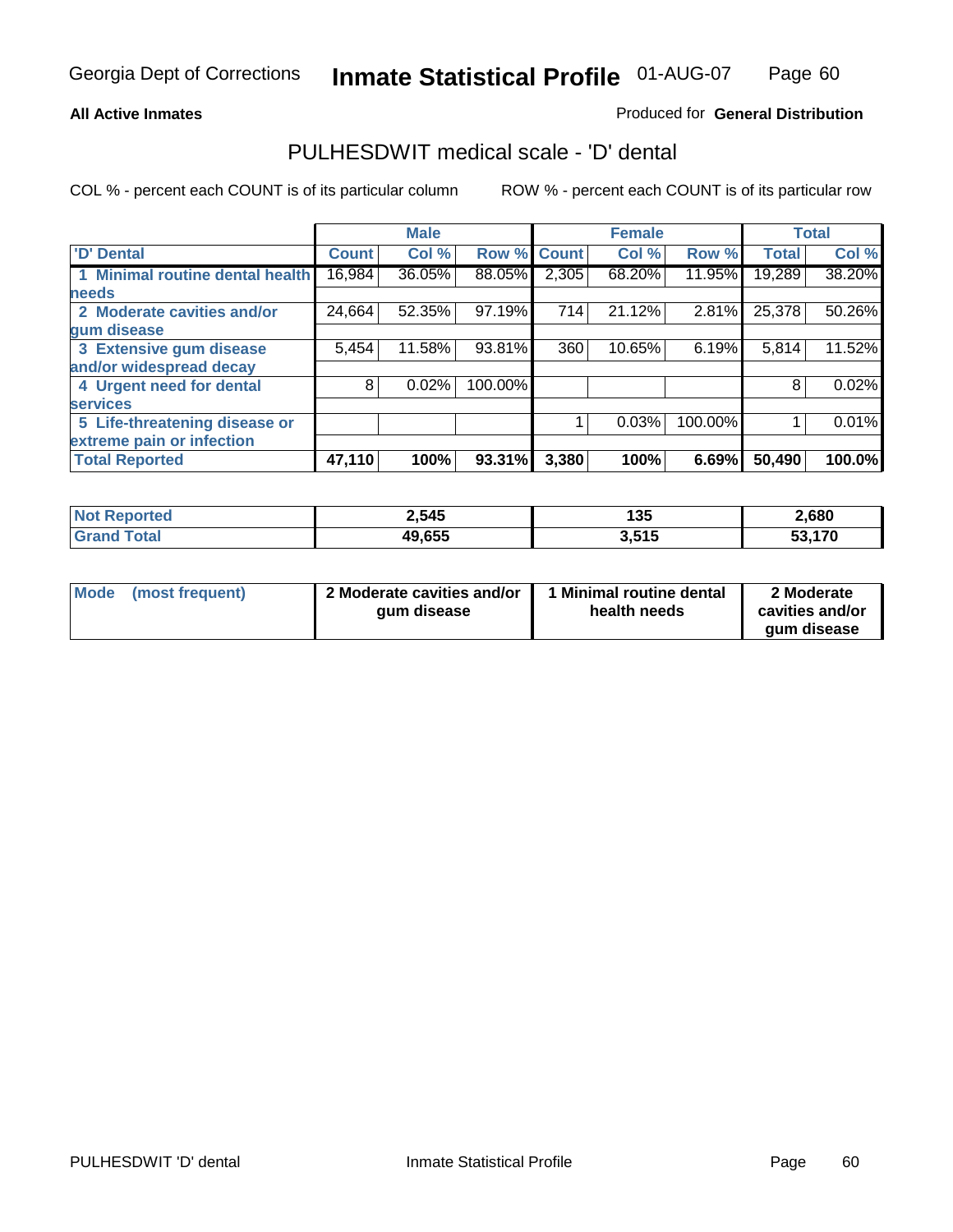## **All Active Inmates**

## Produced for **General Distribution**

# PULHESDWIT medical scale - 'W' work ability

|                                 |              | <b>Male</b> |        |              | <b>Female</b> |        |              | <b>Total</b> |
|---------------------------------|--------------|-------------|--------|--------------|---------------|--------|--------------|--------------|
| W' work ability                 | <b>Count</b> | Col %       | Row %  | <b>Count</b> | Col %         | Row %  | <b>Total</b> | Col %        |
| 1 Unrestricted work or activity | 41,233       | 85.78%      | 93.31% | 2,956        | 87.35%        | 6.69%  | 44,189       | 85.88%       |
| 2 Minor restrictions on type of | 5,309        | 11.04%      | 95.02% | 278          | 8.22%         | 4.98%  | 5,587        | 10.86%       |
| <b>work</b>                     |              |             |        |              |               |        |              |              |
| 3 Moderate restrictions on type | 1,226        | 2.55%       | 96.84% | 40           | 1.18%         | 3.16%  | 1,266        | 2.46%        |
| of work                         |              |             |        |              |               |        |              |              |
| 4 Major restrictions on type of | 249          | 0.52%       | 73.67% | 89           | 2.63%         | 26.33% | 338          | 0.66%        |
| <b>work</b>                     |              |             |        |              |               |        |              |              |
| 5 Cannot work under any         | 51           | $0.11\%$    | 70.83% | 21           | 0.62%         | 29.17% | 72           | 0.14%        |
| <b>circumstances</b>            |              |             |        |              |               |        |              |              |
| <b>Total Reported</b>           | 48,068       | 100%        | 93.42% | 3,384        | 100%          | 6.58%  | 51,452       | 100%         |

| <b>Not Reported</b>          | ,587   | 194<br>וטו | 718.   |
|------------------------------|--------|------------|--------|
| <b>Total</b><br><b>Grand</b> | 49,655 | 3,515      | 53,170 |

| Mode            | 1 Unrestricted work or | 1 Unrestricted work or | 1 Unrestricted   |
|-----------------|------------------------|------------------------|------------------|
| (most frequent) | activity               | activity               | work or activity |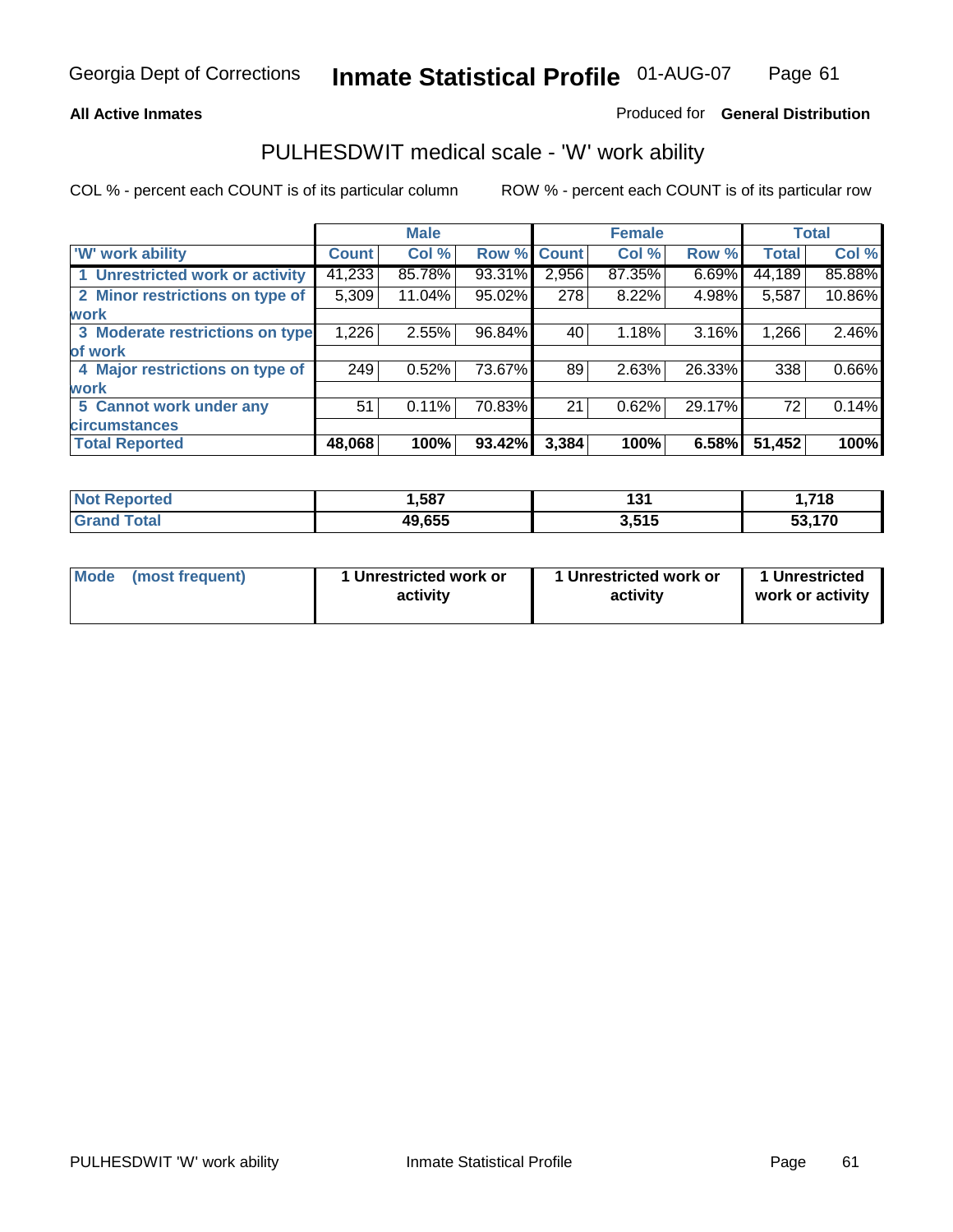### **All Active Inmates**

## Produced for **General Distribution**

# PULHESDWIT medical scale - 'I' impairment

|                                   |              | <b>Male</b> |         |                | <b>Female</b> |       |              | <b>Total</b> |
|-----------------------------------|--------------|-------------|---------|----------------|---------------|-------|--------------|--------------|
| <b>T' Impairment</b>              | <b>Count</b> | Col %       | Row %   | <b>Count</b>   | Col %         | Row % | <b>Total</b> | Col %        |
| 1 No impairments or               | 47,757       | 99.35%      | 93.39%  | 3,378          | 99.82%        | 6.61% | 51,135       | 99.38%       |
| disabilities                      |              |             |         |                |               |       |              |              |
| 2 Wheelchair-bound but            | 60           | 0.12%       | 96.77%  | 2              | 0.06%         | 3.23% | 62           | 0.12%        |
| otherwise OK                      |              |             |         |                |               |       |              |              |
| <b>3 Needs low-level Assisted</b> | 20           | 0.04%       | 90.91%  | 2              | 0.06%         | 9.09% | 22           | 0.04%        |
| Living (level I)                  |              |             |         |                |               |       |              |              |
| 4 Needs moderate Assisted         | 8            | 0.02%       | 100.00% |                |               |       | 8            | 0.02%        |
| <b>Living (level II)</b>          |              |             |         |                |               |       |              |              |
| <b>5 Needs maximal Assisted</b>   | 223          | 0.46%       | 99.11%  | $\overline{2}$ | 0.06%         | 0.89% | 225          | 0.44%        |
| Living (level III)                |              |             |         |                |               |       |              |              |
| <b>Total Reported</b>             | 48,068       | 100%        | 93.42%  | 3,384          | 100%          | 6.58% | 51,452       | 100%         |

| <b>eported</b><br>NO: | ,587   | א פי<br>1 J I | .718.      |
|-----------------------|--------|---------------|------------|
| ୮otal<br><b>Grand</b> | 49,655 | 3,515         | .170<br>აა |

| <b>Mode</b> | (most frequent) | 1 No impairments or<br>disabilities | 1 No impairments or<br>disabilities | 1 1 No impairments<br>or disabilities |
|-------------|-----------------|-------------------------------------|-------------------------------------|---------------------------------------|
|-------------|-----------------|-------------------------------------|-------------------------------------|---------------------------------------|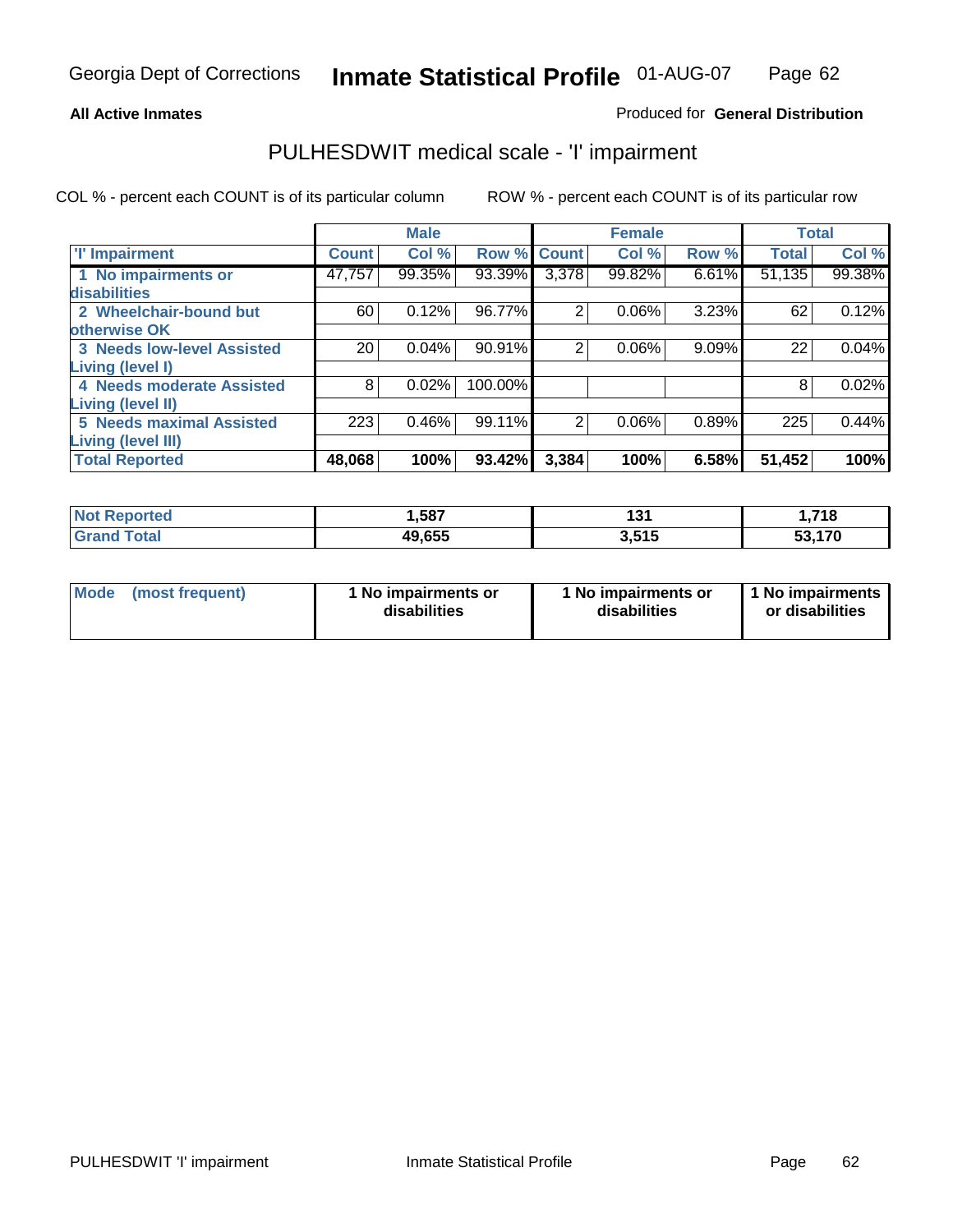#### **Inmate Statistical Profile** 01-AUG-07 Page Page 63

## **All Active Inmates Allowski** Produced fo **General Distribution**

# PULHESDWIT medical scale - 'T' transportability

|                              |              | <b>Male</b> |             |       | <b>Female</b> |       | <b>Total</b> |        |
|------------------------------|--------------|-------------|-------------|-------|---------------|-------|--------------|--------|
| <b>T' Transportability</b>   | <b>Count</b> | Col %       | Row % Count |       | Col %         | Row % | <b>Total</b> | Col %  |
| 1 Can be transported in any  | 47,980       | 99.82%      | 93.42%      | 3,381 | 99.91%        | 6.58% | 51,361       | 99.82% |
| ordinary approved vehicle    |              |             |             |       |               |       |              |        |
| 2 Wheelchair-bound, not      | 35           | 0.07%       | 94.59%      | 2     | 0.06%         | 5.41% | 37           | 0.07%  |
| needing special vehicle      |              |             |             |       |               |       |              |        |
| 3 Wheelchair-bound, requires | 12           | 0.02%       | 100.00%     |       |               |       | 12           | 0.02%  |
| special vehicle              |              |             |             |       |               |       |              |        |
| 4 Needs specially-equipped   | ⌒            | 0.01%       | 100.00%     |       |               |       |              | 0.01%  |
| medical vehicle              |              |             |             |       |               |       |              |        |
| <b>5 Requires ambulance</b>  | 39           | 0.08%       | 97.50%      |       | 0.03%         | 2.50% | 40           | 0.08%  |
| transport                    |              |             |             |       |               |       |              |        |
| <b>Total Reported</b>        | 48,068       | 100%        | 93.42%      | 3,384 | 100%          | 6.58% | 51,452       | 100%   |

| <b>Noi</b><br><b>eported</b> | ,587   | 194<br>וטו | 1,718 |
|------------------------------|--------|------------|-------|
| Γotal<br><b>Grar</b>         | 49,655 | 3,515      | 170   |

| Mode (most frequent) | 1 Can be transported in any 1 Can be transported in any | ordinary approved vehicle   ordinary approved vehicle   transported in any | 1 Can be<br>  ordinary approved  <br>vehicle |
|----------------------|---------------------------------------------------------|----------------------------------------------------------------------------|----------------------------------------------|
|                      |                                                         |                                                                            |                                              |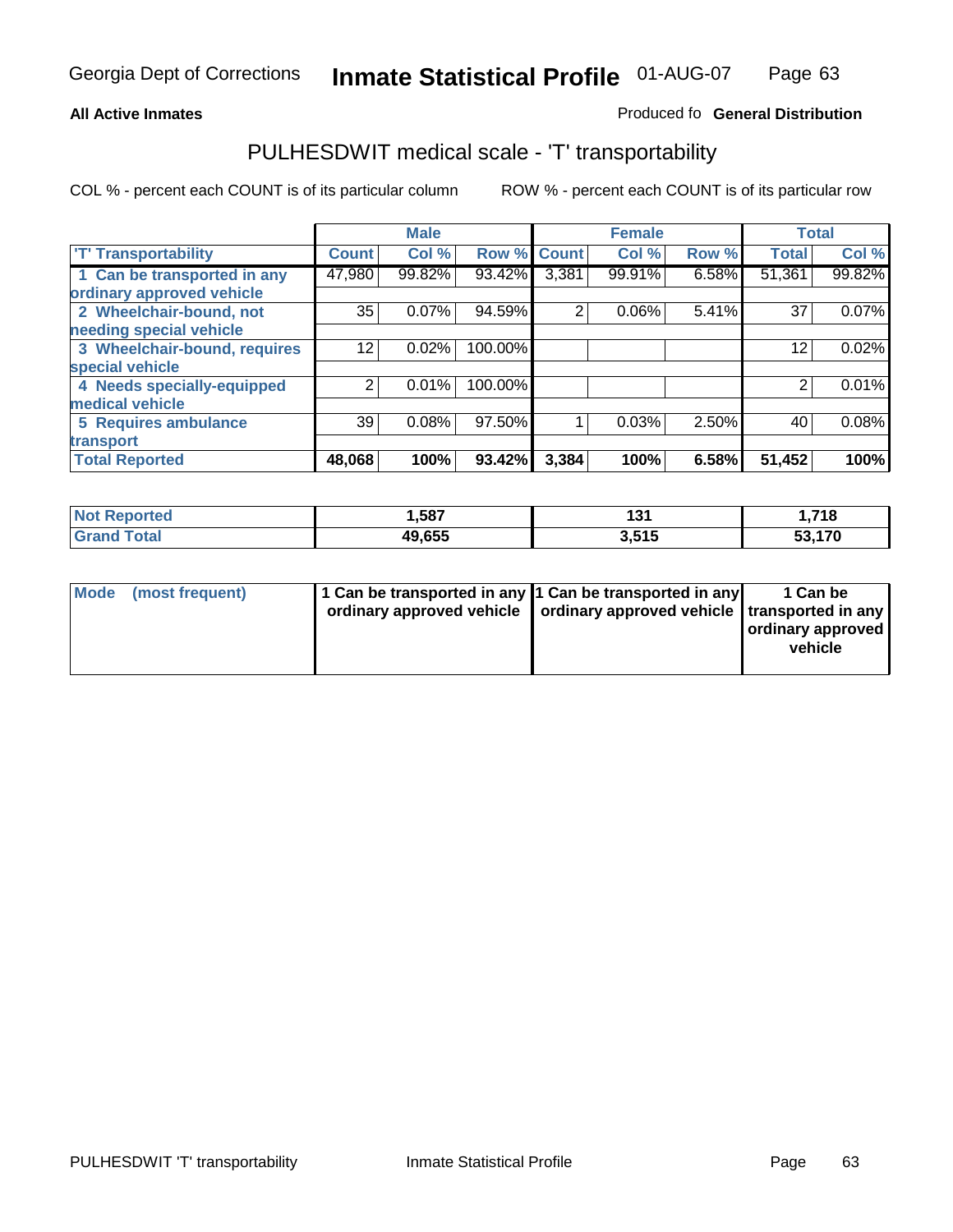## **All Active Inmates**

## Produced for **General Distribution**

# Criminality in family, self-reported

|                              |              | <b>Male</b> |           |              | <b>Female</b> |       |                 | <b>Total</b> |
|------------------------------|--------------|-------------|-----------|--------------|---------------|-------|-----------------|--------------|
| <b>Criminality In Family</b> | <b>Count</b> | Col %       | Row %     | <b>Count</b> | Col %         | Row % | <b>Total</b>    | Col %        |
| Yes, criminality in family   | 12.180       | 25.18%      | $90.44\%$ | 1,288        | 37.32%        |       | $9.56\%$ 13,468 | 25.99%       |
| No criminality in family     | 36,192       | 74.82%      | 94.36%    | 2,163        | 62.68%        |       | 5.64% 38,355    | 74.01%       |
| <b>Total Reported</b>        | 48,372       | 100%        | $93.34\%$ | 3,451        | 100%          |       | 6.66% 51,823    | 100%         |

| <b>Not</b><br><b>Reported</b> | 283. ا | 64    | 1,347  |
|-------------------------------|--------|-------|--------|
| <i>i</i> otal                 | 49,655 | 3.515 | 53.170 |

|  | Mode (most frequent) | No criminality in family | No criminality in family | No criminality in<br>family |
|--|----------------------|--------------------------|--------------------------|-----------------------------|
|--|----------------------|--------------------------|--------------------------|-----------------------------|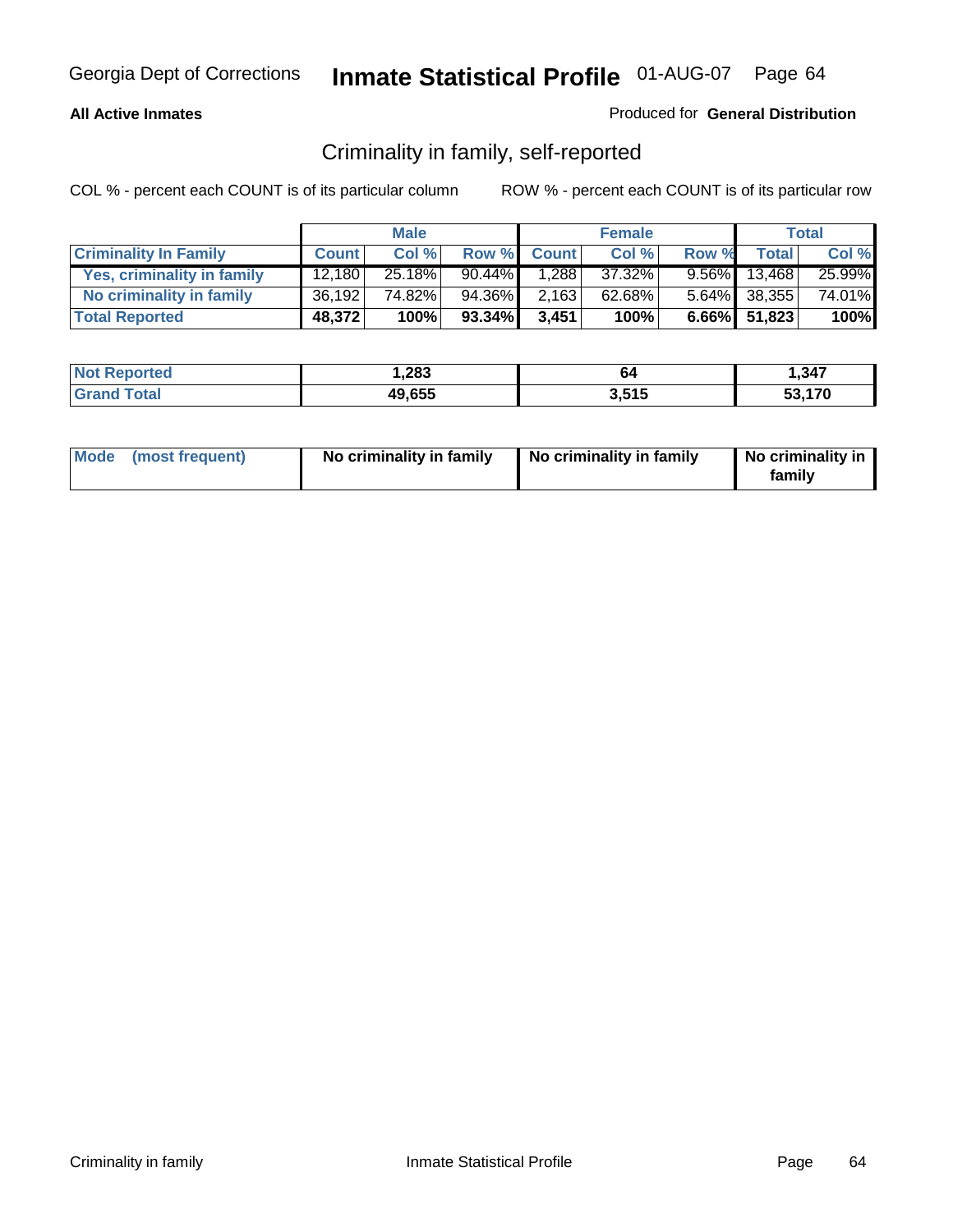## **All Active Inmates**

## Produced for **General Distribution**

# Alcoholism in family, self-reported

|                             |              | <b>Male</b> |           |              | <b>Female</b> |          |              | <b>Total</b> |
|-----------------------------|--------------|-------------|-----------|--------------|---------------|----------|--------------|--------------|
| <b>Alcoholism In Family</b> | <b>Count</b> | Col %       | Row %     | <b>Count</b> | Col %         | Row %    | <b>Total</b> | Col %        |
| Yes, alcoholism in family   | 7.825        | $16.18\%$   | $90.44\%$ | 827          | 23.96%        | $9.56\%$ | 8,652        | 16.70%       |
| No alcoholism in family     | 40,547       | 83.82%      | 93.92%    | 2,624        | 76.04%        |          | 6.08% 43,171 | 83.30%       |
| <b>Total Reported</b>       | 48,372       | 100%        | $93.34\%$ | 3,451        | 100%          |          | 6.66% 51,823 | 100%         |

| <b>Not Reported</b>   | 283, ا | 04    | 1,347  |
|-----------------------|--------|-------|--------|
| Total<br><b>Grand</b> | 49,655 | 3.515 | 53.170 |

|  | Mode (most frequent) | No alcoholism in family | No alcoholism in family | No alcoholism in<br>familv |
|--|----------------------|-------------------------|-------------------------|----------------------------|
|--|----------------------|-------------------------|-------------------------|----------------------------|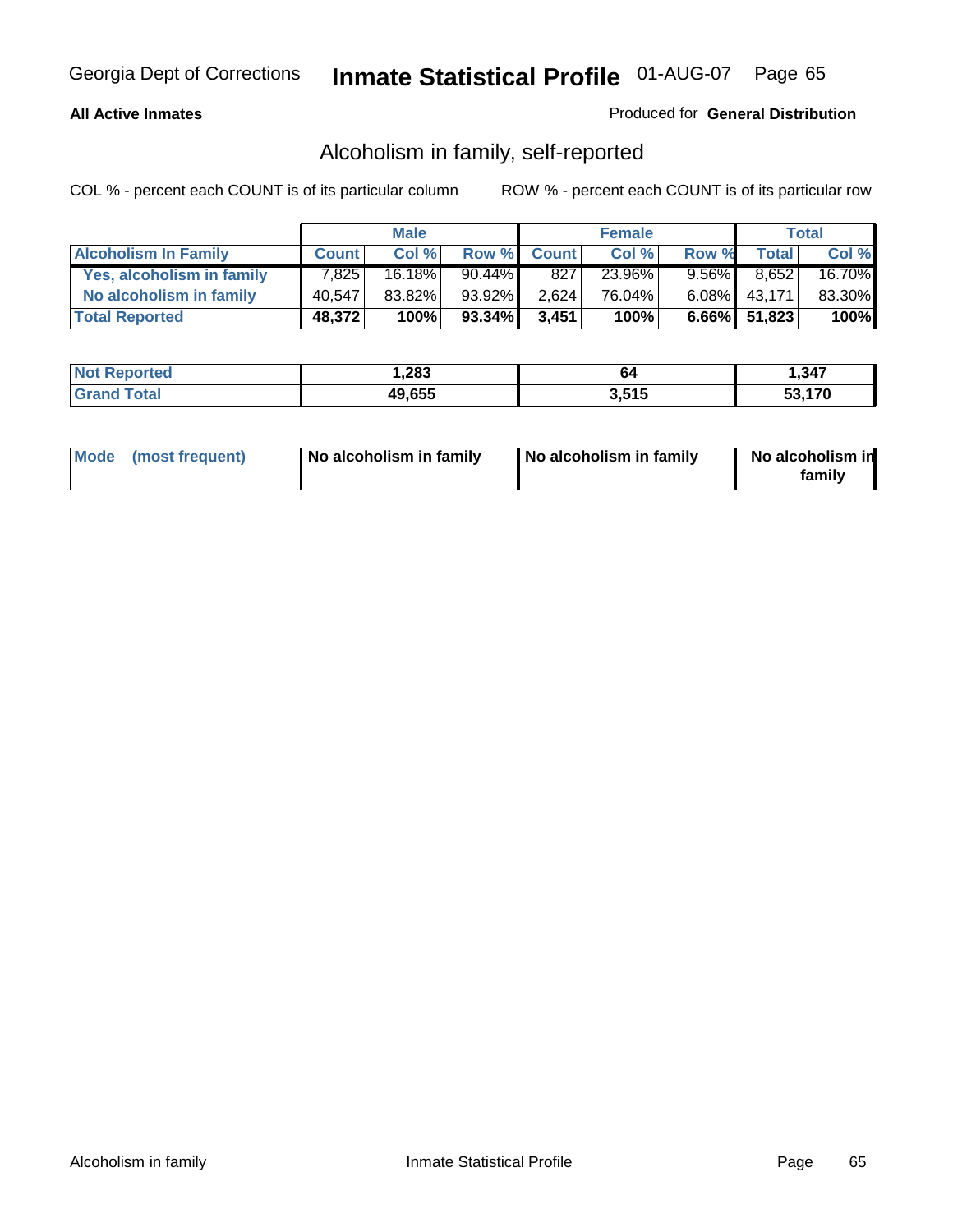## **All Active Inmates**

## Produced for **General Distribution**

# Drug abuse in family, self-reported

|                           |              | <b>Male</b> |        |              | <b>Female</b> |           |              | <b>Total</b> |
|---------------------------|--------------|-------------|--------|--------------|---------------|-----------|--------------|--------------|
| Drug Abuse In Family      | <b>Count</b> | Col %       | Row %  | <b>Count</b> | Col %         | Row %     | Total        | Col %        |
| Yes, drug abuse in family | 4,346        | 8.98%       | 85.05% | 764          | 22.14%        | $14.95\%$ | 5.110        | $9.86\%$     |
| No drug abuse in family   | 44,026       | $91.02\%$   | 94.25% | 2,687        | 77.86%        | $5.75\%$  | 46,713       | 90.14%       |
| <b>Total Reported</b>     | 48,372       | 100%        | 93.34% | 3,451        | 100%          |           | 6.66% 51,823 | 100%         |

| <b>Not Reported</b>          | 283. ا | יים   | 1,347  |
|------------------------------|--------|-------|--------|
| <b>Total</b><br><b>Grand</b> | 49,655 | 3,515 | 53.170 |

|  | Mode (most frequent) | No drug abuse in family | No drug abuse in family | No drug abuse in<br>family |
|--|----------------------|-------------------------|-------------------------|----------------------------|
|--|----------------------|-------------------------|-------------------------|----------------------------|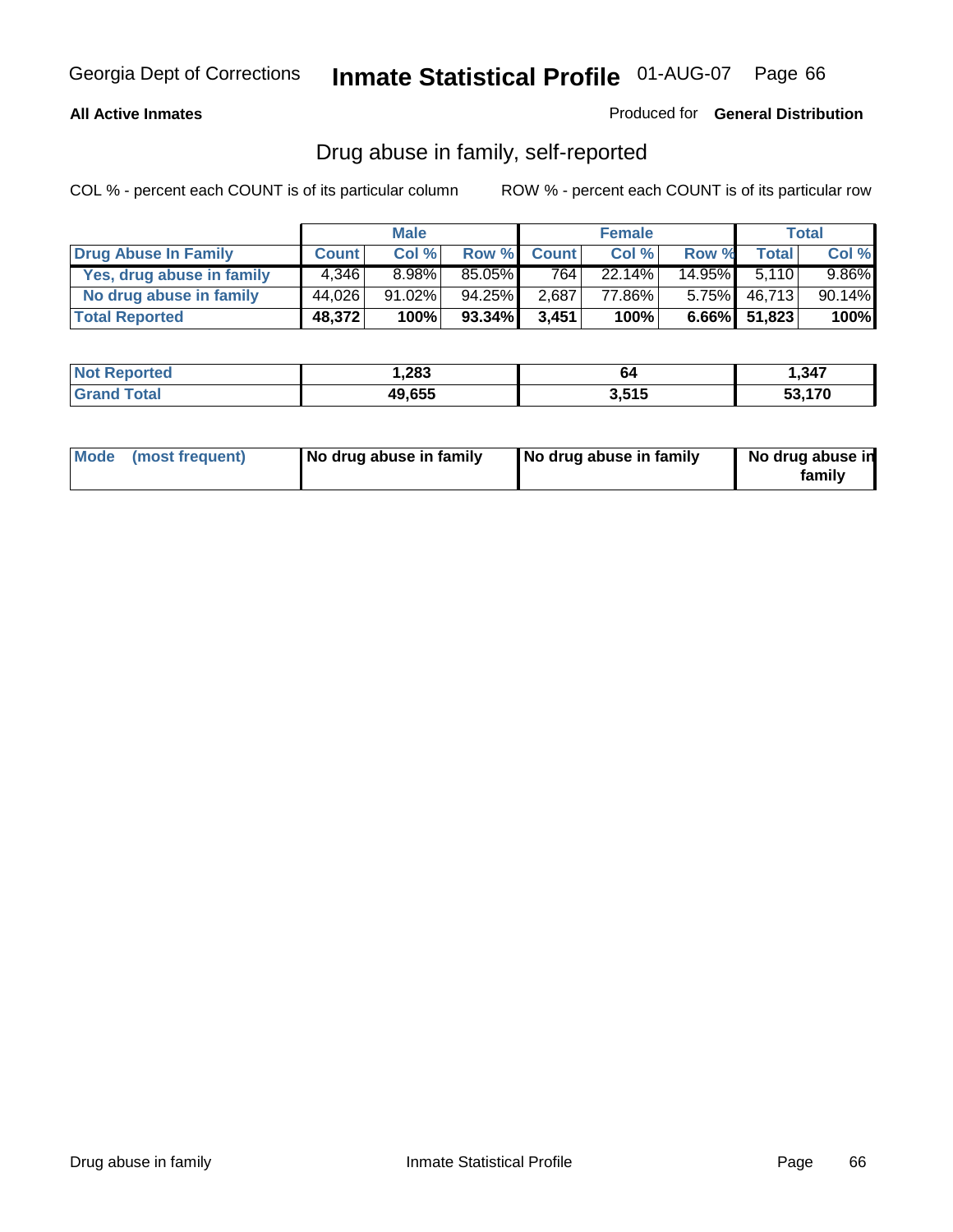## **All Active Inmates**

## Produced for **General Distribution**

# Subjected to frequent beatings, self-reported

|                                   |              | <b>Male</b> |        |              | <b>Female</b> |          |        | Total  |
|-----------------------------------|--------------|-------------|--------|--------------|---------------|----------|--------|--------|
| <b>Frequent beatings</b>          | <b>Count</b> | Col %       | Row %  | <b>Count</b> | Col %         | Row %    | Total  | Col %  |
| <b>Yes, subjected to frequent</b> | 1,870        | $3.87\%$    | 79.74% | 475          | 13.76%        | 20.26%   | 2,345  | 4.53%  |
| beatings                          |              |             |        |              |               |          |        |        |
| Not subjected to frequent         | 46,502       | 96.13%      | 93.99% | 2,976        | 86.24%        | $6.01\%$ | 49,478 | 95.47% |
| beatings                          |              |             |        |              |               |          |        |        |
| <b>Total Reported</b>             | 48,372       | 100%        | 93.34% | 3,451        | 100%          | $6.66\%$ | 51,823 | 100%   |

| <b>ntea</b><br>NO.   | 283, ا | 64    | , 347  |
|----------------------|--------|-------|--------|
| <b>Lotal</b><br>. Gr | 49,655 | 3.515 | 53.170 |

| <b>Mode</b><br>(most frequent) | Not subjected to frequent<br>beatings | Not subjected to frequent   Not subjected to  <br>beatings | <b>frequent beatings</b> |  |
|--------------------------------|---------------------------------------|------------------------------------------------------------|--------------------------|--|
|                                |                                       |                                                            |                          |  |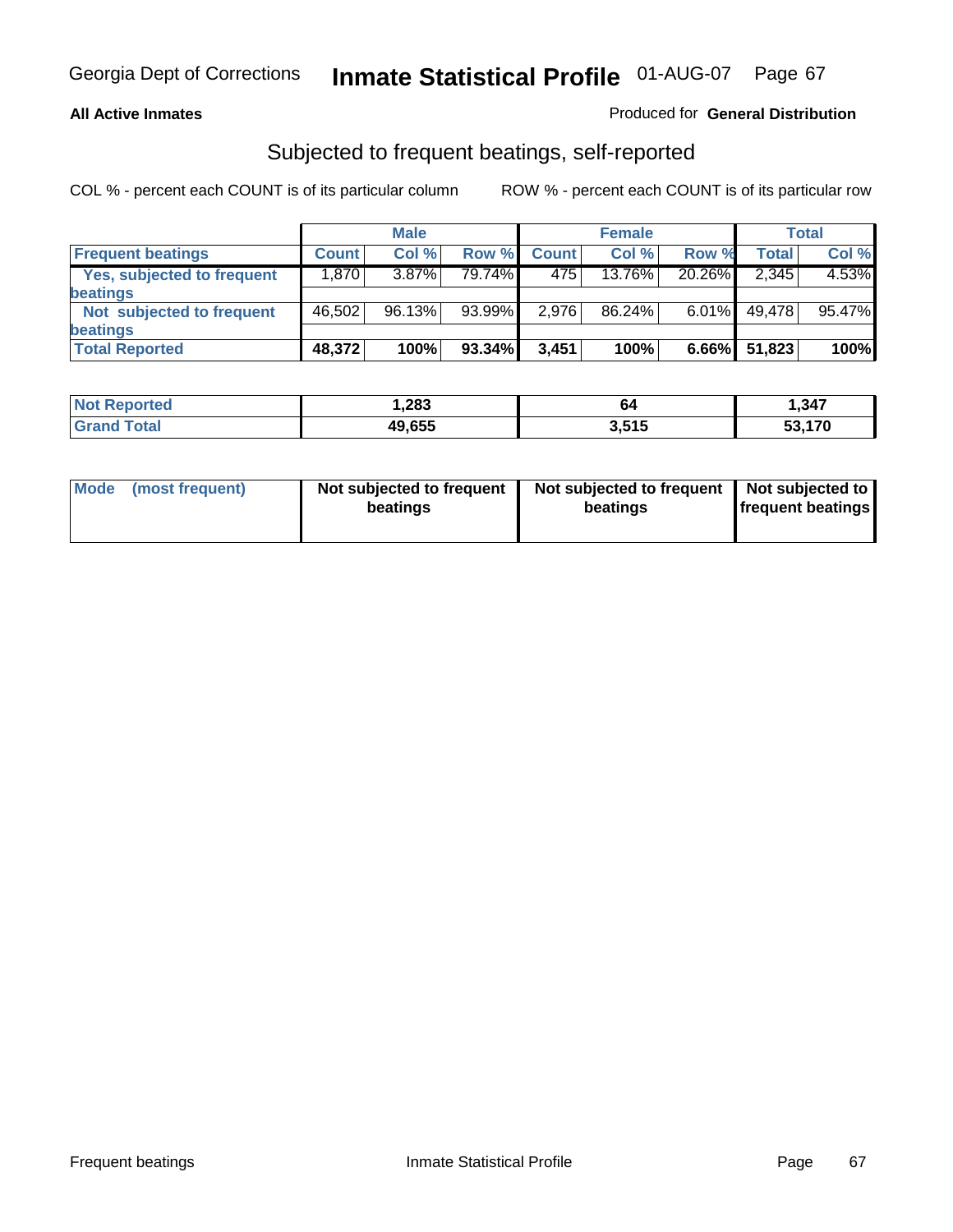## **All Active Inmates**

## Produced for **General Distribution**

# Father absent during inmate's childhood

|                           |              | <b>Male</b> |           |              | <b>Female</b> |       |                 | <b>Total</b> |
|---------------------------|--------------|-------------|-----------|--------------|---------------|-------|-----------------|--------------|
| <b>Father Absent</b>      | <b>Count</b> | Col %       | Row %     | <b>Count</b> | Col %         | Row % | <b>Total</b>    | Col %        |
| Yes, father was absent    | 23,823       | 49.25%      | 94.79%    | 1,310        | 37.96%        |       | 5.21% 25,133    | 48.50%       |
| No, father was not absent | 24,549       | 50.75%      | 91.98%    | 2.141        | 62.04%        |       | $8.02\%$ 26,690 | 51.50%       |
| <b>Total Reported</b>     | 48,372       | 100%        | $93.34\%$ | 3,451        | 100%          |       | $6.66\%$ 51,823 | 100%         |

| <b>Not Reported</b> | 283. ا | 64    | .347               |
|---------------------|--------|-------|--------------------|
| <b>Grand Total</b>  | 49,655 | 3,515 | - 170<br><b>70</b> |

| Mode (most frequent) |  | 「No, father was not absent ┃No, father was not absent ┃No, father was not | absent |
|----------------------|--|---------------------------------------------------------------------------|--------|
|----------------------|--|---------------------------------------------------------------------------|--------|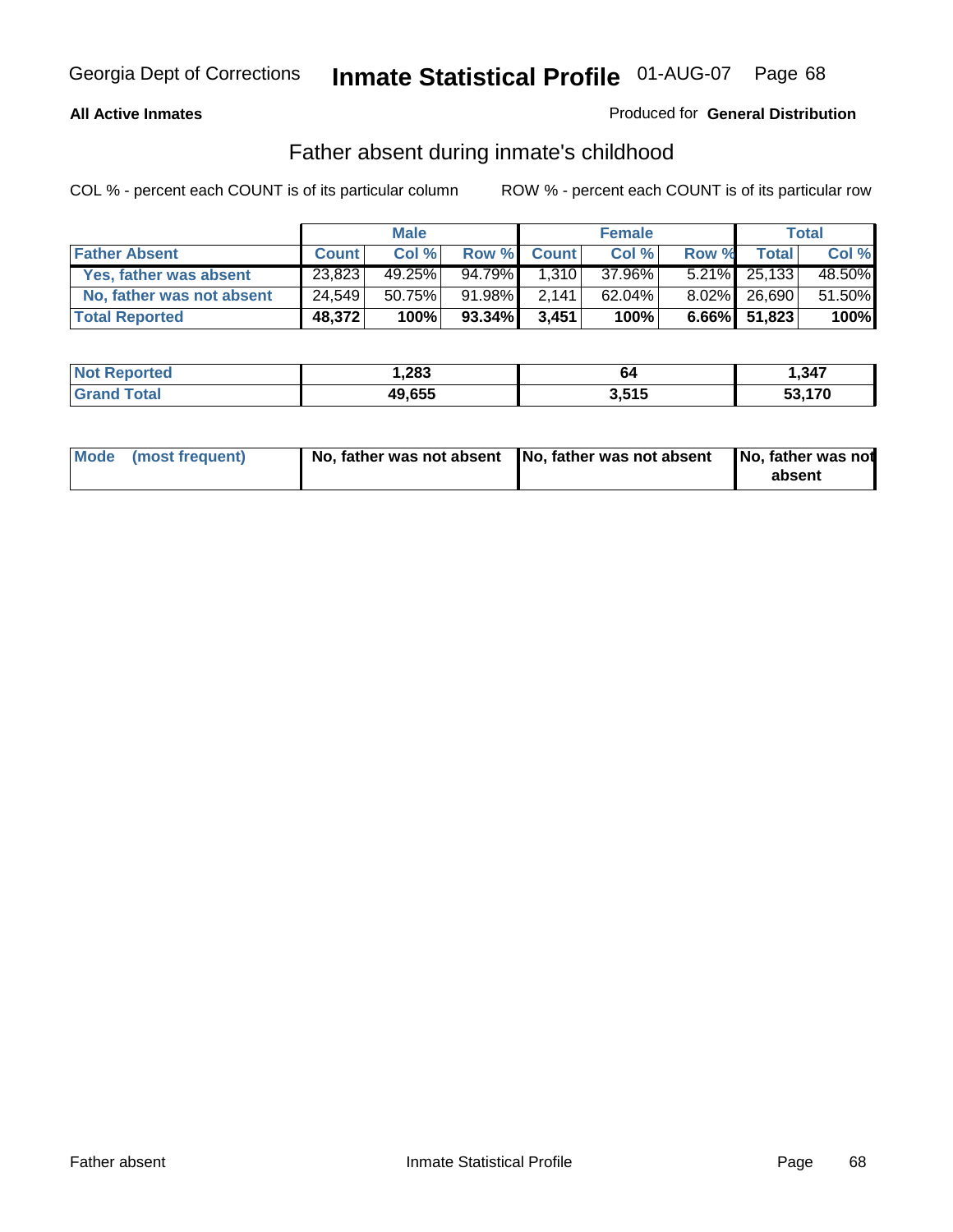## **All Active Inmates**

## Produced for **General Distribution**

# Mother absent during inmate's childhood

|                           |              | <b>Male</b> |           |              | <b>Female</b> |          |              | <b>Total</b> |
|---------------------------|--------------|-------------|-----------|--------------|---------------|----------|--------------|--------------|
| <b>Mother Absent</b>      | <b>Count</b> | Col%        | Row %     | <b>Count</b> | Col %         | Row %    | <b>Total</b> | Col %        |
| Yes, mother was absent    | 6.276        | 12.97%      | 93.56%    | 4321         | 12.52%        | $6.44\%$ | 6.708        | 12.94%       |
| No, mother was not absent | 42,096       | 87.03%      | 93.31%    | 3,019        | 87.48%        | $6.69\%$ | 45,115       | 87.06%       |
| <b>Total Reported</b>     | 48,372       | 100%        | $93.34\%$ | 3.451        | 100%          |          | 6.66% 51,823 | 100%         |

| <b>Not Reported</b> | 283. ا | 04    | 1,347  |
|---------------------|--------|-------|--------|
| <b>Grand Total</b>  | 49,655 | 3.515 | 53.170 |

| Mode (most frequent) | No, mother was not absent   No, mother was not absent   No, mother was | not absent |
|----------------------|------------------------------------------------------------------------|------------|
|----------------------|------------------------------------------------------------------------|------------|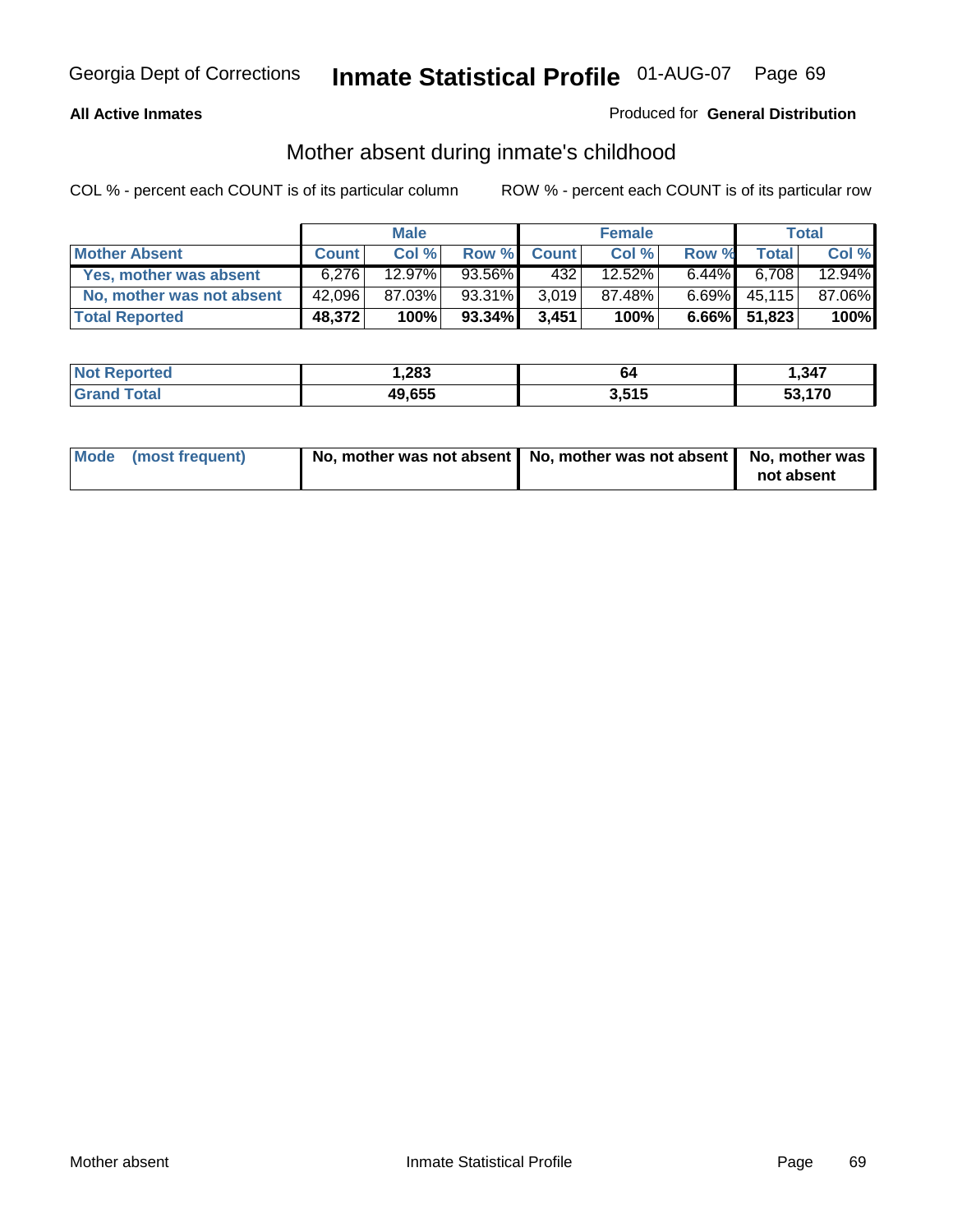#### **All Active Inmates**

## Produced for **General Distribution**

# Number of prior Georgia incarcerations

|                                       |              | <b>Male</b> |                    |       | <b>Female</b> |       |        | <b>Total</b> |
|---------------------------------------|--------------|-------------|--------------------|-------|---------------|-------|--------|--------------|
| <b>Num of Prior GA Incarcerations</b> | <b>Count</b> | Col %       | <b>Row % Count</b> |       | Col %         | Row % | Total  | Col %        |
| $\bf{0}$                              | 28,316       | 57.03%      | 92.15%             | 2,412 | 68.62%        | 7.85% | 30,728 | 57.79%       |
|                                       | 8,936        | 18.00%      | 94.37%             | 533   | 15.16%        | 5.63% | 9,469  | 17.81%       |
|                                       | 4,973        | 10.02%      | 95.34%             | 243   | 6.91%         | 4.66% | 5,216  | 9.81%        |
| 3                                     | 3,054        | 6.15%       | 95.71%             | 137   | 3.90%         | 4.29% | 3,191  | 6.00%        |
|                                       | 1,920        | 3.87%       | 96.05%             | 79    | 2.25%         | 3.95% | 1,999  | 3.76%        |
| 5                                     | 1,065        | 2.14%       | 95.43%             | 51    | 1.45%         | 4.57% | 1,116  | 2.10%        |
| <b>More Than 5</b>                    | 1,391        | 2.80%       | 95.86%             | 60    | 1.71%         | 4.14% | 1,451  | 2.73%        |
| <b>Total Reported</b>                 | 49,655       | 100%        | 93.39%             | 3,515 | 100%          | 6.61% | 53,170 | 100%         |

| and a series of the<br>N<br>rer |        |           |               |
|---------------------------------|--------|-----------|---------------|
| $\sim$<br>______                | 10.000 | EA E<br>י | $\rightarrow$ |

| Mean (average)       | l.O2 | .69 |  |
|----------------------|------|-----|--|
| Median (middle)      |      |     |  |
| Mode (most frequent) |      |     |  |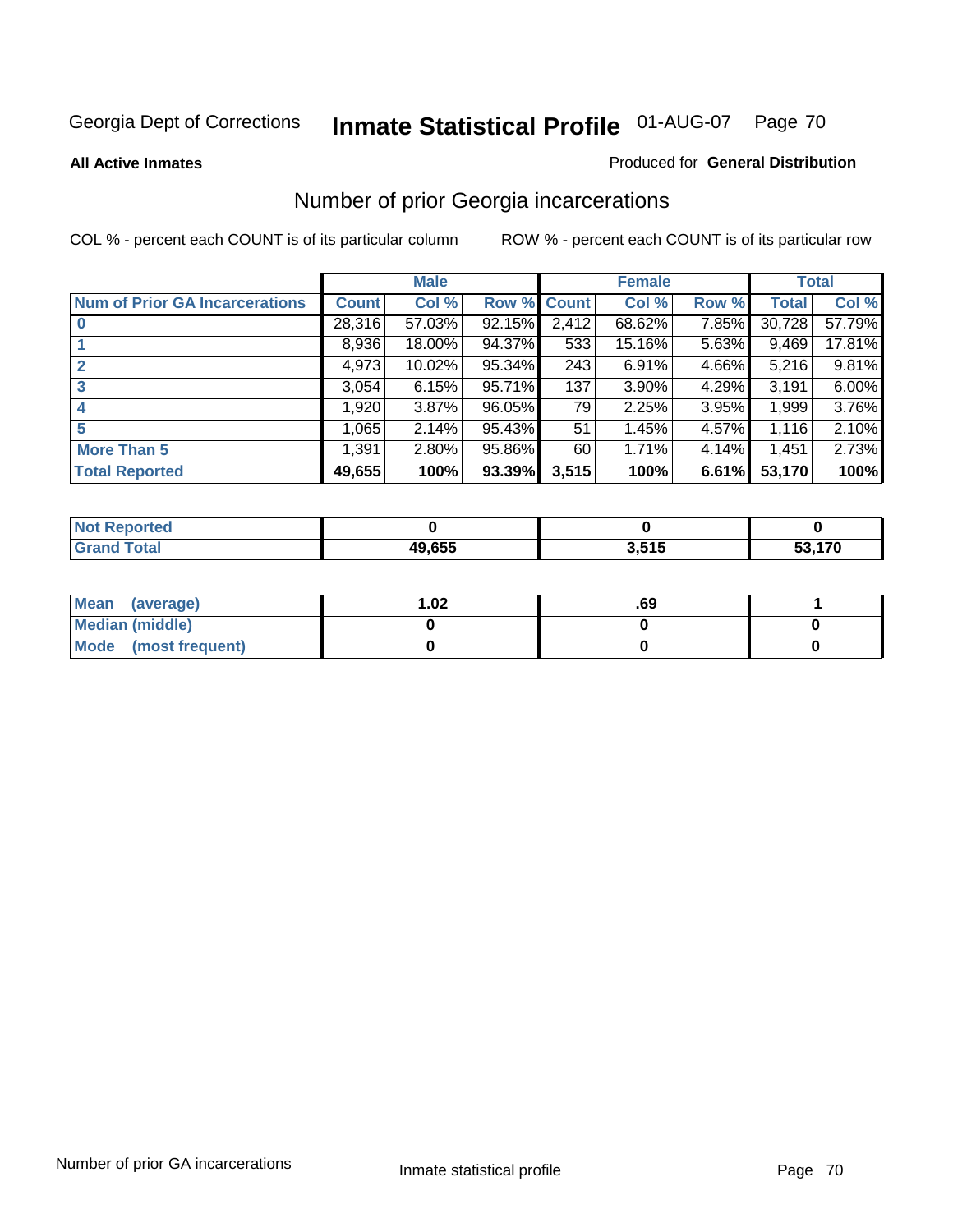#### **All Active Inmates**

#### Produced for **General Distribution**

# Prison sentence in years

COL % - percent each COUNT is of its particular column ROW % - percent each COUNT is of its particular row

|                                 |              | <b>Male</b> |         |              | <b>Female</b> |          |                     | <b>Total</b> |
|---------------------------------|--------------|-------------|---------|--------------|---------------|----------|---------------------|--------------|
| <b>Prison Sentence In Years</b> | <b>Count</b> | Col %       | Row %   | <b>Count</b> | Col %         | Row %    | <b>Total</b>        | Col %        |
| $0 - 1$                         | 3,742        | 7.54%       | 91.49%  | 348          | 9.90%         | 8.51%    | 4,090               | 7.69%        |
| $1.1 - 2$                       | 3,839        | 7.73%       | 88.68%  | 490          | 13.94%        | 11.32%   | 4,329               | 8.14%        |
| $2.1 - 3$                       | 3,722        | 7.50%       | 89.39%  | 442          | 12.57%        | 10.61%   | 4,164               | 7.83%        |
| $3.1 - 4$                       | 2,580        | 5.20%       | 90.69%  | 265          | 7.54%         | 9.31%    | $\overline{2,845}$  | 5.35%        |
| $4.1 - 5$                       | 4,799        | 9.66%       | 91.62%  | 439          | 12.49%        | 8.38%    | 5,238               | 9.85%        |
| $5.1 - 6$                       | 1,961        | 3.95%       | 92.94%  | 149          | 4.24%         | 7.06%    | 2,110               | 3.97%        |
| $6.1 - 7$                       | 1,873        | 3.77%       | 93.70%  | 126          | 3.58%         | 6.30%    | 1,999               | 3.76%        |
| $7.1 - 8$                       | 1,781        | 3.59%       | 93.64%  | 121          | 3.44%         | $6.36\%$ | 1,902               | 3.58%        |
| $8.1 - 9$                       | 707          | 1.42%       | 93.52%  | 49           | 1.39%         | 6.48%    | 756                 | 1.42%        |
| $9.1 - 10$                      | 5,959        | 12.00%      | 94.32%  | 359          | 10.21%        | 5.68%    | $\overline{6}$ ,318 | 11.88%       |
| $10.1 - 12$                     | 2,355        | 4.74%       | 96.00%  | 98           | 2.79%         | 4.00%    | 2,453               | 4.61%        |
| $12.1 - 15$                     | 3,417        | 6.88%       | 95.82%  | 149          | 4.24%         | 4.18%    | 3,566               | 6.71%        |
| $15.1 - 20$                     | 3,462        | 6.97%       | 96.60%  | 122          | 3.47%         | 3.40%    | 3,584               | 6.74%        |
| 20.1 - Over                     | 2,727        | 5.49%       | 97.64%  | 66           | 1.88%         | 2.36%    | 2,793               | 5.25%        |
| <b>Life</b>                     | 6,167        | 12.42%      | 95.58%  | 285          | 8.11%         | 4.42%    | 6,452               | 12.13%       |
| <b>Life Without Parole</b>      | 459          | 0.92%       | 98.71%  | 6            | 0.17%         | 1.29%    | 465                 | 0.87%        |
| <b>Death</b>                    | 102          | 0.21%       | 99.03%  |              | 0.03%         | 0.97%    | 103                 | 0.19%        |
| <b>Youthful Offenders</b>       | 3            | 0.01%       | 100.00% |              |               |          | 3                   | 0.01%        |
| <b>Total Reported</b>           | 49,655       | 100%        | 93.39%  | 3,515        | 100%          | 6.61%    | 53,170              | 100%         |

| Reported<br><b>NOT</b> |        |                  |     |
|------------------------|--------|------------------|-----|
| otal<br>. Gr           | 19.655 | : 545<br>J.J I J | 170 |

#### **Determinate (numeric) sentences only**

| Mean | эпе | 8.98 | $-$<br>v.v, | 0.70<br>0. I O |
|------|-----|------|-------------|----------------|
|      |     |      |             |                |

**All sentences (including determinate), with life, life without parole, and death sentences figured at 45 years**

| I 3.56<br>$\cdots$<br>___<br>___ | <b>Mea</b> | 13.86 | $\sim$ $\sim$ |
|----------------------------------|------------|-------|---------------|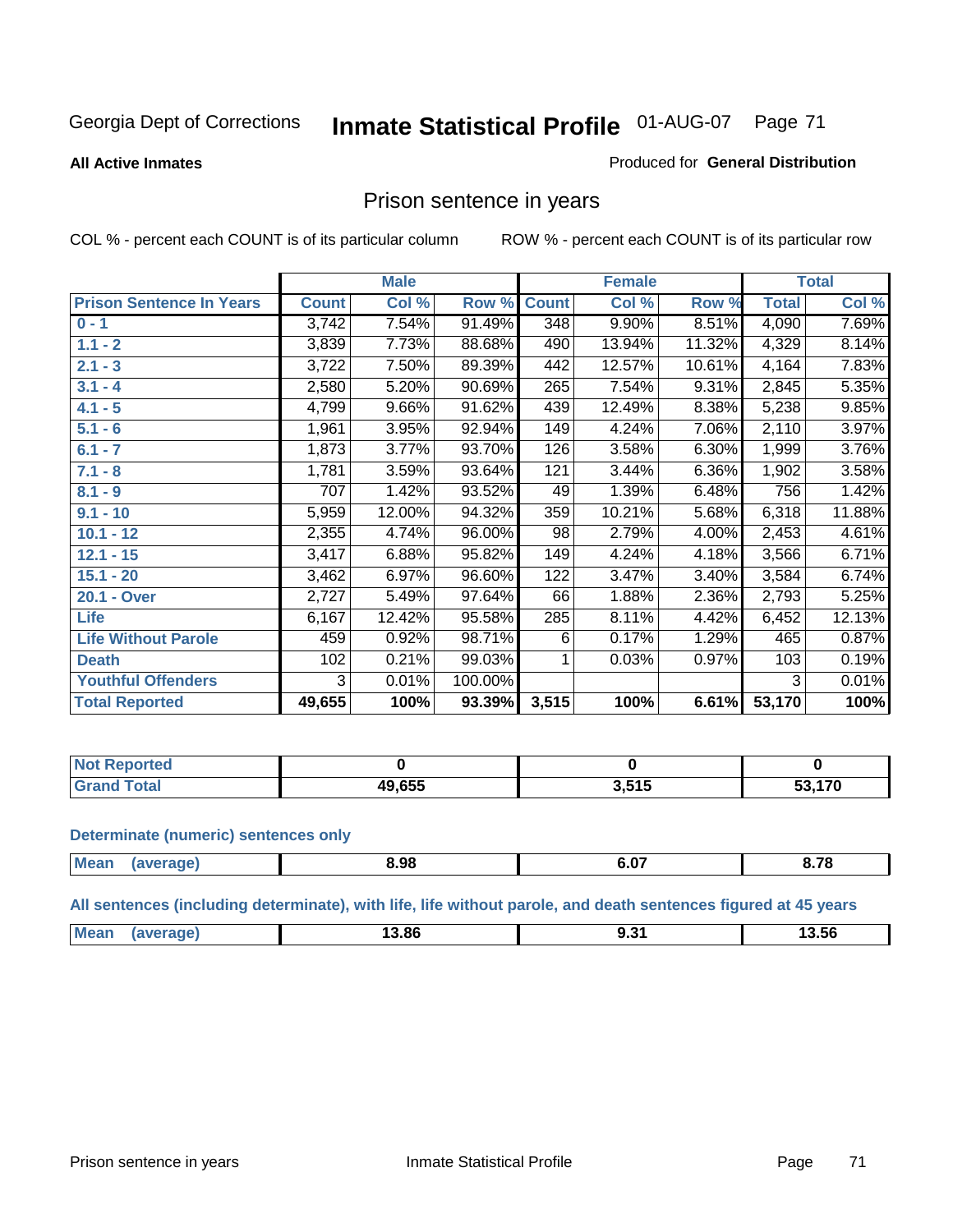## **All Active Inmates**

### Produced for **General Distribution**

# Primary offense, broken out into felonies vs misdemeanors

|                                  |              | <b>Male</b> |                 | <b>Female</b> |          | Total  |           |
|----------------------------------|--------------|-------------|-----------------|---------------|----------|--------|-----------|
| <b>Felonies and Misdemeanors</b> | <b>Count</b> | Col%        | Row % Count     | Col%          | Row %    | Total  | Col%      |
| <b>Felonies</b>                  | 47.070       | $99.99\%$   | $93.45\%$ 3,298 | 100.00%       | $6.55\%$ | 50.368 | $99.99\%$ |
| <b>Misdemeanors</b>              |              | $.01\%$     | 100.00%         |               |          |        | $.01\%$   |
| <b>Total Reported</b>            | 47,077       | 100%        | 93.45% 3,298    | 100%          | 6.55%    | 50,375 | 100%      |

| 'ted<br>NO<br>$\sim$ | 2578    | ヘィフ<br>. | 2795 |
|----------------------|---------|----------|------|
|                      | 10 P.F. | '7,294   | 170  |

| Mode (most frequent) | elonies | elonies | onies<br>-е к |
|----------------------|---------|---------|---------------|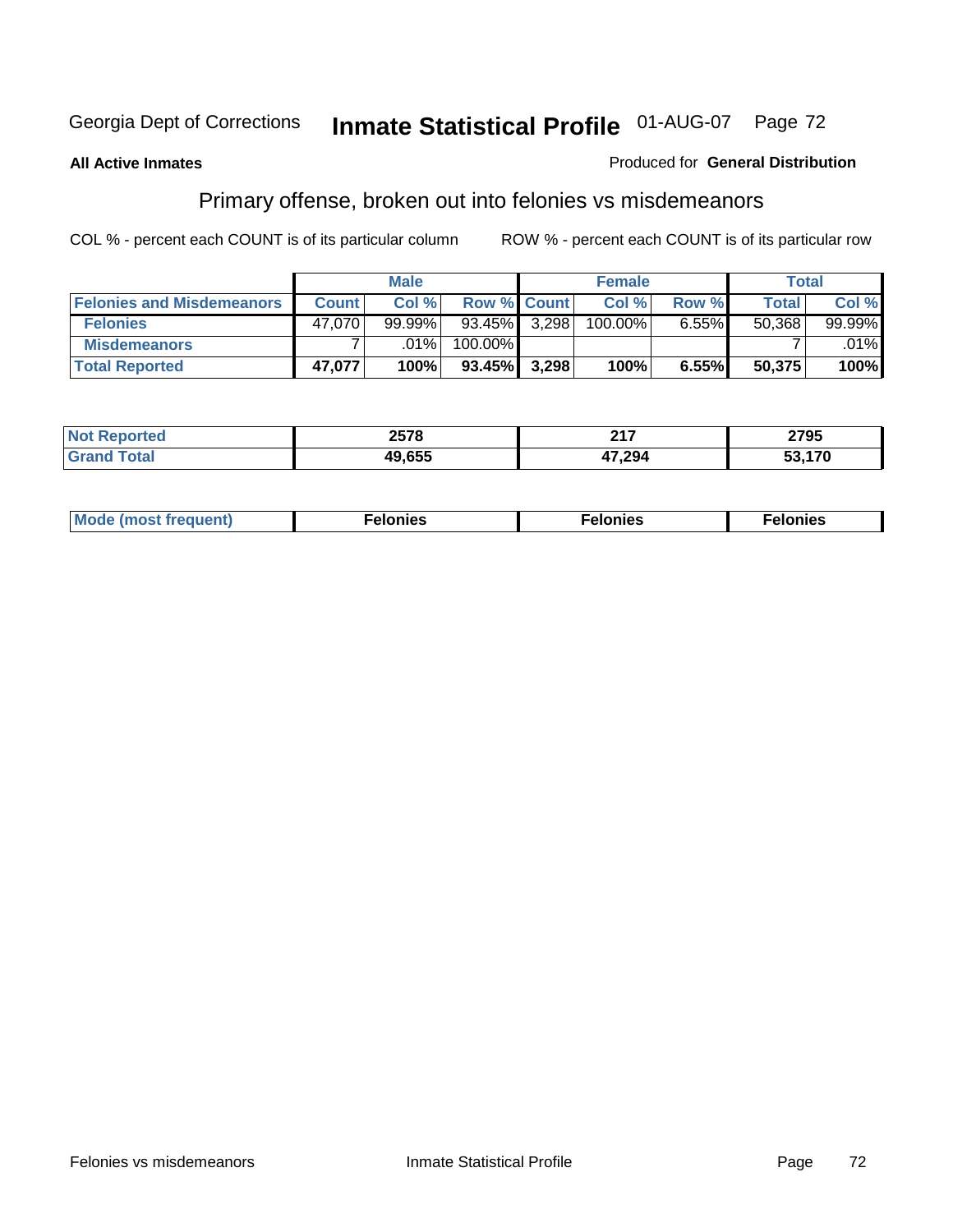### **All Active Inmates**

#### Produced for **General Distribution**

# Primary offense, broken out into six broad crime categories

|                         |                       |              | <b>Male</b> |             |       | <b>Female</b> |        |              | <b>Total</b> |
|-------------------------|-----------------------|--------------|-------------|-------------|-------|---------------|--------|--------------|--------------|
| <b>Crime Categories</b> |                       | <b>Count</b> | Col %       | Row % Count |       | Col %         | Row %  | <b>Total</b> | Col %        |
|                         | <b>Violent</b>        | 20,870       | 44.33%      | 94.46%      | 1,224 | 37.11%        | 5.54%  | 22,094       | 43.86%       |
| $\mathbf{2}$            | <b>Sex Crime</b>      | 7,066        | 15.01%      | 98.70%      | 93    | 2.82%         | 1.30%  | 7,159        | 14.21%       |
| 3                       | <b>Property</b>       | 8,918        | 18.94%      | 89.38%      | 1,060 | 32.14%        | 10.62% | 9,978        | 19.81%       |
| 4                       | <b>Drug</b>           | 7,876        | 16.73%      | 90.74%      | 804   | 24.38%        | 9.26%  | 8,680        | 17.23%       |
| 5                       | <b>Habit/DUI</b>      | 154          | .33%        | 95.06%      | 8     | $.24\%$       | 4.94%  | 162          | .32%         |
| 6                       | <b>Other</b>          | 2,193        | 4.66%       | 95.26%      | 109   | $3.31\%$      | 4.74%  | 2,302        | 4.57%        |
|                         | <b>Total Reported</b> | 47,077       | 100%        | 93.45%      | 3,298 | 100%          | 6.55%  | 50,375       | 100%         |

| 2578            | 247        | 2795  |
|-----------------|------------|-------|
| CEE<br>"<br>ບວວ | - 64 G<br> | 4 7 N |

|  | <b>Mou</b><br>--- | .<br>วlent | ---<br>olent | ≀lent<br>-------- |
|--|-------------------|------------|--------------|-------------------|
|--|-------------------|------------|--------------|-------------------|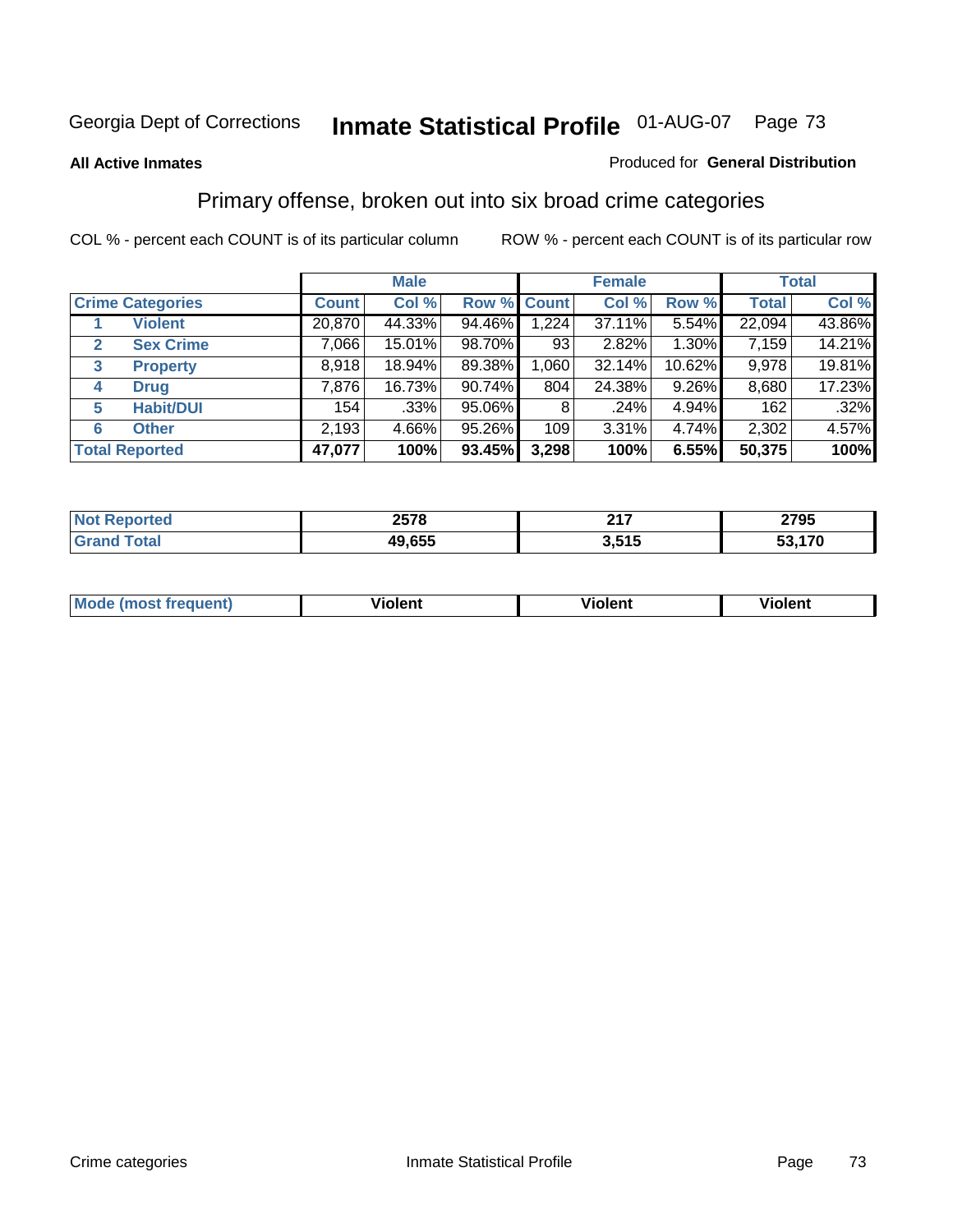#### **All Active Inmates**

### Produced for **General Distribution**

# Primary offense, detailed offense code

|      |                                                    | <b>Male</b>      |       |         | <b>Female</b>    | <b>Total</b> |        |                 |       |
|------|----------------------------------------------------|------------------|-------|---------|------------------|--------------|--------|-----------------|-------|
|      | <b>Primary Offense</b>                             | <b>Count</b>     | Col % | Row %   | <b>Count</b>     | Col %        | Row %  | <b>Total</b>    | Col % |
| 71   | <b>Viol Motor Veh Law</b>                          | $\mathbf 1$      | .01%  | 100.00% |                  |              |        | $\mathbf 1$     | .01%  |
| 72   | Dui                                                | 1                | .01%  | 100.00% |                  |              |        | 1               | .01%  |
| 73   | <b>Obstr Of Law Enf Officer</b>                    | 1                | .01%  | 100.00% |                  |              |        | 1               | .01%  |
| 78   | <b>Terroristic Threats</b>                         | 1                | .01%  | 100.00% |                  |              |        | 1               | .01%  |
| 127  | <b>Interference With</b>                           | 1                | .01%  | 100.00% |                  |              |        | 1               | .01%  |
|      | <b>Custody</b>                                     |                  |       |         |                  |              |        |                 |       |
| 169  | <b>Methamphetamine</b>                             | $\mathbf{1}$     | .01%  | 100.00% |                  |              |        | $\mathbf 1$     | .01%  |
|      | <b>Misdemnor</b>                                   |                  |       |         |                  |              |        |                 |       |
| 341  | <b>Reckless Driving</b>                            | 1                | .01%  | 100.00% |                  |              |        | 1               | .01%  |
| 1100 | <b>Misc Homicide Offense</b>                       | $\overline{14}$  | .03%  | 87.50%  | $\overline{2}$   | .06%         | 12.50% | $\overline{16}$ | .03%  |
| 1101 | <b>Murder</b>                                      | 4,541            | 9.65% | 94.45%  | $\overline{267}$ | 8.10%        | 5.55%  | 4,808           | 9.54% |
| 1102 | <b>Voluntary Manslaughter</b>                      | 1,039            | 2.21% | 88.65%  | 133              | 4.03%        | 11.35% | 1,172           | 2.33% |
| 1103 | <b>Involuntary</b>                                 | 111              | .24%  | 85.38%  | $\overline{19}$  | .58%         | 14.62% | 130             | .26%  |
| 1120 | <b>Manslaughter</b><br><b>Reckless Abandonment</b> | 1                | .01%  | 100.00% |                  |              |        | 1               | .01%  |
| 1121 | <b>Feticide</b>                                    | $\overline{4}$   | .01%  | 100.00% |                  |              |        | 4               | .01%  |
| 1123 | <b>Vehicular Homicide</b>                          | 320              | .68%  | 89.89%  | $\overline{36}$  | 1.09%        | 10.11% | 356             | .71%  |
| 1125 | <b>Conceal Death Of</b>                            | $\overline{12}$  | .03%  | 92.31%  | $\mathbf{1}$     | .03%         | 7.69%  | $\overline{13}$ | .03%  |
|      | <b>Another</b>                                     |                  |       |         |                  |              |        |                 |       |
| 1127 | <b>Mistreatment Of Dead</b>                        | $\mathbf{1}$     | .01%  | 100.00% |                  |              |        | 1               | .01%  |
|      | <b>Body</b>                                        |                  |       |         |                  |              |        |                 |       |
| 1190 | <b>Atmpt Murder</b>                                | $\overline{3}$   | .01%  | 75.00%  | $\mathbf{1}$     | .03%         | 25.00% | 4               | .01%  |
| 1191 | <b>Murder, Conspire To</b>                         | 4                | .01%  | 80.00%  | $\mathbf{1}$     | .03%         | 20.00% | $\overline{5}$  | .01%  |
|      | <b>Commit</b>                                      |                  |       |         |                  |              |        |                 |       |
| 1300 | <b>Misc Assault/Battery</b>                        | $\overline{33}$  | .07%  | 97.06%  | $\overline{1}$   | .03%         | 2.94%  | $\overline{34}$ | .07%  |
| 1301 | <b>Family Violence Battery</b>                     | $\overline{72}$  | .15%  | 97.30%  | $\overline{2}$   | .06%         | 2.70%  | $\overline{74}$ | .15%  |
| 1302 | <b>Aggrav Assault</b>                              | 4,212            | 8.95% | 94.69%  | 236              | 7.16%        | 5.31%  | 4,448           | 8.83% |
| 1303 | <b>Atmpt Aggrav Assault</b>                        | $\overline{3}$   | .01%  | 75.00%  | 1                | .03%         | 25.00% | 4               | .01%  |
| 1305 | <b>Aggrav Battery</b>                              | $\overline{717}$ | 1.52% | 93.73%  | 48               | 1.46%        | 6.27%  | 765             | 1.52% |
| 1306 | <b>Misc Family Violence</b>                        | $\overline{5}$   | .01%  | 100.00% |                  |              |        | $\overline{5}$  | .01%  |
| 1307 | <b>Terrorist Threats &amp; Acts</b>                | 321              | .68%  | 95.82%  | $\overline{14}$  | .42%         | 4.18%  | 335             | .67%  |
| 1308 | <b>False Imprisonment</b>                          | 172              | .37%  | 96.63%  | $\overline{6}$   | .18%         | 3.37%  | 178             | .35%  |
|      | 1311 Kidnapping                                    | 1,393            | 2.96% | 97.01%  | 43               | 1.30%        | 2.99%  | 1,436           | 2.85% |
| 1312 | <b>Interference With</b>                           | $\overline{3}$   | .01%  | 100.00% |                  |              |        | $\overline{3}$  | .01%  |
|      | <b>Custody</b>                                     |                  |       |         |                  |              |        |                 |       |
| 1314 | <b>Aggrav Assault Peace</b>                        | $\overline{314}$ | .67%  | 96.91%  | 10               | .30%         | 3.09%  | 324             | .64%  |
|      | <b>Ofcr</b>                                        |                  |       |         |                  |              |        |                 |       |
| 1315 | <b>Aggrav Battery Peace</b><br><b>Ofcr</b>         | $\overline{14}$  | .03%  | 93.33%  | 1 <sup>1</sup>   | .03%         | 6.67%  | 15              | .03%  |
| 1316 | <b>Simple Battery</b>                              | 3                | .01%  | 75.00%  | 1                | .03%         | 25.00% | $\overline{4}$  | .01%  |
|      |                                                    |                  |       |         |                  |              |        |                 |       |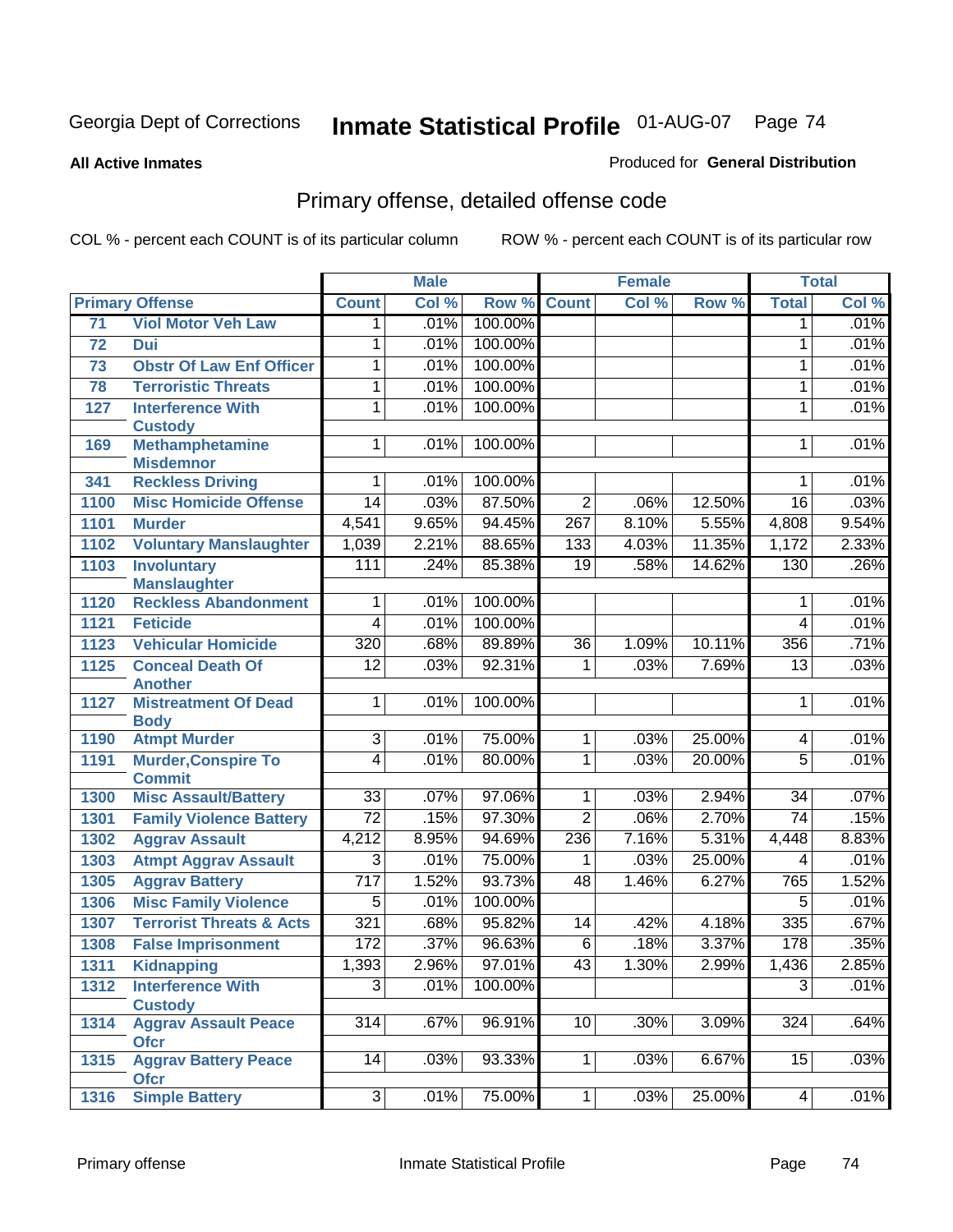**All Active Inmates**

### Produced for **General Distribution**

# Primary offense, detailed offense code

|              |                                                 |                         | <b>Male</b>  |         |                     | <b>Female</b> |         |                 | <b>Total</b> |
|--------------|-------------------------------------------------|-------------------------|--------------|---------|---------------------|---------------|---------|-----------------|--------------|
|              | <b>Primary Offense</b>                          | <b>Count</b>            | Col %        | Row %   | <b>Count</b>        | Col %         | Row %   | <b>Total</b>    | Col %        |
| 1317         | <b>Reck Cond Infected</b>                       | $\overline{9}$          | .02%         | 81.82%  | $\overline{2}$      | .06%          | 18.18%  | $\overline{11}$ | .02%         |
|              | <b>Person</b>                                   |                         |              |         |                     |               |         |                 |              |
| 1318         | <b>Injury By Vehicle</b>                        | 68                      | .14%         | 89.47%  | 8                   | .24%          | 10.53%  | 76              | .15%         |
| 1320         | <b>Stalking</b>                                 | 4                       | .01%         | 100.00% |                     |               |         | 4               | .01%         |
| 1321         | <b>Aggrav Stalking</b>                          | 282                     | .60%         | 95.92%  | 12                  | .36%          | 4.08%   | 294             | .58%         |
| 1390         | <b>Atmpt Kidnap</b>                             | $\overline{\mathbf{c}}$ | .01%         | 100.00% |                     |               |         | $\overline{2}$  | .01%         |
| 1400         | <b>Arson Misc</b>                               | $\overline{3}$          | .01%         | 75.00%  | 1                   | .03%          | 25.00%  | 4               | .01%         |
| 1401         | <b>Arson 1st Degree</b>                         | $\overline{95}$         | .20%         | 86.36%  | $\overline{15}$     | .45%          | 13.64%  | 110             | .22%         |
| 1402         | <b>Arson 2nd Degree</b>                         | $\overline{11}$         | .02%         | 91.67%  | 1                   | .03%          | 8.33%   | 12              | .02%         |
| 1403         | <b>Arson 3rd Degree</b>                         | $\overline{2}$          | .01%         | 100.00% |                     |               |         | $\overline{2}$  | .01%         |
| 1501         | <b>Crmnl Damage 1st</b>                         | $\overline{25}$         | .05%         | 92.59%  | $\overline{2}$      | .06%          | 7.41%   | $\overline{27}$ | .05%         |
|              | <b>Degree</b>                                   |                         |              |         |                     |               |         |                 |              |
| 1502         | <b>Crmnl Damage 2nd</b>                         | 92                      | .20%         | 93.88%  | 6                   | .18%          | 6.12%   | 98              | .19%         |
| 1506         | <b>Degree</b><br><b>Alter Id</b>                | $\overline{6}$          | .01%         | 100.00% |                     |               |         | 6               | .01%         |
|              |                                                 | 4,701                   | 9.99%        | 96.08%  | 192                 | 5.82%         | 3.92%   | 4,893           | 9.71%        |
| 1601<br>1602 | <b>Burglary</b><br><b>Poss Burglar Tools</b>    | 44                      | .09%         | 97.78%  | 1                   | .03%          | 2.22%   | 45              | .09%         |
|              |                                                 | $\overline{28}$         |              |         |                     |               | 3.45%   |                 |              |
| 1690         | <b>Atmpt Burglary</b>                           | 1                       | .06%<br>.01% | 96.55%  | 1<br>$\overline{3}$ | .03%          | 75.00%  | $\overline{29}$ | .06%<br>.01% |
| 1700         | <b>Misc Forgery</b>                             |                         |              | 25.00%  |                     | .09%          |         | 4               |              |
| 1701         | <b>Forgery 1st Degree</b>                       | 1,037                   | 2.20%        | 72.11%  | 401                 | 12.16%        | 27.89%  | 1,438           | 2.85%        |
| 1702         | <b>Forgery 2nd Degree</b>                       | $\overline{31}$         | .07%         | 83.78%  | $\overline{6}$      | .18%          | 16.22%  | $\overline{37}$ | .07%         |
| 1704         | <b>Bad Checks</b>                               | 8                       | .02%         | 72.73%  | $\overline{3}$      | .09%          | 27.27%  | $\overline{11}$ | .02%         |
| 1751         | <b>Theft Credit Card</b>                        | $\overline{26}$         | .06%         | 83.87%  | $\overline{5}$      | .15%          | 16.13%  | $\overline{31}$ | .06%         |
| 1753         | <b>Fraudulent Credit Card</b>                   | 64                      | .14%         | 68.82%  | $\overline{29}$     | .88%          | 31.18%  | $\overline{93}$ | .18%         |
| 1755         | <b>Recv Gds, Srvs Fraud</b>                     |                         |              |         | 1                   | .03%          | 100.00% | 1               | .01%         |
| 1756         | <b>Obtnd</b><br><b>Financial Identity Fraud</b> | $\overline{34}$         | .07%         | 59.65%  | 23                  | .70%          | 40.35%  | 57              | .11%         |
| 1759         | <b>Telecommunications</b>                       | 1                       | .01%         | 100.00% |                     |               |         | 1               | .01%         |
|              | <b>Fraud</b>                                    |                         |              |         |                     |               |         |                 |              |
| 1760         | <b>Computer Pornography</b>                     | 1                       | .01%         | 100.00% |                     |               |         | 1               | .01%         |
| 1761         | <b>Computer Theft</b>                           | $\overline{3}$          | .01%         | 37.50%  | $\overline{5}$      | .15%          | 62.50%  | $\overline{8}$  | .02%         |
| 1762         | <b>Computer Trespass</b>                        | $\overline{2}$          | .01%         | 100.00% |                     |               |         | $\overline{2}$  | .01%         |
|              | 1790 Atmpt Forgery                              | $\overline{2}$          | .01%         | 100.00% |                     |               |         | $\overline{2}$  | .01%         |
| 1796         | <b>Fraudulent Access</b>                        |                         |              |         | 1                   | .03%          | 100.00% | 1               | .01%         |
|              | <b>Compute</b>                                  |                         |              |         |                     |               |         |                 |              |
| 1799         | <b>Misc Fraud</b>                               | 15                      | .03%         | 71.43%  | 6                   | .18%          | 28.57%  | $\overline{21}$ | .04%         |
| 1802         | <b>Theft By Taking</b>                          | 878                     | 1.87%        | 87.45%  | 126                 | 3.82%         | 12.55%  | 1,004           | 1.99%        |
| 1803         | <b>Theft By Deception</b>                       | 42                      | .09%         | 82.35%  | $\overline{9}$      | .27%          | 17.65%  | $\overline{51}$ | .10%         |
| 1805         | <b>Theft Of Lost Property</b>                   | $\overline{1}$          | .01%         | 50.00%  | $\overline{1}$      | .03%          | 50.00%  | $\overline{2}$  | .01%         |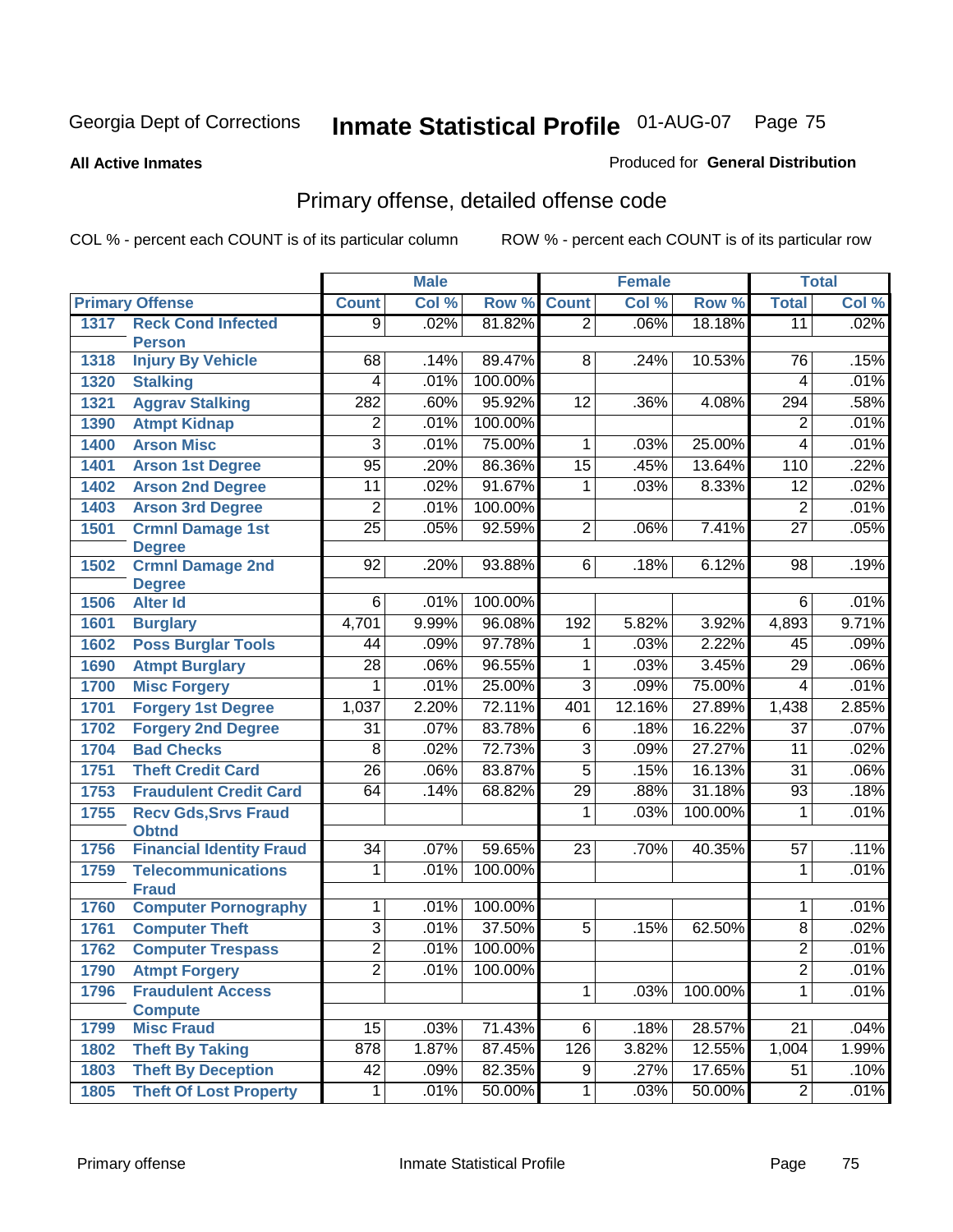#### **All Active Inmates**

### Produced for **General Distribution**

# Primary offense, detailed offense code

|      |                                            | <b>Male</b>      |       |         |                 | <b>Female</b> |        | <b>Total</b>     |         |
|------|--------------------------------------------|------------------|-------|---------|-----------------|---------------|--------|------------------|---------|
|      | <b>Primary Offense</b>                     | <b>Count</b>     | Col % | Row %   | <b>Count</b>    | Col %         | Row %  | <b>Total</b>     | Col %   |
| 1806 | <b>Theft By Rec Stolen Prop</b>            | 908              | 1.93% | 95.18%  | $\overline{46}$ | 1.39%         | 4.82%  | 954              | 1.89%   |
| 1807 | <b>Theft Of Services</b>                   | 3                | .01%  | 100.00% |                 |               |        | 3                | .01%    |
| 1808 | <b>Theft By Conversion</b>                 | $\overline{35}$  | .07%  | 87.50%  | 5               | .15%          | 12.50% | 40               | .08%    |
| 1811 | <b>Convsn Paymnts Real</b>                 | 1                | .01%  | 100.00% |                 |               |        | 1                | .01%    |
|      | <b>Propy</b>                               |                  |       |         |                 |               |        |                  |         |
| 1812 | <b>Atmpt Theft By Taking</b>               | 11               | .02%  | 100.00% |                 |               |        | 11               | .02%    |
| 1813 | <b>Theft Motorveh Or Part</b>              | $\overline{152}$ | .32%  | 94.41%  | 9               | .27%          | 5.59%  | 161              | .32%    |
| 1815 | <b>Theft Bring Prop In State</b>           | 14               | .03%  | 100.00% |                 |               |        | 14               | .03%    |
| 1816 | <b>Theft Recv Prop Out</b><br><b>State</b> | 4                | .01%  | 100.00% |                 |               |        | 4                | .01%    |
| 1821 | <b>Theft By Shoplifting</b>                | 424              | .90%  | 75.44%  | 138             | 4.18%         | 24.56% | 562              | 1.12%   |
| 1880 | <b>Entering Vehicle</b>                    | 144              | .31%  | 96.64%  | $\overline{5}$  | .15%          | 3.36%  | 149              | $.30\%$ |
| 1901 | <b>Robbery</b>                             | 1,762            | 3.74% | 94.07%  | 111             | 3.37%         | 5.93%  | 1,873            | 3.72%   |
| 1902 | <b>Armed Robbery</b>                       | 4,576            | 9.72% | 97.13%  | 135             | 4.09%         | 2.87%  | 4,711            | 9.35%   |
| 1903 | <b>Robbery By Force</b>                    | 149              | .32%  | 91.41%  | $\overline{14}$ | .42%          | 8.59%  | 163              | .32%    |
| 1904 | <b>Robbery By Intimidation</b>             | $\overline{226}$ | .48%  | 93.00%  | $\overline{17}$ | .52%          | 7.00%  | 243              | .48%    |
| 1905 | <b>Robbery By Sudden</b><br><b>Snatch</b>  | 114              | .24%  | 91.94%  | 10              | .30%          | 8.06%  | 124              | .25%    |
| 1911 | <b>Hijacking Motor Vehicle</b>             | $\overline{38}$  | .08%  | 95.00%  | $\overline{2}$  | .06%          | 5.00%  | 40               | .08%    |
| 1991 | <b>Atmpt Robbery</b>                       | $\overline{31}$  | .07%  | 91.18%  | $\overline{3}$  | .09%          | 8.82%  | $\overline{34}$  | .07%    |
| 1992 | <b>Atmpt Armed Robbery</b>                 | $\overline{53}$  | .11%  | 86.89%  | $\overline{8}$  | .24%          | 13.11% | 61               | .12%    |
| 2000 | <b>Misc Sexual Offense</b>                 | 62               | .13%  | 100.00% |                 |               |        | 62               | .12%    |
| 2001 | Rape                                       | 1,817            | 3.86% | 99.73%  | $\overline{5}$  | .15%          | .27%   | 1,822            | 3.62%   |
| 2002 | <b>Sodomy</b>                              | 14               | .03%  | 100.00% |                 |               |        | 14               | .03%    |
| 2003 | <b>Aggrav Sodomy</b>                       | 226              | .48%  | 99.56%  | $\overline{1}$  | .03%          | .44%   | $\overline{227}$ | .45%    |
| 2006 | <b>Incest</b>                              | 143              | .30%  | 95.97%  | 6               | .18%          | 4.03%  | 149              | $.30\%$ |
| 2009 | <b>Aggrav Sexual Battery</b>               | 142              | .30%  | 99.30%  | 1               | .03%          | .70%   | 143              | .28%    |
| 2011 | <b>Sexual Battery</b>                      | 11               | .02%  | 100.00% |                 |               |        | 11               | .02%    |
| 2016 | <b>Pimping A Minor Under</b>               | $\overline{3}$   | .01%  | 75.00%  | 1               | .03%          | 25.00% | 4                | .01%    |
|      | 18                                         | $\mathbf{1}$     |       |         |                 |               |        | 1                | .01%    |
| 2017 | <b>Pandering By</b><br><b>Compulsion</b>   |                  | .01%  | 100.00% |                 |               |        |                  |         |
| 2018 | <b>Statutory Rape</b>                      | 784              | 1.67% | 98.99%  | $\overline{8}$  | .24%          | 1.01%  | 792              | 1.57%   |
| 2019 | <b>Child Molestation</b>                   | 2,209            | 4.69% | 98.09%  | 43              | 1.30%         | 1.91%  | 2,252            | 4.47%   |
| 2020 | <b>Enticing Child-Indec</b>                | $\overline{91}$  | .19%  | 95.79%  | $\vert 4 \vert$ | .12%          | 4.21%  | 95               | .19%    |
|      | <b>Purp</b>                                |                  |       |         |                 |               |        |                  |         |
| 2021 | <b>Aggrav Child Molestation</b>            | 1,302            | 2.77% | 98.41%  | 21              | .64%          | 1.59%  | 1,323            | 2.63%   |
| 2022 | <b>Necrophilia</b>                         | $\overline{1}$   | .01%  | 100.00% |                 |               |        | 1                | .01%    |
| 2023 | Sexl/Asslt/Agn/Pers/Cstd                   | $\overline{5}$   | .01%  | 100.00% |                 |               |        | $\overline{5}$   | .01%    |
|      | v                                          |                  |       |         |                 |               |        |                  |         |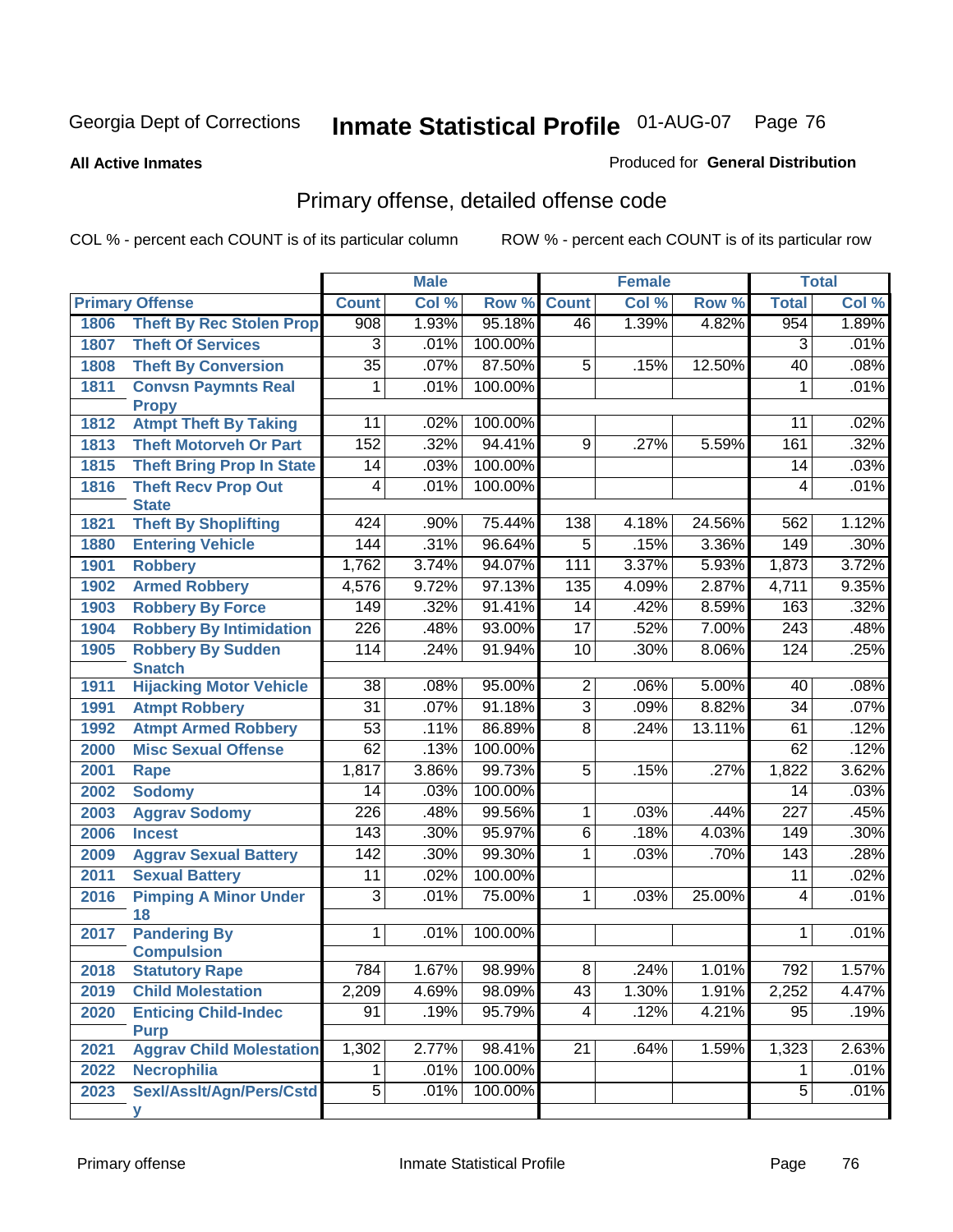**All Active Inmates**

### Produced for **General Distribution**

# Primary offense, detailed offense code

|      |                                             |                 | <b>Male</b> |         |                | <b>Female</b> |        |                 | <b>Total</b> |
|------|---------------------------------------------|-----------------|-------------|---------|----------------|---------------|--------|-----------------|--------------|
|      | <b>Primary Offense</b>                      | <b>Count</b>    | Col %       | Row %   | <b>Count</b>   | Col %         | Row %  | <b>Total</b>    | Col %        |
| 2025 | <b>Solicit Sodomy From</b><br><b>Minor</b>  | $\overline{2}$  | .01%        | 100.00% |                |               |        | $\overline{2}$  | .01%         |
| 2026 | <b>Sex Offender Fail Registr</b>            | 87              | .18%        | 97.75%  | $\overline{2}$ | .06%          | 2.25%  | 89              | .18%         |
| 2091 | <b>Atmpt Rape</b>                           | $\overline{20}$ | .04%        | 100.00% |                |               |        | 20              | .04%         |
| 2093 | <b>Atmpt Aggrav Sodomy</b>                  | $\overline{3}$  | .01%        | 100.00% |                |               |        | $\overline{3}$  | .01%         |
| 2094 | <b>Atmpt Child Molestation</b>              | $\overline{17}$ | .04%        | 100.00% |                |               |        | $\overline{17}$ | .03%         |
| 2095 | <b>Agg Aslt W Intnt To Rape</b>             | 60              | .13%        | 100.00% |                |               |        | 60              | .12%         |
| 2097 | <b>Statutory Rape, Atmpt</b>                | 1               | .01%        | 100.00% |                |               |        | 1               | .01%         |
| 2099 | <b>Agg Sex Battery Atmpt</b>                | $\overline{2}$  | .01%        | 100.00% |                |               |        | $\overline{2}$  | .01%         |
| 2100 | <b>Misc Obscenity</b>                       | 3               | .01%        | 100.00% |                |               |        | 3               | .01%         |
| 2205 | <b>False Swearng Writtn</b>                 | $\overline{9}$  | .02%        | 69.23%  | 4              | .12%          | 30.77% | $\overline{13}$ | .03%         |
|      | <b>Stmt</b>                                 |                 |             |         |                |               |        |                 |              |
| 2300 | <b>Abuse Of Govt Office</b>                 | $\overline{2}$  | .01%        | 100.00% |                |               |        | 2               | .01%         |
| 2301 | <b>Bribery Govt Officer</b>                 | $\overline{6}$  | .01%        | 85.71%  | 1              | .03%          | 14.29% | $\overline{7}$  | .01%         |
| 2302 | <b>Viol Oath Public Offer</b>               | 1               | .01%        | 100.00% |                |               |        | $\mathbf 1$     | .01%         |
| 2313 | <b>Influencing Witness</b>                  | $\overline{3}$  | .01%        | 100.00% |                |               |        | $\overline{3}$  | .01%         |
| 2314 | <b>Obstr Of Law Enf Officer</b>             | 608             | 1.29%       | 94.56%  | 35             | 1.06%         | 5.44%  | 643             | 1.28%        |
| 2315 | <b>Tampering With</b><br><b>Evidence</b>    | $\overline{6}$  | .01%        | 66.67%  | $\overline{3}$ | .09%          | 33.33% | 9               | .02%         |
| 2316 | <b>Fleeing/Eluding Police</b>               | 103             | .22%        | 97.17%  | $\overline{3}$ | .09%          | 2.83%  | 106             | .21%         |
| 2401 | <b>Perjury</b>                              | $\overline{4}$  | .01%        | 80.00%  | 1              | .03%          | 20.00% | $\overline{5}$  | .01%         |
| 2402 | <b>False Swearing</b>                       | 1               | .01%        | 100.00% |                |               |        | 1               | .01%         |
| 2405 | <b>Impersonating Officer</b>                | $\overline{3}$  | .01%        | 100.00% |                |               |        | $\overline{3}$  | .01%         |
| 2407 | <b>Embracery</b>                            | 1               | .01%        | 100.00% |                |               |        | 1               | .01%         |
| 2408 | <b>False Statements Govt</b>                | $\overline{33}$ | .07%        | 91.67%  | $\overline{3}$ | .09%          | 8.33%  | $\overline{36}$ | $.07\%$      |
| 2411 | <b>Impersntng In Legal</b><br><b>Procd</b>  | 1               | .01%        | 100.00% |                |               |        | 1               | .01%         |
| 2501 | <b>Escape</b>                               | 102             | .22%        | 91.07%  | 10             | .30%          | 8.93%  | 112             | .22%         |
| 2503 | <b>Hindering Appreh Or Pun</b>              | $\overline{3}$  | .01%        | 50.00%  | $\overline{3}$ | .09%          | 50.00% | $\overline{6}$  | .01%         |
| 2507 | <b>Mutiny In Penal Inst</b>                 | $\overline{3}$  | .01%        | 100.00% |                |               |        | 3               | .01%         |
| 2511 | <b>Bail Jumping</b>                         | $\overline{9}$  | .02%        | 100.00% |                |               |        | $\overline{9}$  | .02%         |
| 2590 | <b>Atmpt Escape</b>                         | $\overline{1}$  | .01%        | 100.00% |                |               |        | 1               | .01%         |
| 2609 | <b>False Public Alarm</b>                   | 3 <sup>1</sup>  | .01%        | 100.00% |                |               |        | 3               | .01%         |
| 2613 | <b>Crmnl Interfere Govt</b>                 | $\overline{39}$ | .08%        | 100.00% |                |               |        | $\overline{39}$ | .08%         |
|      | <b>Prop</b>                                 |                 |             |         |                |               |        |                 |              |
| 2703 | <b>Commerical Gambling</b>                  | $\overline{1}$  | .01%        | 100.00% |                |               |        | 1               | .01%         |
| 2730 | <b>Lottery Violation</b>                    | $\overline{2}$  | .01%        | 100.00% |                |               |        | $\overline{2}$  | .01%         |
| 2761 | <b>Removal Baggage, Cargo</b><br><b>Etc</b> | $\overline{4}$  | .01%        | 100.00% |                |               |        | $\overline{4}$  | .01%         |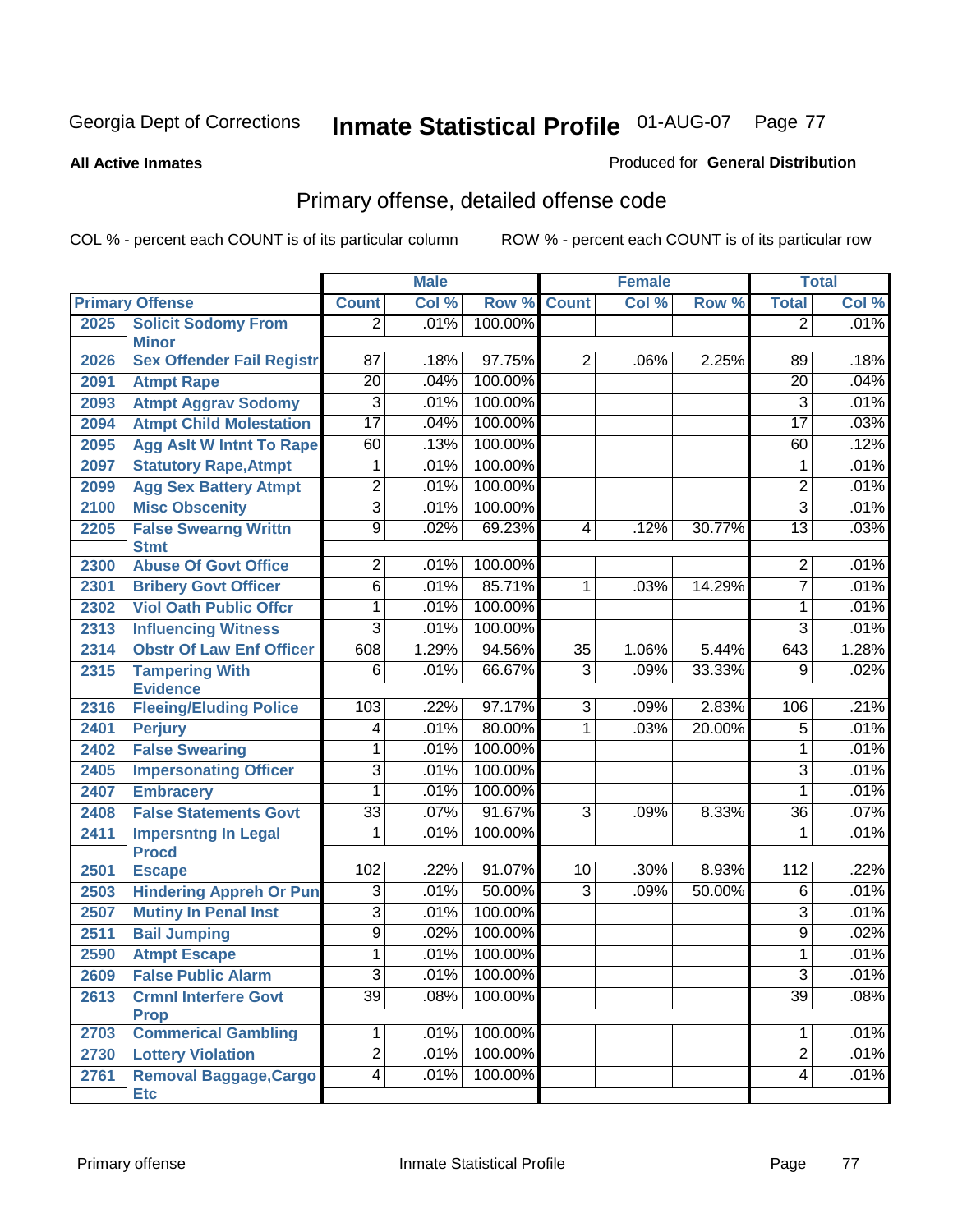#### **All Active Inmates**

### Produced for **General Distribution**

# Primary offense, detailed offense code

|      |                                            |                 | <b>Male</b> |         |                 | <b>Female</b> |         |                 | <b>Total</b> |
|------|--------------------------------------------|-----------------|-------------|---------|-----------------|---------------|---------|-----------------|--------------|
|      | <b>Primary Offense</b>                     | <b>Count</b>    | Col %       | Row %   | Count           | Col %         | Row %   | <b>Total</b>    | Col %        |
| 2801 | <b>Cruelty To Children</b>                 | 226             | .48%        | 74.83%  | 76              | 2.30%         | 25.17%  | 302             | .60%         |
| 2802 | <b>Atmpt Cruelty To</b><br><b>Children</b> | 1               | .01%        | 50.00%  | 1               | .03%          | 50.00%  | $\overline{2}$  | .01%         |
| 2803 | <b>Manufact Meth Near</b><br><b>Child</b>  | $\overline{7}$  | .01%        | 58.33%  | $\overline{5}$  | .15%          | 41.67%  | 12              | .02%         |
| 2811 | <b>Cruelty To Elder Person</b>             | $\overline{7}$  | .01%        | 77.78%  | $\overline{2}$  | .06%          | 22.22%  | $\overline{9}$  | .02%         |
| 2843 | <b>Sex Exploitation Child</b>              | $\overline{32}$ | .07%        | 96.97%  | $\overline{1}$  | .03%          | 3.03%   | $\overline{33}$ | .07%         |
| 2852 | <b>Abandonment Of Child</b>                | 1               | .01%        | 50.00%  | 1               | .03%          | 50.00%  | $\overline{2}$  | .01%         |
| 2854 | <b>Cntrbtng Delingency</b><br><b>Minor</b> |                 |             |         | 1               | .03%          | 100.00% | $\mathbf{1}$    | .01%         |
| 2900 | <b>Misc Weapon/Explosive</b><br>Off        | $\overline{3}$  | .01%        | 100.00% |                 |               |         | $\overline{3}$  | .01%         |
| 2901 | <b>Carry Concealed Weapon</b>              | $\overline{1}$  | .01%        | 100.00% |                 |               |         | 1               | .01%         |
| 2910 | <b>Poss Of Firearm Dur</b><br><b>Crime</b> | 251             | .53%        | 97.29%  | $\overline{7}$  | .21%          | 2.71%   | 258             | .51%         |
| 2911 | <b>Poss Knife During Crime</b>             | $\overline{2}$  | .01%        | 100.00% |                 |               |         | $\overline{2}$  | .01%         |
| 2912 | <b>Poss Of Certain</b><br><b>Weapons</b>   | $\overline{41}$ | .09%        | 97.62%  | 1               | .03%          | 2.38%   | $\overline{42}$ | .08%         |
| 2913 | <b>Poss Firearm 1st</b><br><b>Offender</b> | 47              | .10%        | 94.00%  | $\overline{3}$  | .09%          | 6.00%   | 50              | .10%         |
| 2914 | <b>Poss Firearm Convct</b><br><b>Felon</b> | 793             | 1.68%       | 97.30%  | 22              | .67%          | 2.70%   | 815             | 1.62%        |
| 2915 | <b>Carry Weapon At School</b>              | $\overline{6}$  | .01%        | 85.71%  | 1               | .03%          | 14.29%  | $\overline{7}$  | .01%         |
| 2963 | <b>Guard Line</b><br><b>W/Weapon/Drugs</b> | 1               | .01%        | 100.00% |                 |               |         | 1               | .01%         |
| 2965 | <b>Poss Wpn, Drugs By</b><br><b>Prisnr</b> | $\overline{7}$  | .01%        | 100.00% |                 |               |         | $\overline{7}$  | .01%         |
| 2967 | <b>Destroy/Injur Police Dog</b>            | $\overline{1}$  | .01%        | 100.00% |                 |               |         | 1               | .01%         |
| 2971 | <b>Cruelty To Animals</b>                  | $\overline{5}$  | .01%        | 100.00% |                 |               |         | $\overline{5}$  | .01%         |
| 2972 | <b>Aggrav Cruelty To</b><br><b>Animals</b> | $\overline{2}$  | .01%        | 100.00% |                 |               |         | $\overline{2}$  | .01%         |
| 3000 | <b>Misc Invasion Of Privacy</b>            | $\overline{1}$  | .01%        | 100.00% |                 |               |         | 1               | .01%         |
| 3002 | <b>Peeping Tom</b>                         | $\overline{27}$ | .06%        | 100.00% |                 |               |         | $\overline{27}$ | .05%         |
| 3404 | <b>Racketeering</b>                        | 60              | .13%        | 75.95%  | 19              | .58%          | 24.05%  | 79              | .16%         |
| 4001 | <b>S/D Narcotics Opiates</b>               | 42              | .09%        | 95.45%  | $\overline{2}$  | .06%          | 4.55%   | 44              | .09%         |
| 4002 | <b>S/D Dep Stim Cntrf Drugs</b>            | 42              | .09%        | 79.25%  | $\overline{11}$ | .33%          | 20.75%  | 53              | .11%         |
| 4004 | <b>S/D Of Marijuana</b>                    | 281             | .60%        | 95.90%  | $\overline{12}$ | .36%          | 4.10%   | 293             | .58%         |
| 4006 | <b>Poss Narcotics Opiates</b>              | 66              | .14%        | 88.00%  | 9               | .27%          | 12.00%  | 75              | .15%         |
| 4007 | <b>Poss Dep Stim Cntrf</b><br><b>Drugs</b> | 66              | .14%        | 80.49%  | $\overline{16}$ | .49%          | 19.51%  | $\overline{82}$ | .16%         |
| 4008 | <b>Poss Of Lsd</b>                         | $\overline{3}$  | .01%        | 100.00% |                 |               |         | 3               | .01%         |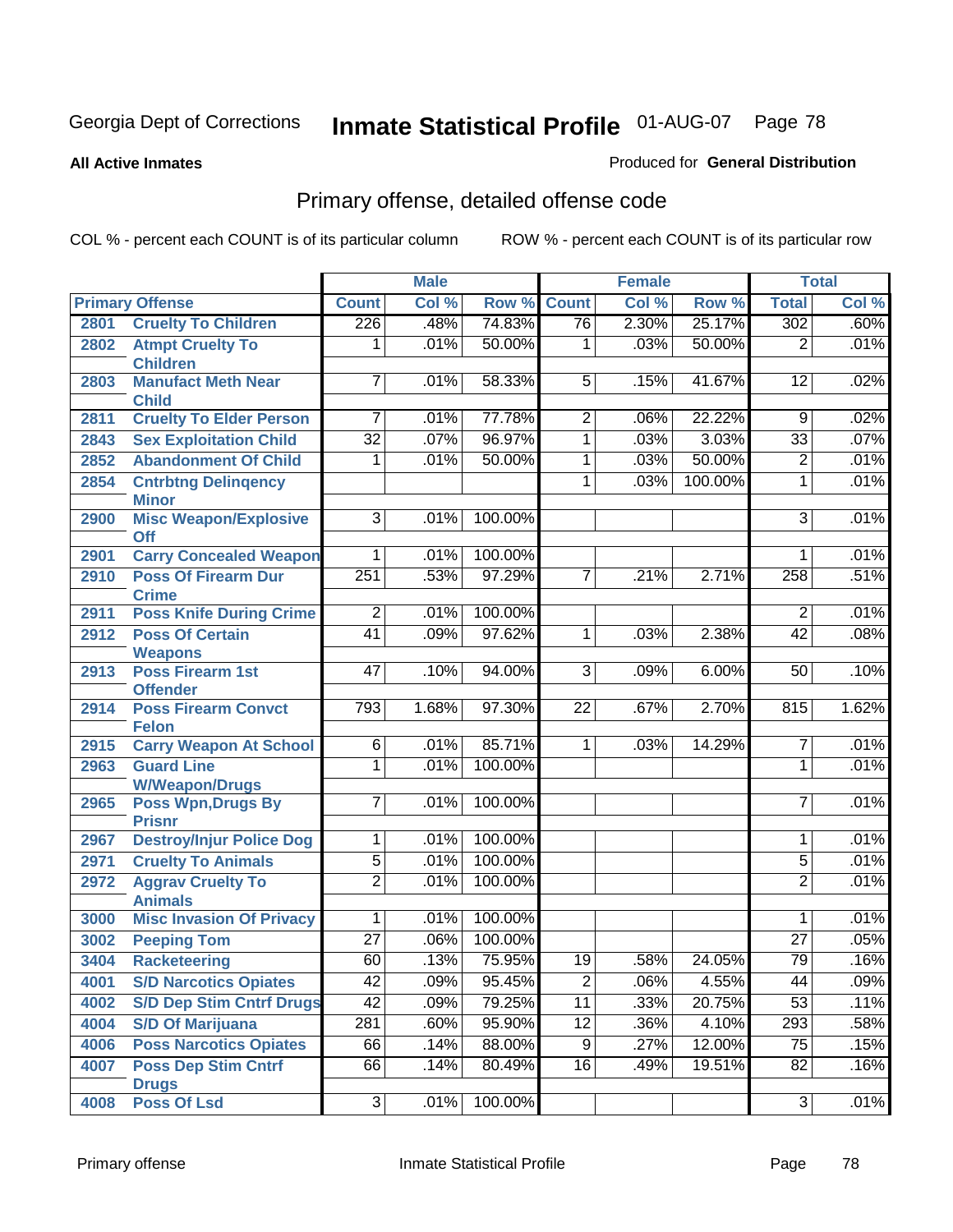#### **All Active Inmates**

#### Produced for **General Distribution**

# Primary offense, detailed offense code

|      |                                            |                  | <b>Male</b> |         |                 | <b>Female</b> |         |                 | <b>Total</b> |
|------|--------------------------------------------|------------------|-------------|---------|-----------------|---------------|---------|-----------------|--------------|
|      | <b>Primary Offense</b>                     | <b>Count</b>     | Col %       | Row %   | <b>Count</b>    | Col %         | Row %   | <b>Total</b>    | Col %        |
| 4009 | <b>Poss Of Marijuana</b>                   | 342              | .73%        | 94.21%  | $\overline{21}$ | .64%          | 5.79%   | 363             | .72%         |
| 4011 | <b>Illegal Attm To Obt Drugs</b>           | 11               | .02%        | 52.38%  | 10              | .30%          | 47.62%  | 21              | .04%         |
| 4012 | <b>Viol Ga Cntrl Sbst Act</b>              | $\overline{22}$  | .05%        | 95.65%  | 1               | .03%          | 4.35%   | 23              | .05%         |
| 4013 | <b>Viol Dngrous Drgs Act</b>               | 1                | .01%        | 100.00% |                 |               |         | 1               | .01%         |
| 4014 | <b>Uniwfl Mfg/Del/Dist N-C S</b>           | $\overline{21}$  | .04%        | 95.45%  | $\mathbf{1}$    | .03%          | 4.55%   | $\overline{22}$ | .04%         |
| 4016 | <b>Poss Drug Related Matri</b>             | $\overline{23}$  | .05%        | 100.00% |                 |               |         | $\overline{23}$ | .05%         |
| 4017 | <b>S/D Cont Sub Public</b>                 | 103              | .22%        | 92.79%  | 8               | .24%          | 7.21%   | 111             | .22%         |
| 4018 | <b>S/D Cont Sub School</b>                 | 54               | .11%        | 94.74%  | $\overline{3}$  | .09%          | 5.26%   | $\overline{57}$ | .11%         |
| 4021 | <b>S/D Cocaine</b>                         | 1,591            | 3.38%       | 93.98%  | 102             | 3.09%         | 6.02%   | 1,693           | 3.36%        |
| 4022 | <b>Poss Of Cocaine</b>                     | 2,353            | 5.00%       | 90.02%  | 261             | 7.91%         | 9.98%   | 2,614           | 5.19%        |
| 4030 | <b>Poss Ephedrine</b>                      | $\overline{15}$  | .03%        | 88.24%  | $\overline{2}$  | .06%          | 11.76%  | 17              | .03%         |
| 4031 | <b>Poss Methamphetamine</b>                | 851              | 1.81%       | 83.19%  | 172             | 5.22%         | 16.81%  | 1,023           | 2.03%        |
| 4032 | <b>Sale Methamphetamine</b>                | 142              | .30%        | 86.06%  | $\overline{23}$ | .70%          | 13.94%  | 165             | .33%         |
| 4034 | <b>Sale Mda/Extsy</b>                      | 1                | .01%        | 50.00%  | 1               | .03%          | 50.00%  | $\overline{2}$  | .01%         |
| 4090 | <b>Atmpt Viol Substance Act</b>            | $\overline{20}$  | .04%        | 83.33%  | $\overline{4}$  | .12%          | 16.67%  | $\overline{24}$ | .05%         |
| 4100 | <b>Misc Drugs Trafficking</b>              | 113              | .24%        | 93.39%  | $\overline{8}$  | .24%          | 6.61%   | 121             | .24%         |
| 4101 | <b>Traf Cocaine Less 200</b>               | $\overline{511}$ | 1.09%       | 95.34%  | $\overline{25}$ | .76%          | 4.66%   | 536             | 1.06%        |
|      | Gm                                         |                  |             |         |                 |               |         |                 |              |
| 4102 | <b>Traf Cocaine 201-400 Gm</b>             | 91               | .19%        | 93.81%  | 6               | .18%          | 6.19%   | 97              | .19%         |
| 4103 | <b>Traf Cocaine 401+ Gm</b>                | 146              | .31%        | 94.81%  | $\overline{8}$  | .24%          | 5.19%   | 154             | .31%         |
| 4111 | <b>Traf Narcotic Less 14 Gm</b>            | 8                | .02%        | 100.00% |                 |               |         | 8               | .02%         |
| 4112 | <b>Traf Narcotic 15-28 Gm</b>              | 4                | .01%        | 100.00% |                 |               |         | 4               | .01%         |
| 4113 | <b>Traf Narcotic 29+ Gm</b>                | $\overline{5}$   | .01%        | 100.00% |                 |               |         | $\overline{5}$  | .01%         |
| 4121 | Traf Marijna 10-2000 Lb                    | 43               | .09%        | 87.76%  | 6               | .18%          | 12.24%  | 49              | .10%         |
| 4122 | Traf Marijna 2001-10k Lb                   | 5                | .01%        | 100.00% |                 |               |         | 5               | .01%         |
| 4126 | <b>Traf Amphtmine 28-199</b><br>Gm         | $\overline{5}$   | .01%        | 100.00% |                 |               |         | $\overline{5}$  | .01%         |
| 4127 | <b>Traf Amphtmine 200-399</b>              |                  |             |         | $\mathbf 1$     | .03%          | 100.00% | 1               | .01%         |
|      | Gm                                         |                  |             |         |                 |               |         |                 |              |
| 4128 | Traf Amphtmine 400+ Gm                     | 4                | .01%        | 100.00% |                 |               |         | 4               | .01%         |
| 4130 | <b>Cnspire Traffic Cntrl Sub</b>           | $\overline{7}$   | .01%        | 100.00% |                 |               |         | $\overline{7}$  | .01%         |
| 4131 | <b>Transactions Drug</b>                   | 1                | .01%        | 100.00% |                 |               |         | 1               | .01%         |
|      | <b>Objects</b>                             |                  |             |         |                 |               |         |                 |              |
| 4133 | <b>Use Comm Facity Vio C</b><br><b>Sub</b> | $\overline{2}$   | .01%        | 100.00% |                 |               |         | $\overline{2}$  | .01%         |
| 4134 | <b>Att/Consprcy Commt</b>                  | $\overline{31}$  | .07%        | 83.78%  | 6               | .18%          | 16.22%  | $\overline{37}$ | .07%         |
|      | C/S/Of                                     |                  |             |         |                 |               |         |                 |              |
| 4140 | <b>Traf Methamph 28-199</b>                | $\overline{292}$ | .62%        | 89.57%  | 34              | 1.03%         | 10.43%  | 326             | .65%         |
|      | Gm                                         |                  |             |         |                 |               |         |                 |              |
| 4141 | Traf Methamph 200-399                      | 55               | .12%        | 91.67%  | 5               | .15%          | 8.33%   | 60              | .12%         |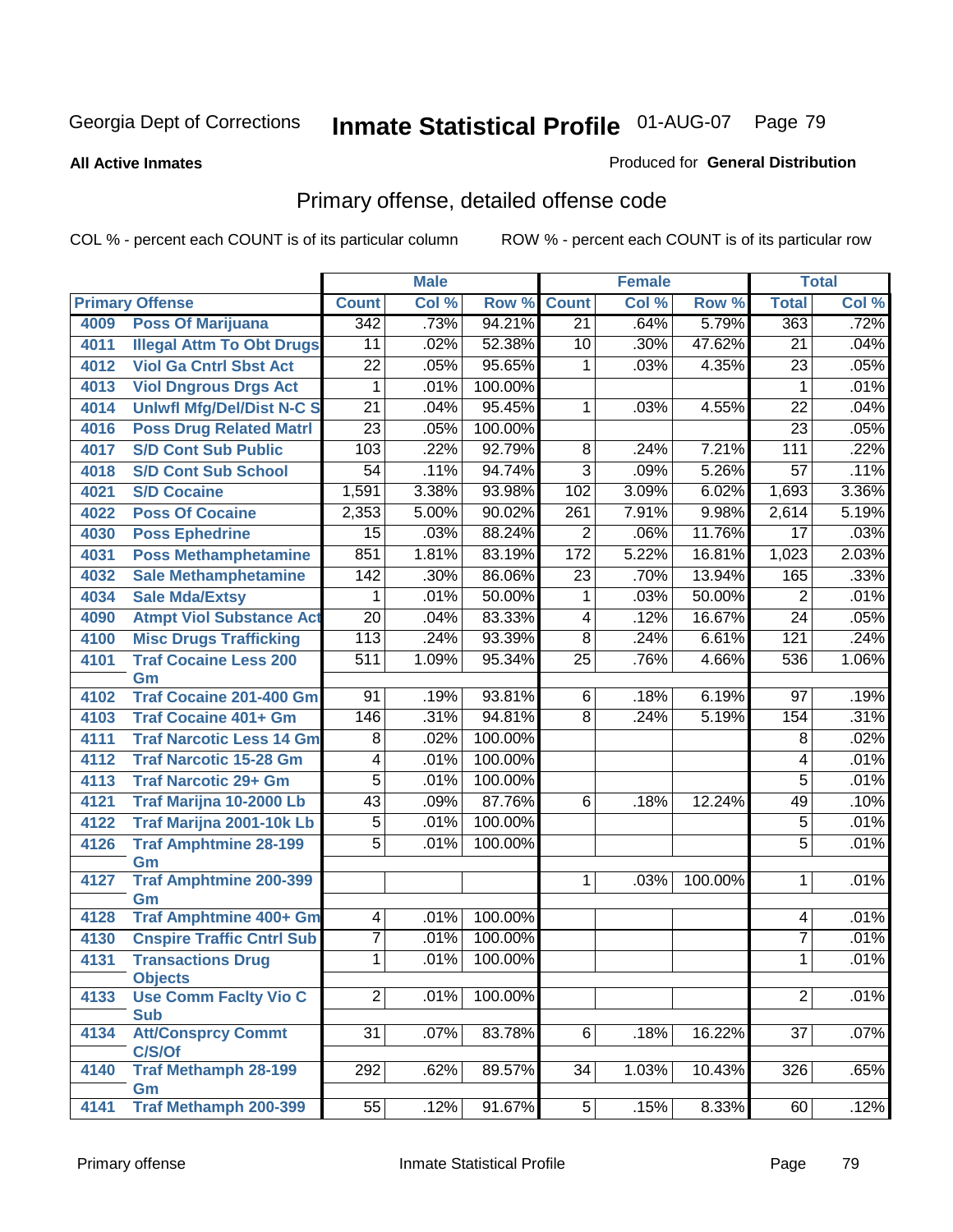#### **All Active Inmates**

#### Produced for **General Distribution**

# Primary offense, detailed offense code

|                      |                                    | <b>Male</b>     |       |         | <b>Female</b>  |       |        | <b>Total</b>     |       |
|----------------------|------------------------------------|-----------------|-------|---------|----------------|-------|--------|------------------|-------|
|                      | <b>Primary Offense</b>             | <b>Count</b>    | Col % | Row %   | <b>Count</b>   | Col % | Row %  | <b>Total</b>     | Col % |
|                      | Gm                                 |                 |       |         |                |       |        |                  |       |
| 4142                 | Traf Methamph 400+ Gm              | 80              | .17%  | 98.77%  | 1              | .03%  | 1.23%  | 81               | .16%  |
| 4143                 | <b>Manf Methamph 28-199</b>        | 30              | .06%  | 83.33%  | 6              | .18%  | 16.67% | 36               | .07%  |
|                      | Gm                                 |                 |       |         |                |       |        |                  |       |
| 4144                 | <b>Manf Methamph 200-399</b>       |                 | .01%  | 100.00% |                |       |        |                  | .01%  |
|                      | Gm                                 |                 |       |         |                |       |        |                  |       |
| 4146                 | <b>Traf Methamph Unspec</b>        | 192             | .41%  | 90.57%  | 20             | .61%  | 9.43%  | 212              | .42%  |
| 4147                 | Amt<br><b>Manf Methamph Unspec</b> | 191             | .41%  | 93.17%  | 14             | .42%  | 6.83%  | $\overline{205}$ | .41%  |
|                      | <b>Amt</b>                         |                 |       |         |                |       |        |                  |       |
| 4150                 | <b>Traf Mda/Extsy 28-199gm</b>     |                 | .01%  | 100.00% |                |       |        |                  | .01%  |
| 5001                 | <b>Viol Motor Vehicle Laws</b>     | 33              | .07%  | 86.84%  | 5              | .15%  | 13.16% | 38               | .08%  |
| 5003                 | <b>Chop Shop Violation</b>         | 3               | .01%  | 100.00% |                |       |        | 3                | .01%  |
| 5004                 | <b>Drvng Habtl Violator</b>        | 113             | .24%  | 97.41%  | 3              | .09%  | 2.59%  | 116              | .23%  |
| 5005                 | <b>Habit Traf Viol/Impaired</b>    | 5               | .01%  | 100.00% |                |       |        | 5                | .01%  |
| 5006                 | <b>Habit Traf Viol/Other</b>       |                 | .01%  | 100.00% |                |       |        |                  | .01%  |
| 6000                 | <b>Misc Mrals/Pblic H/Safty</b>    | $\overline{17}$ | .04%  | 94.44%  | 1              | .03%  | 5.56%  | $\overline{18}$  | .04%  |
| 6200                 | <b>Misc CorrectionI Inst Off</b>   | 14              | .03%  | 93.33%  | 1              | .03%  | 6.67%  | 15               | .03%  |
| 9901                 | <b>Conspiracy</b>                  | 38              | .08%  | 86.36%  | 6              | .18%  | 13.64% | 44               | .09%  |
| 9905                 | <b>Crmnl Atmpt</b>                 | 22              | .05%  | 91.67%  | $\overline{2}$ | .06%  | 8.33%  | 24               | .05%  |
| 9910                 | <b>Crmnl Solicitation</b>          | 3               | .01%  | 100.00% |                |       |        | 3                | .01%  |
| 9911                 | <b>Party To A Crime</b>            | 2               | .01%  | 100.00% |                |       |        | 2                | .01%  |
| <b>Total Rported</b> |                                    | 47,077          | 100%  | 93.45%  | 3,298          | 100%  | 6.55%  | 50,375           | 100%  |

| τес | <b>2578</b> | 247<br>.         | <b>אמד כ</b><br>4, I JJ |
|-----|-------------|------------------|-------------------------|
|     | 49,655      | 2 545<br>J.J I J | 170                     |

| Mode (most frequent) | 1601 Burglary | 1701 Forgery 1st Degree | 1601 Burglary |
|----------------------|---------------|-------------------------|---------------|
|----------------------|---------------|-------------------------|---------------|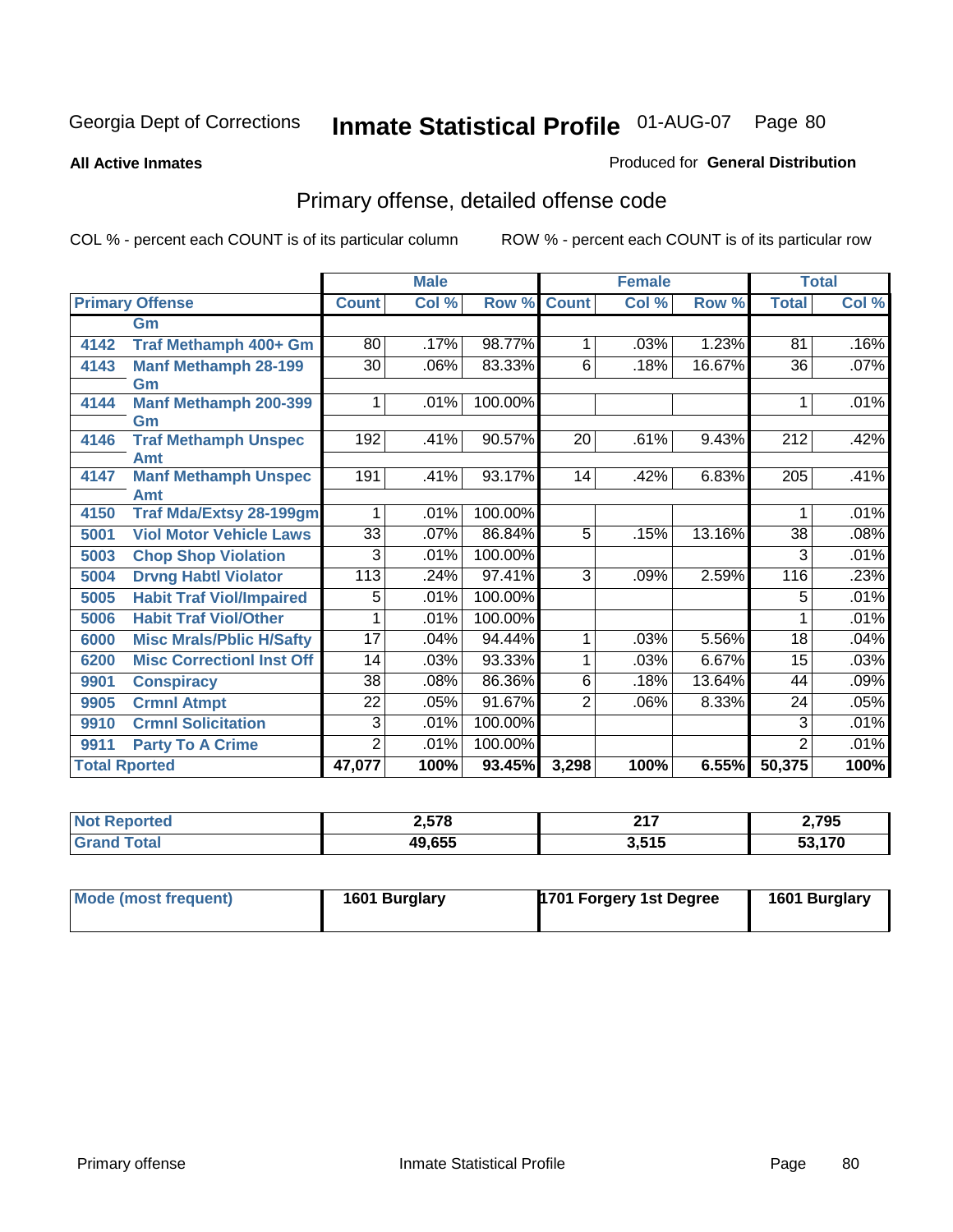#### **All Active Inmates**

#### Produced for **General Distribution**

# County of conviction of primary offense

|                         |                             |                  | <b>Male</b> |         | <b>Female</b>   |       |          | <b>Total</b>     |       |  |
|-------------------------|-----------------------------|------------------|-------------|---------|-----------------|-------|----------|------------------|-------|--|
|                         | <b>County of Conviction</b> | <b>Count</b>     | Col %       | Row %   | <b>Count</b>    | Col % | Row %    | <b>Total</b>     | Col % |  |
| 1                       | <b>Appling</b>              | 91               | .19%        | 94.79%  | $\overline{5}$  | .15%  | 5.21%    | 96               | .19%  |  |
| $\overline{2}$          | <b>Atkinson</b>             | $\overline{38}$  | .08%        | 95.00%  | $\overline{2}$  | .06%  | 5.00%    | 40               | .08%  |  |
| $\overline{\mathbf{3}}$ | <b>Bacon</b>                | $\overline{57}$  | .12%        | 98.28%  | 1               | .03%  | 1.72%    | $\overline{58}$  | .12%  |  |
| 4                       | <b>Baker</b>                | 14               | .03%        | 100.00% |                 |       |          | 14               | .03%  |  |
| 5                       | <b>Baldwin</b>              | 337              | .72%        | 93.61%  | $\overline{23}$ | .70%  | 6.39%    | 360              | .71%  |  |
| 6                       | <b>Banks</b>                | 80               | .17%        | 88.89%  | $\overline{10}$ | .30%  | 11.11%   | $\overline{90}$  | .18%  |  |
| 7                       | <b>Barrow</b>               | 251              | .53%        | 94.72%  | 14              | .42%  | 5.28%    | 265              | .53%  |  |
| 8                       | <b>Bartow</b>               | 538              | 1.14%       | 89.82%  | 61              | 1.85% | 10.18%   | 599              | 1.19% |  |
| 9                       | <b>Ben Hill</b>             | $\overline{245}$ | .52%        | 93.16%  | $\overline{18}$ | .55%  | 6.84%    | $\overline{263}$ | .52%  |  |
| 10                      | <b>Berrien</b>              | 83               | .18%        | 87.37%  | $\overline{12}$ | .36%  | 12.63%   | 95               | .19%  |  |
| 11                      | <b>Bibb</b>                 | 997              | 2.12%       | 94.86%  | $\overline{54}$ | 1.64% | 5.14%    | 1,051            | 2.09% |  |
| 12                      | <b>Bleckley</b>             | 94               | .20%        | 89.52%  | $\overline{11}$ | .33%  | 10.48%   | 105              | .21%  |  |
| $\overline{13}$         | <b>Brantley</b>             | 49               | .10%        | 92.45%  | $\overline{4}$  | .12%  | 7.55%    | $\overline{53}$  | .11%  |  |
| 14                      | <b>Brooks</b>               | $\overline{71}$  | .15%        | 100.00% |                 |       |          | $\overline{71}$  | .14%  |  |
| 15                      | <b>Bryan</b>                | $\overline{95}$  | .20%        | 92.23%  | $\overline{8}$  | .24%  | 7.77%    | 103              | .20%  |  |
| 16                      | <b>Bulloch</b>              | 465              | .99%        | 95.09%  | 24              | .73%  | 4.91%    | 489              | .97%  |  |
| 17                      | <b>Burke</b>                | 198              | .42%        | 95.65%  | $\overline{9}$  | .27%  | 4.35%    | $\overline{207}$ | .41%  |  |
| 18                      | <b>Butts</b>                | 150              | .32%        | 95.54%  | $\overline{7}$  | .21%  | 4.46%    | 157              | .31%  |  |
| 19                      | <b>Calhoun</b>              | $\overline{41}$  | .09%        | 91.11%  | 4               | .12%  | 8.89%    | 45               | .09%  |  |
| 20                      | <b>Camden</b>               | $\overline{142}$ | .30%        | 94.04%  | $\overline{9}$  | .27%  | 5.96%    | 151              | .30%  |  |
| 21                      | <b>Candler</b>              | $\overline{82}$  | .17%        | 96.47%  | $\overline{3}$  | .09%  | 3.53%    | 85               | .17%  |  |
| 22                      | <b>Carroll</b>              | 526              | 1.12%       | 90.85%  | $\overline{53}$ | 1.61% | 9.15%    | $\overline{579}$ | 1.15% |  |
| 23                      | <b>Catoosa</b>              | 259              | .55%        | 91.52%  | $\overline{24}$ | .73%  | 8.48%    | 283              | .56%  |  |
| 24                      | <b>Charlton</b>             | $\overline{56}$  | .12%        | 94.92%  | $\overline{3}$  | .09%  | 5.08%    | $\overline{59}$  | .12%  |  |
| 25                      | <b>Chatham</b>              | 2,291            | 4.87%       | 94.94%  | 122             | 3.70% | 5.06%    | 2,413            | 4.79% |  |
| 26                      | <b>Chattahoochee</b>        | 18               | .04%        | 100.00% |                 |       |          | $\overline{18}$  | .04%  |  |
| 27                      | <b>Chattooga</b>            | 229              | .49%        | 89.80%  | 26              | .79%  | 10.20%   | 255              | .51%  |  |
| 28                      | <b>Cherokee</b>             | 525              | 1.12%       | 91.15%  | $\overline{51}$ | 1.55% | 8.85%    | 576              | 1.14% |  |
| 29                      | <b>Clarke</b>               | 456              | .97%        | 94.21%  | $\overline{28}$ | .85%  | 5.79%    | 484              | .96%  |  |
| 30                      | <b>Clay</b>                 | $\overline{24}$  | .05%        | 92.31%  | $\overline{2}$  | .06%  | 7.69%    | $\overline{26}$  | .05%  |  |
| 31                      | <b>Clayton</b>              | 1,559            | 3.31%       | 92.80%  | 121             | 3.67% | 7.20%    | 1,680            | 3.33% |  |
| 32                      | <b>Clinch</b>               | 46               | .10%        | 92.00%  | 4               | .12%  | $8.00\%$ | 50               | .10%  |  |
| 33                      | <b>Cobb</b>                 | 2,535            | 5.38%       | 91.25%  | 243             | 7.37% | 8.75%    | 2,778            | 5.51% |  |
| 34                      | <b>Coffee</b>               | 213              | .45%        | 91.42%  | 20              | .61%  | 8.58%    | 233              | .46%  |  |
| 35                      | <b>Colquitt</b>             | $\overline{300}$ | .64%        | 94.94%  | 16              | .49%  | 5.06%    | 316              | .63%  |  |
| 36                      | <b>Columbia</b>             | 294              | .62%        | 93.33%  | 21              | .64%  | 6.67%    | 315              | .63%  |  |
| 37                      | <b>Cook</b>                 | 135              | .29%        | 93.10%  | 10              | .30%  | 6.90%    | 145              | .29%  |  |
| 38                      | <b>Coweta</b>               | 514              | 1.09%       | 92.78%  | 40              | 1.21% | 7.22%    | 554              | 1.10% |  |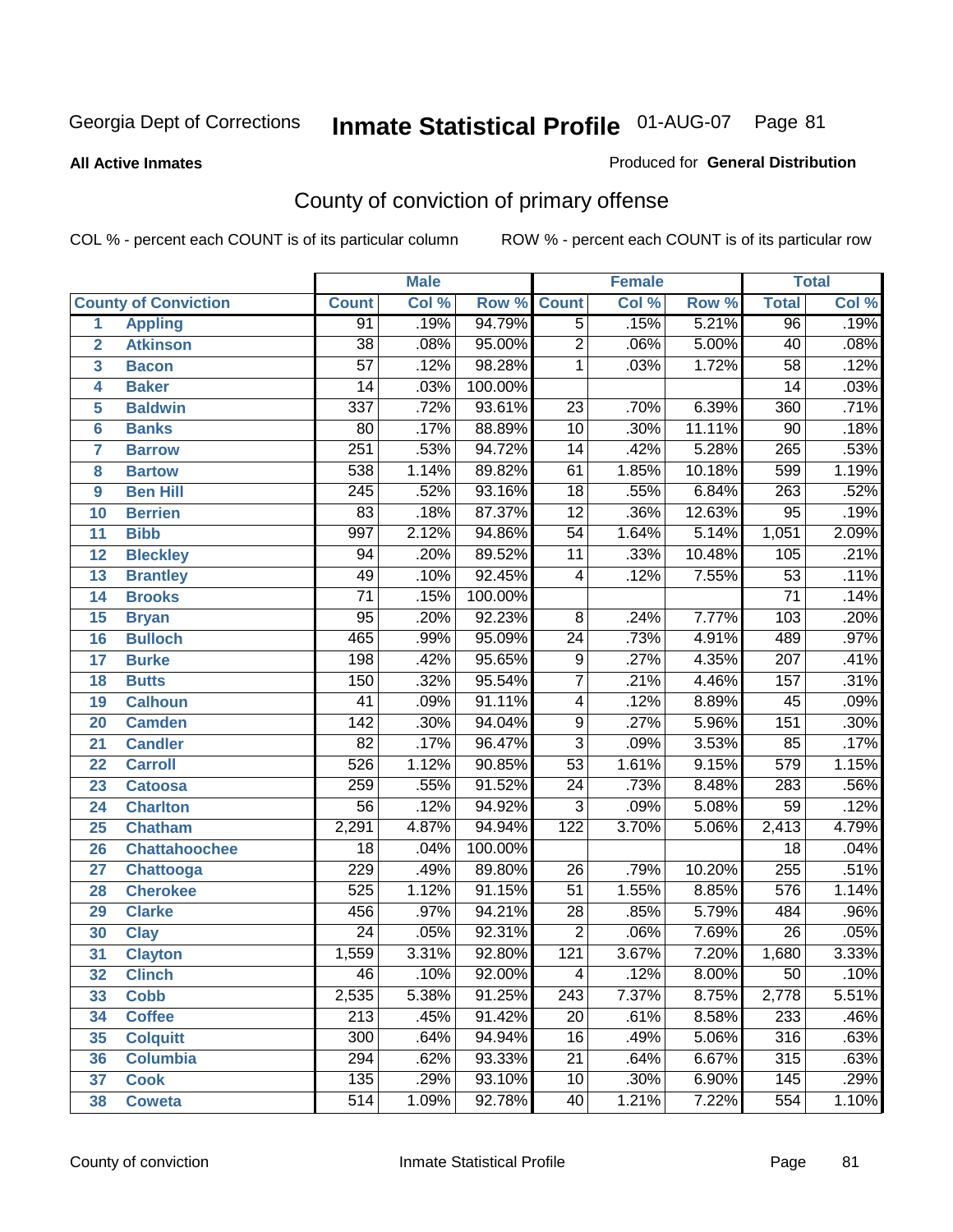#### **All Active Inmates**

#### Produced for **General Distribution**

# County of conviction of primary offense

|                 |                             |                  | <b>Male</b> |         | <b>Female</b>    |       |        | <b>Total</b>     |       |  |
|-----------------|-----------------------------|------------------|-------------|---------|------------------|-------|--------|------------------|-------|--|
|                 | <b>County of Conviction</b> | <b>Count</b>     | Col %       | Row %   | <b>Count</b>     | Col % | Row %  | <b>Total</b>     | Col % |  |
| 39              | <b>Crawford</b>             | $\overline{20}$  | .04%        | 83.33%  | $\overline{4}$   | .12%  | 16.67% | $\overline{24}$  | .05%  |  |
| 40              | <b>Crisp</b>                | $\overline{275}$ | .58%        | 93.22%  | $\overline{20}$  | .61%  | 6.78%  | 295              | .59%  |  |
| 41              | <b>Dade</b>                 | 143              | .30%        | 91.67%  | $\overline{13}$  | .39%  | 8.33%  | 156              | .31%  |  |
| 42              | <b>Dawson</b>               | 86               | .18%        | 91.49%  | $\overline{8}$   | .24%  | 8.51%  | $\overline{94}$  | .19%  |  |
| 43              | <b>Decatur</b>              | 287              | .61%        | 92.88%  | $\overline{22}$  | .67%  | 7.12%  | 309              | .61%  |  |
| 44              | <b>Dekalb</b>               | 2,942            | 6.25%       | 95.21%  | $\overline{148}$ | 4.49% | 4.79%  | 3,090            | 6.13% |  |
| 45              | <b>Dodge</b>                | 164              | .35%        | 94.80%  | 9                | .27%  | 5.20%  | 173              | .34%  |  |
| 46              | <b>Dooly</b>                | $\overline{97}$  | .21%        | 96.04%  | 4                | .12%  | 3.96%  | 101              | .20%  |  |
| 47              | <b>Dougherty</b>            | 951              | 2.02%       | 93.60%  | 65               | 1.97% | 6.40%  | 1,016            | 2.02% |  |
| 48              | <b>Douglas</b>              | 1,086            | 2.31%       | 90.88%  | 109              | 3.31% | 9.12%  | 1,195            | 2.37% |  |
| 49              | <b>Early</b>                | 74               | .16%        | 100.00% |                  |       |        | 74               | .15%  |  |
| 50              | <b>Echols</b>               | $\overline{11}$  | .02%        | 100.00% |                  |       |        | $\overline{11}$  | .02%  |  |
| $\overline{51}$ | <b>Effingham</b>            | 153              | .32%        | 91.07%  | 15               | .45%  | 8.93%  | 168              | .33%  |  |
| 52              | <b>Elbert</b>               | 158              | .34%        | 93.49%  | $\overline{11}$  | .33%  | 6.51%  | 169              | .34%  |  |
| 53              | <b>Emanuel</b>              | 146              | .31%        | 94.19%  | $\overline{9}$   | .27%  | 5.81%  | 155              | .31%  |  |
| 54              | <b>Evans</b>                | $\overline{81}$  | .17%        | 96.43%  | $\overline{3}$   | .09%  | 3.57%  | 84               | .17%  |  |
| 55              | <b>Fannin</b>               | 102              | .22%        | 94.44%  | $\overline{6}$   | .18%  | 5.56%  | 108              | .21%  |  |
| 56              | <b>Fayette</b>              | 262              | .56%        | 90.03%  | $\overline{29}$  | .88%  | 9.97%  | 291              | .58%  |  |
| 57              | <b>Floyd</b>                | 785              | 1.67%       | 89.71%  | 90               | 2.73% | 10.29% | 875              | 1.74% |  |
| 58              | <b>Forsyth</b>              | 260              | .55%        | 91.23%  | $\overline{25}$  | .76%  | 8.77%  | 285              | .57%  |  |
| 59              | <b>Franklin</b>             | 135              | .29%        | 93.75%  | $\overline{9}$   | .27%  | 6.25%  | 144              | .29%  |  |
| 60              | <b>Fulton</b>               | 4,147            | 8.81%       | 96.58%  | $\overline{147}$ | 4.46% | 3.42%  | 4,294            | 8.52% |  |
| 61              | Gilmer                      | 108              | .23%        | 87.80%  | $\overline{15}$  | .45%  | 12.20% | $\overline{123}$ | .24%  |  |
| 62              | <b>Glascock</b>             | $\overline{3}$   | .01%        | 75.00%  | $\mathbf{1}$     | .03%  | 25.00% | $\overline{4}$   | .01%  |  |
| 63              | <b>Glynn</b>                | 445              | .95%        | 96.74%  | $\overline{15}$  | .45%  | 3.26%  | 460              | .91%  |  |
| 64              | <b>Gordon</b>               | $\overline{281}$ | .60%        | 90.35%  | $\overline{30}$  | .91%  | 9.65%  | $\overline{311}$ | .62%  |  |
| 65              | <b>Grady</b>                | $\overline{218}$ | .46%        | 94.78%  | $\overline{12}$  | .36%  | 5.22%  | 230              | .46%  |  |
| 66              | <b>Greene</b>               | 108              | .23%        | 93.91%  | $\overline{7}$   | .21%  | 6.09%  | 115              | .23%  |  |
| 67              | <b>Gwinnett</b>             | 1,586            | 3.37%       | 91.84%  | $\overline{141}$ | 4.28% | 8.16%  | 1,727            | 3.43% |  |
| 68              | <b>Habersham</b>            | $\overline{119}$ | .25%        | 92.97%  | $\overline{9}$   | .27%  | 7.03%  | $\overline{128}$ | .25%  |  |
| 69              | <b>Hall</b>                 | $\overline{749}$ | 1.59%       | 92.47%  | 61               | 1.85% | 7.53%  | 810              | 1.61% |  |
| 70              | <b>Hancock</b>              | 34               | $.07\%$     | 94.44%  | 2                | .06%  | 5.56%  | 36               | .07%  |  |
| 71              | <b>Haralson</b>             | $\overline{82}$  | .17%        | 94.25%  | $\overline{5}$   | .15%  | 5.75%  | $\overline{87}$  | .17%  |  |
| 72              | <b>Harris</b>               | 105              | .22%        | 97.22%  | $\overline{3}$   | .09%  | 2.78%  | 108              | .21%  |  |
| 73              | <b>Hart</b>                 | 108              | .23%        | 97.30%  | $\overline{3}$   | .09%  | 2.70%  | 111              | .22%  |  |
| 74              | <b>Heard</b>                | $\overline{58}$  | .12%        | 90.63%  | $\overline{6}$   | .18%  | 9.38%  | 64               | .13%  |  |
| 75              | <b>Henry</b>                | 506              | 1.07%       | 91.01%  | 50               | 1.52% | 8.99%  | 556              | 1.10% |  |
| 76              | <b>Houston</b>              | $\overline{575}$ | 1.22%       | 92.74%  | 45               | 1.36% | 7.26%  | 620              | 1.23% |  |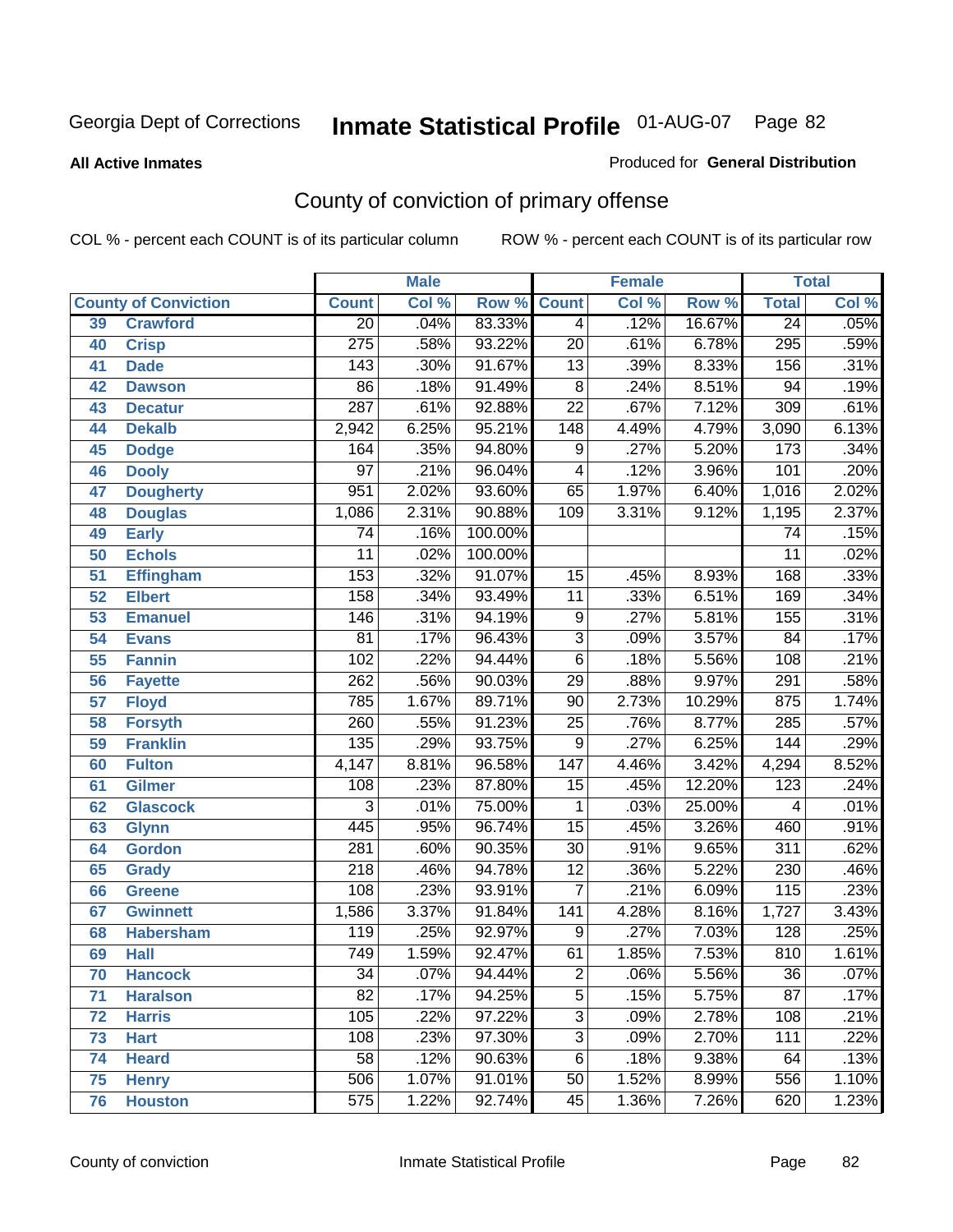#### **All Active Inmates**

#### Produced for **General Distribution**

# County of conviction of primary offense

|                 |                             |                  | <b>Male</b> |         | <b>Female</b>    |       |                  | <b>Total</b>     |       |
|-----------------|-----------------------------|------------------|-------------|---------|------------------|-------|------------------|------------------|-------|
|                 | <b>County of Conviction</b> | <b>Count</b>     | Col %       | Row %   | <b>Count</b>     | Col % | Row <sup>%</sup> | <b>Total</b>     | Col % |
| $\overline{77}$ | <b>Irwin</b>                | 61               | .13%        | 96.83%  | $\overline{2}$   | .06%  | 3.17%            | 63               | .13%  |
| 78              | <b>Jackson</b>              | 195              | .41%        | 92.42%  | $\overline{16}$  | .49%  | 7.58%            | $\overline{211}$ | .42%  |
| 79              | <b>Jasper</b>               | 60               | .13%        | 95.24%  | $\overline{3}$   | .09%  | 4.76%            | 63               | .13%  |
| 80              | <b>Jeff Davis</b>           | 79               | .17%        | 96.34%  | $\overline{3}$   | .09%  | 3.66%            | $\overline{82}$  | .16%  |
| 81              | <b>Jefferson</b>            | $\overline{99}$  | .21%        | 97.06%  | $\overline{3}$   | .09%  | 2.94%            | 102              | .20%  |
| 82              | <b>Jenkins</b>              | 69               | .15%        | 92.00%  | $\overline{6}$   | .18%  | 8.00%            | $\overline{75}$  | .15%  |
| 83              | <b>Johnson</b>              | $\overline{56}$  | .12%        | 96.55%  | $\overline{2}$   | .06%  | 3.45%            | $\overline{58}$  | .12%  |
| 84              | <b>Jones</b>                | 138              | .29%        | 93.88%  | $\overline{9}$   | .27%  | 6.12%            | $\overline{147}$ | .29%  |
| 85              | <b>Lamar</b>                | $\overline{78}$  | .17%        | 91.76%  | $\overline{7}$   | .21%  | 8.24%            | 85               | .17%  |
| 86              | <b>Lanier</b>               | $\overline{41}$  | .09%        | 91.11%  | 4                | .12%  | 8.89%            | $\overline{45}$  | .09%  |
| 87              | <b>Laurens</b>              | 290              | .62%        | 92.65%  | $\overline{23}$  | .70%  | 7.35%            | $\overline{313}$ | .62%  |
| 88              | Lee                         | $\overline{78}$  | .17%        | 96.30%  | $\overline{3}$   | .09%  | 3.70%            | $\overline{81}$  | .16%  |
| 89              | <b>Liberty</b>              | $\overline{245}$ | .52%        | 94.96%  | $\overline{13}$  | .39%  | 5.04%            | 258              | .51%  |
| 90              | <b>Lincoln</b>              | $\overline{44}$  | .09%        | 100.00% |                  |       |                  | 44               | .09%  |
| 91              | Long                        | $\overline{86}$  | .18%        | 96.63%  | $\overline{3}$   | .09%  | 3.37%            | 89               | .18%  |
| 92              | <b>Lowndes</b>              | 593              | 1.26%       | 95.34%  | $\overline{29}$  | .88%  | 4.66%            | 622              | 1.23% |
| 93              | <b>Lumpkin</b>              | $\overline{84}$  | .18%        | 93.33%  | 6                | .18%  | 6.67%            | $\overline{90}$  | .18%  |
| 94              | <b>Macon</b>                | $\overline{71}$  | .15%        | 95.95%  | $\overline{3}$   | .09%  | 4.05%            | $\overline{74}$  | .15%  |
| 95              | <b>Madison</b>              | $\overline{143}$ | .30%        | 94.08%  | $\overline{9}$   | .27%  | 5.92%            | 152              | .30%  |
| 96              | <b>Marion</b>               | 49               | .10%        | 96.08%  | $\overline{2}$   | .06%  | 3.92%            | $\overline{51}$  | .10%  |
| 97              | <b>Mcduffie</b>             | 191              | .41%        | 94.55%  | $\overline{11}$  | .33%  | 5.45%            | $\overline{202}$ | .40%  |
| 98              | <b>Mcintosh</b>             | 66               | .14%        | 95.65%  | $\overline{3}$   | .09%  | 4.35%            | 69               | .14%  |
| 99              | <b>Meriwether</b>           | 197              | .42%        | 94.26%  | $\overline{12}$  | .36%  | 5.74%            | $\overline{209}$ | .41%  |
| 100             | <b>Miller</b>               | $\overline{33}$  | .07%        | 97.06%  | $\overline{1}$   | .03%  | 2.94%            | $\overline{34}$  | .07%  |
| 101             | <b>Mitchell</b>             | 180              | .38%        | 90.91%  | $\overline{18}$  | .55%  | 9.09%            | 198              | .39%  |
| 102             | <b>Monroe</b>               | 177              | .38%        | 91.71%  | $\overline{16}$  | .49%  | 8.29%            | 193              | .38%  |
| 103             | <b>Montgomery</b>           | 43               | .09%        | 97.73%  | 1                | .03%  | 2.27%            | 44               | .09%  |
| 104             | <b>Morgan</b>               | 85               | .18%        | 92.39%  | $\overline{7}$   | .21%  | 7.61%            | $\overline{92}$  | .18%  |
| 105             | <b>Murray</b>               | 239              | .51%        | 93.00%  | $\overline{18}$  | .55%  | 7.00%            | 257              | .51%  |
| 106             | <b>Muscogee</b>             | 1,743            | 3.70%       | 93.71%  | $\overline{117}$ | 3.55% | 6.29%            | 1,860            | 3.69% |
| 107             | <b>Newton</b>               | 522              | 1.11%       | 92.72%  | 41               | 1.24% | 7.28%            | 563              | 1.12% |
| 108             | <b>Oconee</b>               | 55               | .12%        | 93.22%  | 4                | .12%  | 6.78%            | 59               | .12%  |
| 109             | <b>Oglethorpe</b>           | 48               | .10%        | 94.12%  | $\overline{3}$   | .09%  | 5.88%            | $\overline{51}$  | .10%  |
| 110             | <b>Paulding</b>             | $\overline{211}$ | .45%        | 93.78%  | $\overline{14}$  | .42%  | 6.22%            | 225              | .45%  |
| 111             | <b>Peach</b>                | 89               | .19%        | 98.89%  | 1                | .03%  | 1.11%            | 90               | .18%  |
| 112             | <b>Pickens</b>              | $\overline{81}$  | .17%        | 93.10%  | 6                | .18%  | 6.90%            | $\overline{87}$  | .17%  |
| 113             | <b>Pierce</b>               | $\overline{56}$  | .12%        | 100.00% |                  |       |                  | 56               | .11%  |
| 114             | <b>Pike</b>                 | 41               | .09%        | 93.18%  | $\overline{3}$   | .09%  | 6.82%            | 44               | .09%  |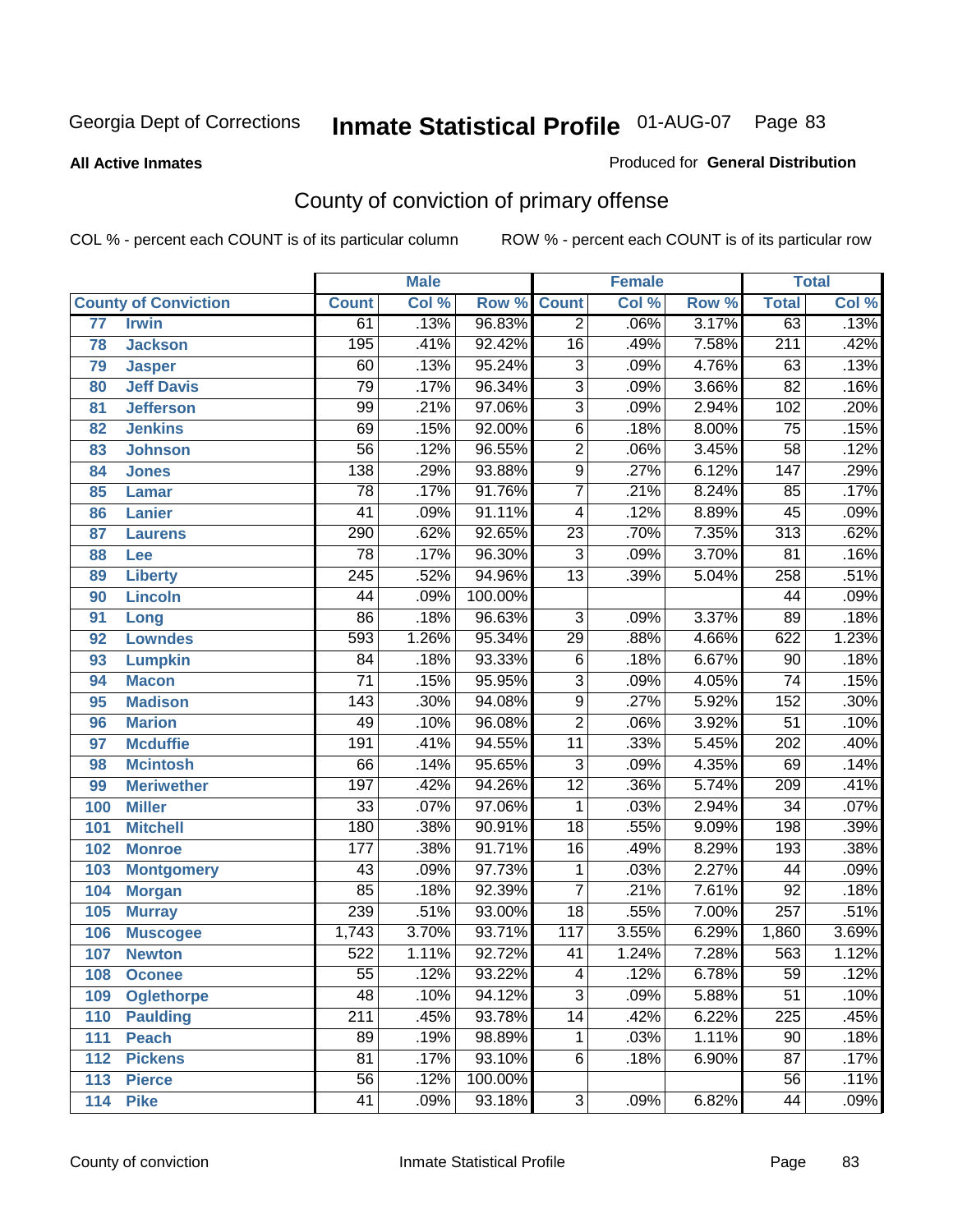#### **All Active Inmates**

#### Produced for **General Distribution**

# County of conviction of primary offense

|                             |                  | <b>Male</b> |         |                 | <b>Female</b> |        |                  | <b>Total</b>               |
|-----------------------------|------------------|-------------|---------|-----------------|---------------|--------|------------------|----------------------------|
| <b>County of Conviction</b> | <b>Count</b>     | Col %       | Row %   | <b>Count</b>    | Col %         | Row %  | <b>Total</b>     | $\overline{\text{Col }\%}$ |
| 115<br><b>Polk</b>          | 134              | .28%        | 94.37%  | $\overline{8}$  | .24%          | 5.63%  | 142              | .28%                       |
| 116<br><b>Pulaski</b>       | $\overline{72}$  | .15%        | 86.75%  | $\overline{11}$ | .33%          | 13.25% | 83               | .16%                       |
| 117<br><b>Putnam</b>        | $\overline{127}$ | .27%        | 96.21%  | $\overline{5}$  | .15%          | 3.79%  | $\overline{132}$ | .26%                       |
| 118<br>Quitman              | $\overline{13}$  | .03%        | 100.00% |                 |               |        | $\overline{13}$  | .03%                       |
| 119<br><b>Rabun</b>         | 65               | .14%        | 91.55%  | 6               | .18%          | 8.45%  | $\overline{71}$  | .14%                       |
| 120<br><b>Randolph</b>      | $\overline{43}$  | .09%        | 97.73%  | $\mathbf{1}$    | .03%          | 2.27%  | 44               | .09%                       |
| 121<br><b>Richmond</b>      | 1,808            | 3.84%       | 94.56%  | 104             | 3.15%         | 5.44%  | 1,912            | 3.80%                      |
| 122<br><b>Rockdale</b>      | 407              | .86%        | 92.92%  | $\overline{31}$ | .94%          | 7.08%  | 438              | .87%                       |
| 123<br><b>Schley</b>        | $\overline{24}$  | .05%        | 100.00% |                 |               |        | $\overline{24}$  | .05%                       |
| 124<br><b>Screven</b>       | 135              | .29%        | 94.41%  | $\overline{8}$  | .24%          | 5.59%  | $\overline{143}$ | .28%                       |
| 125<br><b>Seminole</b>      | 65               | .14%        | 90.28%  | $\overline{7}$  | .21%          | 9.72%  | $\overline{72}$  | .14%                       |
| <b>Spalding</b><br>126      | $\overline{579}$ | 1.23%       | 92.49%  | $\overline{47}$ | 1.43%         | 7.51%  | 626              | 1.24%                      |
| 127<br><b>Stephens</b>      | $\overline{172}$ | .37%        | 88.66%  | $\overline{22}$ | .67%          | 11.34% | 194              | .39%                       |
| 128<br><b>Stewart</b>       | $\overline{35}$  | .07%        | 94.59%  | $\overline{2}$  | .06%          | 5.41%  | $\overline{37}$  | .07%                       |
| 129<br><b>Sumter</b>        | 235              | .50%        | 94.00%  | $\overline{15}$ | .45%          | 6.00%  | $\overline{250}$ | .50%                       |
| <b>Talbot</b><br>130        | $\overline{38}$  | .08%        | 92.68%  | $\overline{3}$  | .09%          | 7.32%  | $\overline{41}$  | .08%                       |
| 131<br><b>Taliaferro</b>    | $\overline{14}$  | .03%        | 87.50%  | $\overline{2}$  | .06%          | 12.50% | $\overline{16}$  | .03%                       |
| 132<br><b>Tattnall</b>      | 158              | .34%        | 96.34%  | $\overline{6}$  | .18%          | 3.66%  | 164              | .33%                       |
| 133<br><b>Taylor</b>        | $\overline{75}$  | .16%        | 94.94%  | 4               | .12%          | 5.06%  | 79               | .16%                       |
| <b>Telfair</b><br>134       | $\overline{131}$ | .28%        | 91.61%  | $\overline{12}$ | .36%          | 8.39%  | 143              | .28%                       |
| 135<br><b>Terrell</b>       | $\overline{78}$  | .17%        | 97.50%  | $\overline{2}$  | .06%          | 2.50%  | $\overline{80}$  | .16%                       |
| 136<br><b>Thomas</b>        | 297              | .63%        | 93.40%  | $\overline{21}$ | .64%          | 6.60%  | $\overline{318}$ | .63%                       |
| 137<br><b>Tift</b>          | 322              | .68%        | 96.12%  | $\overline{13}$ | .39%          | 3.88%  | 335              | .67%                       |
| <b>Toombs</b><br>138        | $\overline{251}$ | .53%        | 92.62%  | $\overline{20}$ | .61%          | 7.38%  | $\overline{271}$ | .54%                       |
| 139<br><b>Towns</b>         | $\overline{29}$  | .06%        | 85.29%  | $\overline{5}$  | .15%          | 14.71% | $\overline{34}$  | .07%                       |
| 140<br><b>Treutlen</b>      | $\overline{70}$  | .15%        | 97.22%  | $\overline{2}$  | .06%          | 2.78%  | $\overline{72}$  | .14%                       |
| 141<br><b>Troup</b>         | 675              | 1.43%       | 91.84%  | 60              | 1.82%         | 8.16%  | 735              | 1.46%                      |
| 142<br><b>Turner</b>        | $\overline{70}$  | .15%        | 94.59%  | 4               | .12%          | 5.41%  | $\overline{74}$  | .15%                       |
| 143<br><b>Twiggs</b>        | 44               | .09%        | 89.80%  | $\overline{5}$  | .15%          | 10.20% | 49               | .10%                       |
| 144<br><b>Union</b>         | $\overline{56}$  | .12%        | 96.55%  | $\overline{2}$  | .06%          | 3.45%  | $\overline{58}$  | .12%                       |
| 145<br><b>Upson</b>         | 236              | .50%        | 91.47%  | $\overline{22}$ | .67%          | 8.53%  | 258              | .51%                       |
| 146<br><b>Walker</b>        | 370              | .79%        | 89.37%  | 44              | 1.33%         | 10.63% | 414              | .82%                       |
| <b>Walton</b><br>147        | 298              | .63%        | 94.60%  | $\overline{17}$ | .52%          | 5.40%  | 315              | .63%                       |
| <b>Ware</b><br>148          | 335              | .71%        | 94.37%  | $\overline{20}$ | .61%          | 5.63%  | 355              | .70%                       |
| <b>Warren</b><br>149        | 41               | .09%        | 93.18%  | $\overline{3}$  | .09%          | 6.82%  | 44               | .09%                       |
| <b>Washington</b><br>150    | $\overline{113}$ | .24%        | 94.96%  | $\overline{6}$  | .18%          | 5.04%  | 119              | .24%                       |
| 151<br><b>Wayne</b>         | 150              | .32%        | 90.91%  | $\overline{15}$ | .45%          | 9.09%  | 165              | .33%                       |
| 152<br><b>Webster</b>       | $\overline{12}$  | .03%        | 92.31%  | $\mathbf{1}$    | .03%          | 7.69%  | $\overline{13}$  | .03%                       |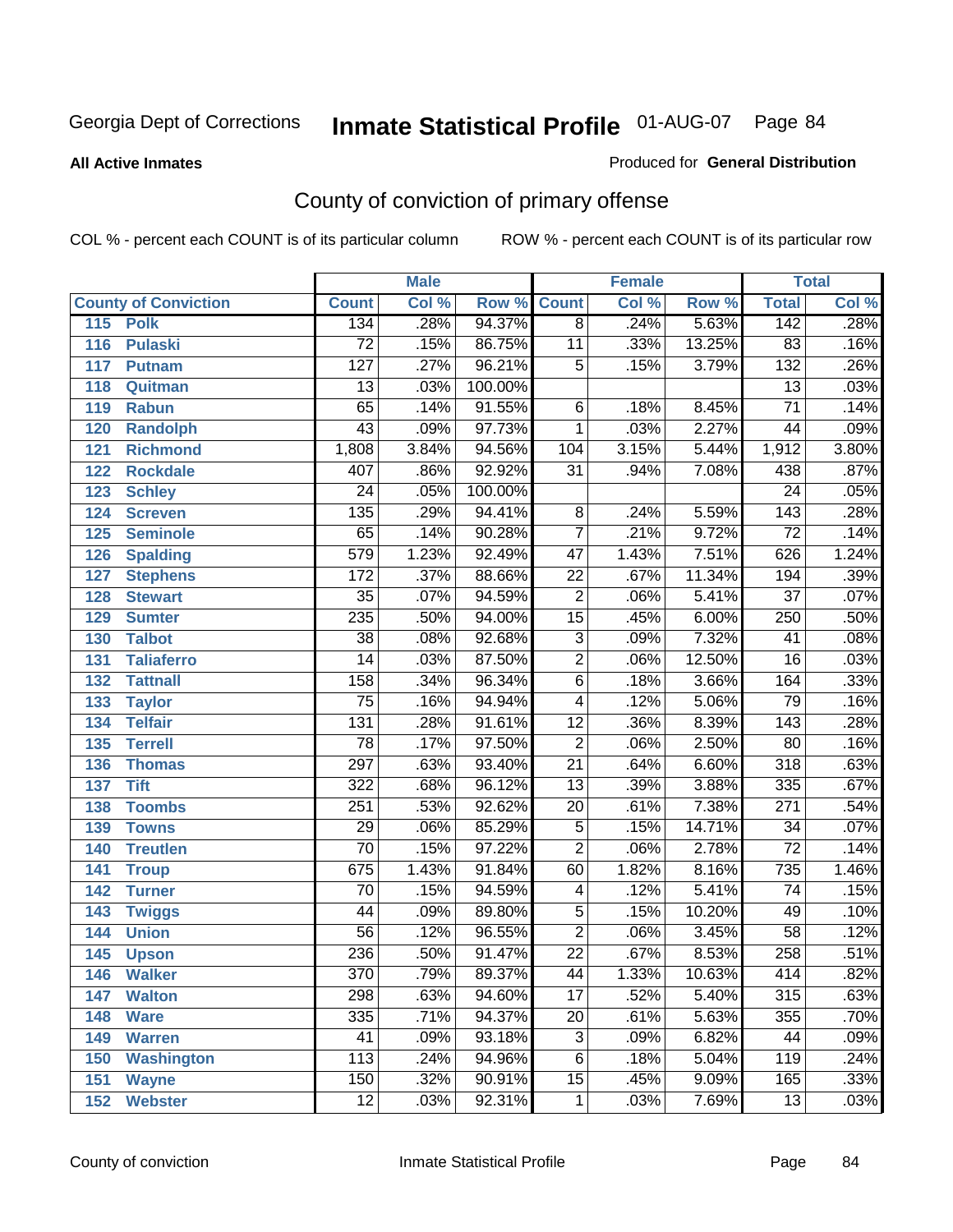**All Active Inmates**

### Produced for **General Distribution**

# County of conviction of primary offense

|                             |              | <b>Male</b> |             |                | <b>Female</b> |          |              | <b>Total</b> |
|-----------------------------|--------------|-------------|-------------|----------------|---------------|----------|--------------|--------------|
| <b>County of Conviction</b> | <b>Count</b> | Col %       | Row % Count |                | Col %         | Row %    | <b>Total</b> | Col %        |
| <b>Wheeler</b><br>153       | 28           | $.06\%$     | 96.55%      |                | .03%          | $3.45\%$ | 29           | $.06\%$      |
| <b>White</b><br>154         | 74           | .16%        | 89.16%      | 9              | .27%          | 10.84%   | 83           | .16%         |
| <b>Whitfield</b><br>155     | 697          | 1.48%       | 89.70%      | 80             | 2.43%         | 10.30%   | 777          | 1.54%        |
| 156<br><b>Wilcox</b>        | 60           | .13%        | 95.24%      | 3              | $.09\%$       | 4.76%    | 63           | .13%         |
| <b>Wilkes</b><br>157        | 75           | .16%        | 93.75%      | 5              | .15%          | 6.25%    | 80           | .16%         |
| <b>Wilkinson</b><br>158     | 61           | .13%        | 96.83%      | $\overline{2}$ | $.06\%$       | 3.17%    | 63           | .13%         |
| <b>Worth</b><br>159         | 141          | $.30\%$     | 95.92%      | 6              | .18%          | 4.08%    | 147          | .29%         |
| <b>Total Rported</b>        | 47,077       | 100%        | 93.45%      | 3,298          | 100%          | 6.55%    | 50,375       | 100%         |

| N<br>. | הדה ה<br>. .<br>2.JI | <b>047</b><br>.        | ,795          |
|--------|----------------------|------------------------|---------------|
|        | 49,655               | 2 54 5<br>.<br><b></b> | $\rightarrow$ |

| <b>Mo</b><br>uent) | ™ulton<br>____ | obb∶ |  |
|--------------------|----------------|------|--|
|                    |                |      |  |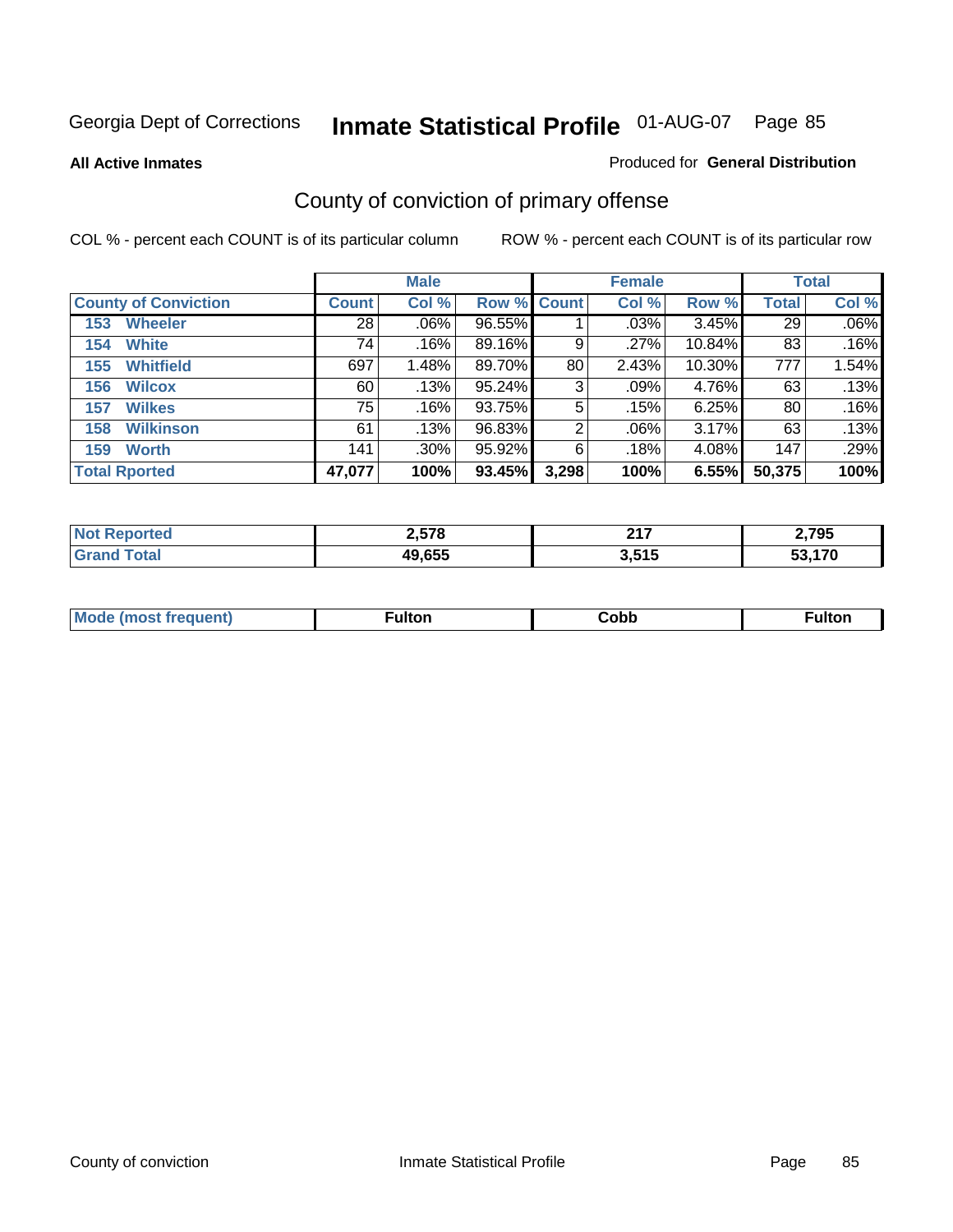**All Active Inmates**

#### Produced for **General Distribution**

# Circuit of conviction of primary offense

|                         |                                 |                  | <b>Male</b> |        |                  | <b>Female</b> |        |                  | <b>Total</b> |
|-------------------------|---------------------------------|------------------|-------------|--------|------------------|---------------|--------|------------------|--------------|
|                         | <b>Circuit of Conviction</b>    | <b>Count</b>     | Col %       | Row %  | <b>Count</b>     | Col %         | Row %  | <b>Total</b>     | Col %        |
| 1                       | <b>Alapaha Circuit</b>          | 343              | .73%        | 91.47% | $\overline{32}$  | .97%          | 8.53%  | 375              | .74%         |
| $\overline{2}$          | <b>Alcovy Circuit</b>           | 820              | 1.74%       | 93.39% | $\overline{58}$  | 1.76%         | 6.61%  | 878              | 1.74%        |
| $\overline{\mathbf{3}}$ | <b>Atlanta Circuit</b>          | 4,147            | 8.81%       | 96.58% | 147              | 4.46%         | 3.42%  | 4,294            | 8.52%        |
| 4                       | <b>Atlantic Circuit</b>         | $\overline{731}$ | 1.55%       | 95.31% | $\overline{36}$  | 1.09%         | 4.69%  | 767              | 1.52%        |
| 5                       | <b>Augusta Circuit</b>          | 2,300            | 4.89%       | 94.49% | 134              | 4.06%         | 5.51%  | 2,434            | 4.83%        |
| $6\phantom{a}$          | <b>Blue Ridge Circuit</b>       | 525              | 1.12%       | 91.15% | $\overline{51}$  | 1.55%         | 8.85%  | 576              | 1.14%        |
| $\overline{\mathbf{7}}$ | <b>Brunswick Circuit</b>        | $\overline{907}$ | 1.93%       | 95.07% | $\overline{47}$  | 1.43%         | 4.93%  | 954              | 1.89%        |
| 8                       | <b>Chattahoochee Circuit</b>    | 2,028            | 4.31%       | 94.02% | $\overline{129}$ | 3.91%         | 5.98%  | 2,157            | 4.28%        |
| 9                       | <b>Cherokee Circuit</b>         | 819              | 1.74%       | 90.00% | $\overline{91}$  | 2.76%         | 10.00% | $\overline{910}$ | 1.81%        |
| 10                      | <b>Clayton Circuit</b>          | 1,559            | 3.31%       | 92.80% | $\overline{121}$ | 3.67%         | 7.20%  | 1,680            | 3.33%        |
| 11                      | <b>Cobb Circuit</b>             | 2,535            | 5.38%       | 91.25% | $\overline{243}$ | 7.37%         | 8.75%  | 2,778            | 5.51%        |
| 12                      | <b>Conasauga Circuit</b>        | 936              | 1.99%       | 90.52% | $\overline{98}$  | 2.97%         | 9.48%  | 1,034            | 2.05%        |
| 13                      | <b>Cordele Circuit</b>          | 677              | 1.44%       | 93.77% | $\overline{45}$  | 1.36%         | 6.23%  | $\overline{722}$ | 1.43%        |
| 14                      | <b>Coweta Circuit</b>           | 1,970            | 4.18%       | 92.01% | 171              | 5.18%         | 7.99%  | 2,141            | 4.25%        |
| 15                      | <b>Dougherty Circuit</b>        | 951              | 2.02%       | 93.60% | 65               | 1.97%         | 6.40%  | 1,016            | 2.02%        |
| 16                      | <b>Dublin Circuit</b>           | 460              | .98%        | 93.50% | $\overline{32}$  | .97%          | 6.50%  | 492              | .98%         |
| 17                      | <b>Eastern Circuit</b>          | 2,291            | 4.87%       | 94.94% | $\overline{122}$ | 3.70%         | 5.06%  | 2,413            | 4.79%        |
| 18                      | <b>Flint Circuit</b>            | 506              | 1.07%       | 91.01% | $\overline{50}$  | 1.52%         | 8.99%  | 556              | 1.10%        |
| 19                      | <b>Griffin Circuit</b>          | 1,118            | 2.37%       | 91.71% | 101              | 3.06%         | 8.29%  | 1,219            | 2.42%        |
| 20                      | <b>Gwinnett Circuit</b>         | 1,586            | 3.37%       | 91.84% | 141              | 4.28%         | 8.16%  | 1,727            | 3.43%        |
| 21                      | <b>Houston Circuit</b>          | $\overline{575}$ | 1.22%       | 92.74% | $\overline{45}$  | 1.36%         | 7.26%  | 620              | 1.23%        |
| $\overline{22}$         | <b>Lookout Mountain Circuit</b> | 1,001            | 2.13%       | 90.34% | 107              | 3.24%         | 9.66%  | 1,108            | 2.20%        |
| 23                      | <b>Macon Circuit</b>            | 1,106            | 2.35%       | 94.94% | 59               | 1.79%         | 5.06%  | 1,165            | 2.31%        |
| 24                      | <b>Middle Circuit</b>           | 691              | 1.47%       | 94.40% | $\overline{41}$  | 1.24%         | 5.60%  | 732              | 1.45%        |
| 25                      | <b>Mountain Circuit</b>         | 356              | .76%        | 90.59% | $\overline{37}$  | 1.12%         | 9.41%  | 393              | .78%         |
| 26                      | <b>Northeastern Circuit</b>     | 835              | 1.77%       | 92.37% | 69               | 2.09%         | 7.63%  | 904              | 1.79%        |
| 27                      | <b>Northern Circuit</b>         | 592              | 1.26%       | 94.42% | $\overline{35}$  | 1.06%         | 5.58%  | 627              | 1.24%        |
| 28                      | <b>Ocmulgee Circuit</b>         | 950              | 2.02%       | 94.25% | $\overline{58}$  | 1.76%         | 5.75%  | 1,008            | 2.00%        |
| 29                      | <b>Oconee Circuit</b>           | 532              | 1.13%       | 92.20% | $\overline{45}$  | 1.36%         | 7.80%  | $\overline{577}$ | 1.15%        |
| 30                      | <b>Ogeechee Circuit</b>         | 822              | 1.75%       | 93.94% | $\overline{53}$  | 1.61%         | 6.06%  | 875              | 1.74%        |
| $\overline{31}$         | <b>Pataula Circuit</b>          | 330              | .70%        | 96.21% | $\overline{13}$  | .39%          | 3.79%  | $\overline{343}$ | .68%         |
| 32                      | <b>Piedmont Circuit</b>         | 526              | 1.12%       | 92.93% | 40               | 1.21%         | 7.07%  | 566              | 1.12%        |
| 33                      | <b>Rome Circuit</b>             | 785              | 1.67%       | 89.71% | 90               | 2.73%         | 10.29% | 875              | 1.74%        |
| 34                      | <b>South Georgia Circuit</b>    | 740              | 1.57%       | 92.96% | $\overline{56}$  | 1.70%         | 7.04%  | 796              | 1.58%        |
| 35                      | <b>Southern Circuit</b>         | 1,272            | 2.70%       | 95.07% | 66               | 2.00%         | 4.93%  | 1,338            | 2.66%        |
| 36                      | <b>Southwestern Circuit</b>     | 455              | .97%        | 94.99% | 24               | .73%          | 5.01%  | 479              | .95%         |
| 37                      | <b>Stone Mountain Circuit</b>   | 2,942            | 6.25%       | 95.21% | 148              | 4.49%         | 4.79%  | 3,090            | 6.13%        |
| 38                      | <b>Tallapoosa Circuit</b>       | $\overline{216}$ | .46%        | 94.32% | $\overline{13}$  | .39%          | 5.68%  | 229              | .45%         |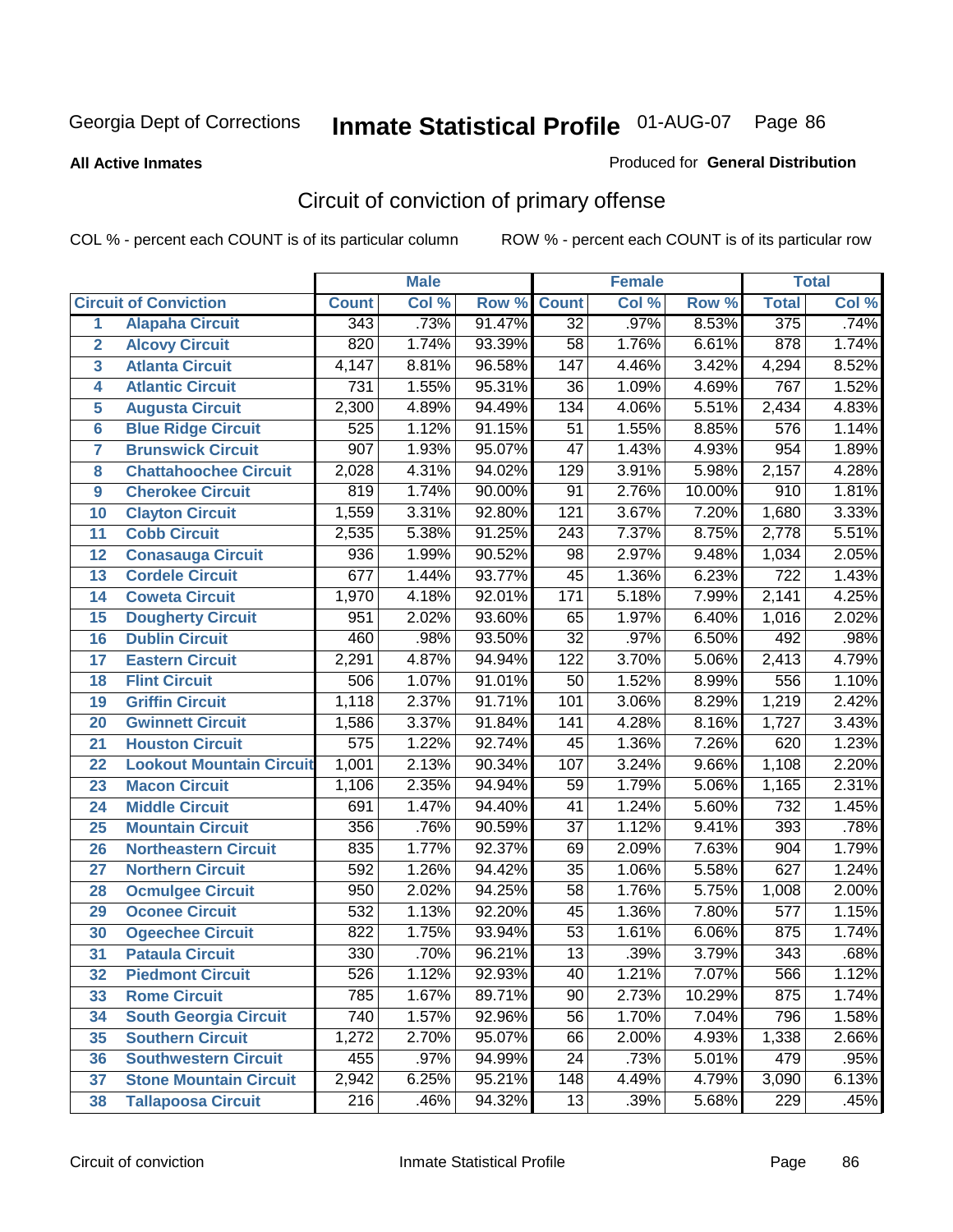**All Active Inmates**

### Produced for **General Distribution**

# Circuit of conviction of primary offense

|    |                              |              | <b>Male</b> |        |                 | <b>Female</b> |          |              | <b>Total</b> |
|----|------------------------------|--------------|-------------|--------|-----------------|---------------|----------|--------------|--------------|
|    | <b>Circuit of Conviction</b> | <b>Count</b> | Col %       | Row %  | <b>Count</b>    | Col %         | Row %    | <b>Total</b> | Col %        |
| 39 | <b>Tifton Circuit</b>        | 594          | 1.26%       | 95.96% | $\overline{25}$ | .76%          | 4.04%    | 619          | 1.23%        |
| 40 | <b>Toombs Circuit</b>        | 368          | .78%        | 94.36% | 22              | $.67\%$       | 5.64%    | 390          | $.77\%$      |
| 41 | <b>Waycross Circuit</b>      | 766          | 1.63%       | 94.10% | 48              | 1.46%         | 5.90%    | 814          | 1.62%        |
| 42 | <b>Western Circuit</b>       | 511          | 1.09%       | 94.11% | 32              | .97%          | 5.89%    | 543          | 1.08%        |
| 43 | <b>Rockdale Circuit</b>      | 407          | .86%        | 92.92% | 31              | .94%          | 7.08%    | 438          | .87%         |
| 44 | <b>Douglas Circuit</b>       | 1,086        | 2.31%       | 90.88% | 109             | 3.31%         | 9.12%    | 1,195        | 2.37%        |
| 45 | <b>Appalachian Circuit</b>   | 291          | .62%        | 91.51% | 27              | .82%          | 8.49%    | 318          | .63%         |
| 46 | <b>Enotah Circuit</b>        | 243          | .52%        | 91.70% | 22              | $.67\%$       | $8.30\%$ | 265          | .53%         |
| 47 | <b>Bell-Forsyth Circuit</b>  | 260          | .55%        | 91.23% | 25              | .76%          | 8.77%    | 285          | .57%         |
| 48 | <b>Towaliga Circuit</b>      | 405          | $.86\%$     | 93.10% | 30              | .91%          | 6.90%    | 435          | $.86\%$      |
| 49 | <b>Paulding Circuit</b>      | 211          | .45%        | 93.78% | 14              | .42%          | 6.22%    | 225          | .45%         |
|    | <b>Total Rported</b>         | 47,077       | 100%        | 93.45% | 3,298           | 100%          | 6.55%    | 50,375       | 100%         |

| тес | <b>0570</b><br>2.578 | 247<br>4 I I          | ) 705<br>1 JJ |
|-----|----------------------|-----------------------|---------------|
|     | 49,655               | 2 515<br><b>J.JIJ</b> | 170           |

| M, | $+1 - - + -$<br>annu -<br>uu | ∶obb<br>- - - - - | .<br>чна<br>- --------- |
|----|------------------------------|-------------------|-------------------------|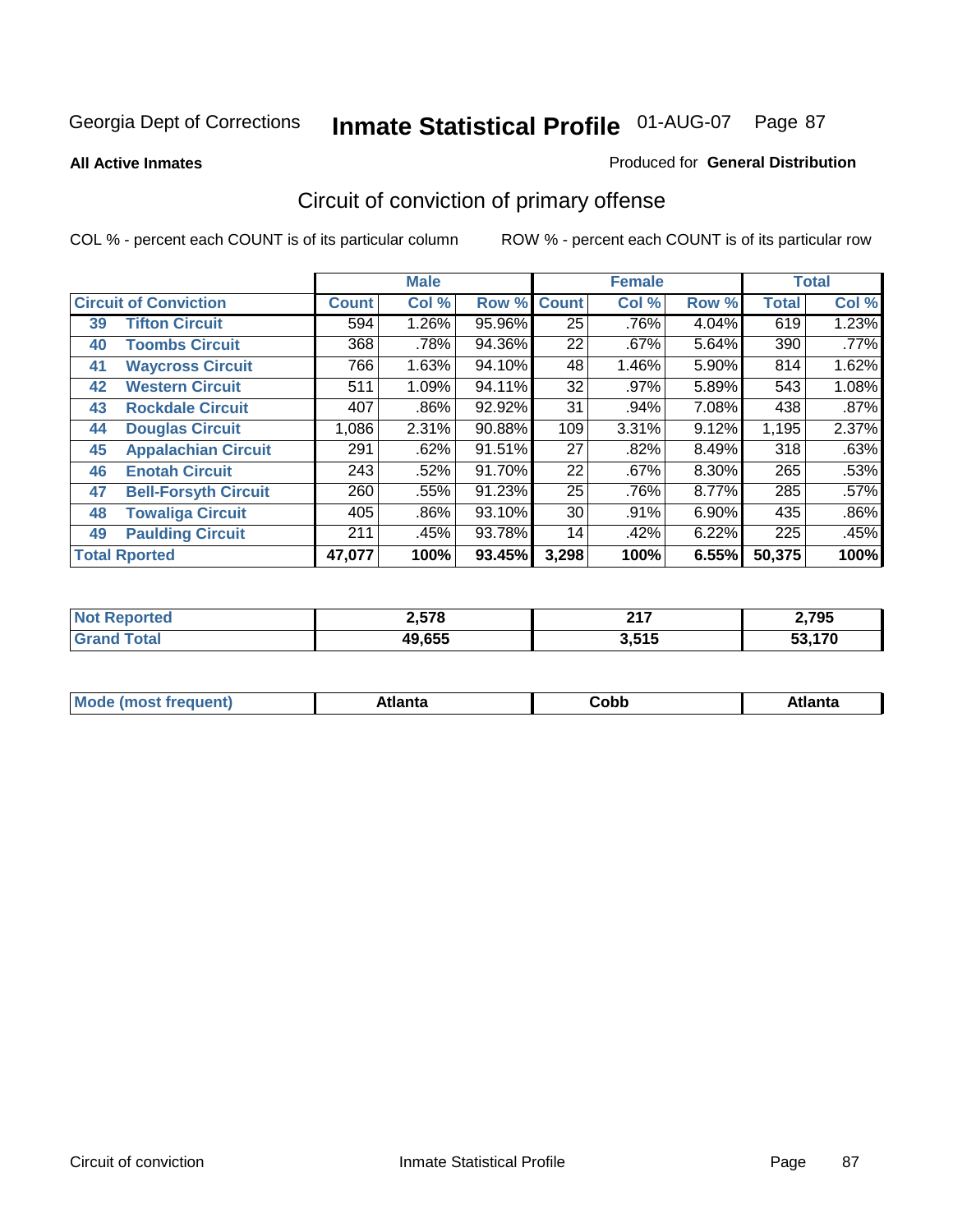### **All Active Inmates**

### Produced for **General Distribution**

## Years served (jail + prison) in this incarceration

|                              |                  | <b>Male</b> |         |                  | <b>Female</b> |        |                  | <b>Total</b> |
|------------------------------|------------------|-------------|---------|------------------|---------------|--------|------------------|--------------|
| <b>Years Served</b>          | <b>Count</b>     | Col %       | Row %   | <b>Count</b>     | Col %         | Row %  | <b>Total</b>     | Col %        |
| Less than one year           | 7,007            | 15.10%      | 88.80%  | 884              | 27.03%        | 11.20% | 7,891            | 15.88%       |
| 1 to 1.99 years              | 10,040           | 21.64%      | 90.98%  | 995              | 30.42%        | 9.02%  | 11,035           | 22.21%       |
| 2 to 2.99 years              | 6,409            | 13.81%      | 93.69%  | 432              | 13.21%        | 6.31%  | 6,841            | 13.77%       |
| 3 to 3.99 years              | 3,858            | 8.31%       | 94.91%  | $\overline{207}$ | 6.33%         | 5.09%  | 4,065            | 8.18%        |
| 4 to 4.99 years              | 3,076            | 6.63%       | 95.32%  | 151              | 4.62%         | 4.68%  | 3,227            | 6.50%        |
| $\overline{5}$ to 5.99 years | 2,191            | 4.72%       | 95.55%  | 102              | 3.12%         | 4.45%  | 2,293            | 4.62%        |
| 6 to 6.99 years              | 1,997            | 4.30%       | 96.01%  | $\overline{83}$  | 2.54%         | 3.99%  | 2,080            | 4.19%        |
| 7 to 7.99 years              | 1,644            | 3.54%       | 95.75%  | $\overline{73}$  | 2.23%         | 4.25%  | 1,717            | 3.46%        |
| 8 to 8.99 years              | 1,629            | 3.51%       | 95.94%  | 69               | 2.11%         | 4.06%  | 1,698            | 3.42%        |
| 9 to 9.99 years              | 1,538            | 3.31%       | 96.43%  | $\overline{57}$  | 1.74%         | 3.57%  | 1,595            | 3.21%        |
| 10 to 10.99 years            | 1,128            | 2.43%       | 96.66%  | 39               | 1.19%         | 3.34%  | 1,167            | 2.35%        |
| 11 to 11.99 years            | 903              | 1.95%       | 97.52%  | $\overline{23}$  | 0.70%         | 2.48%  | $\overline{926}$ | 1.86%        |
| 12 to 12.99 years            | 766              | 1.65%       | 96.23%  | $\overline{30}$  | 0.92%         | 3.77%  | 796              | 1.60%        |
| 13 to 13.99 years            | $\overline{722}$ | 1.56%       | 95.25%  | $\overline{36}$  | 1.10%         | 4.75%  | 758              | 1.53%        |
| 14 to 14.99 years            | 612              | 1.32%       | 97.30%  | $\overline{17}$  | 0.52%         | 2.70%  | 629              | 1.27%        |
| 15 to 15.99 years            | 465              | 1.00%       | 96.88%  | 15               | 0.46%         | 3.13%  | 480              | 0.97%        |
| 16 to 16.99 years            | 440              | 0.95%       | 97.13%  | 13               | 0.40%         | 2.87%  | 453              | 0.91%        |
| 17 to 17.99 years            | $\overline{343}$ | 0.74%       | 96.35%  | $\overline{13}$  | 0.40%         | 3.65%  | 356              | 0.72%        |
| 18 to 18.99 years            | 289              | 0.62%       | 97.97%  | $\overline{6}$   | 0.18%         | 2.03%  | 295              | 0.59%        |
| 19 to 19.99 years            | 270              | 0.58%       | 96.77%  | $\overline{9}$   | 0.28%         | 3.23%  | $\overline{279}$ | 0.56%        |
| 20 to 20.99 years            | 180              | 0.39%       | 98.36%  | $\overline{3}$   | 0.09%         | 1.64%  | 183              | 0.37%        |
| 21 to 21.99 years            | 163              | 0.35%       | 98.19%  | $\overline{3}$   | 0.09%         | 1.81%  | 166              | 0.33%        |
| 22 to 22.99 years            | 132              | 0.28%       | 98.51%  | $\overline{2}$   | 0.06%         | 1.49%  | 134              | 0.27%        |
| 23 to 23.99 years            | $\overline{111}$ | 0.24%       | 97.37%  | $\overline{3}$   | 0.09%         | 2.63%  | 114              | 0.23%        |
| 24 to 24.99 years            | 82               | 0.18%       | 98.80%  | 1                | 0.03%         | 1.20%  | 83               | 0.17%        |
| 25 to 25.99 years            | $\overline{83}$  | 0.18%       | 97.65%  | $\overline{2}$   | 0.06%         | 2.35%  | 85               | 0.17%        |
| 26 to 26.99 years            | 60               | 0.13%       | 98.36%  | $\overline{1}$   | 0.03%         | 1.64%  | 61               | 0.12%        |
| 27 to 27.99 years            | 60               | 0.13%       | 100.00% |                  |               |        | 60               | 0.12%        |
| 28 to 28.99 years            | $\overline{34}$  | 0.07%       | 97.14%  | $\mathbf{1}$     | 0.03%         | 2.86%  | 35               | 0.07%        |
| 29 to 29.99 years            | $\overline{47}$  | 0.10%       | 100.00% |                  |               |        | $\overline{47}$  | 0.09%        |
| Thirty + years               | 126              | 0.27%       | 99.21%  | 1                | 0.03%         | 0.79%  | 127              | 0.26%        |
| <b>Total Reported</b>        | 46,405           | 100%        | 93.42%  | 3,271            | 100%          | 6.58%  | 49,676           | 100%         |

| <b>Not Reported</b>      | 3,250           | 244                | 3,494         |
|--------------------------|-----------------|--------------------|---------------|
| <b>Grand Total</b>       | 49,655          | 3,515              | 53,170        |
|                          |                 |                    |               |
| <b>Mean</b><br>(average) | 5.09            | 3.18               | 4.96          |
| <b>Median (middle)</b>   | 2.95            | 1.71               | 2.835         |
| Mode (most frequent)     | 1 to 1.99 years | Less than one year | Less than one |
|                          |                 |                    | vear          |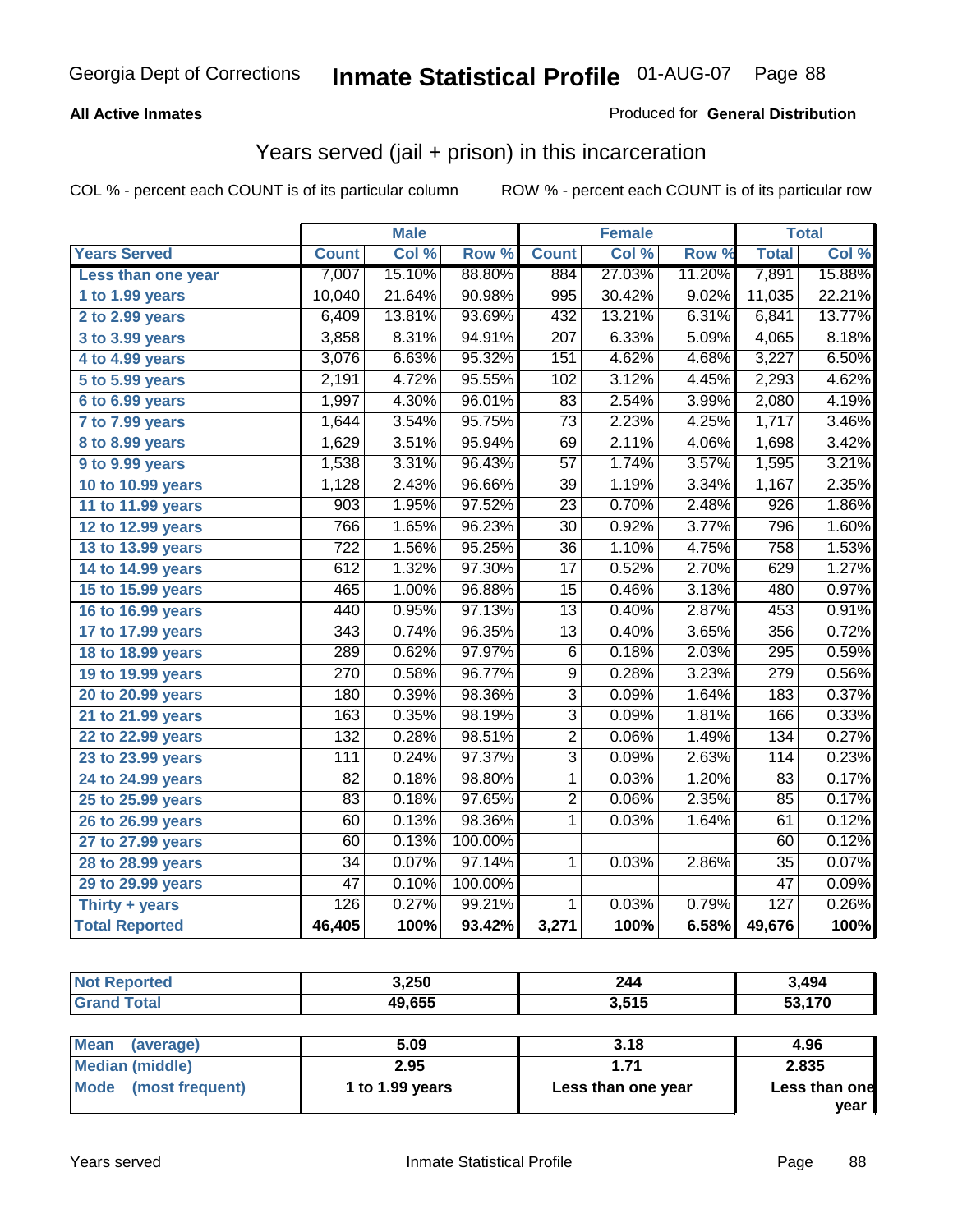### **All Active Inmates**

Produced for **General Distribution**

### Results of most recent HIV tests

|                         |              | <b>Male</b> |           |              | <b>Female</b> |          |              | <b>Total</b> |
|-------------------------|--------------|-------------|-----------|--------------|---------------|----------|--------------|--------------|
| <b>HIV Test Results</b> | <b>Count</b> | Col %       | Row %     | <b>Count</b> | Col %         | Row %    | <b>Total</b> | Col %        |
| <b>Positive</b>         | 887          | 1.84%       | $91.54\%$ | 82           | 2.42%         | $8.46\%$ | 969          | 1.88%        |
| <b>Negative</b>         | 47,193       | 98.13%      | 93.44%    | 3,312        | 97.58%        | $6.56\%$ | 50,505       | 98.10%       |
| Indeterminate           | 9            | 0.02%       | 100.00%   |              |               |          |              | 0.02%        |
| <b>Refused</b>          |              | 0.01%       | 100.00%   |              |               |          |              | 0.01%        |
| <b>Total Reported</b>   | 48,090       | 100%        | 93.41%    | 3,394        | 100%          | 6.59%    | 51,484       | 100.0%       |

| <b>Not</b><br><b>rted</b><br>xeno. | 1,565  | י ה<br>14 I | .686   |
|------------------------------------|--------|-------------|--------|
| <sup>-</sup> otal<br><b>Grand</b>  | 49.655 | 3,515       | 53.170 |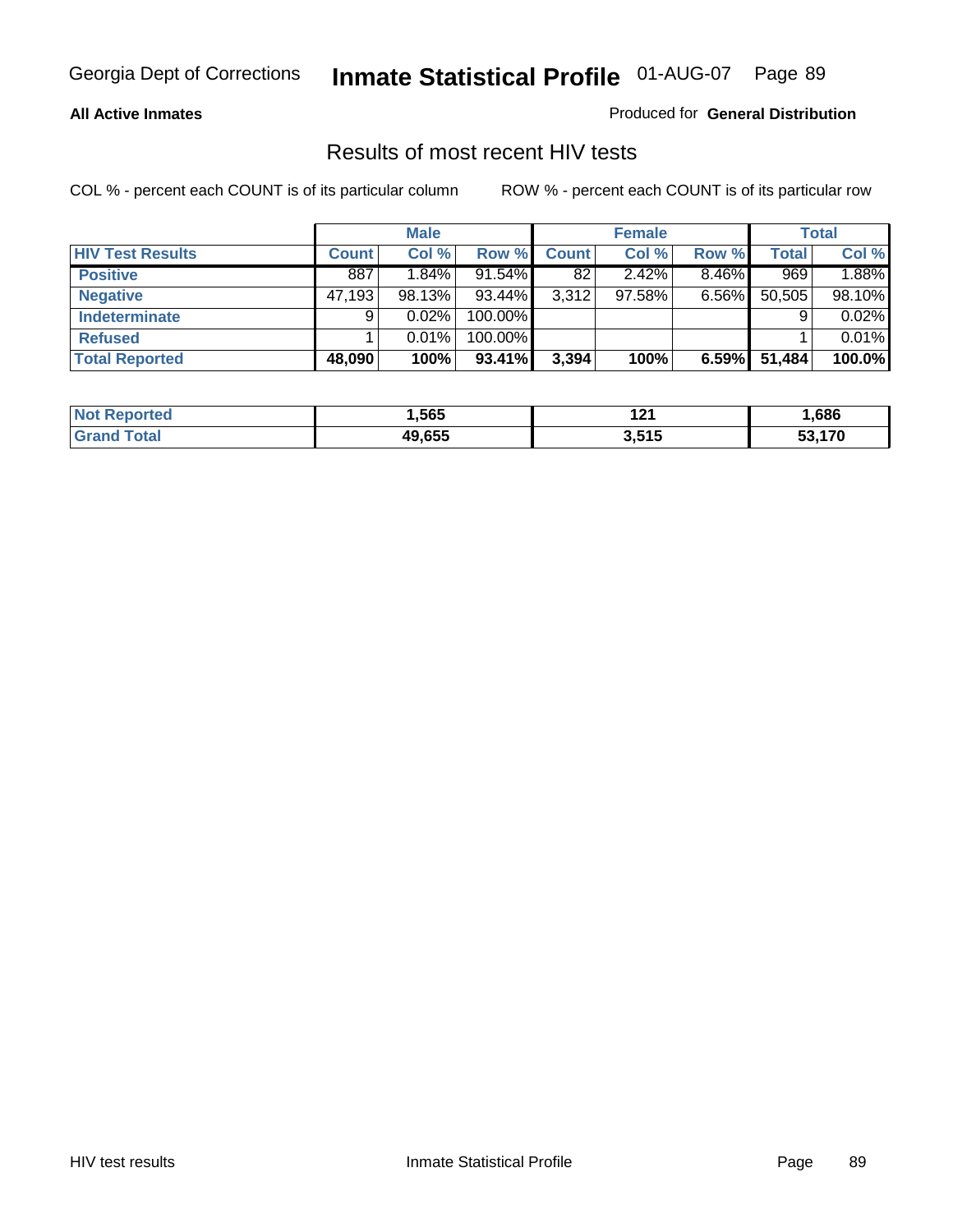### **All Active Inmates**

### Produced for **General Distribution**

### Results of most recent tuberculosis test

|                                  |              | <b>Male</b> |         |              | <b>Female</b> |          |              | Total  |
|----------------------------------|--------------|-------------|---------|--------------|---------------|----------|--------------|--------|
| <b>Tuberculosis Test Results</b> | <b>Count</b> | Col %       | Row %   | <b>Count</b> | Col %         | Row %    | <b>Total</b> | Col %  |
| <b>Positive on current test</b>  | 3,175        | $6.60\%$    | 97.66%  | 76           | $2.24\%$      | 2.34%    | 3,251        | 6.31%  |
| <b>Positive on previous test</b> | 5,590        | $11.62\%$   | 96.08%  | 228          | $6.72\%$      | $3.92\%$ | 5,818        | 11.29% |
| <b>Negative</b>                  | 39,340       | 81.76%      | 92.72%  | 3,091        | 91.05%        | 7.28%    | 42,431       | 82.37% |
| <b>Refused</b>                   | 13           | 0.03%       | 100.00% |              |               |          | 13           | 0.03%  |
| <b>Total Reported</b>            | 48,118       | 100%        | 93.41%  | 3,395        | 100%          | 6.59%    | 51,513       | 100%   |

| <b>Not</b><br><b>Reported</b> | .537   | 120<br>__     | ,657   |
|-------------------------------|--------|---------------|--------|
| Total<br><b>Grand</b>         | 49.655 | 3515<br>J.JIJ | 53.170 |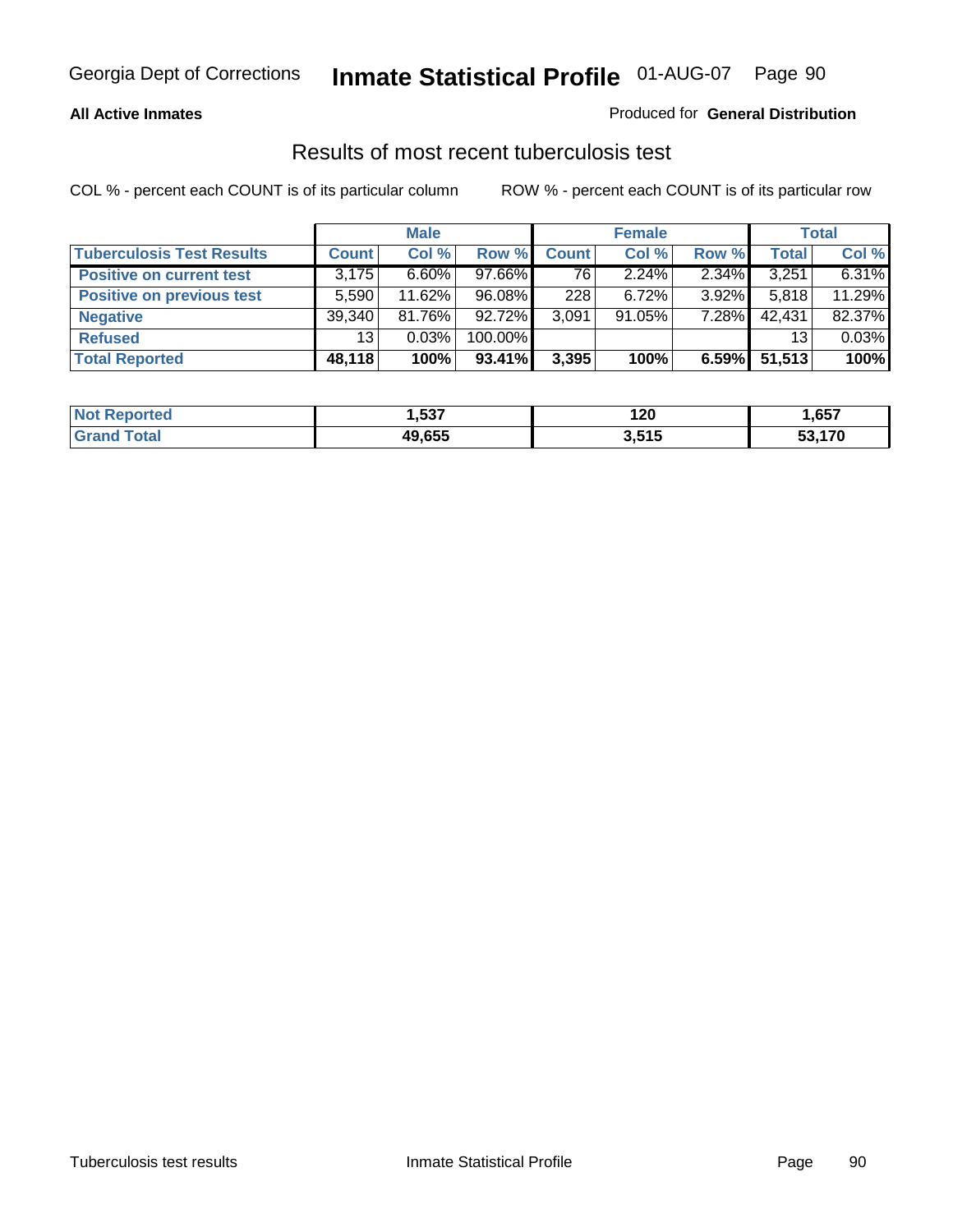### **All Active Inmates**

### Produced for **General Distribution**

### Results of most recent syphilis test

|                                 |              | <b>Male</b> |        |              | <b>Female</b> |           |              | <b>Total</b> |
|---------------------------------|--------------|-------------|--------|--------------|---------------|-----------|--------------|--------------|
| <b>Syphilis Test Results</b>    | <b>Count</b> | Col %       | Row %  | <b>Count</b> | Col %         | Row %     | <b>Total</b> | Col %        |
| <b>Positive on current test</b> | 860          | 1.81%       | 85.57% | 145          | 4.29%         | $14.43\%$ | 1.005        | 1.98%        |
| <b>Negative</b>                 | 46.582       | 98.19%      | 93.50% | 3,237        | 95.71%        | $6.50\%$  | 49,819       | 98.02%       |
| <b>Total Reported</b>           | 47,442       | 100%        | 93.35% | 3,382        | 100%          | 6.65%     | 50,824       | 100%         |

| <b>Not Reported</b> | 2,213  | 133   | 2,346  |
|---------------------|--------|-------|--------|
| <b>Grand Total</b>  | 49,655 | 3,515 | 53,170 |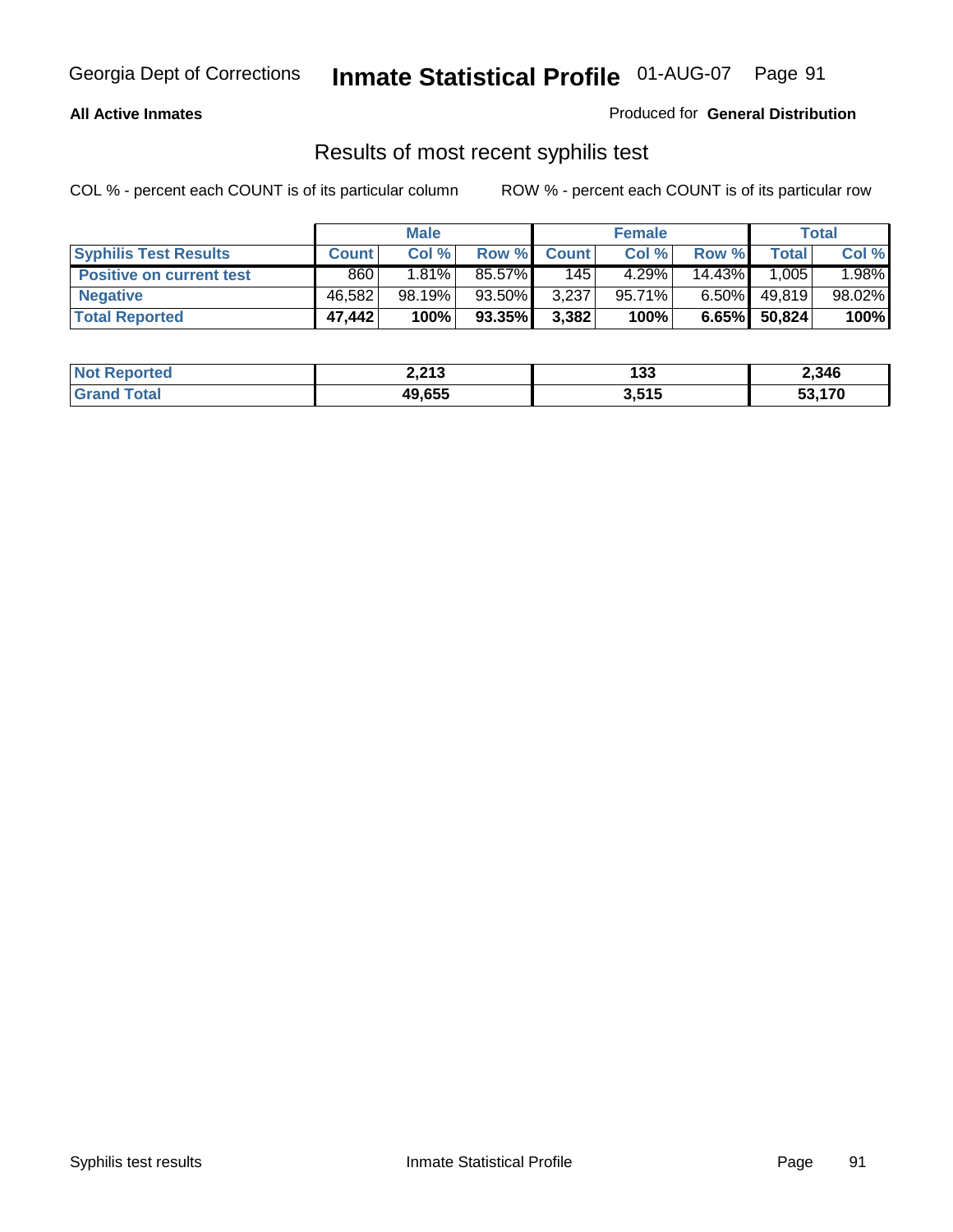### **All Active Inmates**

### Produced for **General Distribution**

### Results of most recent Hepatitis-C test

|                                 |              | <b>Male</b> |        |              | <b>Female</b> |          |       | Total  |
|---------------------------------|--------------|-------------|--------|--------------|---------------|----------|-------|--------|
| <b>Hepatitis-C Test Results</b> | <b>Count</b> | Col %       | Row %  | <b>Count</b> | Col %         | Row %    | Total | Col %  |
| <b>Positive on current test</b> | 166          | 52.20%      | 97.65% |              | $57.14\%$     | $2.35\%$ | 170   | 52.31% |
| <b>Negative</b>                 | 152          | 47.80%      | 98.06% |              | 42.86%        | 1.94%    | 155   | 47.69% |
| <b>Total Reported</b>           | 318          | 100%        | 97.85% |              | 100%          | 2.15%    | 325   | 100%   |

| <b>Not Reported</b> | 49,337 | 3,508 | 52,845 |
|---------------------|--------|-------|--------|
| <b>Grand Total</b>  | 49,655 | 3,515 | 53.170 |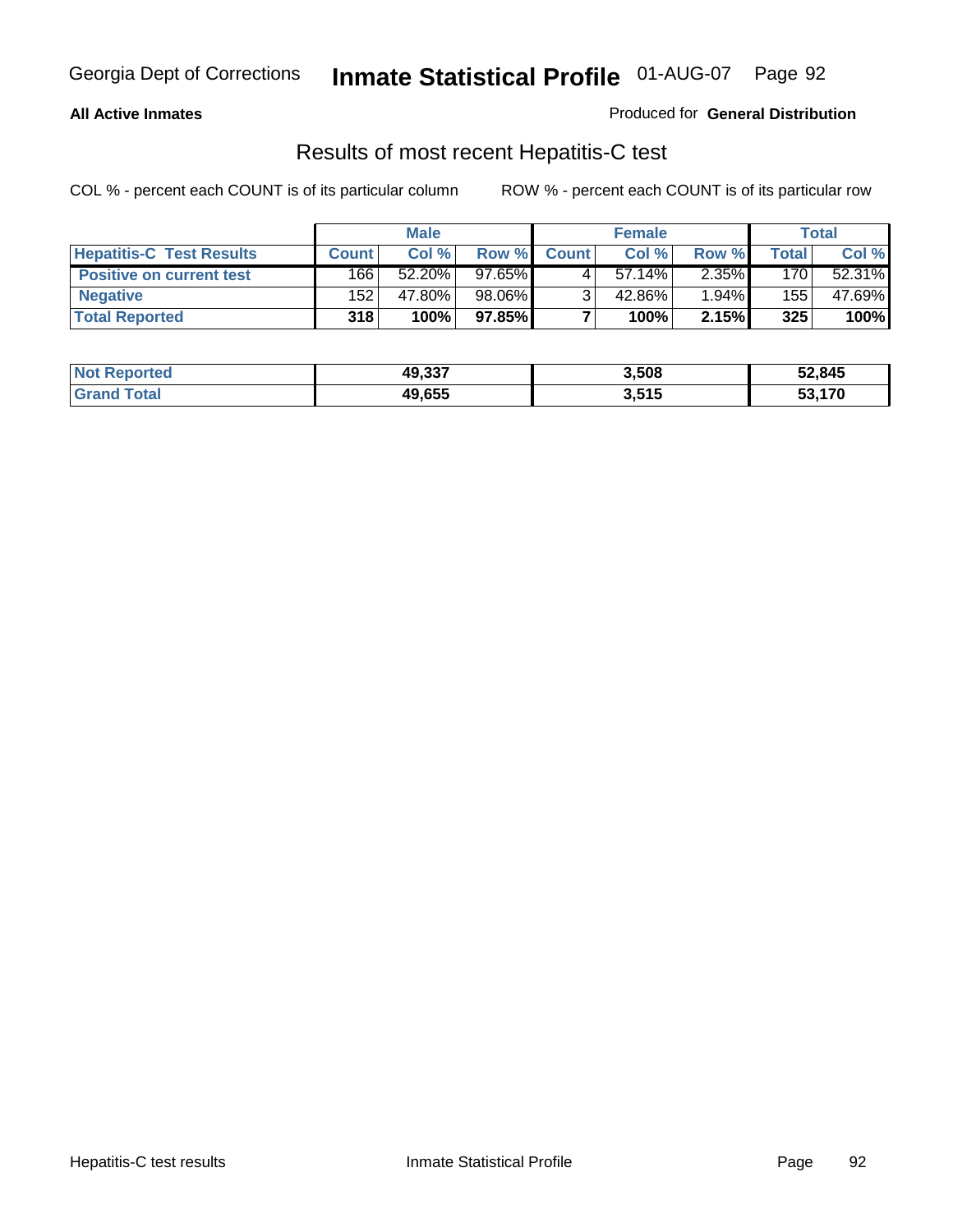### **All Active Inmates**

### Produced for **General Distribution**

### Results of most recent pregnancy test

|                                 | <b>Male</b>  |      | <b>Female</b> |              |          | Total   |              |        |
|---------------------------------|--------------|------|---------------|--------------|----------|---------|--------------|--------|
| <b>Pregnancy Test Results</b>   | <b>Count</b> | Col% | Row %         | <b>Count</b> | Col %    | Row %   | <b>Total</b> | Col %  |
| <b>Positive on current test</b> |              |      |               | 69           | $2.11\%$ | 100.00% | 69           | 2.11%  |
| <b>Negative</b>                 |              |      |               | 3.196        | 97.89%   | 100.00% | 3,196        | 97.89% |
| <b>Total Reported</b>           |              | $\%$ | $0.00\%$      | 3,265        | 100%     | 100.00% | 3,265        | 100%   |

| <b>Not Reported</b> | 49,655 | 250   | 49,905        |
|---------------------|--------|-------|---------------|
| <b>Grand Total</b>  | 49.655 | 3,515 | <b>53,170</b> |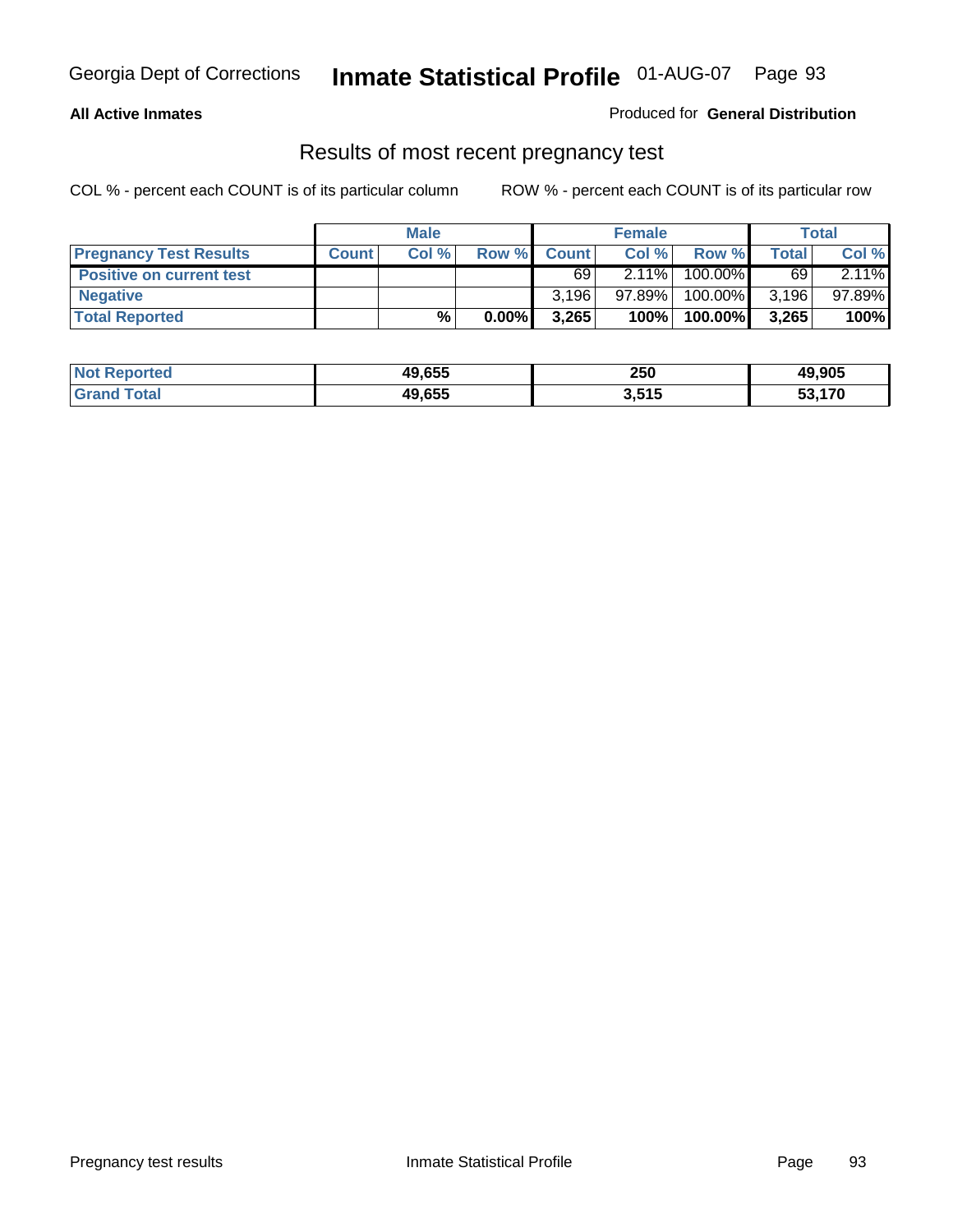### **All Active Inmates**

### Produced for **General Distribution**

### Results of most recent diabetes test

|                                 | <b>Male</b>  |         |                 | <b>Female</b> |            |          | Total |         |
|---------------------------------|--------------|---------|-----------------|---------------|------------|----------|-------|---------|
| <b>Diabetes Test Results</b>    | <b>Count</b> | Col %   | Row %           | <b>Count</b>  | Col %      | Row %I   | Total | Col %   |
| <b>Positive on current test</b> | 761          | 100.00% | 98.70% <b>I</b> |               | $100.00\%$ | $1.30\%$ | 77.   | 100.00% |
| <b>Total Reported</b>           | 76           | 100%    | 98.70%          |               | 100%⊤      | 1.30%    | 77    | 100%    |

| <b>Not Reported</b> | 49,579 | 3,514 | 53,093        |
|---------------------|--------|-------|---------------|
| <b>Grand Total</b>  | 49.655 | 3,515 | 53.170<br>3.3 |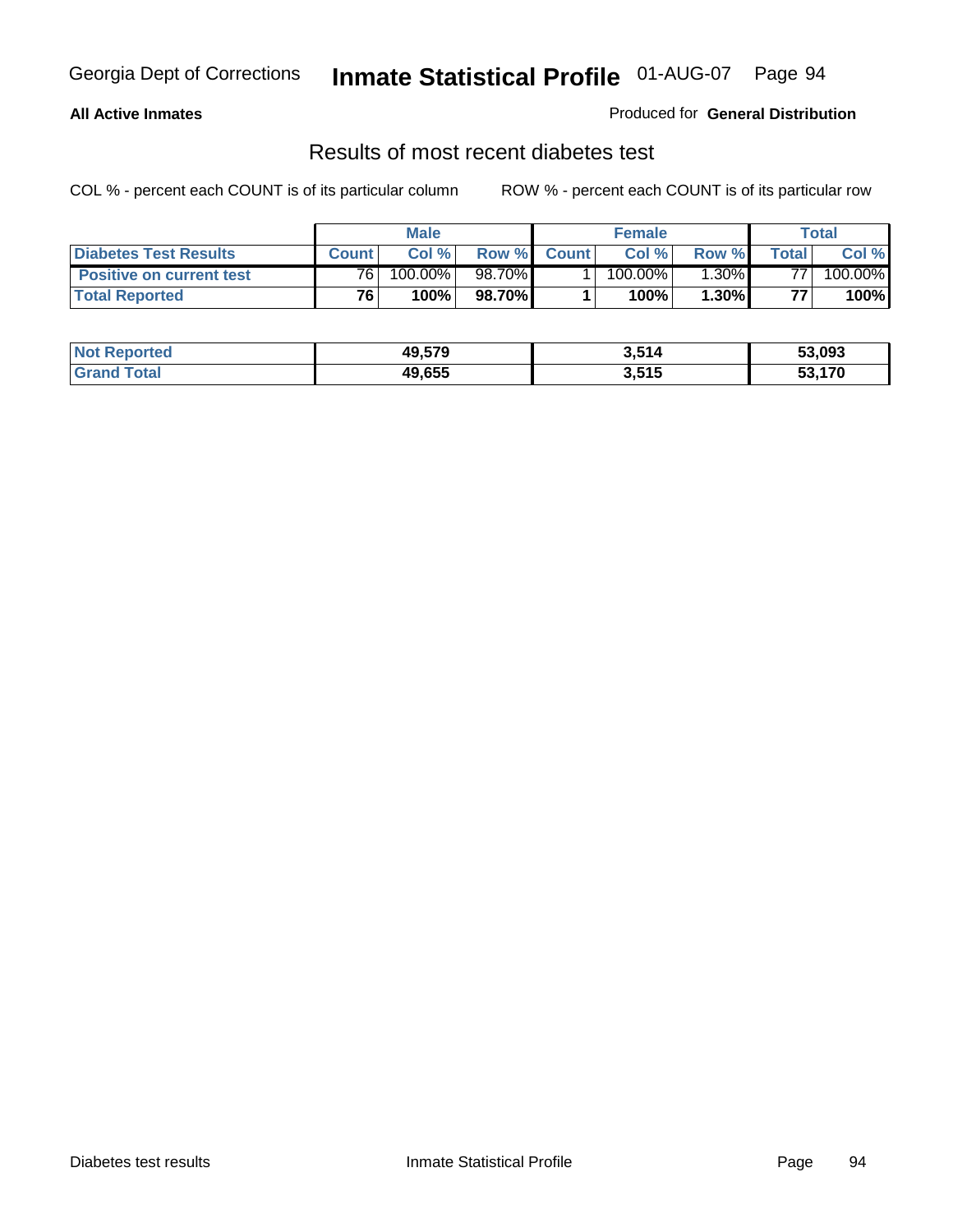### **All Active Inmates**

### Produced for **General Distribution**

### Results of most recent hypertension test

|                                  |              | <b>Male</b> |           |              | <b>Female</b> |          |       | Total   |
|----------------------------------|--------------|-------------|-----------|--------------|---------------|----------|-------|---------|
| <b>Hypertension Test Results</b> | <b>Count</b> | Col%        | Row %     | <b>Count</b> | Col%          | Row %    | Total | Col %   |
| <b>Positive on current test</b>  | 359          | $98.09\%$   | 99.17%    |              | $100.00\%$    | $0.83\%$ | 362   | 98.10%  |
| <b>Negative</b>                  |              | 1.91%       | 100.00%   |              |               |          |       | $.90\%$ |
| <b>Total Reported</b>            | 366          | 100%        | $99.19\%$ |              | 100%          | $0.81\%$ | 369   | 100%    |

| <b>Not Reported</b> | 49,289 | 3,512 | 52,801         |
|---------------------|--------|-------|----------------|
| <b>Grand Total</b>  | 49,655 | 3,515 | 53.170<br>53.T |